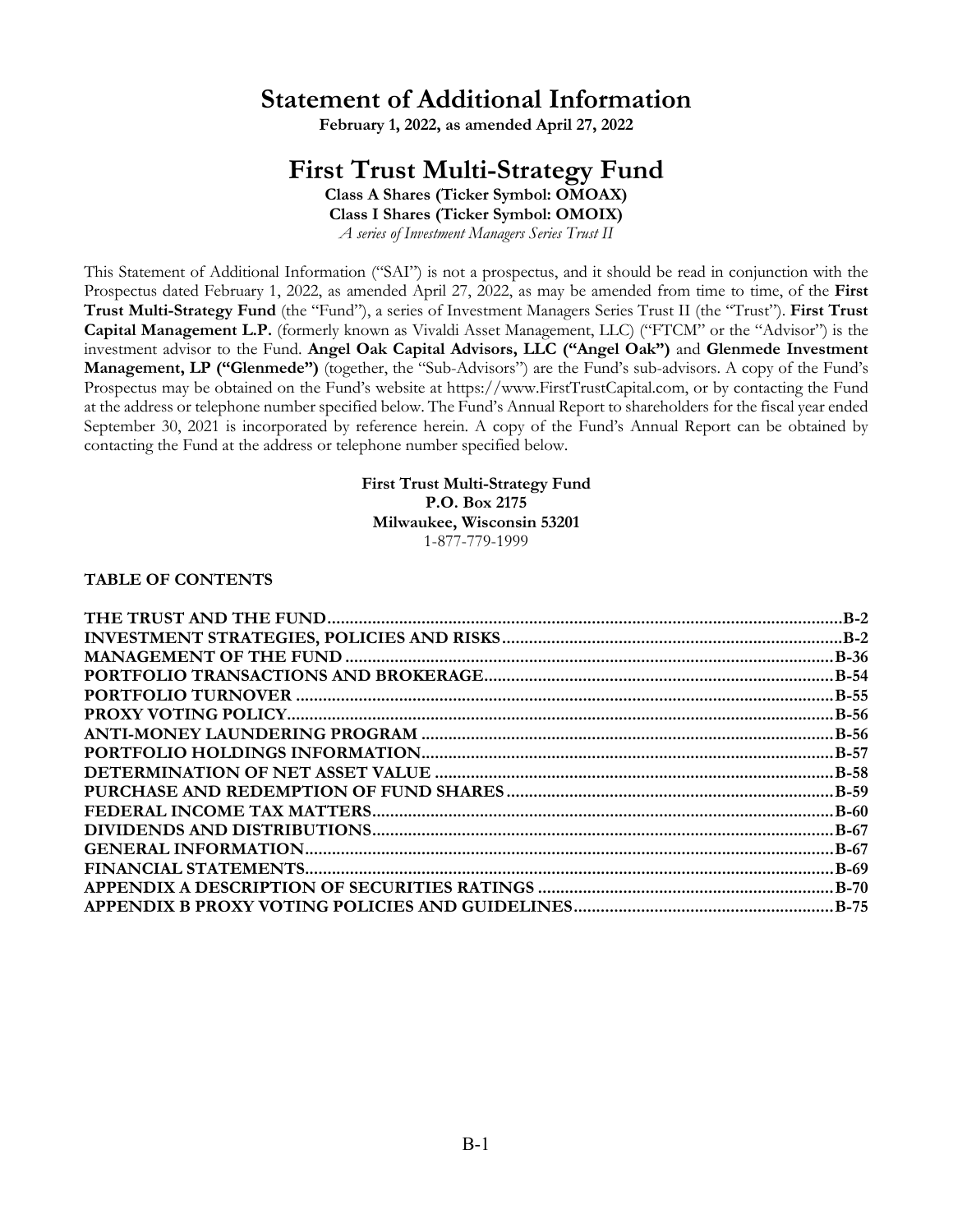# **THE TRUST AND THE FUND**

The Trust is an open-end management investment company organized as a Delaware statutory trust under the laws of the State of Delaware on August 20, 2013. The Trust currently consists of several other series of shares of beneficial interest. This SAI relates only to the Fund and not to the other series of the Trust.

The Trust is registered with the Securities and Exchange Commission ("SEC") as an open-end management investment company. Such a registration does not involve supervision of the management or policies of the Fund. The Prospectus of the Fund and this SAI omit certain of the information contained in the Registration Statement filed with the SEC. Copies of such information may be obtained from the SEC upon payment of the prescribed fee.

The Fund is classified as a diversified fund, which means it is subject to the diversification requirements under the Investment Company Act of 1940, as amended (the "1940 Act"). Under the 1940 Act, a diversified fund may not, with respect to 75% of its total assets, invest more than 5% of its total assets in the securities of one issuer (and in not more than 10% of the outstanding voting securities of an issuer), excluding cash, Government securities, and securities of other investment companies.

The Fund commenced operations and acquired the assets and liabilities of the Vivaldi Orinda Macro Opportunities Fund, a series of Advisors Series Trust, on December 16, 2016, and changed its name to the Vivaldi Multi-Strategy Fund. On November 1, 2021, the Vivaldi Multi-Strategy Fund changed its name to the First Trust Multi-Strategy Fund. The Fund currently offers two classes of shares: Class A and Class I. Other classes may be established from time to time in accordance with the provisions of the Trust's Agreement and Declaration of Trust (the "Declaration of Trust"). Each class of shares of the Fund generally is identical in all respects except that each class of shares is subject to its own distribution expenses and minimum investments. Each class of shares also has exclusive voting rights with respect to its distribution fees.

# **INVESTMENT STRATEGIES, POLICIES AND RISKS**

The discussion below supplements information contained in the Fund's Prospectus pertaining to the investment policies of the Fund.

# **PRINCIPAL INVESTMENT STRATEGIES, POLICIES AND RISKS**

## **MARKET CONDITIONS**

Events in certain sectors historically have resulted, and may in the future result, in an unusually high degree of volatility in the financial markets, both domestic and foreign. These events have included, but are not limited to: bankruptcies, corporate restructurings, and other events related to the sub-prime mortgage crisis in 2008; governmental efforts to limit short selling and high frequency trading; measures to address U.S. federal and state budget deficits; social, political, and economic instability in Europe; economic stimulus by the Japanese central bank; steep declines in oil prices; dramatic changes in currency exchange rates; China's economic slowdown; and Russia's invasion of Ukraine. Interconnected global economies and financial markets increase the possibility that conditions in one country or region might adversely impact issuers in a different country or region. Such events may cause significant declines in the values and liquidity of many securities and other instruments. It is impossible to predict whether such conditions will recur. Because such situations may be widespread, it may be difficult to identify both risks and opportunities using past models of the interplay of market forces, or to predict the duration of such events.

An outbreak of infectious respiratory illness caused by a novel coronavirus known as COVID-19 was first detected in China in December 2019 and then was detected globally. This coronavirus has resulted in certain travel restrictions, closed international borders, enhanced health screenings at ports of entry and elsewhere, disruption of and delays in healthcare service preparation and delivery, prolonged quarantines, cancellations, supply chain disruptions, and lower consumer demand, as well as general concern and uncertainty. The impact of COVID-19, and other infectious illness outbreaks that may arise in the future, could adversely affect the economies of many nations or the entire global economy, individual issuers and capital markets in ways that cannot necessarily be foreseen. In addition, the impact of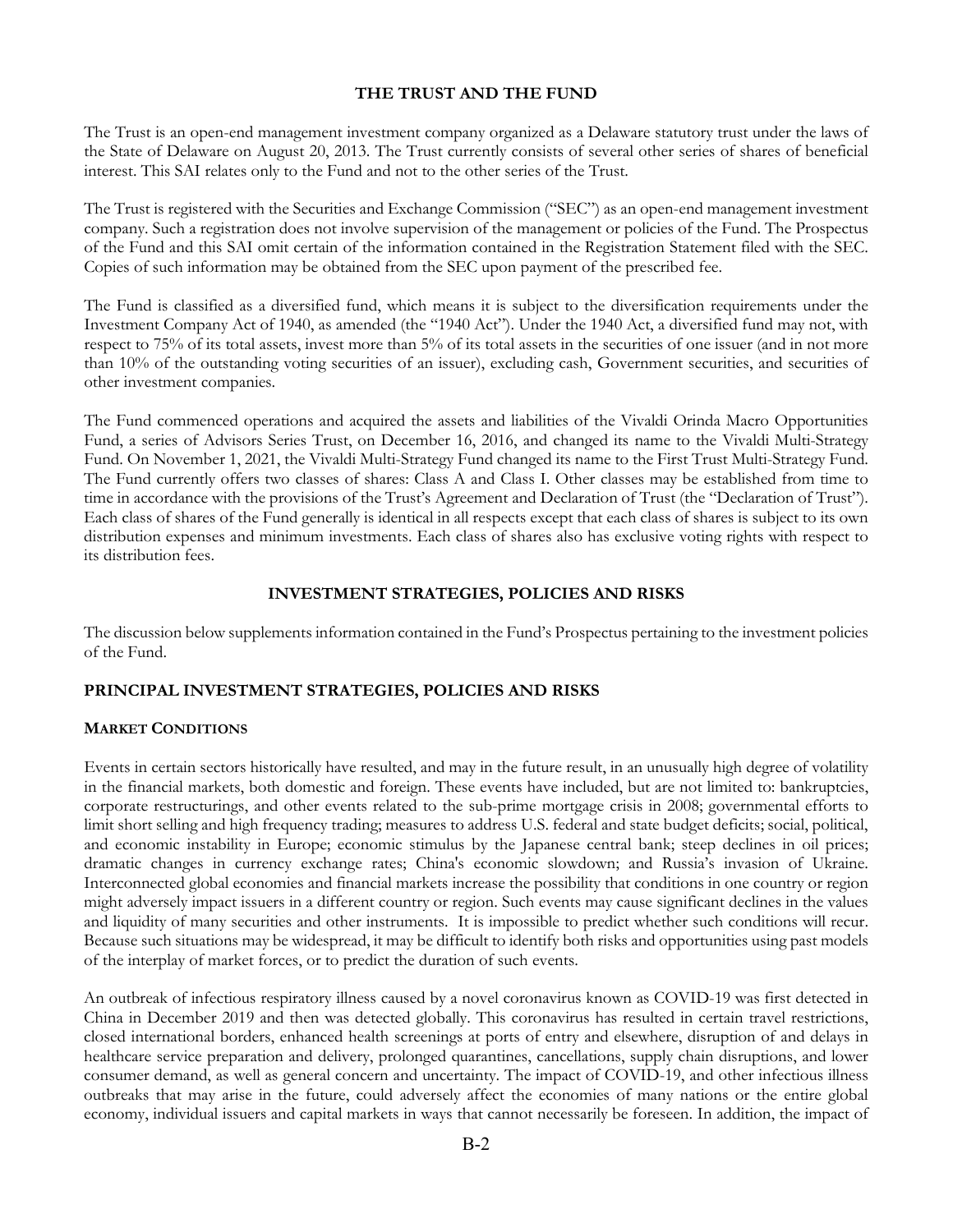infectious illnesses in emerging market countries may be greater due to generally less established healthcare systems. Public health crises caused by the COVID-19 outbreak may exacerbate other pre-existing political, social and economic risks in certain countries or globally. The duration of the COVID-19 outbreak and its effects cannot be determined with certainty.

## **EQUITY SECURITIES**

## **Common Stock**

The Fund may invest in common stock. Common stock represents an equity (ownership) interest in a company, and usually possesses voting rights and earns dividends. Dividends on common stock are not fixed but are declared at the discretion of the issuer. Common stock generally represents the riskiest investment in a company. In addition, common stock generally has the greatest appreciation and depreciation potential because increases and decreases in earnings are usually reflected in a company's stock price.

The fundamental risk of investing in common stock is that the value of the stock might decrease. Stock values fluctuate in response to the activities of an individual company or in response to general market and/or economic conditions. While common stocks have historically provided greater long-term returns than preferred stocks, fixed-income and money market investments, common stocks have also experienced significantly more volatility than the returns from those other investments.

### **Small- and Mid-Cap Stocks**

The Fund may invest in stock of companies with market capitalizations that are small compared to other publicly traded companies. Investments in larger companies present certain advantages in that such companies generally have greater financial resources, more extensive research and development, manufacturing, marketing and service capabilities, and more stability and greater depth of management and personnel. Investments in smaller, less seasoned companies may present greater opportunities for growth but also may involve greater risks than customarily are associated with more established companies. The securities of smaller companies may be subject to more abrupt or erratic market movements than larger, more established companies. These companies may have limited product lines, markets or financial resources, or they may be dependent upon a limited management group. Their securities may be traded in the over-thecounter market or on a regional exchange, or may otherwise have limited liquidity. As a result of owning large positions in this type of security, the Fund is subject to the additional risk of possibly having to sell portfolio securities at disadvantageous times and prices if redemptions require the Fund to liquidate its securities positions. In addition, it may be prudent for the Fund, as its asset size grows, to limit the number of relatively small positions it holds in securities having limited liquidity in order to minimize its exposure to such risks, to minimize transaction costs, and to maximize the benefits of research. As a consequence, as the Fund's asset size increases, the Fund may reduce its exposure to limited liquidity small capitalization securities, which could adversely affect performance.

The Fund may also invest in stocks of companies with medium market capitalizations (i.e., mid-cap companies). Such investments share some of the risk characteristics of investments in stocks of companies with small market capitalizations described above, although mid cap companies tend to have longer operating histories, broader product lines and greater financial resources and their stocks tend to be more liquid and less volatile than those of smaller capitalization issuers.

## **DEBT SECURITIES**

The Fund may invest in debt securities, which are used by issuers to borrow money. Generally, issuers pay investors periodic interest and repay the amount borrowed either periodically during the life of the security and/or at maturity. Some debt securities, such as zero coupon bonds, do not pay current interest, but are purchased at a discount from their face values and accrue interest at the applicable coupon rate over a specified time period. Some debt securities pay a periodic coupon that is not fixed; instead payments "float" relative to a reference rate, such as the Secured Overnight Financing Rate ("SOFR"). This "floating rate" debt may pay interest at levels above or below the previous interest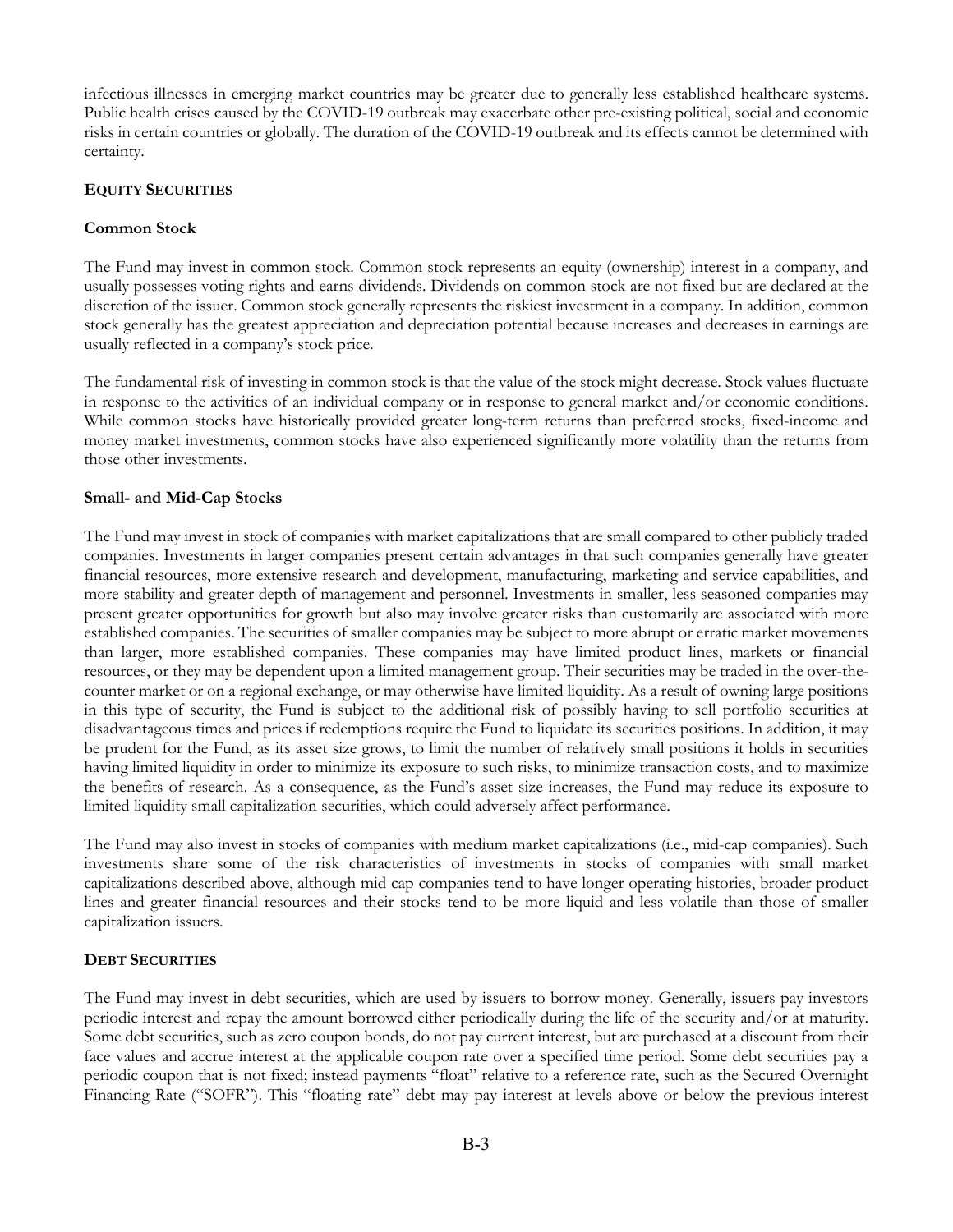payment. The market prices of debt securities fluctuate depending on such factors as interest rates, credit quality and maturity. In general, market prices of debt securities decline when interest rates rise and increase when interest rates fall.

Lower rated debt securities, those rated Ba or below by Moody's Investors Service, Inc. ("Moody's") and/or BB or below by Standard & Poor's Ratings Group ("S&P") or unrated but determined by the Advisor or a Sub-Advisor to be of comparable quality, are described by the rating agencies as speculative and involve greater risk of default or price changes than higher rated debt securities due to changes in the issuer's creditworthiness or the fact that the issuer may already be in default. The market prices of these securities may fluctuate more than higher quality securities and may decline significantly in periods of general economic difficulty. It may be more difficult to sell or to determine the value of lower rated debt securities.

Certain additional risk factors related to debt securities are discussed below:

Sensitivity to interest rate and economic changes. Debt securities may be sensitive to economic changes, political and corporate developments, and interest rate changes. In addition, during an economic downturn or periods of rising interest rates, issuers that are highly leveraged may experience increased financial stress that could adversely affect their ability to meet projected business goals, obtain additional financing, and service their principal and interest payment obligations. Furthermore, periods of economic change and uncertainty can be expected to result in increased volatility of market prices and yields of certain debt securities. For example, prices of these securities can be affected by financial contracts held by the issuer or third parties (such as derivatives) related to the security or other assets or indices.

Payment expectations. Debt securities may contain redemption or call provisions. If an issuer exercises these provisions in a lower interest rate environment, the Fund would have to replace the security with a lower yielding security, resulting in decreased income to investors. If the issuer of a debt security defaults on its obligations to pay interest or principal or is the subject of bankruptcy proceedings, the Fund may incur losses or expenses in seeking recovery of amounts owed to it.

Liquidity. Liquidity risk may result from the lack of an active market, or reduced number and capacity of traditional market participants to make a market in fixed income securities, and may be magnified in a rising interest rate environment or other circumstances where investor redemptions from fixed income mutual funds may be higher than normal, causing increased supply in the market due to selling activity. In such cases, the Fund, due to limitations on investments in illiquid securities and the difficulty in purchasing and selling such securities or instruments, may be unable to achieve its desired level of exposure to a certain sector. To the extent that the Fund's principal investment strategies involve investments in securities of companies with smaller market capitalizations, foreign non-U.S. securities, Rule 144A securities, illiquid sectors of fixed income securities, derivatives or securities with substantial market and/or credit risk, the Fund will tend to have the greatest exposure to liquidity risk. Further, fixed income securities with longer durations until maturity face heightened levels of liquidity risk as compared to fixed income securities with shorter durations until maturity. Finally, liquidity risk also refers to the risk of unusually high redemption requests or other unusual market conditions that may make it difficult for the Fund to fully honor redemption requests within the allowable time period. Meeting such redemption requests could require the Fund to sell securities at reduced prices or under unfavorable conditions, which would reduce the value of the Fund. It may also be the case that other market participants may be attempting to liquidate fixed income holdings at the same time as the Fund, causing increased supply in the market and contributing to liquidity risk and downward pricing pressure.

The Advisor and Sub-Advisors attempt to reduce the risks described above through diversification of the Fund's portfolio, credit analysis of each issuer, and by monitoring broad economic trends as well as corporate and legislative developments, but there can be no assurance that it will be successful in doing so. Credit ratings of debt securities provided by rating agencies indicate a measure of the safety of principal and interest payments, not market value risk. The rating of an issuer is a rating agency's view of past and future potential developments related to the issuer and may not necessarily reflect actual outcomes. There can be a lag between corporate developments and the time a rating is assigned and updated.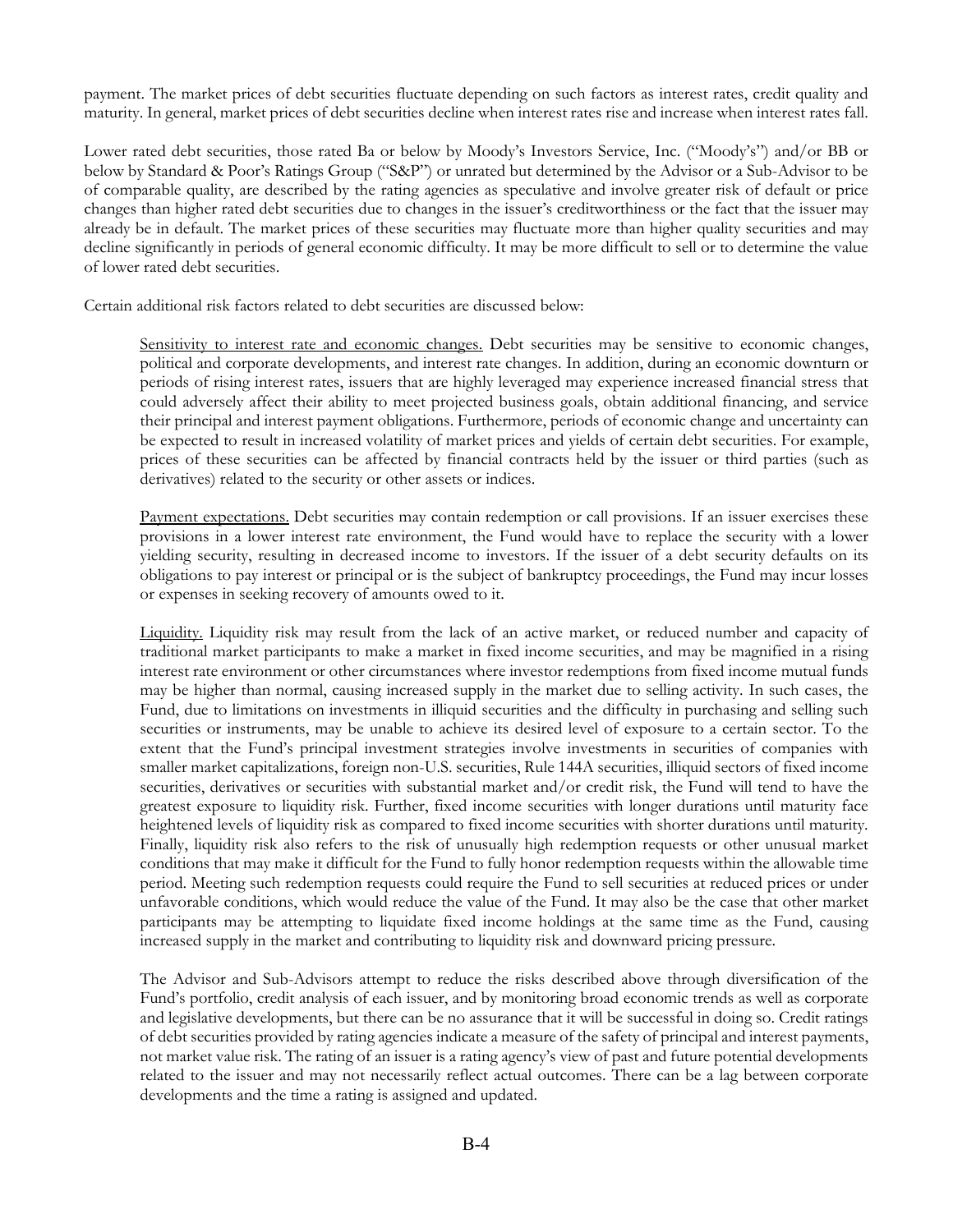Changing Fixed Income Market Conditions. Following the financial crisis that began in 2007, the U.S. government and the Board of Governors of the Federal Reserve System (the "Federal Reserve"), as well as certain foreign governments and central banks, took steps to support financial markets, including by keeping interest rates at historically low levels and by purchasing large quantities of securities issued or guaranteed by the U.S. government, its agencies or instrumentalities on the open market ("Quantitative Easing"). Similar steps were taken again in 2020 in an effort to support the economy during the coronavirus pandemic. This and other government interventions may not work as intended, particularly if the efforts are perceived by investors as being unlikely to achieve the desired results. In addition, when the Federal Reserve determines to "taper" or reduce Quantitative Easing and/or raise the federal funds rate, there is a risk that interest rates across the U.S. financial system will rise. Such policy changes may expose fixed-income and related markets to heightened volatility and may reduce liquidity for certain Fund investments, which could cause the value of the Fund's investments and share price to decline. If the Fund invests in derivatives tied to fixed income markets it may be more substantially exposed to these risks than a fund that does not invest in derivatives.

Bond markets have consistently grown over the past three decades while the capacity for traditional dealer counterparties to engage in fixed income trading has not kept pace and in some cases has decreased. As a result, dealer inventories of corporate bonds, which provide a core indication of the ability of financial intermediaries to "make markets," are at or near historic lows in relation to market size. Because market makers provide stability to a market through their intermediary services, the significant reduction in dealer inventories could potentially lead to decreased liquidity and increased volatility in the fixed income markets. Such issues may be exacerbated during periods of economic uncertainty.

Bond Ratings. Bond rating agencies may assign modifiers (such as  $+/-$ ) to ratings categories to signify the relative position of a credit within the rating category. Investment policies that are based on ratings categories should be read to include any security within that category, without considering the modifier. Please refer to Appendix A for more information about credit ratings.

#### **Lower-Rated Debt Securities**

The Fund may invest in lower-rated fixed-income securities (commonly known as "junk bonds"). The lower ratings reflect a greater possibility that adverse changes in the financial condition of the issuer or in general economic conditions, or both, or an unanticipated rise in interest rates, may impair the ability of the issuer to make payments of interest and principal. The inability (or perceived inability) of issuers to make timely payment of interest and principal would likely make the values of securities held by the Fund more volatile and could limit the Fund's ability to sell its securities at prices approximating the values the Fund had placed on such securities. In the absence of a liquid trading market for securities held by it, the Fund at times may be unable to establish the fair value of such securities. Securities ratings are based largely on the issuer's historical financial condition and the rating agencies' analysis at the time of rating. Consequently, the rating assigned to any particular security is not necessarily a reflection of the issuer's current financial condition, which may be better or worse than the rating would indicate. In addition, the rating assigned to a security by Moody's or S&P (or by any other nationally recognized securities rating agency) does not reflect an assessment of the volatility of the security's market value or the liquidity of an investment in the security.

Like those of other fixed-income securities, the values of lower-rated securities fluctuate in response to changes in interest rates. A decrease in interest rates will generally result in an increase in the value of the Fund's fixed-income assets. Conversely, during periods of rising interest rates, the value of the Fund's fixed-income assets will generally decline. The values of lower-rated securities may often be affected to a greater extent by changes in general economic conditions and business conditions affecting the issuers of such securities and their industries. Negative publicity or investor perceptions may also adversely affect the values of lower-rated securities. Changes by nationally recognized securities rating agencies in their ratings of any fixed-income security and changes in the ability of an issuer to make payments of interest and principal may also affect the value of these investments. Changes in the value of portfolio securities generally will not affect income derived from these securities, but will affect the Fund's net asset value. The Fund will not necessarily dispose of a security when its rating is reduced below its rating at the time of purchase. However, the Advisor and Sub-Advisors will monitor the investment to determine whether its retention will assist in meeting the Fund's investment objective. Issuers of lower-rated securities are often highly leveraged, so that their ability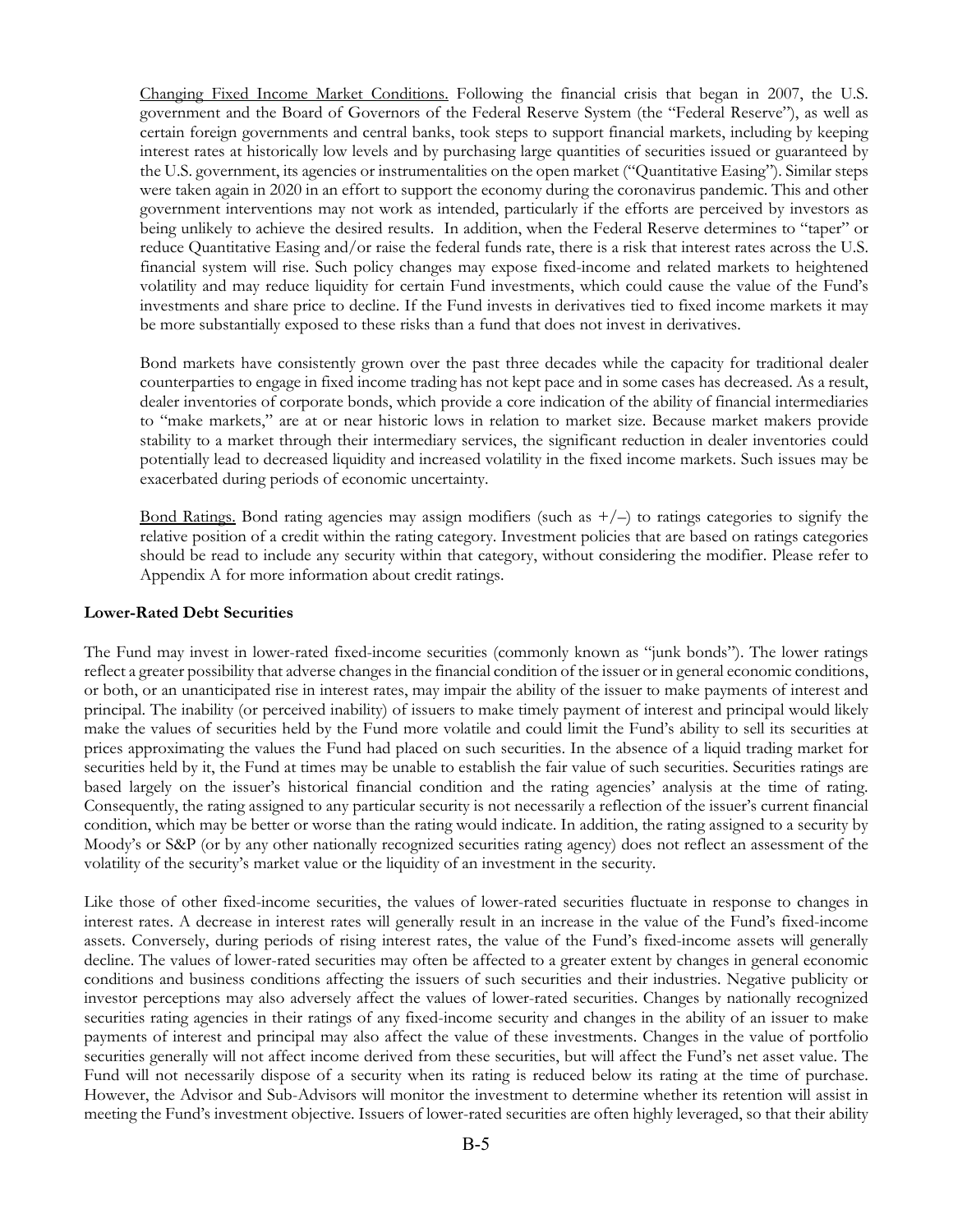to service their debt obligations during an economic downturn or during sustained periods of rising interest rates may be impaired. Such issuers may not have more traditional methods of financing available to them and may be unable to repay outstanding obligations at maturity by refinancing.

The risk of loss due to default in payment of interest or repayment of principal by such issuers is significantly greater because such securities frequently are unsecured and subordinated to the prior payment of senior indebtedness. It is possible that, under adverse market or economic conditions or in the event of adverse changes in the financial condition of the issuer, the Fund could find it more difficult to sell these securities when the Advisor of a Sub-Advisor believes it advisable to do so or may be able to sell the securities only at prices lower than if they were more widely held. Under these circumstances, it may also be more difficult to determine the fair value of such securities for purposes of computing the Fund's net asset value. In order to enforce its rights in the event of a default, the Fund may be required to participate in various legal proceedings or take possession of and manage assets securing the issuer's obligations on such securities. This could increase the Fund's operating expenses and adversely affect the Fund's net asset value. The ability of a holder of a tax-exempt security to enforce the terms of that security in a bankruptcy proceeding may be more limited than would be the case with respect to securities of private issuers. In addition, the Fund's intention to qualify as a "regulated investment company" under the Internal Revenue Code of 1986, as amended (the "Code") may limit the extent to which the Fund may exercise its rights by taking possession of such assets. To the extent the Fund invests in securities in the lower rating categories, the achievement of the Fund's investment objective is more dependent on the Advisor's or Sub-Advisors' investment analysis than would be the case if the Fund were investing in securities in the higher rating categories.

#### **Over-the-Counter Transactions – Fixed Income Securities**

The Fund may invest in fixed income securities through over-the-counter transactions. Over-the-counter ("OTC") transactions differ from exchange-traded transactions in several respects. OTC transactions are transacted directly with dealers and not with a clearing corporation. Without the availability of a clearing corporation, OTC transaction pricing is normally done by reference to information from market makers, which information is carefully monitored by the Advisor and Sub-Advisors and verified in appropriate cases. As OTC transactions are transacted directly with dealers, there is a risk of nonperformance by the dealer as a result of the insolvency of such dealer or otherwise. The Fund intends to enter into OTC transactions only with dealers which agree to, and which are expected to be capable of, entering into closing transactions with the Fund. There is also no assurance that the Fund will be able to liquidate an OTC transaction at any time prior to expiration.

#### **FOREIGN INVESTMENTS**

The Fund may make foreign investments. Investments in the securities of foreign issuers and other non-U.S. investments may involve risks in addition to those normally associated with investments in the securities of U.S. issuers or other U.S. investments. All foreign investments are subject to risks of foreign political and economic instability, adverse movements in foreign exchange rates, and the imposition or tightening of exchange controls and limitations on the repatriation of foreign capital. Other risks stem from potential changes in governmental attitude or policy toward private investment, which in turn raises the risk of nationalization, increased taxation or confiscation of foreign investors' assets. Additionally, the imposition of sanctions, trade restrictions (including tariffs) and other government restrictions by the United States and/or other governments may adversely affect the values of the Fund's foreign investments.

The financial problems in global economies over the past several years, including the European sovereign debt crisis, may continue to cause high volatility in global financial markets. In addition, global economies are increasingly interconnected, which increases the possibilities that conditions in one country or region might adversely impact a different country or region. The severity or duration of these conditions may also be affected if one or more countries leave the Euro currency or by other policy changes made by governments or quasi-governmental organizations.

Additional non-U.S. taxes and expenses may also adversely affect the Fund's performance, including foreign withholding taxes on foreign securities' dividends. Brokerage commissions and other transaction costs on foreign securities exchanges are generally higher than in the United States. Foreign companies may be subject to different accounting,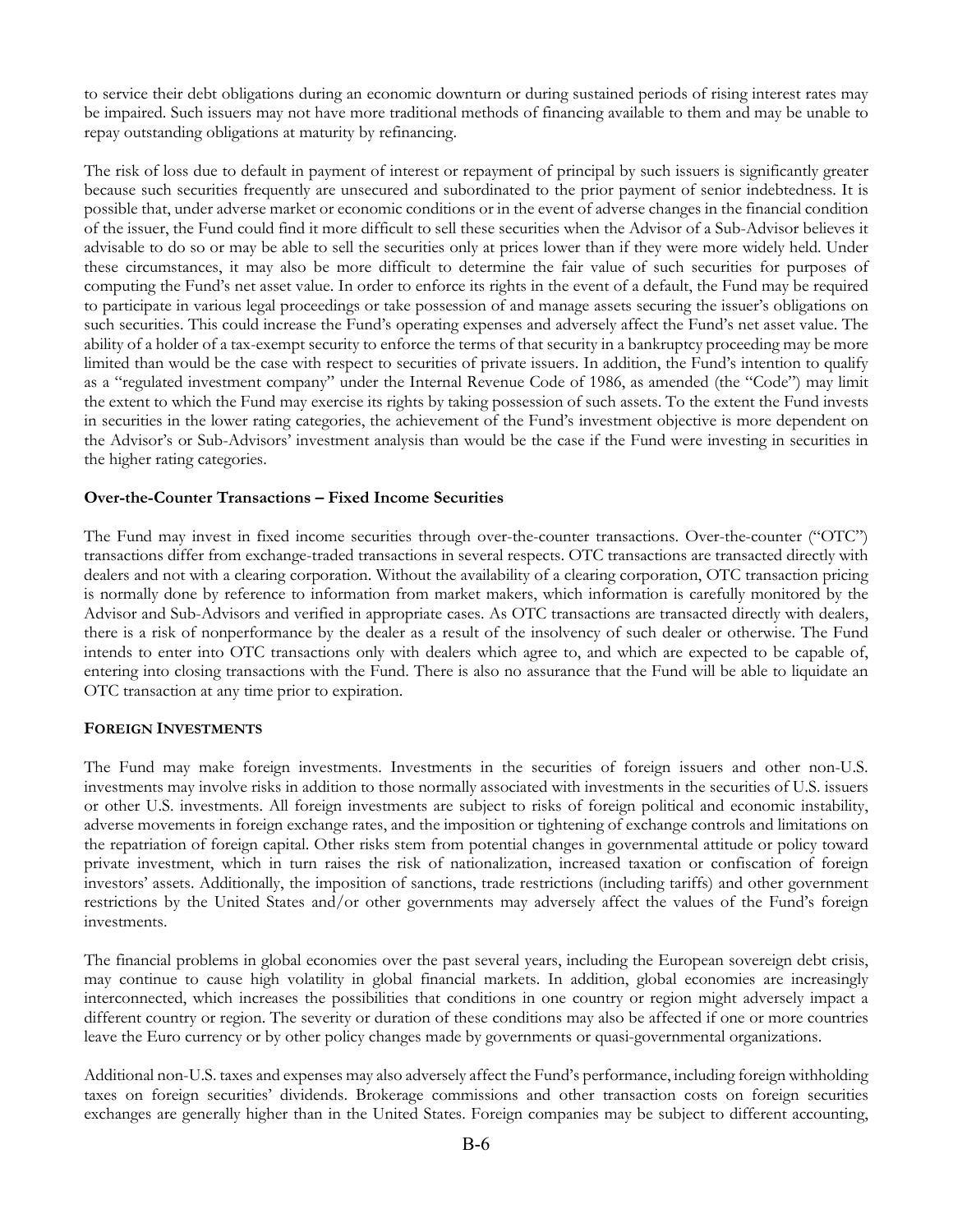auditing and financial reporting standards. To the extent foreign securities held by the Fund are not registered with the SEC or with any other U.S. regulator, the issuers thereof will not be subject to the reporting requirements of the SEC or any other U.S. regulator. Accordingly, less information may be available about foreign companies and other investments than is generally available on issuers of comparable securities and other investments in the United States. Foreign securities and other investments may also trade less frequently and with lower volume and may exhibit greater price volatility than U.S. securities and other investments.

Changes in foreign exchange rates will affect the value in U.S. Dollars of any foreign currency-denominated securities and other investments held by the Fund. Exchange rates are influenced generally by the forces of supply and demand in the foreign currency markets and by numerous other political and economic events occurring outside the United States, many of which may be difficult, if not impossible, to predict.

Income from any foreign securities and other investments will be received and realized in foreign currencies, and the Fund is required to compute and distribute income in U.S. Dollars. Accordingly, a decline in the value of a particular foreign currency against the U.S. Dollar occurring after the Fund's income has been earned and computed in U.S. Dollars may require the Fund to liquidate portfolio securities or other investments to acquire sufficient U.S. Dollars to make a distribution. Similarly, if the exchange rate declines between the time the Fund incurs expenses in U.S. Dollars and the time such expenses are paid, the Fund may be required to liquidate additional portfolio securities or other investments to purchase the U.S. Dollars required to meet such expenses.

The Fund may purchase foreign bank obligations. In addition to the risks described above that are generally applicable to foreign investments, the investments that the Fund makes in obligations of foreign banks, branches or subsidiaries may involve further risks, including differences between foreign banks and U.S. banks in applicable accounting, auditing and financial reporting standards, and the possible establishment of exchange controls or other foreign government laws or restrictions applicable to the payment of certificates of deposit or time deposits that may affect adversely the payment of principal and interest on the securities and other investments held by the Fund.

## **Emerging Markets**

The Fund may invest in companies organized or doing substantial business in emerging market countries or developing countries as defined by the World Bank, International Financial Corporation, or the Morgan Stanley Capital International (MSCI) emerging market indices or other comparable indices. Investing in emerging markets involves additional risks and special considerations not typically associated with investing in other more established economies or markets. Such risks may include (i) increased risk of nationalization or expropriation of assets or confiscatory taxation; (ii) greater social, economic and political uncertainty, including war; (iii) higher dependence on exports and the corresponding importance of international trade; (iv) greater volatility, less liquidity and smaller capitalization of markets; (v) greater volatility in currency exchange rates; (vi) greater risk of inflation; (vii) greater controls on foreign investment and limitations on realization of investments, repatriation of invested capital and on the ability to exchange local currencies for U.S. dollars; (viii) increased likelihood of governmental involvement in and control over the economy; (ix) governmental decisions to cease support of economic reform programs or to impose centrally planned economies; (x) differences in regulatory, accounting, auditing, and financial reporting and recordkeeping standards, which may result in the unavailability of material information about issuers; (xi) less extensive regulation of the markets; (xii) longer settlement periods for transactions and less reliable clearance and custody arrangements; (xiii) less developed corporate laws regarding fiduciary duties of officers and directors and the protection of investors; (xiv) certain considerations regarding the maintenance of the Fund's securities with local brokers and securities depositories and (xv) the imposition of withholding or other taxes on dividends, interest, capital gains, other income or gross sale or disposition proceeds.

Repatriation of investment income, assets and the proceeds of sales by foreign investors may require governmental registration and/or approval in some emerging market countries. The Fund could be adversely affected by delays in or a refusal to grant any required governmental registration or approval for such repatriation, or by withholding taxes imposed by emerging market countries on interest or dividends paid on securities held by the Fund or gains from the disposition of such securities.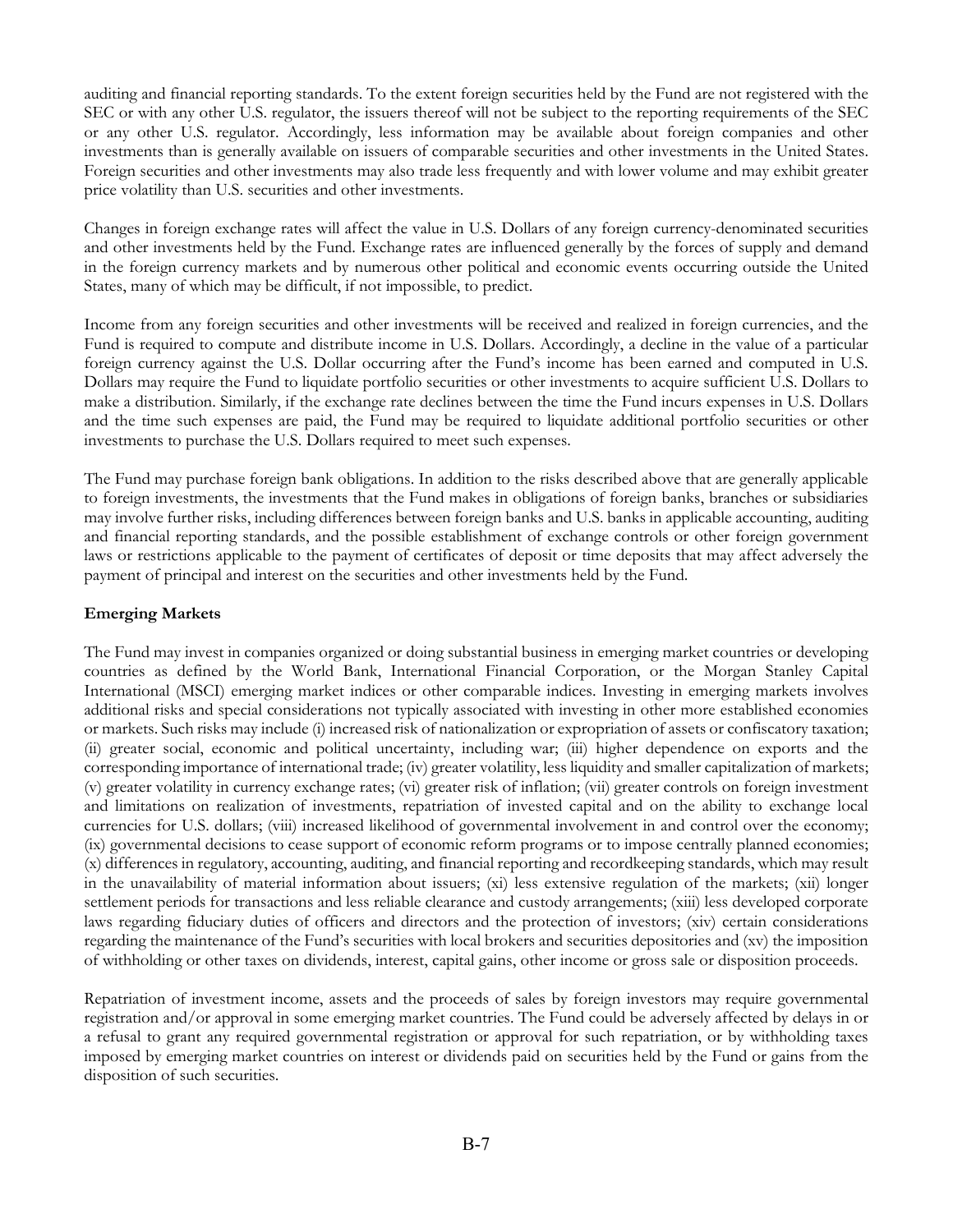In emerging markets, there is often less government supervision and regulation of business and industry practices, stock exchanges, over-the-counter markets, brokers, dealers, counterparties and issuers than in other more established markets. The Public Company Accounting Oversight Board ("PCAOB"), which regulates auditors of U.S. public companies, for example, is unable to inspect audit work and practices in certain countries, such as China. The PCAOB's limited ability to oversee the operations of accounting firms in such countries means that inaccurate or incomplete financial records of an issuer's operations may not be detected, which could negatively impact the Fund's investments in such companies. Any regulatory supervision that is in place may be subject to manipulation or control. Some emerging market countries do not have mature legal systems comparable to those of more developed countries. Moreover, the process of legal and regulatory reform may not be proceeding at the same pace as market developments, which could result in investment risk. Legislation to safeguard the rights of private ownership may not yet be in place in certain areas, and there may be the risk of conflict among local, regional and national requirements. In certain cases, the laws and regulations governing investments in securities may not exist or may be subject to inconsistent or arbitrary appreciation or interpretation. Both the independence of judicial systems and their immunity from economic, political or nationalistic influences remain largely untested in many countries. It may also be difficult or impossible for the Fund to pursue legal remedies or to obtain and enforce judgments in local courts.

Many Chinese companies have created variable interest entities ("VIEs") as a means to circumvent limits on foreign ownership of equity in Chinese companies. Investments in companies that use a VIE structure may pose additional risks because the investment is made through an intermediary entity that exerts control of the underlying operating business through contractual means rather than equity ownership and, as a result, may limit the rights of an investor. Although VIEs are a longstanding industry practice and well known to officials and regulators in China, VIE structures are not formally recognized under Chinese law. Investors face uncertainty about future actions by the government of China that could significantly affect an operating company's financial performance and the enforceability of the VIE's contractual arrangements. It is uncertain whether Chinese officials or regulators will withdraw their implicit acceptance of the VIE structure, or whether any new laws, rules, or regulations relating to VIE structures will be adopted or, if adopted, what impact they would have on the interests of foreign shareholders. Under extreme circumstances, China might prohibit the existence of VIEs, or sever their ability to transmit economic and governance rights to foreign individuals and entities; if so, the market value of the Fund's associated portfolio holdings would likely suffer significant, detrimental, and possibly permanent effects, which could result in substantial investment losses.

There may also be restrictions on imports from certain countries, such as Russia, and dealings with certain statesponsored entities. For example, following Russia's large-scale invasion of Ukraine, the President of the United States signed an Executive Order in February 2022 prohibiting U.S. persons from entering into transactions with the Central Bank of Russia and Executive Orders in March 2022 prohibiting U.S. persons from importing oil and gas from Russia as well as other popular Russian exports, such as diamonds, seafood and vodka. There may also be restrictions on investments in Chinese companies. For example, the President of the United States signed an Executive Order in June 2021 affirming and expanding the U.S. policy prohibiting U.S. persons from purchasing or investing in publicly-traded securities of companies identified by the U.S. Government as "Chinese Military-Industrial Complex Companies." The list of such companies can change from time to time, and as a result of forced selling or an inability to participate in an investment the Advisor or a Sub-Advisor otherwise believes is attractive, the Fund may incur losses. Any of these factors may adversely affect the Fund's performance or the Fund's ability to pursue its investment objective.

#### **Foreign Currency Transactions**

The Fund may conduct foreign currency exchange transactions either on a spot, i.e., cash, basis at the prevailing rate in the foreign exchange market or by entering into a forward foreign currency contract. A forward foreign currency contract ("forward contract") involves an obligation to purchase or sell a specific amount of a specific currency at a future date, which may be any fixed number of days (usually less than one year) from the date of the contract agreed upon by the parties, at a price set at the time of the contract. Forward contracts are considered to be derivatives. The Fund enters into forward contracts to "lock in" the exchange rate between the currency it will deliver and the currency it will receive for the duration of the contract. In addition, the Fund may enter into forward contracts to hedge against risks arising from securities the Fund owns or anticipates purchasing or the U.S. Dollar value of interest and dividends paid on those securities.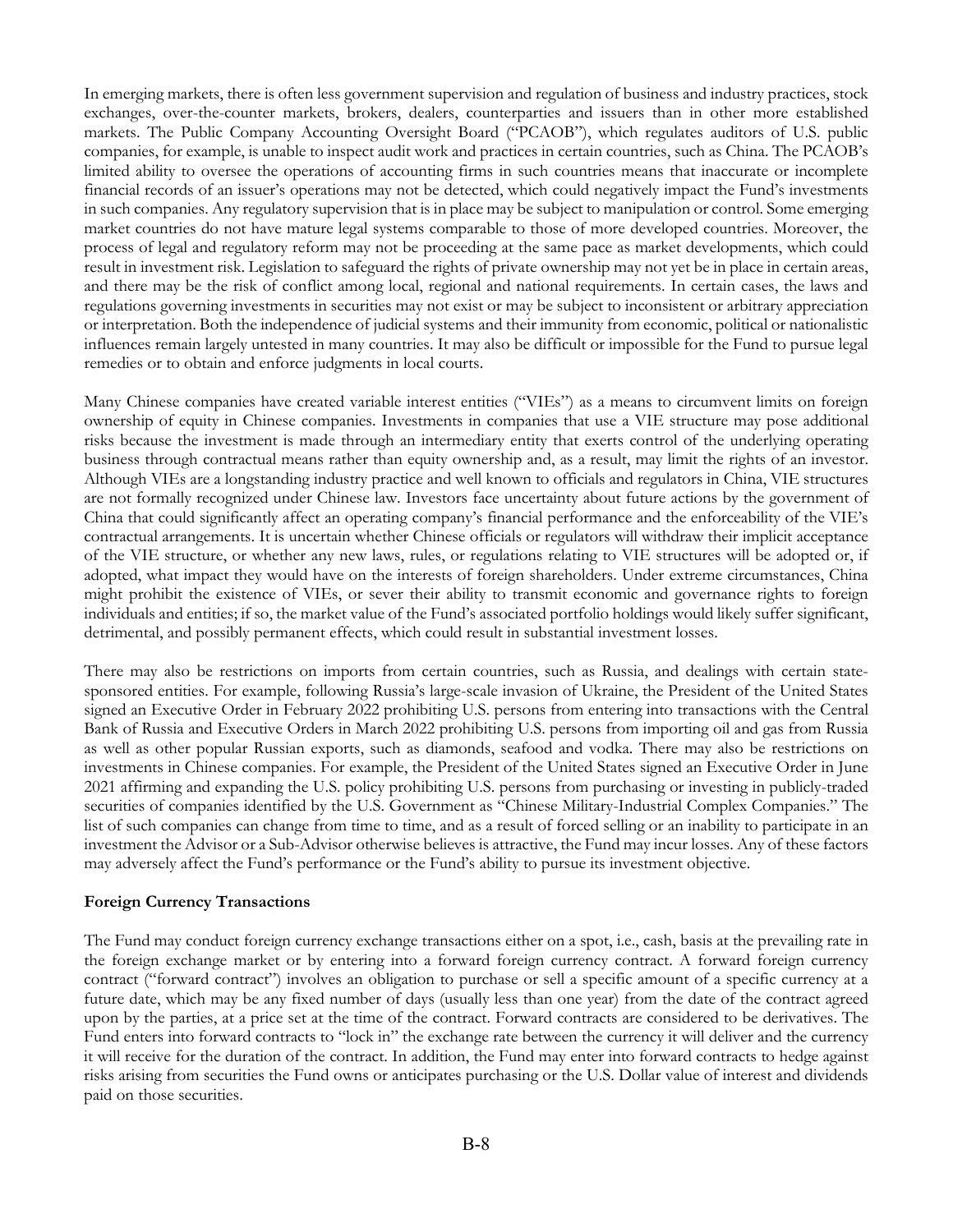If the Fund delivers the foreign currency at or before the settlement of a forward contract, it may be required to obtain the currency by selling some of the Fund's assets that are denominated in that specific currency. The Fund may close out a forward contract obligating it to purchase a foreign currency by selling an offsetting contract, in which case it will realize a gain or a loss.

Foreign currency transactions involve certain costs and risks. The Fund incurs foreign exchange expenses in converting assets from one currency to another. Forward contracts involve a risk of loss if the Advisor or Sub-Advisor is inaccurate in predicting currency movements. The projection of short-term currency market movements is extremely difficult, and the successful execution of a short-term hedging strategy is highly uncertain. The precise matching of forward contract amounts and the value of the securities involved is generally not possible. Accordingly, it may be necessary for the Fund to purchase additional foreign currency if the market value of the security is less than the amount of the foreign currency the Fund is obligated to deliver under the forward contract and the decision is made to sell the security and deliver the foreign currency. The use of forward contracts as a hedging technique does not eliminate the fluctuation in the prices of the underlying securities the Fund owns or intends to acquire, but it fixes a rate of exchange in advance. Although forward contracts can reduce the risk of loss if the values of the hedged currencies decline, these instruments also limit the potential gain that might result from an increase in the value of the hedged currencies.

There is no systematic reporting of last sale information for foreign currencies, and there is no regulatory requirement that quotations available through dealers or other market sources be firm or revised on a timely basis. Quotation information available is generally representative of very large transactions in the interbank market. The interbank market in foreign currencies is a global around-the-clock market. Given that foreign currency transactions occurring in the interbank market involve substantially larger amounts than those that may be involved in the use of foreign currency options, the Fund may be disadvantaged by having to deal in an odd lot market (generally consisting of transactions of less than \$1 million) for the underlying foreign currencies at prices that are less favorable than for round lots. The Fund may take positions in options on foreign currencies to hedge against the risk of foreign exchange fluctuation on foreign securities the Fund holds in its portfolio or which it intends to purchase.

## **Depository Receipts**

The Fund may invest in depository receipts. American Depository Receipts ("ADRs") are negotiable receipts issued by a U.S. bank or trust company that evidence ownership of securities in a foreign company which have been deposited with such bank or trust company's office or agent in a foreign country. European Depository Receipts ("EDRs") are negotiable certificates issued by a European bank representing a specific number of shares of a stock traded on an exchange of another country. Global Depository Receipts ("GDRs") are negotiable certificates held in the bank of one country representing a specific number of shares of a stock in a foreign company. Canadian Depository Receipts ("CDRs") are negotiable receipts issued by a Canadian bank or trust company that evidence ownership of securities in a foreign company which have been deposited with such bank or trust company's office or agent in a foreign country.

Investing in ADRs, EDRs, GDRs, and CDRs presents risks that may not be equal to the risk inherent in holding the equivalent shares of the same companies that are traded in the local markets even though the Fund will purchase, sell and be paid dividends on ADRs in U.S. Dollars. These risks include fluctuations in currency exchange rates, which are affected by international balances of payments and other economic and financial conditions; government intervention; speculation; and other factors. With respect to certain foreign countries, there is the possibility of expropriation or nationalization of assets, confiscatory taxation, political and social upheaval, and economic instability. The Fund may be required to pay foreign withholding or other taxes on certain ADRs, EDRs, GDRs, or CDRs that it owns, but investors may or may not be able to deduct their pro-rata share of such taxes in computing their taxable income, or take such shares as a credit against their U.S. federal income tax. See "Federal Income Tax Matters." ADRs, EDRs, GDRs, and CDRs may be sponsored by the foreign issuer or may be unsponsored. Unsponsored ADRs, EDRs, GDRs, and CDRs are organized independently and without the cooperation of the foreign issuer of the underlying securities. Unsponsored ADRs, EDRs, GDRs, and CDRs are offered by companies which are not prepared to meet either the reporting or accounting standards of the United States. While readily exchangeable with stock in local markets, unsponsored ADRs, EDRs, GDRs, and CDRs may be less liquid than sponsored ADRs, EDRs, GDRs, and CDRs. Additionally, there generally is less publicly available information with respect to unsponsored ADRs, EDRs, GDRs, and CDRs.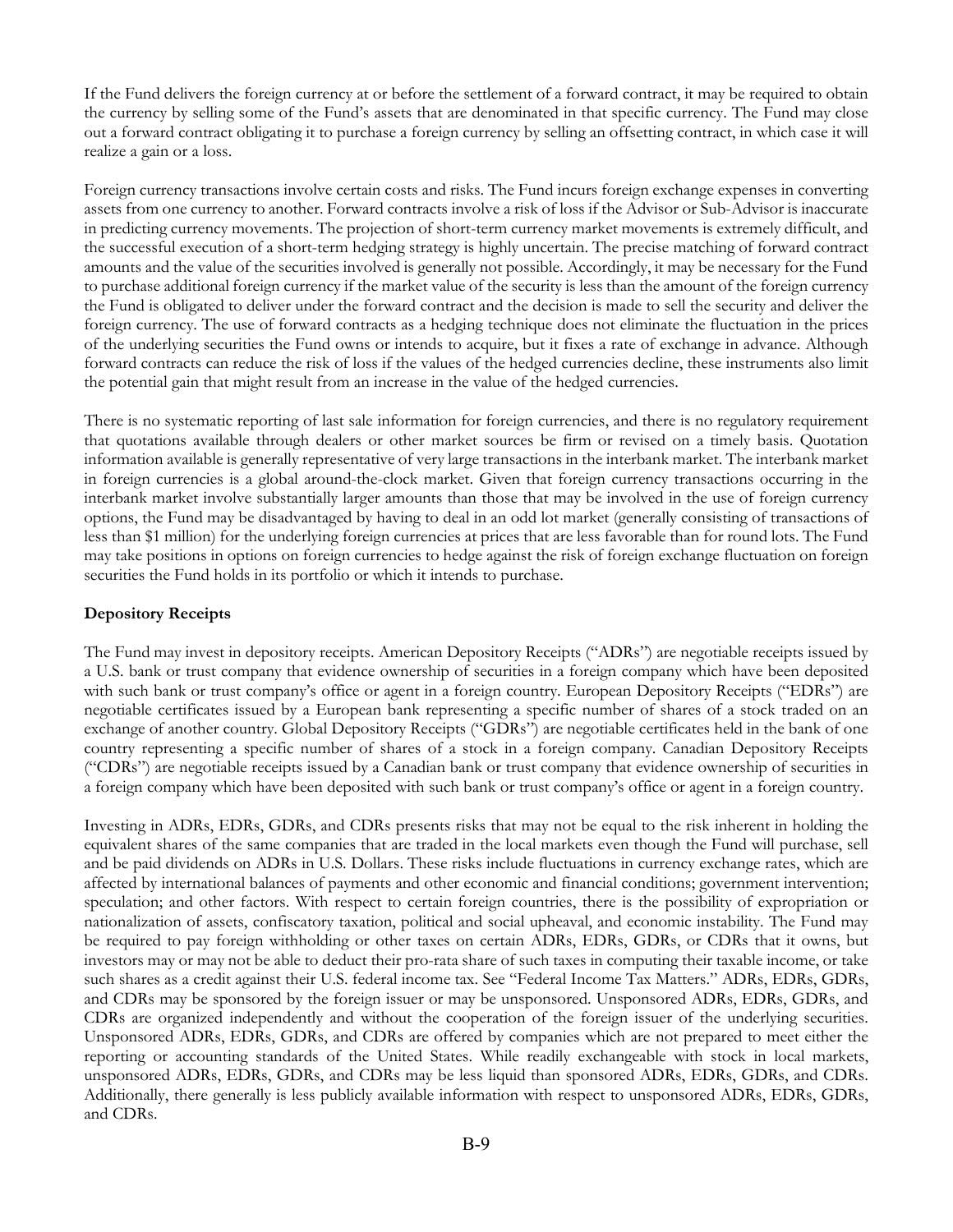#### **MORTGAGE-BACKED SECURITIES**

The Fund may invest in mortgage-backed securities and derivative mortgage-backed securities, and may also invest in "principal only" and "interest only" components. Mortgage-backed securities are securities that directly or indirectly represent a participation in, or are secured by and payable from, mortgage loans on real property. As with other debt securities, mortgage-backed securities are subject to credit risk and interest rate risk. However, the yield and maturity characteristics of mortgage-backed securities differ from traditional debt securities. A major difference is that the principal amount of the obligations may normally be prepaid at any time because the underlying assets (i.e., loans) generally may be prepaid at any time. The relationship between prepayments and interest rates may give some mortgagebacked securities less potential for growth in value than conventional fixed-income securities with comparable maturities. In addition, in periods of falling interest rates, the rate of prepayments tends to increase. During such periods, the reinvestment of prepayment proceeds by the Fund will generally be at lower rates than the rates that were carried by the obligations that have been prepaid. If interest rates rise, borrowers may prepay mortgages more slowly than originally expected. This may further reduce the market value of mortgage-backed securities and lengthen their durations. Because of these and other reasons, a mortgage-backed security's total return, maturity and duration may be difficult to predict precisely.

Mortgage-backed securities come in different classes that have different risks. Junior classes of mortgage-backed securities are designed to protect the senior class investors against losses on the underlying mortgage loans by taking the first loss if there are liquidations among the underlying loans. Junior classes generally receive principal and interest payments only after all required payments have been made to more senior classes. If the Fund invests in junior classes of mortgage-related securities, it may not be able to recover all of its investment in the securities it purchases. In addition, if the underlying mortgage portfolio has been overvalued, or if mortgage values subsequently decline, the Fund may suffer significant losses. Investments in mortgage-backed securities involve the risks of interruptions in the payment of interest and principal (delinquency) and the potential for loss of principal if the property underlying the security is sold as a result of foreclosure on the mortgage (default). These risks include the risks associated with direct ownership of real estate, such as the effects of general and local economic conditions on real estate values, the conditions of specific industry segments, the ability of tenants to make lease payments and the ability of a property to attract and retain tenants, which in turn may be affected by local market conditions such as oversupply of space or a reduction of available space, the ability of the owner to provide adequate maintenance and insurance, energy costs, government regulations with respect to environmental, zoning, rent control and other matters, and real estate and other taxes. If the underlying borrowers cannot pay their mortgage loans, they may default and the lenders may foreclose on the property.

The ability of borrowers to repay mortgage loans underlying mortgage-backed securities will typically depend upon the future availability of financing and the stability of real estate values. For mortgage loans not guaranteed by a government agency or other party, the only remedy of the lender in the event of a default is to foreclose upon the property. If borrowers are not able or willing to pay the principal balance on the loans, there is a good chance that payments on the related mortgage-related securities will not be made. Certain borrowers on underlying mortgages may become subject to bankruptcy proceedings, in which case the value of the mortgage-backed securities may decline.

#### **ASSET-BACKED SECURITIES**

The Fund may invest in asset-backed securities that, through the use of trusts and special purpose vehicles, are securitized with various types of assets, such as automobile receivables, credit card receivables and home-equity loans in pass- through structures similar to the mortgage-related securities described above. In general, the collateral supporting asset-backed securities is of shorter maturity than the collateral supporting mortgage loans and is less likely to experience substantial prepayments. However, asset-backed securities are not backed by any governmental agency. Credit card receivables are generally unsecured, and the debtors are entitled to the protection of a number of state and federal consumer credit laws, many of which give such debtors the right to set off certain amounts owed on the credit cards, thereby reducing the balance due. In addition, some issuers of automobile receivables permit the servicers to retain possession of the underlying obligations. If the servicers were to sell these obligations to another party, there is a risk that the purchaser would acquire an interest superior to that of the holders of the related automobile receivables. The impairment of value of collateral or other assets underlying an asset-based security, such as a result of non-payment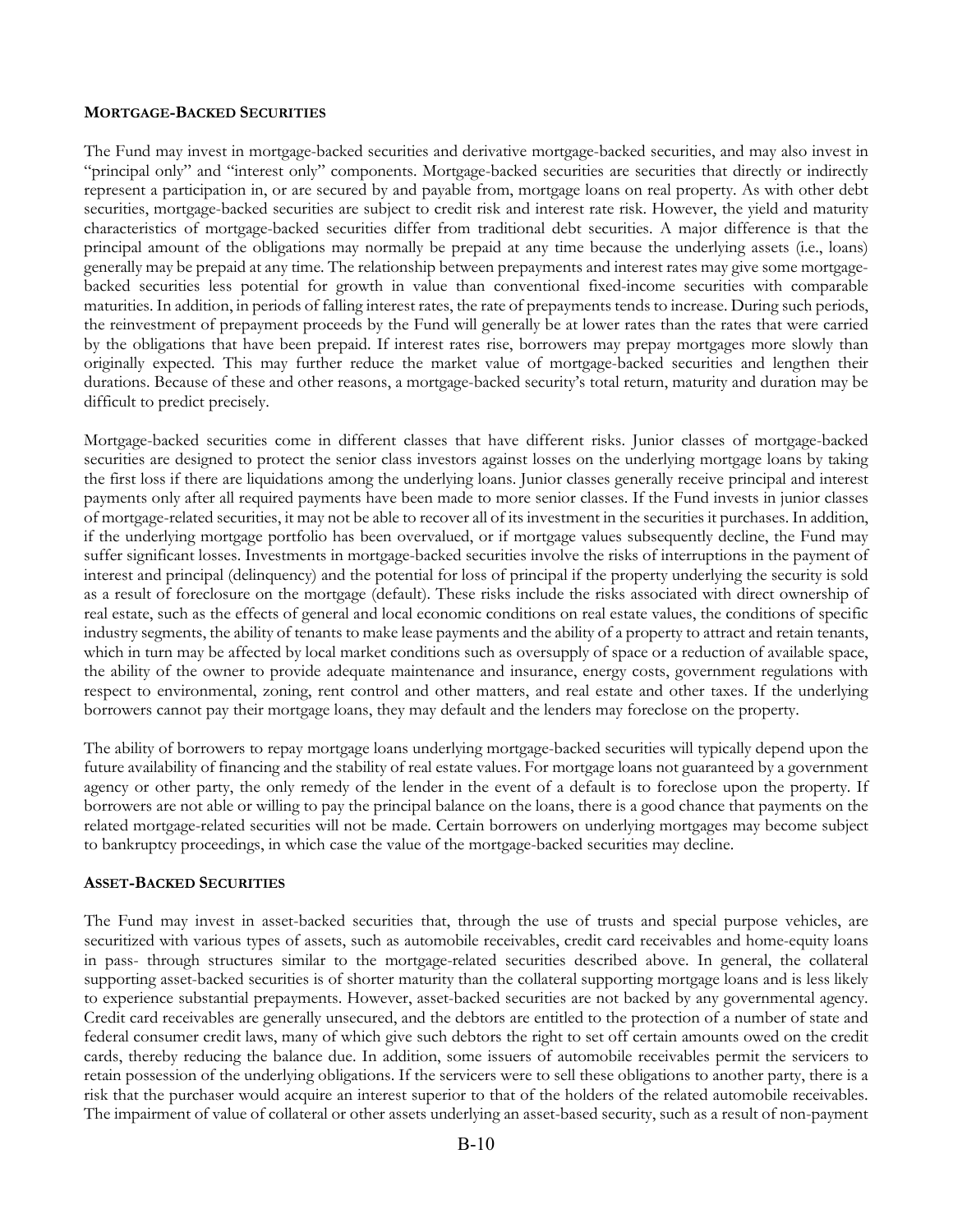of loans or non-performance of other collateral or underlying assets, may reduce the value of such asset-based security and result in losses to the Fund.

## **COLLATERALIZED LOAN OBLIGATIONS**

The Fund may invest in CLOs. CLOs are a type of collateralized debt obligation ("CDO"). A CLO is a trust typically collateralized by a pool of loans, which may include, among others, domestic and foreign senior secured loans, senior unsecured loans, and subordinate corporate loans, including loans that may be rated below investment grade or equivalent unrated loans. The loans generate cash flow that is allocated among one or more classes of securities ("tranches") that vary in risk and yield. The most senior tranche has the best credit quality and the lowest yield compared to the other tranches. The equity tranche has the highest potential yield but also has the greatest risk, as it bears the bulk of defaults from the underlying loans and helps to protect the more senior tranches from risk of these defaults. However, despite the protection from the equity and other more junior tranches, more senior tranches can experience substantial losses due to actual defaults and decreased market value due to collateral default and disappearance of protecting tranches, market anticipation of defaults, as well as aversion to CLO securities as a class.

Normally, CLOs are privately offered and sold and are not registered under state or federal securities laws. Therefore, investments in CLOs may be characterized by the Fund as illiquid securities; however, an active dealer market may exist for CLOs allowing a CLO to qualify for transactions pursuant to Rule 144A under the Securities Act of 1933, as amended (the "Securities Act"). CLOs normally charge management fees and administrative expenses, which are in addition to those of the Fund.

The riskiness of investing in CLOs depends largely on the quality and type of the collateral loans and the tranche of the CLO in which the Fund invests. In addition to the normal risks associated with fixed-income securities (such as interest rate risk and credit risk) and the risks associated with investing in CDOs, CLOs carry additional risks including that interest on certain tranches of a CLO may be paid in-kind (meaning that unpaid interest is effectively added to principal), which involves continued exposure to default risk with respect to such payments. Certain CLOs may receive credit enhancement in the form of a senior-subordinate structure, over-collateralization or bond insurance, but such enhancement may not always be present and may fail to protect the Fund against the risk of loss due to defaults on the collateral. Certain CLOs may not hold loans directly, but rather, use derivatives such as swaps to create "synthetic" exposure to the collateral pool of loans. Such CLOs entail the risks of derivative instruments.

## **STRUCTURED INVESTMENTS**

The Fund may invest in structured investments. A structured investment is a security having a return tied to an underlying index or other security or asset class. Structured investments generally are individually negotiated agreements and may be traded over-the-counter. Structured investments are organized and operated to restructure the investment characteristics of the underlying security. This restructuring involves the deposit with or purchase by an entity, such as a corporation or trust, on specified instruments (such as commercial bank loans) and the issuance by that entity or one or more classes of securities ("structured securities") backed by, or representing interests in, the underlying instruments. The cash flow on the underlying instruments may be apportioned among the newly issued structured investments to create securities with different investment characteristics, such as varying maturities, payment priorities and interest rate provisions, and the extent of such payments made with respect to structured investments is dependent on the extent of the cash flow on the underlying instruments. Because structured investments typically involve no credit enhancement, their credit risk generally will be equivalent to that of the underlying instruments. Investments in structured investments are generally of a class of structured investments that is either subordinated or unsubordinated to the right of payment of another class. Subordinated structured investments typically have higher yields and present greater risks than unsubordinated structured investments. Structured investments are typically sold in private placement transactions, and there currently is no active trading market for structured investments. Investments in government and governmentrelated and restructured debt instruments are subject to special risks, including the inability or unwillingness to repay principal and interest, requests to reschedule or restructure outstanding debt and requests to extend additional loan amounts. Certain issuers of structured investments may be deemed to be "investment companies" as defined in the 1940 Act. As a result, the Fund's investment in these structured investments may be limited by the restrictions contained in the 1940 Act. As a result, the Fund's investment in these structured investments may be limited by the restrictions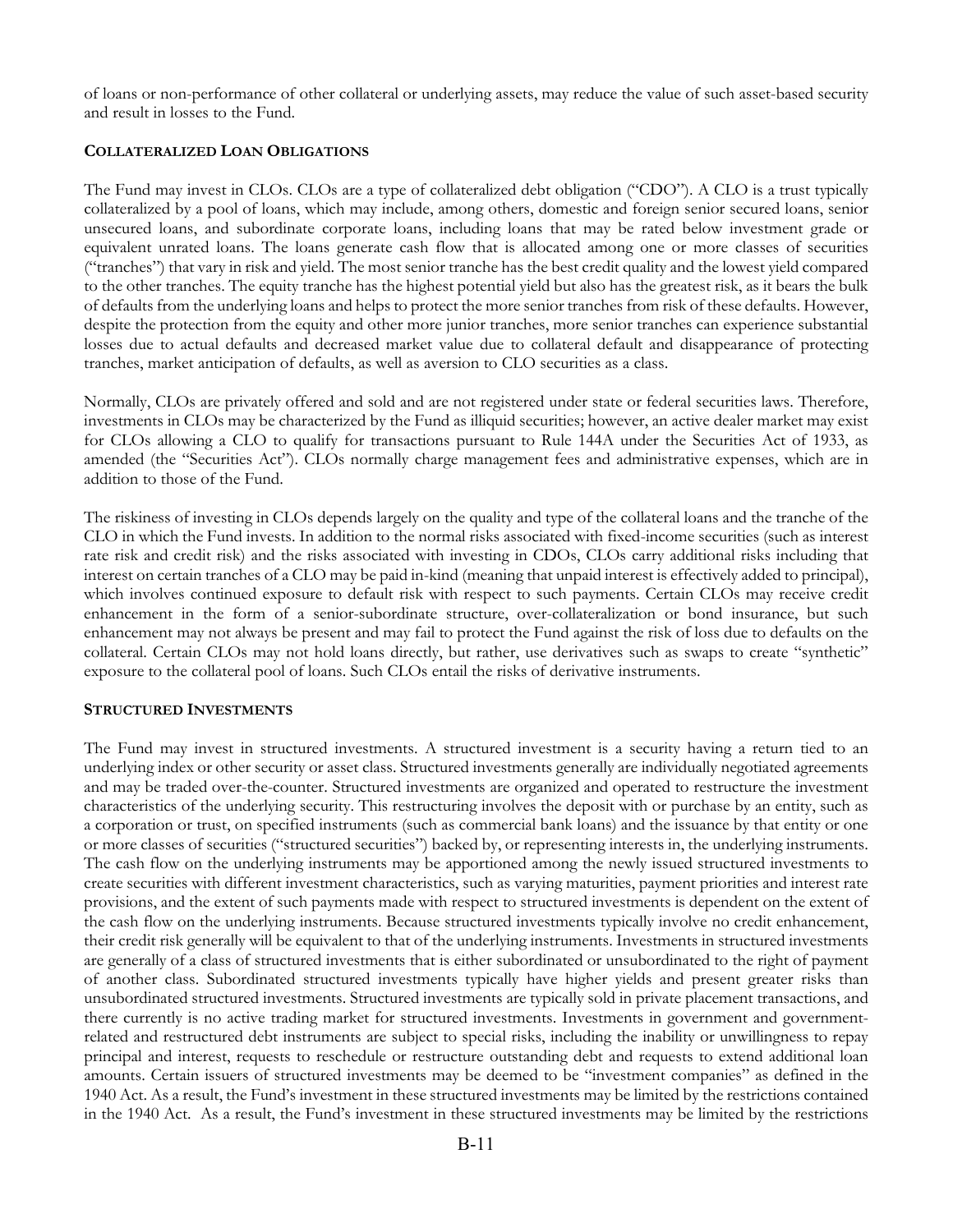contained in the 1940 Act. Structured investments are typically sold in private placement transactions, and there currently is no active trading market for structured investments.

## **DERIVATIVES**

The Fund may utilize a variety of derivatives contracts, such as futures, options, swaps and forward contracts, both for investment purposes and for hedging purposes. Hedging involves special risks including the possible default by the other party to the transaction, illiquidity and, to the extent the Advisor's or a Sub-Advisor's assessment of certain market movements is incorrect, the risk that the use of hedging could result in losses greater than if hedging had not been used. Nonetheless, with respect to certain investment positions, the Fund may not be sufficiently hedged against market fluctuations, in which case an investment position could result in a loss greater than if the Advisor or a Sub-Advisor had been sufficiently hedged with respect to such position.

The Advisor and Sub-Advisors will not, in general, attempt to hedge all market or other risks inherent in the Fund's positions, and may hedge certain risks, if at all, only partially. Specifically, the Advisor and Sub-Advisors may choose not, or may determine that it is economically unattractive, to hedge certain risks, either in respect of particular positions or in respect of the Fund's overall portfolio. Moreover, it should be noted that the Fund's portfolio always will be exposed to unidentified systematic risk factors and to certain risks that cannot be completely hedged, such as credit risk (relating both to particular securities and to counterparties). The Fund's portfolio composition may result in various directional market risks remaining unhedged, although the Advisor and Sub-Advisors may rely on diversification to control such risks to the extent that the Advisor or a Sub-Advisor believes it is desirable to do so.

The regulation of derivatives markets in the United States is a rapidly changing area of law and is subject to modification by government and judicial action. In particular, the Dodd-Frank Wall Street Reform and Consumer Protection Act (the "Dodd-Frank Act"), signed into law in 2010, granted significant authority to the SEC and the Commodity Futures Trading Commission ("CFTC") to impose comprehensive regulations on the over-the-counter and cleared derivatives markets. These regulations include, but are not limited to, mandatory clearing of certain derivatives and requirements relating to disclosure, margin and trade reporting. New regulations could adversely affect the value, availability and performance of certain derivative instruments, may make them more costly, and may limit or restrict their use by the Fund.

On October 28, 2020, the SEC adopted Rule 18f-4 under the 1940 Act (the "Derivatives Rule") which, following an implementation period, will replace existing SEC and staff guidance with an updated, comprehensive framework for registered investment companies' use of derivatives. Among other changes, the Derivatives Rule will require an investment company to trade derivatives and certain other instruments that create future payment or delivery obligations subject to a value-at-risk ("VaR") leverage limit, develop and implement a derivatives risk management program and new testing requirements, and comply with new requirements related to board and SEC reporting. These new requirements will apply unless the Fund qualifies as a "limited derivatives user," which the Derivatives Rule defines as a fund that limits its derivatives exposure to  $10\%$  of its net assets. Complying with the Derivatives Rule may increase the cost of the Fund's investments and cost of doing business, which could adversely affect investors. Other potentially adverse regulatory obligations can develop suddenly and without notice.

Certain additional risk factors related to derivatives are discussed below:

Derivatives Risk. Under recently adopted rules by the CFTC, transactions in some types of interest rate swaps and index credit default swaps on North American and European indices will be required to be cleared. In a cleared derivatives transaction, the Fund's counterparty is a clearing house (such as CME Clearing, ICE Clearing or LCH.Clearnet), rather than a bank or broker. Since the Fund is not a member of clearing houses and only members of a clearing house can participate directly in the clearing house, the Fund will hold cleared derivatives through accounts at clearing members, who are futures commission merchants that are members of the clearing houses and who have the appropriate regulatory approvals to engage in swap transactions. The Fund will make and receive payments owed under cleared derivatives transactions (including margin payments) through its accounts at clearing members. Clearing members guarantee performance of their clients' obligations to the clearing house. In contrast to over-the-counter derivatives transactions, following a period of advance notice to the Fund, clearing members generally can require termination of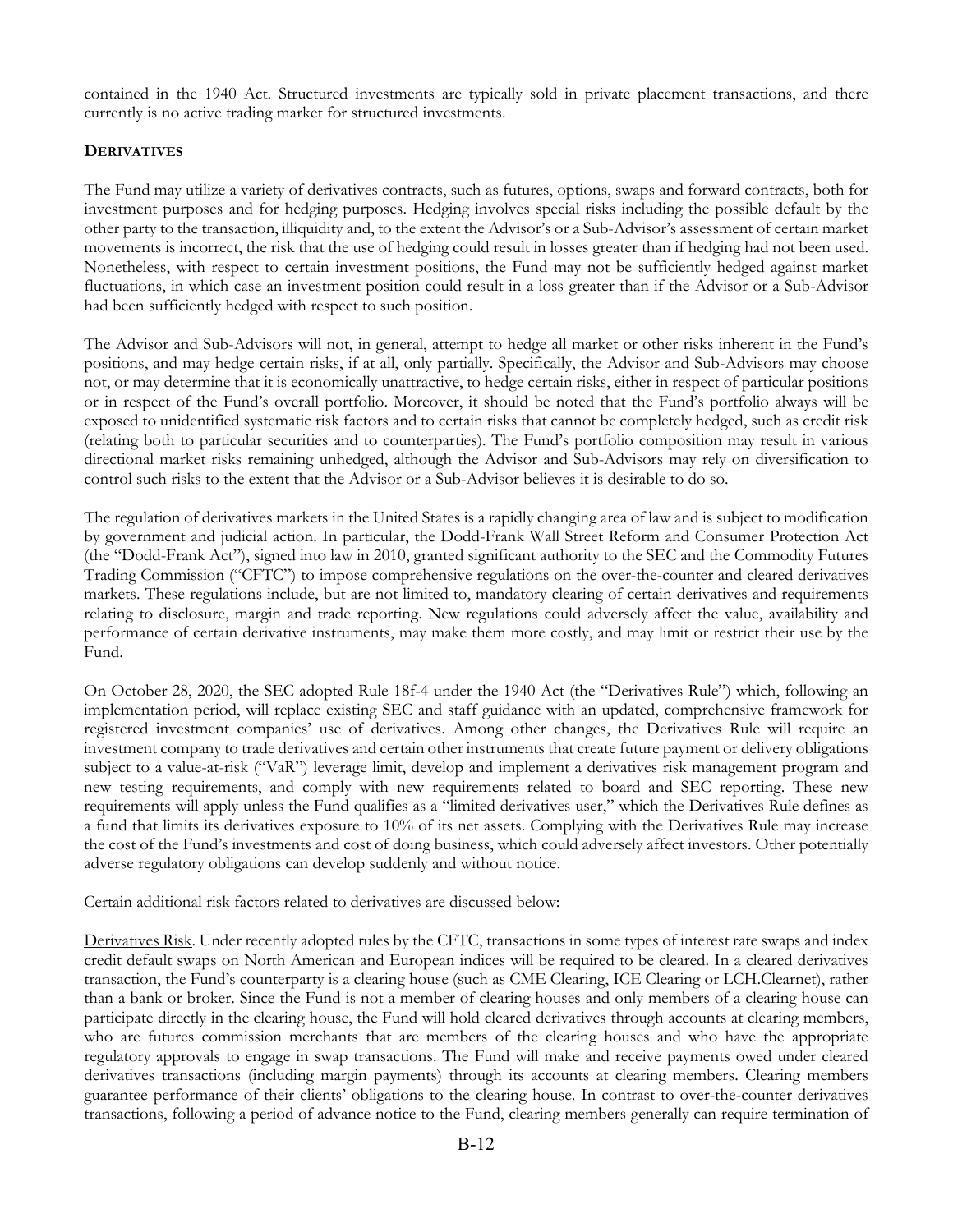existing cleared derivatives transactions at any time and increases in margin above the margin that it required at the beginning of a transaction. Clearing houses also have broad rights to increase margin requirements for existing transactions and to terminate transactions. Any such increase or termination could interfere with the ability of the Fund to pursue its investment strategy. Also, the Fund is subject to execution risk if it enters into a derivatives transaction that is required to be cleared (or that the Advisor or a Sub-Advisor expects to be cleared), and no clearing member is willing or able to clear the transaction on the Fund's behalf. While the documentation in place between the Fund and its clearing members generally provides that the clearing members will accept for clearing all transactions submitted for clearing that are within credit limits specified by the clearing members in advance, the Fund could be subject to this execution risk if the Fund submits for clearing transactions that exceed such credit limits, if the clearing house does not accept the transactions for clearing, or if the clearing members do not comply with their agreement to clear such transactions. In that case, the transaction might have to be terminated, and the Fund could lose some or all of the benefit of any increase in the value of the transaction after the time of the transaction. In addition, new regulations could, among other things, restrict the Fund's ability to engage in, or increase the cost to the Fund of, derivatives transactions, for example, by making some types of derivatives no longer available to the Fund or increasing margin or capital requirements. If the Fund is not able to enter into a particular derivatives transaction, the Fund's investment performance and risk profile could be adversely affected as a result.

Counterparty Risk. Counterparty risk with respect to OTC derivatives may be affected by new regulations promulgated by the CFTC and SEC affecting the derivatives market. As described under "Derivatives Risk" above, some derivatives transactions will be required to be cleared, and a party to a cleared derivatives transaction is subject to the credit risk of the clearing house and the clearing member through which it holds its cleared position, rather than the credit risk of its original counterparty to the derivative transaction. Clearing members are required to segregate all funds received from customers with respect to cleared derivatives transactions from the clearing member's proprietary assets. However, all funds and other property received by a clearing broker from its customers are generally held by the clearing broker on a commingled basis in an omnibus account, which may also invest those funds in certain instruments permitted under the applicable regulations. The assets of the Fund might not be fully protected in the event of the bankruptcy of the Fund's clearing member because the Fund would be limited to recovering only a pro rata share of all available funds segregated on behalf of the clearing broker's customers for a relevant account class. Also, the clearing member transfers to the clearing house the amount of margin required by the clearing house for cleared derivatives transactions, which amounts are generally held in an omnibus account at the clearing house for all customers of the clearing member. For commodities futures positions, the clearing house may use all of the collateral held in the clearing member's omnibus account to meet a loss in that account, without regard to which customer in fact supplied that collateral. Accordingly, in addition to bearing the credit risk of its clearing member, each customer to a futures transaction also bears "fellow customer" risk from other customers of the clearing member. However, with respect to cleared swaps positions, recent regulations promulgated by the CFTC require that the clearing member notify the clearing house of the amount of initial margin provided by the clearing member to the clearing house that is attributable to each customer. Because margin in respect of cleared swaps must be earmarked for specific clearing member customers, the clearing house may not use the collateral of one customer to cover the obligations of another customer. However, if the clearing member does not provide accurate reporting, the Fund is subject to the risk that a clearing house will use the Fund's assets held in an omnibus account at the clearing house to satisfy payment obligations of a defaulting customer of the clearing member to the clearing house. In addition, a clearing member may generally choose to provide to the clearing house the net amount of variation margin required for cleared swaps for all of the clearing member's customers in the aggregate, rather than the gross amount of each customer. The Fund is therefore subject to the risk that a clearing house will not make variation margin payments owed to the Fund if another customer of the clearing member has suffered a loss and is in default.

## **Options on Securities and Securities Indices**

The Fund may invest in options on securities and stock indices. A call option entitles the purchaser, in return for the premium paid, to purchase specified securities at a specified price during the option period. A put option entitles the purchaser, in return for the premium paid, to sell specified securities at a specified price during the option period. The Fund may invest in both European-style or American-style options. A European-style option is only exercisable immediately prior to its expiration. American-style options are exercisable at any time prior to the expiration date of the option.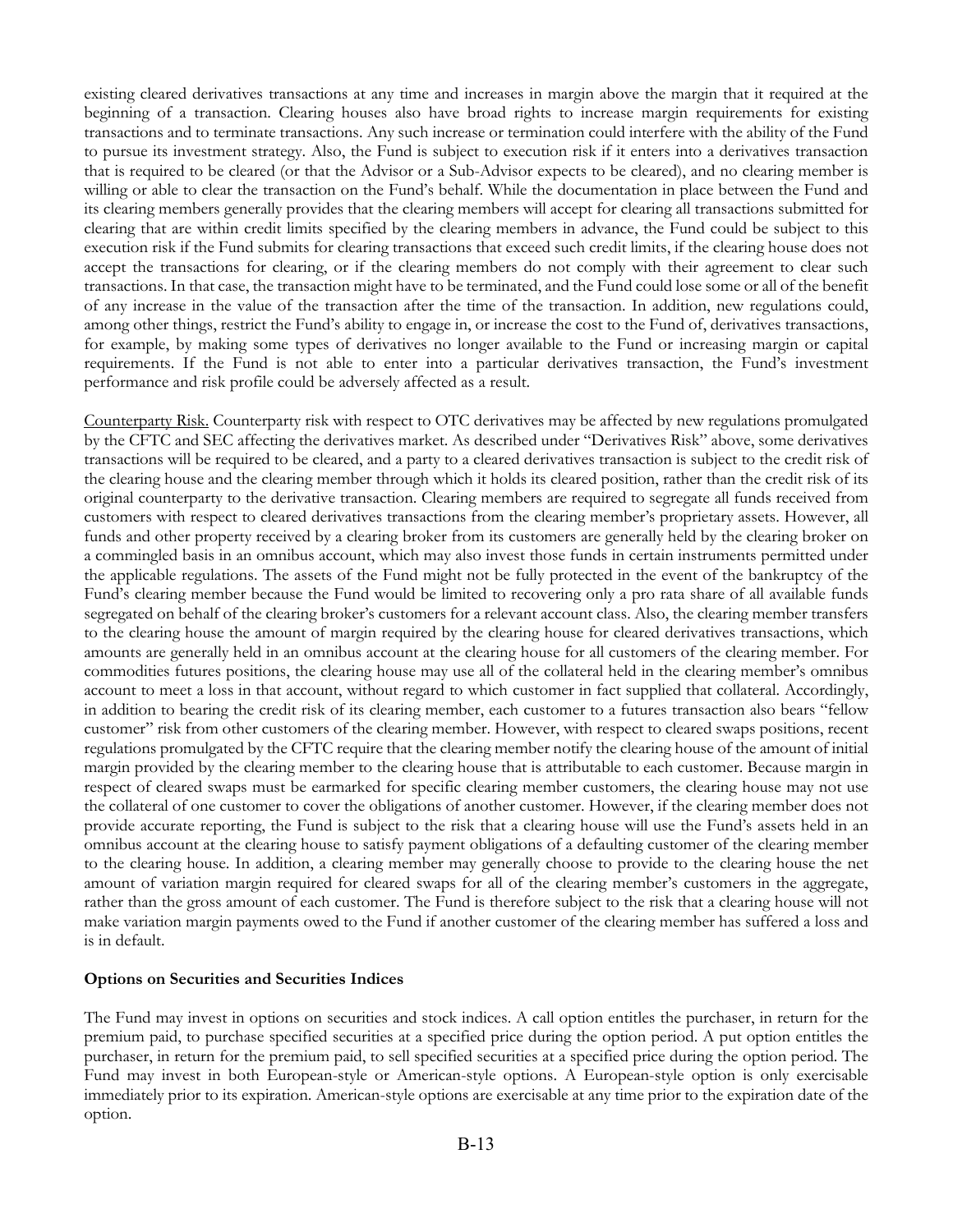Writing Call Options. The Fund may write covered call options. A call option is "covered" if the Fund owns the security underlying the call or has an absolute right to acquire the security without additional cash consideration or, if additional cash consideration is required, cash or cash equivalents in such amounts as held in a segregated account by the Fund's custodian. The writer of a call option receives a premium and gives the purchaser the right to buy the security underlying the option at the exercise price. The writer has the obligation upon exercise of the option to deliver the underlying security against payment of the exercise price during the option period. If the writer of an exchange-traded option wishes to terminate his obligation, he may effect a "closing purchase transaction." This is accomplished by buying an option of the same series as the option previously written. A writer may not effect a closing purchase transaction after it has been notified of the exercise of an option.

Effecting a closing transaction in a written call option will permit the Fund to write another call option on the underlying security with either a different exercise price, expiration date or both. Also, effecting a closing transaction will permit the cash or proceeds from the concurrent sale of any securities subject to the option to be used for other investments of the Fund. If the Fund desires to sell a particular security from its portfolio on which it has written a call option, it will effect a closing transaction prior to or concurrent with the sale of the security.

The Fund will realize a gain from a closing transaction if the cost of the closing transaction is less than the premium received from writing the option or if the proceeds from the closing transaction are more than the premium paid to purchase the option. The Fund will realize a loss from a closing transaction if the cost of the closing transaction is more than the premium received from writing the option or if the proceeds from the closing transaction are less than the premium paid to purchase the option. However, because increases in the market price of a call option will generally reflect increases in the market price of the underlying security, any loss to the Fund resulting from the repurchase of a call option is likely to be offset in whole or in part by appreciation of the underlying security owned by the Fund.

If the Fund were assigned an exercise notice on a call it has written, it would be required to liquidate portfolio securities in order to satisfy the exercise, unless it has other liquid assets that are sufficient to satisfy the exercise of the call. If the Fund has written a call, there is also a risk that the market may decline between the time the Fund has a call exercised against it, at a price which is fixed as of the closing level of the index on the date of exercise, and the time it is able to sell securities in its portfolio.

In addition to covered call options, the Fund may write uncovered (or "naked") call options on securities, including shares of exchange-traded funds ("ETFs"), and indices; however, SEC rules require that the Fund segregates assets on its books and records with a value equal to the value of the securities or the index that the holder of the option is entitled to call. Segregated securities cannot be sold while the option strategy is outstanding, unless they are replaced with other suitable assets. As a result, there is a possibility that segregation of a large percentage of the Fund's assets could impede portfolio management or the Fund's ability to meet redemption requests or other current obligations.

Writing Covered Index Call Options. The Fund may sell index call options. The Fund may also execute a closing purchase transaction with respect to the option it has sold and then sell another option with either a different exercise price and/or expiration date. The Fund's objective in entering into such closing transactions is to increase option premium income, to limit losses or to protect anticipated gains in the underlying stocks. The cost of a closing transaction, while reducing the premium income realized from the sale of the option, should be offset, at least in part, by the appreciation in the value of the underlying index, and by the opportunity to realize additional premium income from selling a new option.

When the Fund sells an index call option, it does not deliver the underlying stocks or cash to the broker through whom the transaction is effected. In the case of an exchange-traded option, the Fund establishes an escrow account. The Fund's custodian (or a securities depository acting for the custodian) acts as the Fund's escrow agent. The escrow agent enters into documents known as escrow receipts with respect to the stocks included in the Fund (or escrow receipts with respect to other acceptable securities). The escrow agent releases the stocks from the escrow account when the call option expires or the Fund enters into a closing purchase transaction. Until such release, the underlying stocks cannot be sold by the Fund. The Fund may enter into similar collateral arrangements with the counterparty when it sells OTC index call options.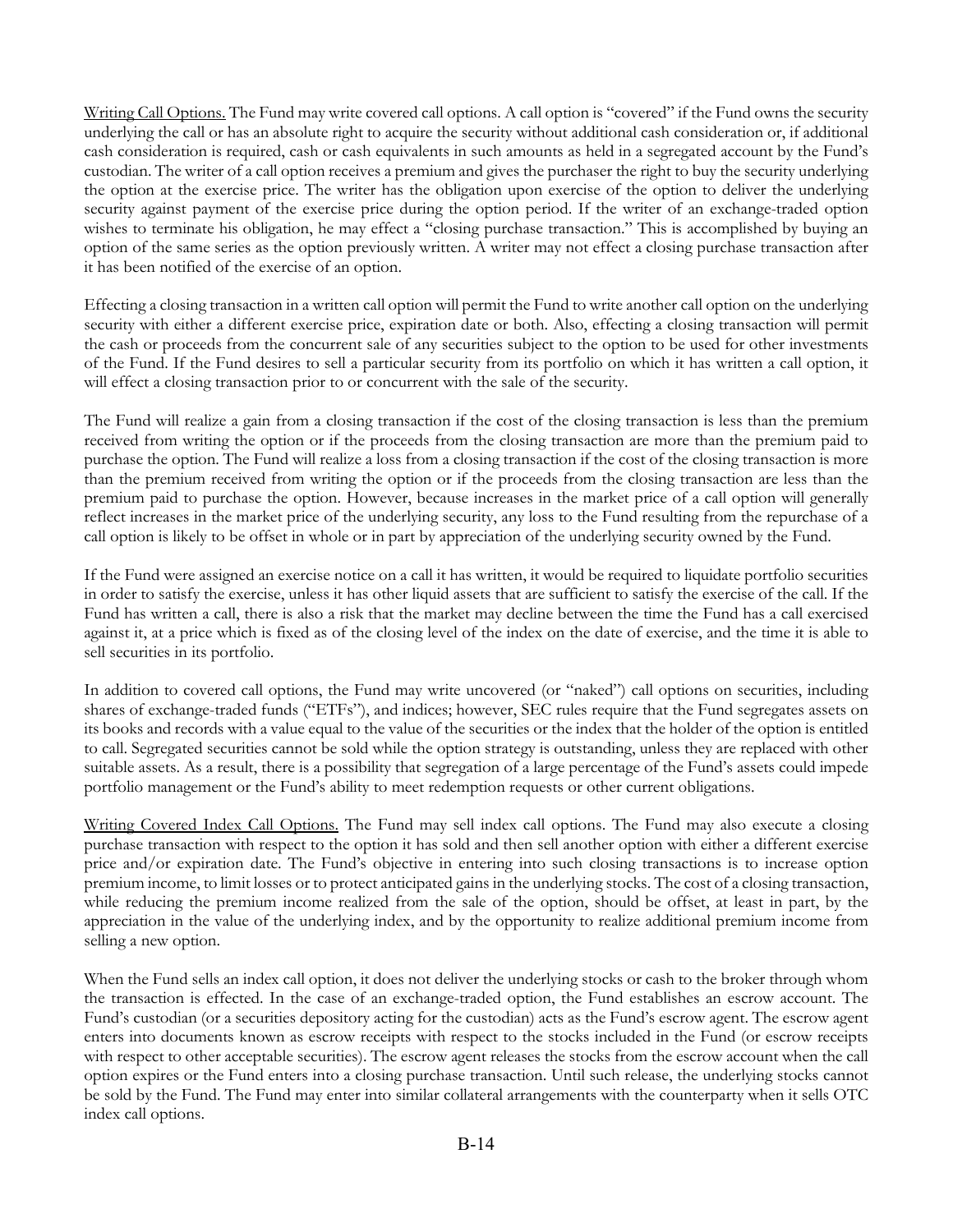When the Fund sells an index call option, it is also required to "cover" the option pursuant to requirements enunciated by the staff of the SEC. The staff has indicated that a mutual fund may "cover" an index call option by (1) owning and holding for the term of the option a portfolio of stocks substantially replicating the movement of the index underlying the call option; (2) purchasing an American-style call option on the same index with an exercise price not greater than the exercise price of the written option; or (3) establishing and maintaining for the term of the option a segregated account consisting of cash, U.S. Government securities or other high-grade debt securities, equal in value to the aggregate contract price of the call option (the current index value times the specific multiple). The Fund generally "covers" the index options it has sold by owning and holding stocks substantially replicating the movement of the applicable index. As an alternative method of "covering" the option, the Fund may purchase an appropriate offsetting option.

The purchaser of an index call option sold by the Fund may exercise the option at a price fixed as of the closing level of the index on exercise date. Unless the Fund has liquid assets sufficient to satisfy the exercise of the index call option, the Fund would be required to liquidate portfolio securities to satisfy the exercise. The market value of such securities may decline between the time the option is exercised and the time the Fund is able to sell the securities. For example, even if an index call which the Fund has written is "covered" by an index call held by the Fund with the same strike price, it will bear the risk that the level of the index may decline between the close of trading on the date the exercise notice is filed with the Options Clearing Corporation and the close of trading on the date the Fund exercises the call it holds or the time it sells the call, which in either case would occur no earlier than the day following the day the exercise notice was filed. If the Fund fails to anticipate an exercise, it may have to borrow from a bank (in amounts not exceeding 5% of the Fund's total assets) pending settlement of the sale of the portfolio securities and thereby incur interest charges. If trading is interrupted on the index, the Fund may not be able to close out its option positions.

Risks of Transactions in Options. There are several risks associated with transactions in options on securities and indices. Options may be more volatile than the underlying securities and, therefore, on a percentage basis, an investment in options may be subject to greater fluctuation in value than an investment in the underlying securities themselves. There are also significant differences between the securities and options markets that could result in an imperfect correlation between these markets, causing a given transaction not to achieve its objective. In addition, a liquid secondary market for particular options may be absent for reasons which include the following: there may be insufficient trading interest in certain options; restrictions may be imposed by an exchange on opening transactions or closing transactions or both; trading halts, suspensions or other restrictions may be imposed with respect to particular classes or series of options of underlying securities; unusual or unforeseen circumstances may interrupt normal operations on an exchange; the facilities of an exchange or clearing corporation may not be adequate to handle current trading volume at all times; or one or more exchanges could, for economic or other reasons, decide or be compelled at some future date to discontinue the trading of options (or a particular class or series of options), in which event the secondary market on that exchange (or in that class or series of options) would cease to exist, although outstanding options that had been issued by a clearing corporation as a result of trades on that exchange would continue to be exercisable in accordance with their terms.

A decision as to whether, when and how to use options involves the exercise of skill and judgment, and even a wellconceived transaction may be unsuccessful to some degree because of market behavior or unexpected events. The extent to which the Fund may enter into options transactions may be limited by the requirements of the Code for qualification of the Fund as a regulated investment company.

OTC Options. The Fund may engage in transactions involving OTC options as well as exchange-traded options. Certain additional risks are specific to OTC options. The Fund may engage a clearing corporation to exercise exchange-traded options, but if the Fund purchased an OTC option, it must then rely on the dealer from which it purchased the option if the option is exercised. Failure by the dealer to do so would result in the loss of the premium paid by the Fund as well as loss of the expected benefit of the transaction.

Exchange-traded options generally have a continuous liquid market while OTC options may not. Consequently, the Fund may generally be able to realize the value of an OTC option it has purchased only by exercising or reselling the option to the dealer who issued it. Similarly, when the Fund writes an OTC option, the Fund may generally be able to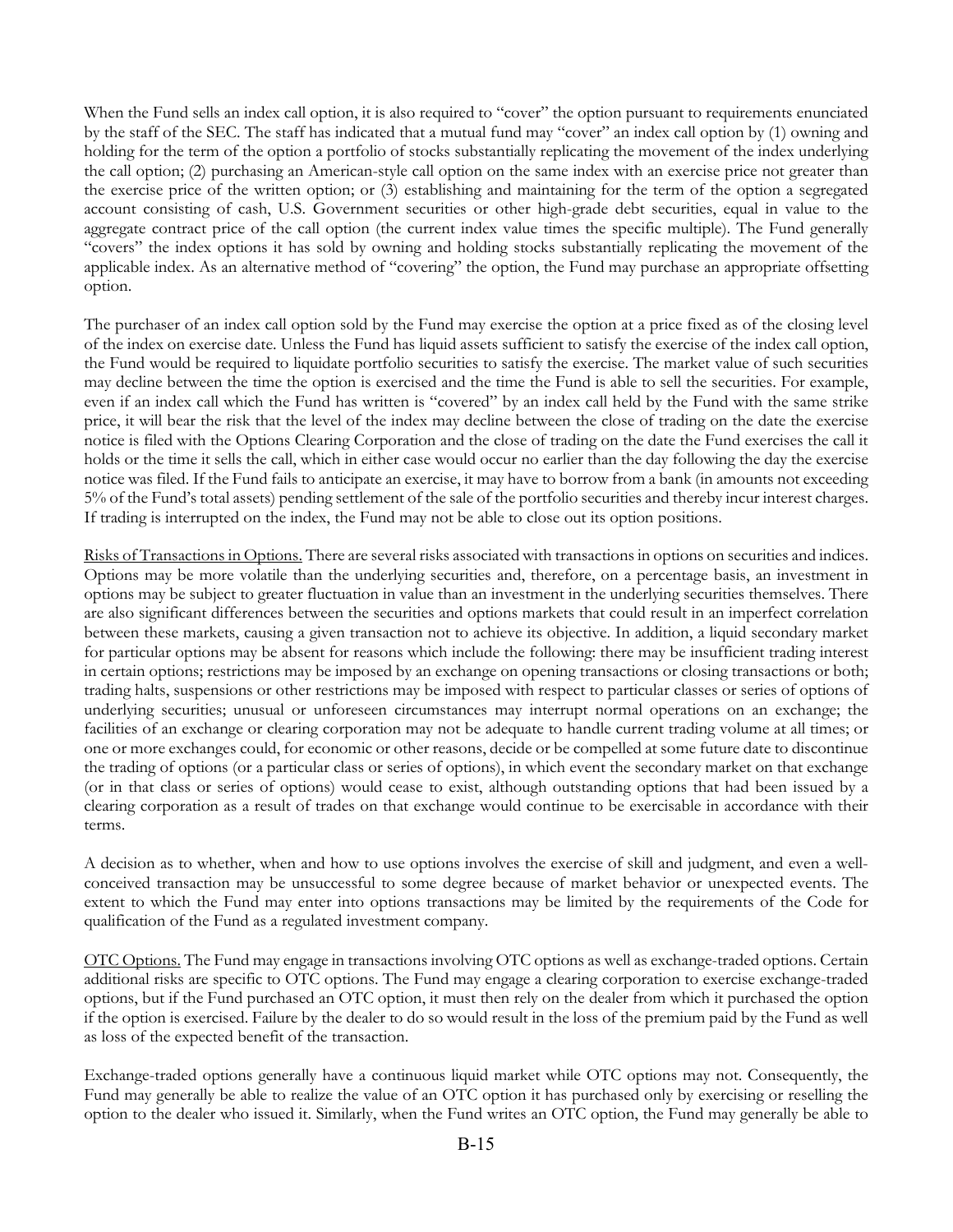close out the option prior to its expiration only by entering into a closing purchase transaction with the dealer to whom the Fund originally wrote the option. While the Fund will seek to enter into OTC options only with dealers who will agree to and are expected to be capable of entering into closing transactions with the Fund, there can be no assurance that the Fund will at any time be able to liquidate an OTC option at a favorable price at any time prior to expiration. In the event of insolvency of the other party, the Fund may be unable to liquidate an OTC option. With respect to options written by the Fund, the inability to enter into a closing transaction may result in material losses to the Fund. For example, because the Fund must maintain a secured position with respect to any call option on a security it writes, the Fund may not sell the assets which it has segregated to secure the position while it is obligated under the option. This requirement may impair the Fund's ability to sell portfolio securities at a time when such sale might be advantageous.

The SEC has taken the position that purchased OTC options are illiquid securities. The Fund may treat the cover used for written OTC options as liquid if the dealer agrees that the Fund may repurchase the OTC option it has written for a maximum price to be calculated by a predetermined formula. In such cases, the OTC option would be considered illiquid only to the extent the maximum purchase price under the formula exceeds the intrinsic value of the option. Accordingly, the Fund will treat OTC options as subject to the Fund's limitation on illiquid securities. If the SEC changes its position on the liquidity of OTC options, the Fund will change the treatment of such instruments accordingly.

Stock Index Options. The Fund may invest in options on indices, including broad-based security indices. Puts and calls on indices are similar to puts and calls on other investments except that all settlements are in cash and gain or loss depends on changes in the index in question rather than on price movements in individual securities. When the Fund writes a call on an index, it receives a premium and agrees that, prior to the expiration date, the purchaser of the call, upon exercise of the call, will receive from the Fund an amount of cash if the closing level of the index upon which the call is based is greater than the exercise price of the call. The amount of cash is equal to the difference between the closing price of the index and the exercise price of the call times a specified multiple ("multiplier"), which determines the total dollar value for each point of such difference. When the Fund buys a call on an index, it pays a premium and has the same rights as to such call as are indicated above. When the Fund buys a put on an index, it pays a premium and has the right, prior to the expiration date, to require the seller of the put, upon the Fund's exercise of the put, to deliver to the Fund an amount of cash if the closing level of the index upon which the put is based is less than the exercise price of the put, which amount of cash is determined by the multiplier, as described above for calls. When the Fund writes a put on an index, it receives a premium and the purchaser of the put has the right, prior to the expiration date, to require the Fund to deliver to it an amount of cash equal to the difference between the closing level of the index and exercise price times the multiplier if the closing level is less than the exercise price.

The risks of investment in options on indices may be greater than options on securities. Because index options are settled in cash, if the Fund writes a call on an index it cannot provide in advance for its potential settlement obligations by acquiring and holding the underlying index. The Fund can offset some of the risk of writing a call index option by holding a diversified portfolio of securities or instruments similar to those on which the underlying index is based. However, the Fund cannot, as a practical matter, acquire and hold a portfolio containing exactly the same securities or instruments as underlie the index and, as a result, bears a risk that the value of the securities or instruments held will vary from the value of the index.

Even if the Fund could assemble a portfolio that exactly reproduced the composition of the underlying index, it still would not be fully covered from a risk standpoint because of the "timing risk" inherent in writing index options. When an index option is exercised, the amount of cash that the holder is entitled to receive is determined by the difference between the exercise price and the closing index level on the date when the option is exercised. As with other kinds of options, the Fund as the call writer will not learn of the assignment until the next business day at the earliest. The time lag between exercise and notice of assignment poses no risk for the writer of a covered call on a specific underlying security or instrument, such as common stock, because there the writer's obligation is to deliver the underlying security or instrument, not to pay its value as of a fixed time in the past. So long as the writer already owns the underlying security or instrument, it can satisfy its settlement obligations by simply delivering it, and the risk that its value may have declined since the exercise date is borne by the exercising holder. In contrast, even if the writer of an index call holds investments that exactly match the composition of the underlying index, it will not be able to satisfy its assignment obligations by delivering those investments against payment of the exercise price. Instead, it will be required to pay cash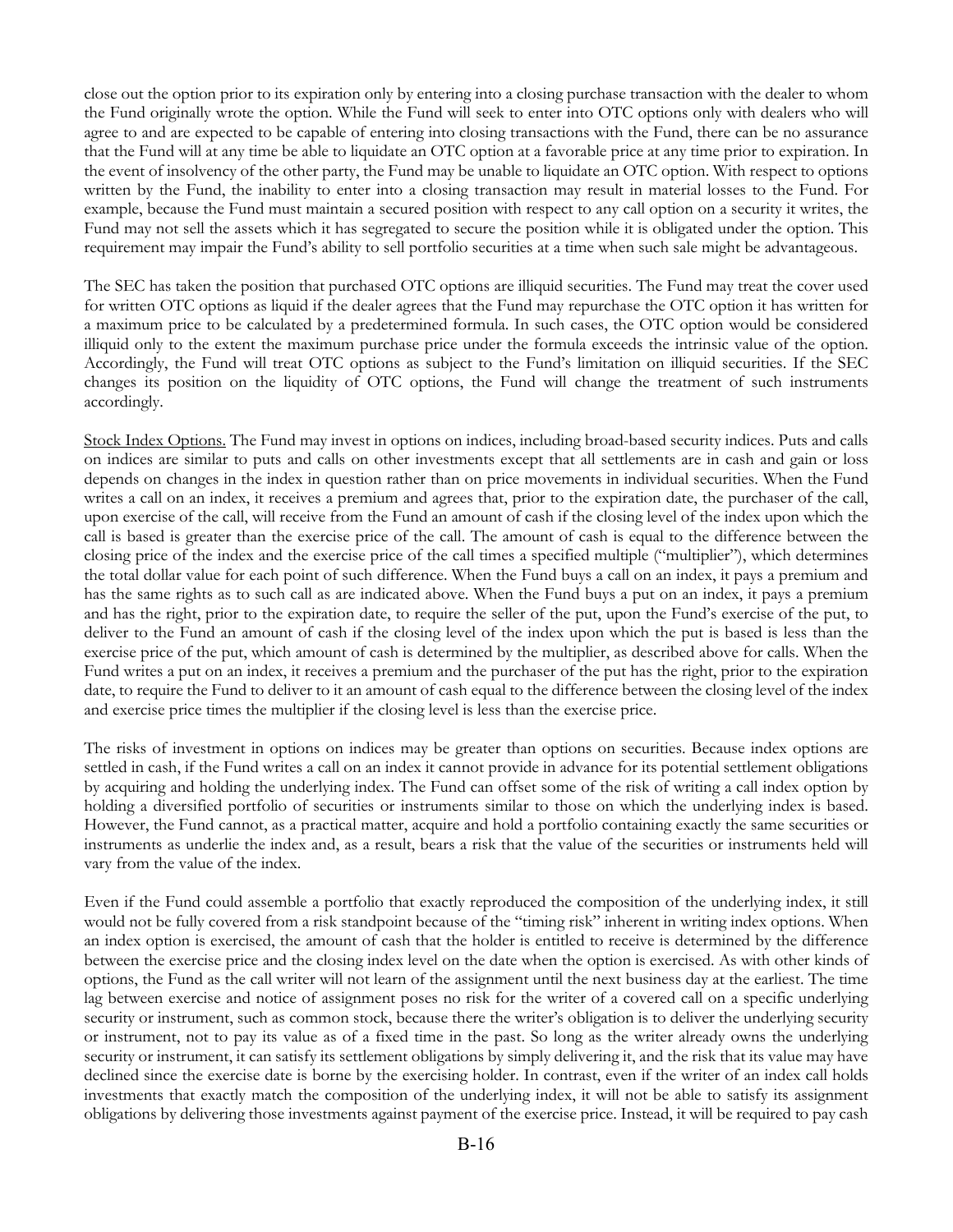in an amount based on the closing index value on the exercise date. By the time it learns that it has been assigned, the index may have declined, with a corresponding decline in the value of its portfolio. This "timing risk" is an inherent limitation on the ability of index call writers to cover their risk exposure by holding security or instrument positions.

If the Fund has purchased an index option and exercises it before the closing index value for that day is available, it runs the risk that the level of the underlying index may subsequently change. If such a change causes the exercised option to fall out-of-the-money, the Fund will be required to pay the difference between the closing index value and the exercise price of the option (times the applicable multiplier) to the assigned writer.

#### **Futures and Options on Futures**

The Fund may use interest rate, foreign currency, index and other futures contracts. The Fund may use options on futures contracts. A futures contract provides for the future sale by one party and purchase by another party of a specified quantity of the security or other financial instrument at a specified price and time. A futures contract on an index is an agreement pursuant to which two parties agree to take or make delivery of an amount of cash equal to the difference between the value of the index at the close of the last trading day of the contract and the price at which the index contract originally was written. Although the value of an index might be a function of the value of certain specified securities, physical delivery of these securities is not always made. A public market exists in futures contracts covering a number of indexes, as well as financial instruments, including, without limitation: U.S. Treasury bonds; U.S. Treasury notes; GNMA Certificates; three-month U.S. Treasury bills; 90-day commercial paper; bank certificates of deposit; Eurodollar certificates of deposit; the Australian Dollar; the Canadian Dollar; the British Pound; the Japanese Yen; the Swiss Franc; the Mexican Peso; and certain multinational currencies, such as the Euro. It is expected that other futures contracts will be developed and traded in the future.

The Fund may purchase and write (sell) call and put futures options. Futures options possess many of the same characteristics as options on securities and indexes (discussed above). A futures option gives the holder the right, in return for the premium paid, to assume a long position (call) or short position (put) in a futures contract at a specified exercise price upon expiration of, or at any time during the period of, the option. Upon exercise of a call option, the holder acquires a long position in the futures contract and the writer is assigned the opposite short position. In the case of a put option, the opposite is true. When a purchase or sale of a futures contract is made by the Fund, the Fund is required to deposit with its futures commission merchant a specified amount of liquid assets ("initial margin"). The margin required for a futures contract is set by the exchange on which the contract is traded and may be modified during the term of the contract. The initial margin is in the nature of a performance bond or good faith deposit on the futures contract that is returned to the Fund upon termination of the contract, assuming all contractual obligations have been satisfied. The Fund expects to earn taxable interest income on its initial margin deposits. The Fund, as a writer of an option, may have no control over whether the underlying futures contracts may be sold (call) or purchased (put) and as a result, bears the market risk of an unfavorable change in the valuation of the futures contracts underlying the written option. The Fund, as a purchaser of an option, bears the risk that the counterparties to the option may not have the ability to meet the terms of the option contract.

The Fund invests in futures, options on futures and other instruments subject to regulation by the CFTC in reliance upon and in accordance with CFTC Regulation 4.5. Under Regulation 4.5, if the Fund uses futures, options on futures, or swaps other than for bona fide hedging purposes (as defined by the CFTC), the aggregate initial margin and premiums on these positions (after taking into account unrealized profits and unrealized losses on any such positions and excluding the amount by which options are "in-the-money" at the time of purchase of a new position) may not exceed 5% of the Fund's liquidation value, or alternatively, the aggregate net notional value of those positions at the time may not exceed 100% of the Fund's liquidation value (after taking into account unrealized profits and unrealized losses on any such positions). The Advisor, on behalf of the Fund, has filed a notice of eligibility for exclusion from the definition of the term "commodity pool operator" in accordance with CFTC Regulation 4.5. As of the date of this SAI, the Fund is not deemed to be a "commodity pool" or "commodity pool operator" under the Commodity Exchange Act ("CEA"), and it is not subject to registration or regulation as such under the CEA. In addition, as of the date of this SAI, the Advisor is not deemed to be a "commodity pool operator" or "commodity trading adviser" with respect to the advisory services it provides to the Fund. In the future, if the Fund's use of futures, options on futures, or swaps requires the Advisor to register as a commodity pool operator with the CFTC with respect to the Fund, the Advisor will do so at that time.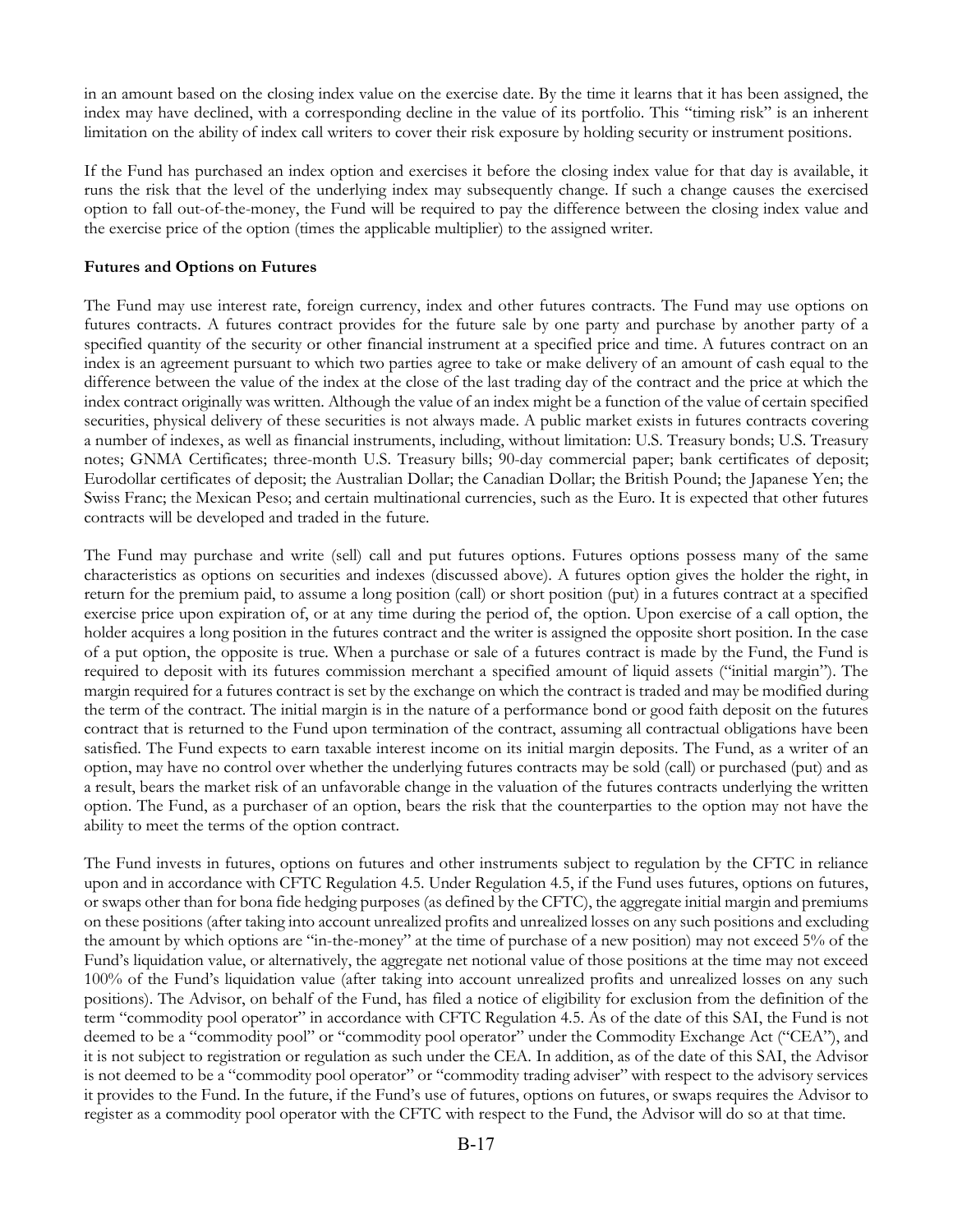A futures contract held by the Fund is valued daily at the official settlement price of the exchange on which it is traded. Each day the Fund pays or receives cash, called "variation margin", equal to the daily change in value of the futures contract. This process is known as "marking to market". Variation margin does not represent a borrowing or loan by the Fund but is instead a settlement between the Fund and the broker of the amount one would owe the other if the futures contract expired. In computing daily net asset value, the Fund will mark to market its open futures positions. The Fund also is required to deposit and to maintain margin with respect to put and call options on futures contracts written by it. Such margin deposits will vary depending on the nature of the underlying futures contract (and the related initial margin requirements), the current market value of the option and other futures positions held by the Fund. Although some futures contracts call for making or taking delivery of the underlying securities, generally these obligations are closed out prior to delivery by offsetting purchases or sales of matching futures contracts (involving the same exchange, underlying security or index and delivery month). If an offsetting purchase price is less than the original sale price, the Fund realizes a capital gain, or if it is more, the Fund realizes a capital loss. Conversely, if an offsetting sale price is more than the original purchase price, the Fund realizes a capital gain, or if it is less, the Fund realizes a capital loss. The transaction costs also must be included in these calculations.

The Fund may write covered straddles consisting of a call and a put written on the same underlying futures contract. A straddle will be covered when sufficient assets are deposited to meet the Fund's immediate obligations. The Fund may use the same liquid assets to cover both the call and put options if the exercise price of the call and put are the same, or if the exercise price of the call is higher than that of the put. In such cases, the Fund also will segregate liquid assets equivalent to the amount, if any, by which the put is "in the money."

With respect to options and futures contracts that are cash settled, the Fund is permitted to set aside liquid assets in an amount equal to the Fund's daily marked-to-market net obligations under the contracts (less any amounts the Fund has posted as margin), if any, rather than the full notional value. In the case of options and futures contracts that are not cash settled, the Fund will set aside liquid assets equal to the full notional value of the contracts (less any amounts the Fund has posted as margin), while the positions are open.

## **Stock Index Futures**

The Fund may invest in stock index futures only as a substitute for a comparable market position in the underlying securities. A stock index future obligates the seller to deliver (and the purchaser to accept), effectively, an amount of cash equal to a specific dollar amount times the difference between the value of a specific stock index at the close of the last trading day of the contract and the price at which the agreement is made. No physical delivery of the underlying stocks in the index is made. With respect to stock indices that are permitted investments, the Fund intends to purchase and sell futures contracts on the stock index for which it can obtain the best price with consideration also given to liquidity.

## **Swap Transactions**

The Fund may enter into interest rate, currency and index swaps and the purchase or sale of related caps, floors and collars. The Fund may enter into these transactions to preserve a return or spread on a particular investment or portion of its portfolio, to protect against currency fluctuations or to protect against any increase in the price of securities it anticipates purchasing at a later date. Swaps may be used in conjunction with other instruments to offset interest rate, currency or other underlying risks. For example, interest rate swaps may be offset with "caps," "floors" or "collars". A "cap" is essentially a call option which places a limit on the amount of floating rate interest that must be paid on a certain principal amount. A "floor" is essentially a put option which places a limit on the minimum amount that would be paid on a certain principal amount. A "collar" is essentially a combination of a long cap and a short floor where the limits are set at different levels.

The Fund will usually enter into swaps on a net basis; that is, the two payment streams will be netted out in a cash settlement on the payment date or dates specified in the instrument, with the Fund receiving or paying, as the case may be, only the net amount of the two payments. To the extent obligations created thereby may be deemed to constitute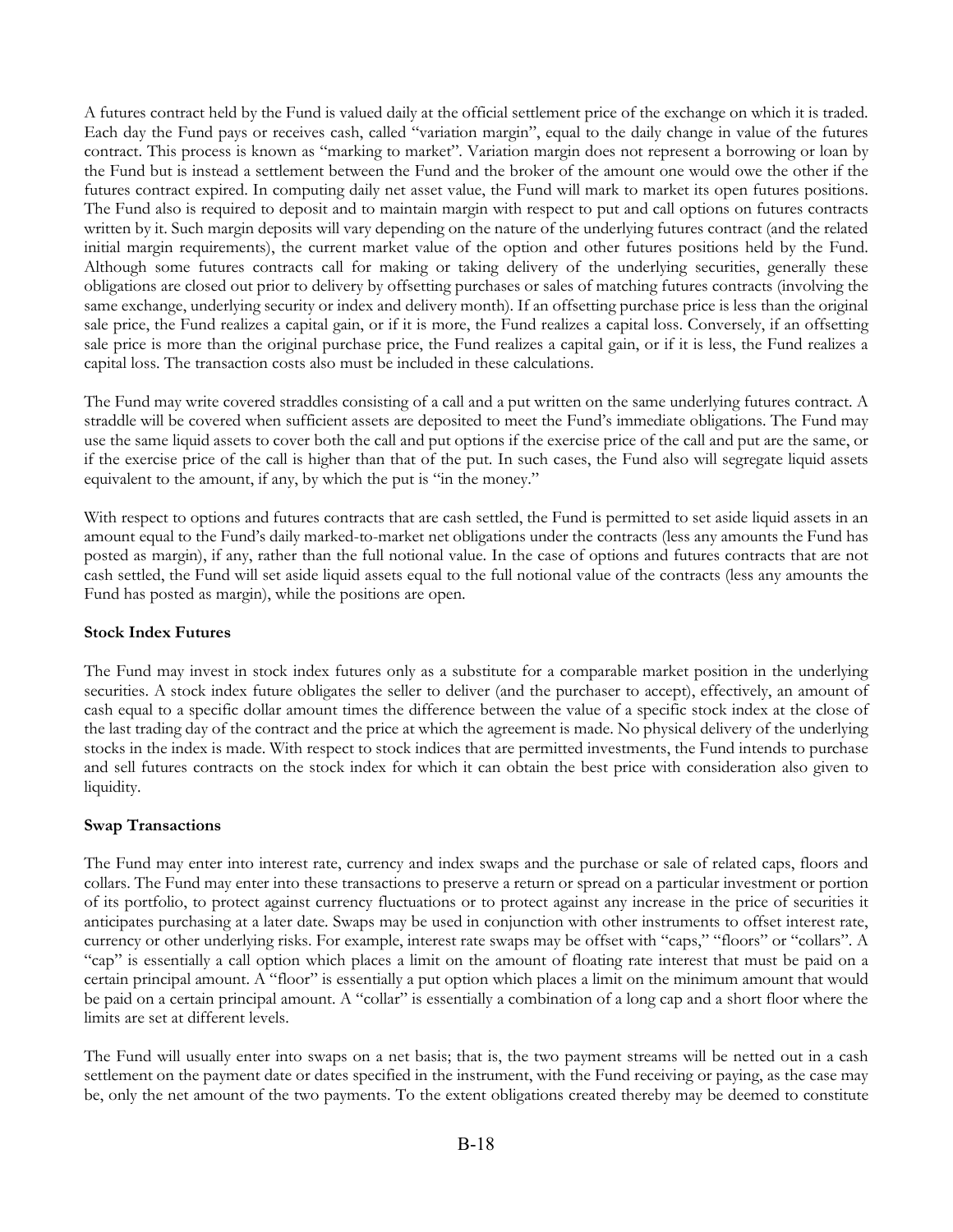senior securities, the Fund will maintain required collateral in a segregated account consisting of U.S. Government securities or cash or cash equivalents.

Total Return Swaps. The Fund may enter into total return swap contracts for investment purposes. Total return swaps are contracts in which one party agrees to make periodic payments based on the change in market value of the underlying assets, which may include a specified security, basket of securities or security indexes during the specified period, in return for periodic payments based on a fixed or variable interest rate of the total return from other underlying assets. Total return swaps may be used to obtain exposure to a security or market without owning or taking physical custody of such security or market, including in cases in which there may be disadvantages associated with direct ownership of a particular security. In a typical total return equity swap, payments made by the Fund or the counterparty are based on the total return of a particular reference asset or assets (such as an equity security, a combination of such securities, or an index). That is, one party agrees to pay another party the return on a stock, basket of stocks, or stock index in return for a specified interest rate. By entering into an equity index swap, for example, the index receiver can gain exposure to stocks making up the index of securities without actually purchasing those stocks. Total return swaps involve not only the risk associated with the investment in the underlying securities, but also the risk of the counterparty not fulfilling its obligations under the agreement.

Credit Default Swaps. The Fund may enter into credit default swap transactions for investment purposes. A credit default swap may have as reference obligations one or more securities that are not currently held by the Fund. The Fund may be either the buyer or seller in the transaction. Credit default swaps may also be structured based on the debt of a basket of issuers, rather than a single issuer, and may be customized with respect to the default event that triggers purchase or other factors. As a seller, the Fund would generally receive an upfront payment or a fixed rate of income throughout the term of the swap, which typically is between six months and three years, provided that there is no credit event. If a credit event occurs, generally the seller must pay the buyer the full face amount of deliverable obligations of the reference obligations that may have little or no value. The notional value of the credit default swap will be used to segregate liquid assets for selling protection on credit default swaps. If the Fund were a buyer and no credit event occurs, the Fund would recover nothing if the swap is held through its termination date. However, if a credit event occurs, the buyer may elect to receive the full notional value of the swap in exchange for an equal face amount of deliverable obligations of the reference obligation that may have little or no value. When the Fund buys credit default swaps it will segregate an amount at least equal to the amount of any accrued premium payment obligations including amounts for early terminations. The use of swap transactions by the Fund entails certain risks, which may be different from, or possibly greater than, the risks associated with investing directly in the securities and other investments that are the referenced asset for the swap transaction. Swaps are highly specialized instruments that require investment techniques, risk analyses, and tax planning different from those associated with stocks, bonds, and other traditional investments. The use of a swap requires an understanding not only of the referenced asset, reference rate, or index, but also of the swap itself, without the benefit of observing the performance of the swap under all the possible market conditions. Because some swap transactions have a leverage component, adverse changes in the value or level of the underlying asset, reference rate, or index can result in a loss substantially greater than the amount invested in the swap itself. Certain swaps have the potential for unlimited loss, regardless of the size of the initial investment.

The Fund may also purchase credit default swap contracts in order to hedge against the risk of default of the debt of a particular issuer or basket of issuers, in which case the Fund would function as the counterparty referenced in the preceding paragraph. This would involve the risk that the investment may expire worthless and would only generate income in the event of an actual default by the issuer(s) of the underlying obligation(s) (or, as applicable, a credit downgrade or other indication of financial instability). It would also involve the risk that the seller may fail to satisfy its payment obligations to the Fund in the event of a default. The purchase of credit default swaps involves costs, which will reduce the Fund's return.

Currency Swaps. The Fund may enter into currency swap transactions for investment purposes. Currency swaps are similar to interest rate swaps, except that they involve multiple currencies. The Fund may enter into a currency swap when it has exposure to one currency and desires exposure to a different currency. Typically the interest rates that determine the currency swap payments are fixed, although occasionally one or both parties may pay a floating rate of interest. Unlike an interest rate swap, however, the principal amounts are exchanged at the beginning of the contract and returned at the end of the contract. In addition to paying and receiving amounts at the beginning and termination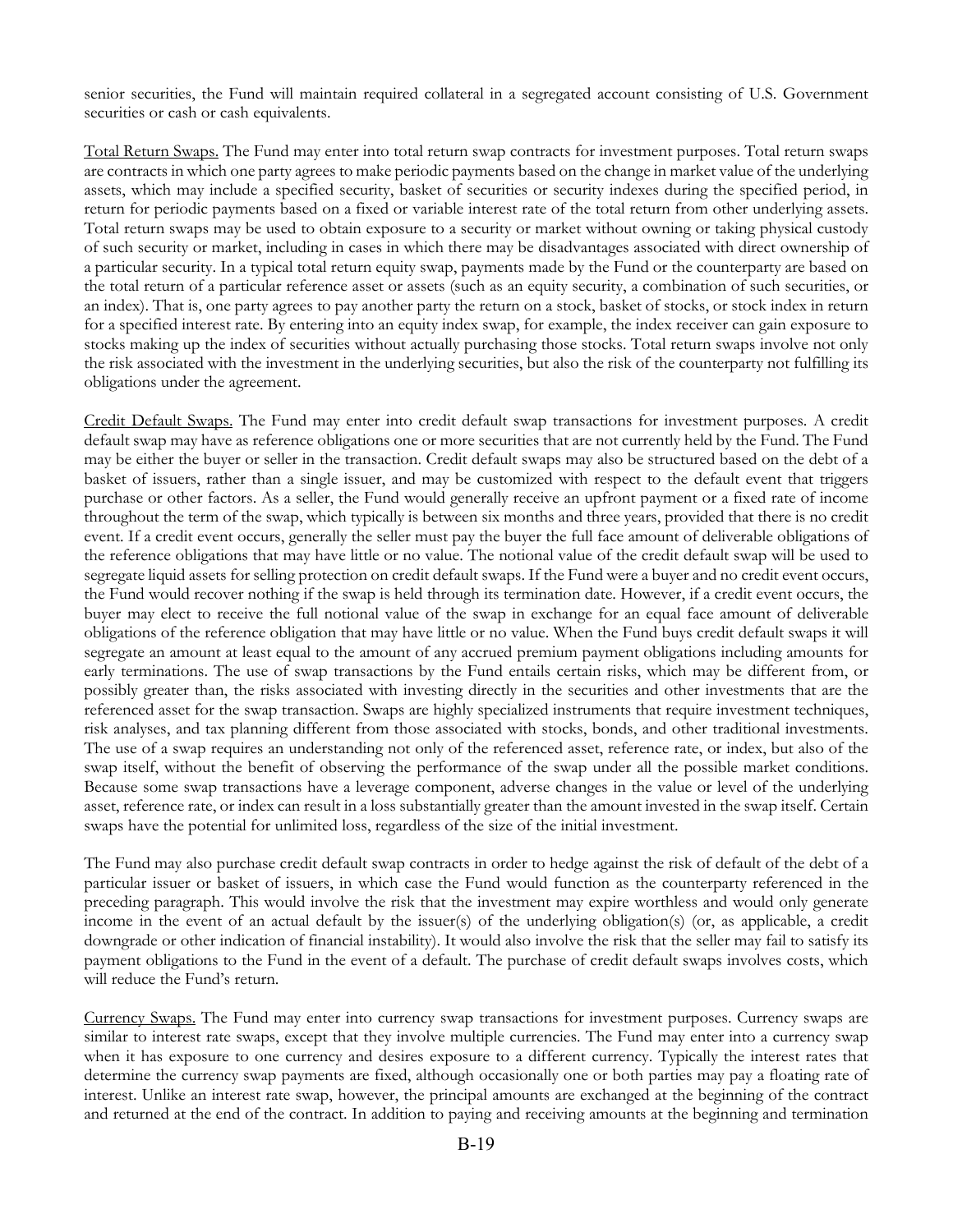of the agreements, both sides will also have to pay in full periodically based upon the currency they have borrowed. Change in foreign exchange rates and changes in interest rates, as described above, may negatively affect currency swaps.

Interest Rate Swaps. The Fund may enter into an interest rate swap in an effort to protect against declines in the value of fixed income securities held by the Fund. In such an instance, the Fund may agree to pay a fixed rate (multiplied by a notional amount) while a counterparty agrees to pay a floating rate (multiplied by the same notional amount). If interest rates rise, resulting in a diminution in the value of the Fund's portfolio, the Fund would receive payments under the swap that would offset, in whole or in part, such diminution in value.

Options on Swaps. The Fund may purchase and write (sell) options on swap agreements. An option on a swap agreement, or a "swaption," is a contract that gives a counterparty the right (but not the obligation) to enter into a new swap agreement or to shorten, extend, cancel or otherwise modify an existing swap agreement, at some designated future time on specified terms. In return, the purchaser pays a "premium" to the seller of the contract. The seller of the contract receives the premium and bears the risk of unfavorable changes on the underlying swap. The Fund may write (sell) and purchase put and call swaptions. The Fund may also enter into swaptions on either an asset-based or liabilitybased basis, depending on whether the Fund is hedging its assets or its liabilities. The Fund may write (sell) and purchase put and call swaptions to the same extent it may make use of standard options on securities or other instruments. The Fund may enter into these transactions primarily to preserve a return or spread on a particular investment or portion of its holdings, as a duration management technique, to protect against an increase in the price of securities the Fund anticipates purchasing at a later date, or for any other purposes, such as for speculation to increase returns. Swaptions are generally subject to the same risks involved in the Fund's use of options.

Depending on the terms of the particular option agreement, the Fund will generally incur a greater degree of risk when it writes a swaption than it will incur when it purchases a swaption. When the Fund purchases a swaption, it risks losing only the amount of the premium it has paid should it decide to let the option expire unexercised. However, when the Fund writes a swaption, upon exercise of the option the Fund will become obligated according to the terms of the underlying agreement.

Equity Swaps. The Fund may enter into equity swap contracts for hedging or investment purposes. Equity swap contracts may be structured in different ways. The counterparty may agree to pay the Fund the amount, if any, by which the notional amount of the equity swap contract would have increased in value had it been invested in particular stocks (or an index of stocks), plus the dividends that would have been received on those stocks. In these cases, the Fund may agree to pay to the counterparty a floating-rate of interest on the notional amount of the equity swap contract plus the amount, if any, by which that notional amount would have decreased in value had it been invested in such stocks. In these cases, the return to the Fund on any equity swap contract should be the gain or loss on the notional amount plus dividends on the stocks less the interest paid by the Fund on the notional amount. In other cases, the counterparty and the Fund may agree to pay the other the difference between the relative investment performance that would have been achieved if the notional amount of the equity swap contract had been invested in different stocks (or indices of stocks).

The Fund may enter into equity swaps on a net basis, which means that the two payment streams are netted out, with the Fund receiving or paying, as the case may be, only the net amount of the two payments. Payments may be made at the conclusion of an equity swap contract or periodically during its term. Equity swaps normally do not involve the delivery of securities or other underlying assets. Accordingly, the risk of loss with respect to equity swaps is normally limited to the net amount of payments that the Fund is contractually obligated to make. If the other party to an equity swap defaults, the Fund's risk of loss consists of the net amount of payment that the Fund is contractually entitled to receive, if any. The Fund will segregate cash or other liquid securities in an amount having an aggregate net asset value at least equal to the accrued excess of the Fund's obligations over its entitlements with respect to each equity swap.

## **OTC Derivatives Transactions**

The Fund may enter into OTC derivative transactions. The Dodd-Frank Act established a new statutory framework that comprehensively regulated the OTC derivatives markets for the first time. Key Dodd-Frank Act provisions relating to OTC derivatives require rulemaking by the SEC and the CFTC, not all of which has been proposed or finalized as at the date of this SAI. Prior to the Dodd-Frank Act, the OTC derivatives markets were traditionally traded on a bilateral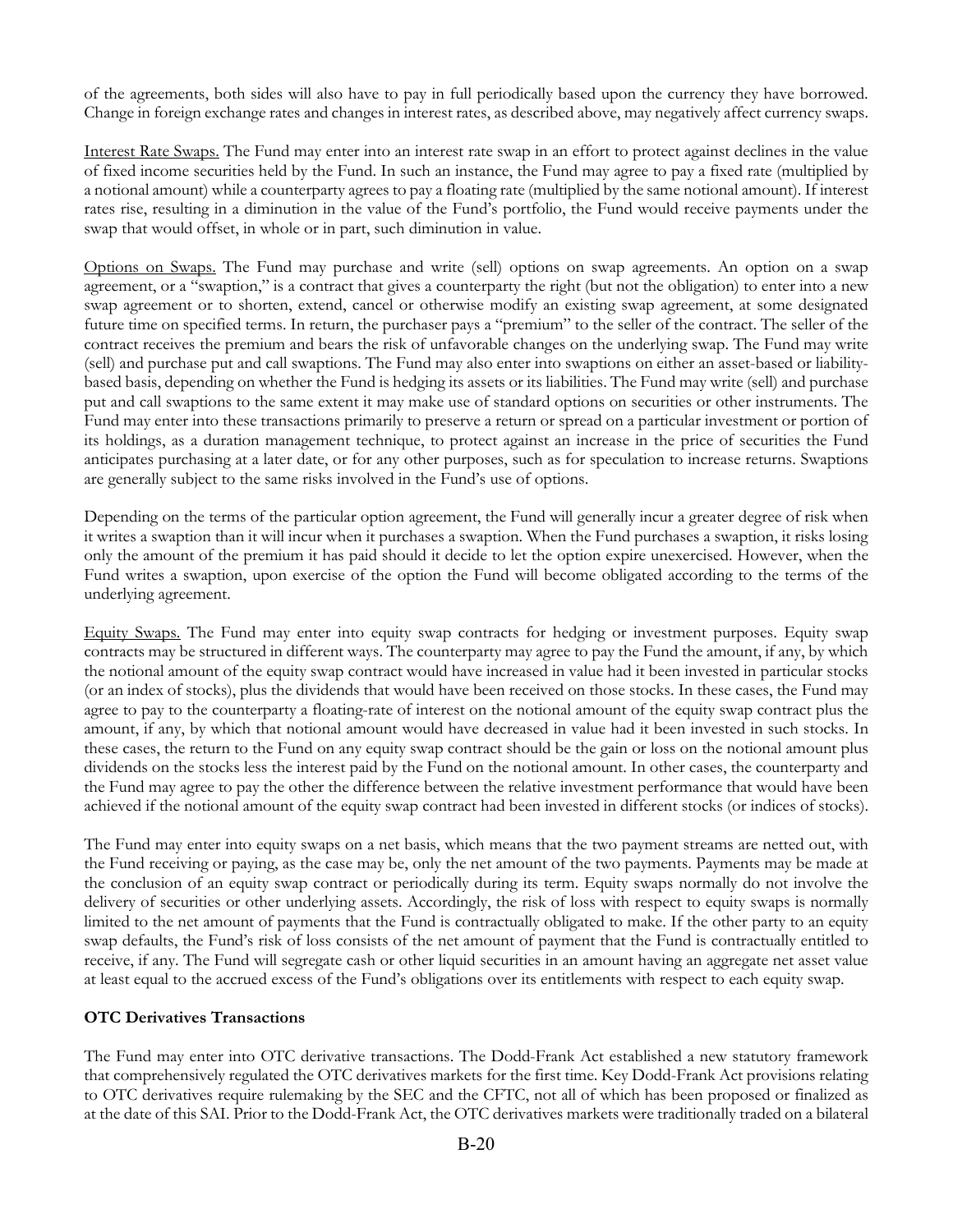basis (so-called "bilateral OTC transactions"). Now certain OTC derivatives contracts are required to be centrally cleared and traded on exchanges or electronic trading platforms called swap execution facilities ("SEFs").

Bilateral OTC transactions differ from exchange-traded or cleared derivatives transactions in several respects. Bilateral OTC transactions are transacted directly with dealers and not with a clearing corporation. Without the availability of a clearing corporation, bilateral OTC transaction pricing is normally done by reference to information from market makers, which information is carefully monitored by the Advisor or a Sub-Advisor and verified in appropriate cases. As bilateral OTC transactions are entered into directly with a dealer, there is a risk of nonperformance by the dealer as a result of its insolvency or otherwise. Under recently-adopted CFTC regulations, counterparties of registered swap dealers and major swap participants have the right to elect segregation of initial margin in respect of uncleared swaps. If a counterparty makes such an election, any initial margin that is posted to the swap dealer or major swap participant must be segregated in individual customer accounts held at an independent third-party custodian. In addition, the collateral may only be invested in certain categories of instruments identified in the CFTC's regulations. Agreements covering these segregation arrangements must generally provide for consent by both the counterparty and the swap dealer or major swap participant to withdraw margin from the segregated account. Given these limitations on the use of uncleared swaps collateral, there is some likelihood that the electing counterparty will experience an increase in the costs associated with trading swaps with the relevant swap dealer or major swap participant. Certain other protections apply to a counterparty to uncleared swaps under the CFTC's regulations even if the counterparty does not elect segregation of its initial margin. These regulations are newly adopted, and it remains unclear whether they will be effective in protecting initial margin in the manner intended in the event of significant market stress or the insolvency of a swap dealer or major swap participant.

Furthermore, a bilateral OTC transaction may only be terminated voluntarily by entering into a closing transaction with the dealer with which the Fund originally dealt. Any such cancellation may require the Fund to pay a premium to that dealer. In those cases in which the Fund has entered into a covered transaction and cannot voluntarily terminate the transaction, the Fund will not be able to sell the underlying security until the transaction expires or is exercised or different cover is substituted. The Fund will seek to enter into OTC transactions only with dealers which agree to, and which are expected to be capable of, entering into closing transactions with the Fund. There is no assurance that the Fund will be able to liquidate an OTC transaction at any time prior to expiration.

The requirement to execute certain OTC derivatives contracts on SEFs may offer certain advantages over traditional bilateral OTC trading, such as ease of execution, price transparency, increased liquidity and/or favorable pricing. However, SEF trading may make it more difficult and costly for the Fund to enter into highly tailored or customized transactions and may result in additional costs and risks. Market participants such as the Fund that execute derivatives contracts through a SEF, whether directly or through a broker intermediary, are required to submit to the jurisdiction of the SEF and comply with SEF and CFTC rules and regulations which impose, among other things, disclosure and recordkeeping obligations. In addition, the Fund will generally incur SEF or broker intermediary fees when it trades on a SEF. The Fund may also be required to indemnify the SEF or broker intermediary for any losses or costs that may result from the Fund's transactions on the SEF.

## **COMMODITY CONTRACTS**

The Fund may purchase and sell commodity futures contracts and options; may enter into foreign exchange contracts; may enter into swaps and other financial transactions not requiring the delivery of physical commodities; may purchase or sell precious metals directly (metals are considered "commodities" under the federal commodities laws), and may purchase or sell physical commodity contracts or options on such contracts in compliance with applicable commodities laws. Investing in commodities in this manner carries risks. The Fund may also invest in instruments related to commodities, including structured notes, securities of commodities finance and operating companies. The Fund's exposure to the commodities markets may subject the Fund to greater volatility than investments in traditional securities. The value of commodity-linked instruments may be affected by changes in overall market movements, commodity index volatility, changes in interest rates, and other risks affecting a particular industry or commodity. The Fund will only invest in commodities transactions that the Advisor or a Sub-Advisor believes can be readily liquidated.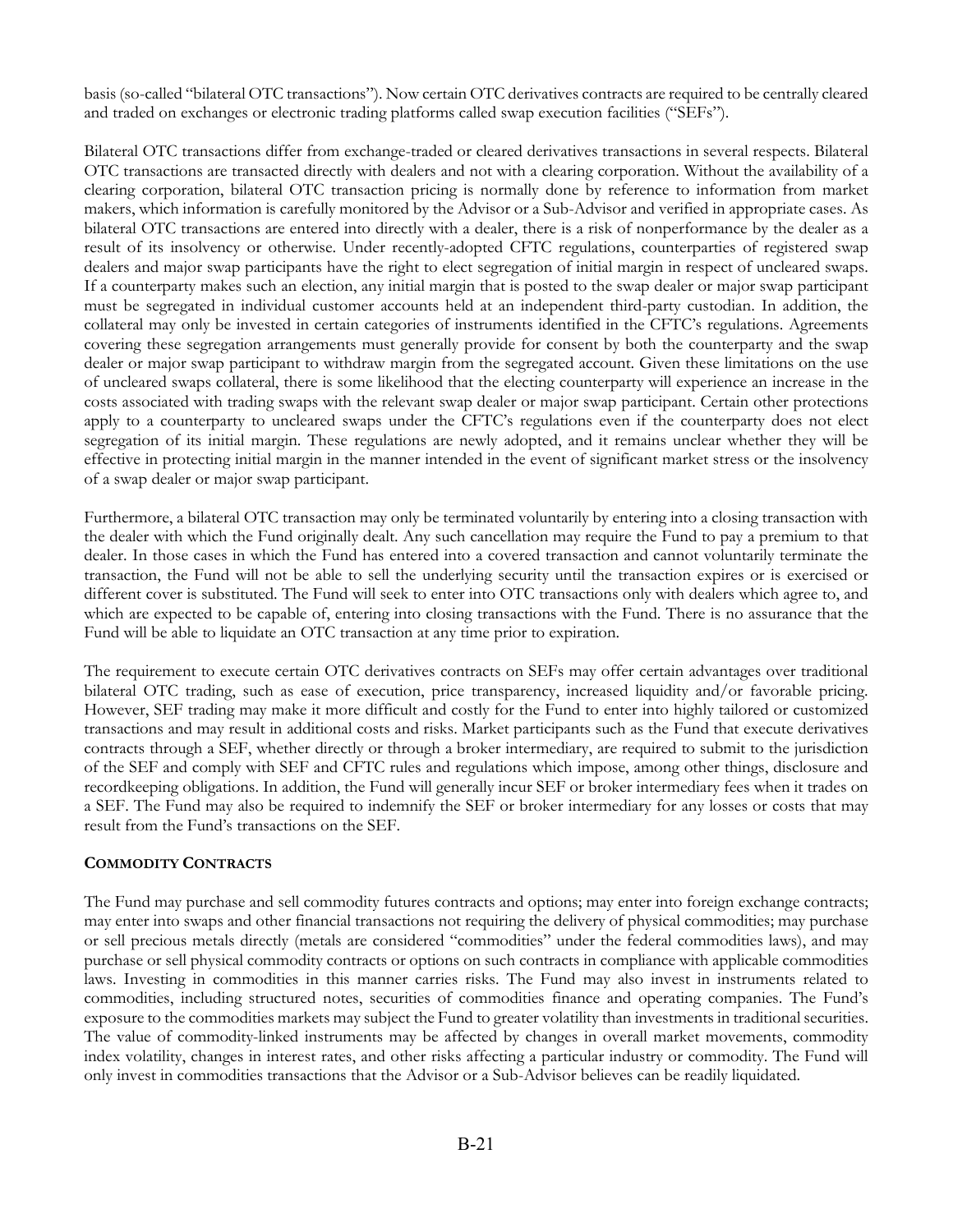There are additional factors associated with commodity futures contracts which may subject the Fund's investments in them to greater volatility than investments in traditional securities. In the commodity futures markets there are often costs of physical storage associated with purchasing the underlying commodity. The price of the commodity futures contract will reflect the storage costs of purchasing the physical commodity, including the time value of money invested in the physical commodity. To the extent that the storage costs for an underlying commodity change while the Fund is invested in futures contracts on that commodity, the value of the futures contract may change proportionately. In the commodity futures markets, producers of the underlying commodity may decide to hedge the price risk of selling the commodity by selling futures contracts today to lock in the price of the commodity at delivery tomorrow. To induce speculators to purchase the other side of the same futures contract, the commodity producer generally must sell the futures contract at a lower price than the expected future spot price of the commodity. Conversely, if most hedgers in the futures market are purchasing futures contracts to hedge against a rise in prices, then speculators will only sell the other side of the futures contract at a higher futures price than the expected future spot price of the commodity. The changing nature of the hedgers and speculators in the commodities markets will influence whether futures prices are above or below the expected future spot price, which can have significant implications for the Fund. If the nature of hedgers and speculators in futures markets has shifted when it is time for the Fund to reinvest the proceeds of a maturing futures contract in a new futures contract, the Fund might reinvest at higher or lower futures prices, or choose to pursue other investments. The commodities which underlie commodity futures contracts may be subject to additional economic and non-economic variables, such as drought, floods, weather, livestock disease, embargoes, tariffs, and international economic, political and regulatory developments. These factors may have a larger impact on commodity prices and commodity-linked instruments, including futures contracts, than on traditional securities. Certain commodities are also subject to limited pricing flexibility because of supply and demand factors. Others are subject to broad price fluctuations as a result of the volatility of the prices for certain raw materials and the instability of the supplies of other materials.

Changes in the regulation of derivatives, including commodity-based derivatives, arising from the Dodd-Frank Act may make it more expensive for the Fund and otherwise limit the Fund's ability to engage in such trading, which could adversely affect the Fund.

#### **GOVERNMENT OBLIGATIONS**

The Fund may invest in U.S. Government obligations. Such obligations include Treasury bills, certificates of indebtedness, notes and bonds. U.S. Government obligations include securities issued or guaranteed as to principal and interest by the U.S. Government, its agencies or instrumentalities. Treasury bills, the most frequently issued marketable government securities, have a maturity of up to one year and are issued on a discount basis. U.S. Government obligations include securities issued or guaranteed by government-sponsored enterprises.

Payment of principal and interest on U.S. Government obligations may be backed by the full faith and credit of the United States or may be backed solely by the issuing or guaranteeing agency or instrumentality itself. In the latter case, the investor must look principally to the agency or instrumentality issuing or guaranteeing the obligation for ultimate repayment, which agency or instrumentality may be privately owned. There can be no assurance that the U.S. Government would provide financial support to its agencies or instrumentalities, including government-sponsored enterprises, where it is not obligated to do so. In addition, U.S. Government obligations are subject to fluctuations in market value due to fluctuations in market interest rates. As a general matter, the value of debt instruments, including U.S. Government obligations, declines when market interest rates increase and rises when market interest rates decrease. Certain types of U.S. Government obligations are subject to fluctuations in yield or value due to their structure or contract terms.

## **AGENCY OBLIGATIONS**

The Fund may invest in agency obligations, such as obligations of the Export-Import Bank of the United States, Tennessee Valley Authority, Resolution Funding Corporation, Farmers Home Administration, Federal Home Loan Banks, Federal Intermediate Credit Banks, Federal Farm Credit Banks, Federal Land Banks, Federal Housing Administration, Government National Mortgage Association ("GNMA"), commonly known as "Ginnie Mae," Federal National Mortgage Association ("FNMA"), commonly known as "Fannie Mae," Federal Home Loan Mortgage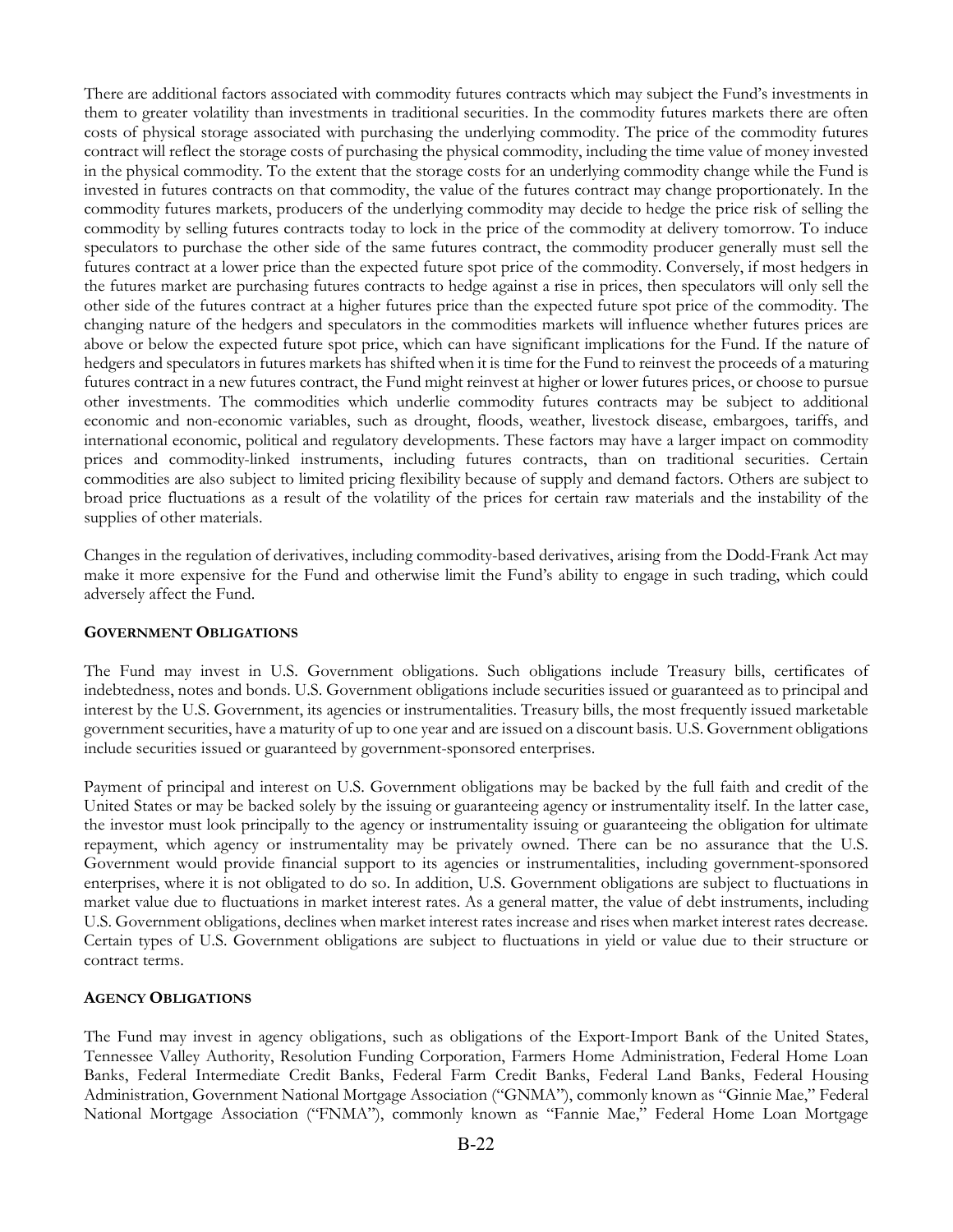Corporation ("FHLMC"), commonly known as "Freddie Mac," and the Student Loan Marketing Association ("SLMA"). Some, such as those of the Export-Import Bank of the United States, are supported only by the right of the issuer to borrow from the Treasury; others, such as those of the FNMA and FHLMC, are supported by only the discretionary authority of the U.S. government to purchase the agency's obligations; still others, such as those of the SLMA, are supported only by the credit of the instrumentality. No assurance can be given that the U.S. government would provide financial support to U.S. government-sponsored instrumentalities because they are not obligated by law to do so. As a result, there is a risk that these entities will default on a financial obligation. For instance, in September 2008, at the direction of the U.S. Treasury, FNMA and FHLMC were placed into conservatorship under the Federal Housing Finance Agency ("FHFA"), a newly created independent regulator.

### **INVESTMENT COMPANY SECURITIES**

The Fund may invest in shares of other registered investment companies (each, an "Underlying Fund"), including openend funds, closed-end funds, unit investment trusts ("UITs") and ETFs, to the extent permitted by applicable law and subject to certain restrictions set forth in this SAI.

Under Section 12(d)(1)(A) of the 1940 Act, the Fund may acquire securities of an Underlying Fund in amounts which, as determined immediately after the acquisition is made, do not exceed (i) 3% of the total outstanding voting stock of such Underlying Fund, (ii) 5% of the value of the Fund's total assets, and (iii) 10% of the value of the Fund's total assets when combined with all other Underlying Fund securities held by the Fund. The Fund may exceed these statutory limits when permitted by SEC order or other applicable law or regulatory guidance, such as is the case with many ETFs. In October 2020, the SEC adopted certain regulatory changes and took other actions related to the ability of an investment company to invest in the securities of another investment company. These changes include, in part, the rescission of certain SEC exemptive orders permitting investments in excess of the statutory limits, the withdrawal of certain related SEC staff no-action letters, and the adoption of Rule 12d1-4 under the 1940 Act, which permits the Fund to invest in other investment companies beyond the statutory limits, subject to certain conditions. Rule 12d1-4, among other things, (1) applies to both "acquired funds" and "acquiring funds," each as defined under the rule; (2) includes limits on control and voting of acquired funds' shares; (3) requires that the investment advisers of an acquired fund and acquiring fund relying on the rule make certain specified findings based on their evaluation of the relevant fund of funds structure; (4) requires funds that are relying on the rule, and which do not have the same investment adviser, to enter into a fund of funds investment agreement, which must include specific terms; and (5) includes certain limits on complex fund of funds structures.

Generally, under Sections 12(d)(1)(F) and 12(d)(1)(G) of the 1940 Act and SEC rules adopted pursuant to the 1940 Act, the Fund may acquire the securities of affiliated and unaffiliated Underlying Funds subject to the following guidelines and restrictions:

- The Fund may own an unlimited amount of the securities of any registered open-end fund or registered unit investment trust that is affiliated with the Fund, so long as any such Underlying Fund has a policy that prohibits it from acquiring any securities of registered open-end funds or registered unit investment trusts in reliance on certain sections of the 1940 Act.
- The Fund and its "affiliated persons" may own up to 3% of the outstanding stock of any fund, subject to the following restrictions:
	- i. the Fund and each Underlying Fund, in the aggregate, may not charge a sales load greater than the limits set forth in Rule 2830(d)(3) of the Conduct Rules of the Financial Industry Regulatory Authority ("FINRA") applicable to funds of funds;
	- ii. each Underlying Fund is not obligated to redeem more than 1% of its total outstanding securities during any period less than 30 days; and
	- iii. the Fund is obligated either to (i) seek instructions from its shareholders with regard to the voting of all proxies with respect to the Underlying Fund and to vote in accordance with such instructions, or (ii) to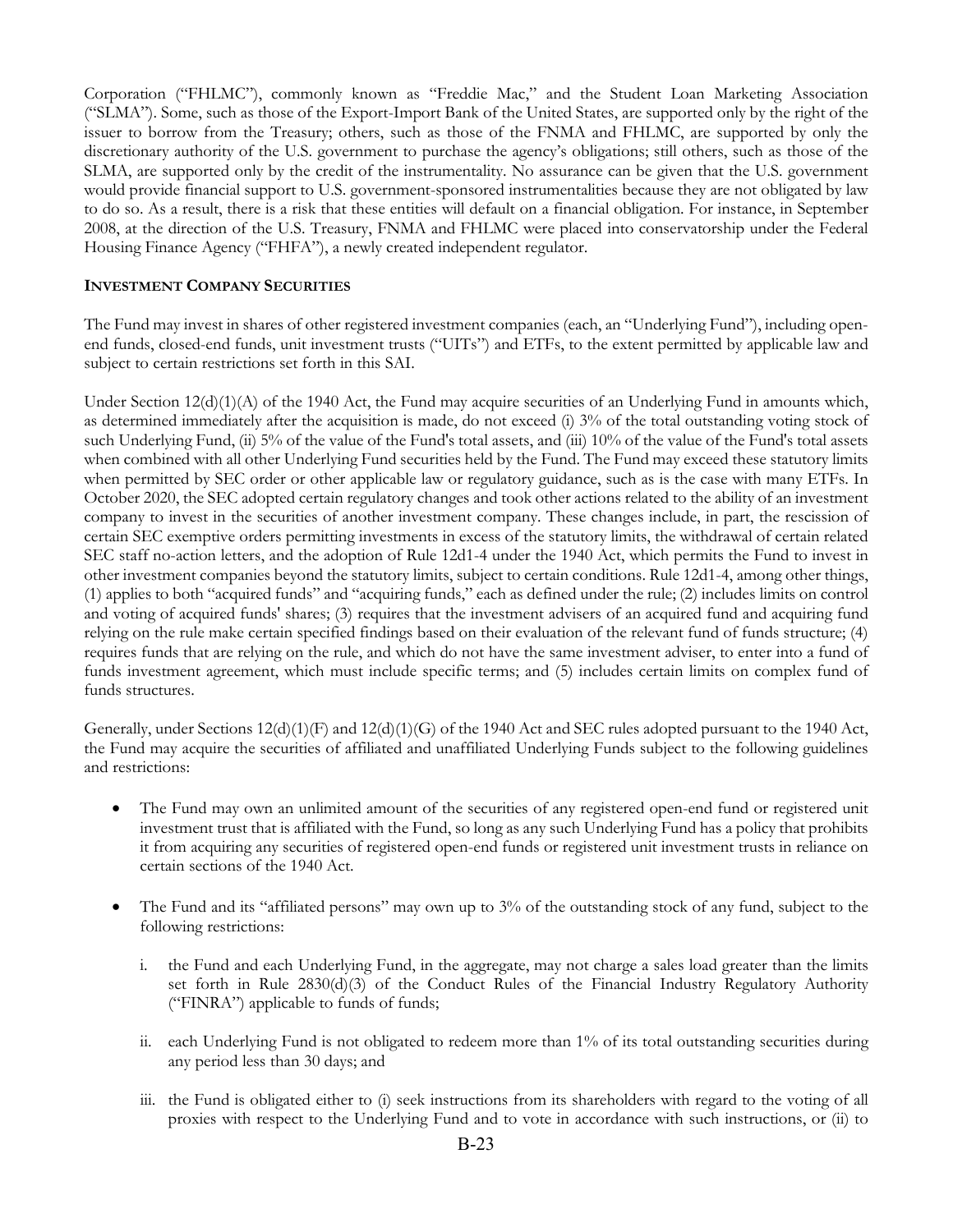vote the shares of the Underlying Fund held by the Fund in the same proportion as the vote of all other shareholders of the Underlying Fund.

Underlying Funds typically incur fees that are separate from those fees incurred directly by the Fund. The Fund's purchase of such investment company securities results in the layering of expenses as Fund shareholders would indirectly bear a proportionate share of the operating expenses of such investment companies, including advisory fees, in addition to paying Fund expenses. In addition, the securities of other investment companies may also be leveraged and will therefore be subject to certain leverage risks. The net asset value and market value of leveraged securities will be more volatile and the yield to shareholders will tend to fluctuate more than the yield generated by unleveraged securities. Investment companies may have investment policies that differ from those of the Fund.

Under certain circumstances an open-end investment company in which the Fund invests may determine to make payment of a redemption by the Fund wholly or in part by a distribution in kind of securities from its portfolio, instead of in cash. As a result, the Fund may hold such securities until the Advisor or a Sub-Advisor determines it is appropriate to dispose of them. Such disposition will impose additional costs on the Fund.

Investment decisions by the investment advisors to the registered investment companies in which the Fund invests are made independently of the Fund. At any particular time, one Underlying Fund may be purchasing shares of an issuer whose shares are being sold by another Underlying Fund. As a result, under these circumstances the Fund indirectly would incur certain transactional costs without accomplishing any investment purpose.

## **Exchange-Traded Funds**

The Fund may invest in ETFs, which are pooled investment vehicles that generally seek to track the performance of specific indices. ETFs may be organized as open-end funds or as UITs. Their shares are listed on stock exchanges and can be traded throughout the day at market-determined prices.

An ETF generally issues index-based investments in large aggregations of shares known as "Creation Units" in exchange for a "Portfolio Deposit" consisting of (a) a portfolio of securities designated by the ETF, (b) a cash payment equal to a pro rata portion of the dividends accrued on the ETF's portfolio securities since the last dividend payment by the ETF, net of expenses and liabilities, and (c) a cash payment or credit ("Balancing Amount") designed to equalize the net asset value of the shares and the net asset value of a Portfolio Deposit.

Shares of ETFs are not individually redeemable, except upon the reorganization, merger, conversion or liquidation of the ETF. To redeem shares of an ETF, an investor must accumulate enough shares of the ETF to reconstitute a Creation Unit. The liquidity of small holdings of ETF shares, therefore, will depend upon the existence of a secondary market for such shares. Upon redemption of a Creation Unit, the investor will receive securities designated by the ETF ("Redemption Securities") and a cash payment in an amount equal to the difference between the net asset value of the shares being redeemed and the net asset value of the Redemption Securities.

The price of ETF shares is based upon (but not necessarily identical to) the value of the securities held by the ETF. Accordingly, the level of risk involved in the purchase or sale of ETF shares is similar to the risk involved in the purchase or sale of traditional common stock, with the exception that the pricing mechanism for ETF shares is based on a basket of stocks. Disruptions in the markets for the securities underlying ETF shares purchased or sold by the Fund could result in losses on such shares. There is no assurance that the requirements of the national securities exchanges necessary to maintain the listing of shares of any ETF will continue to be met.

## **EXCHANGE-TRADED NOTES ("ETNS")**

The Fund may invest in ETNs. An investment in an ETN involves risks, including possible loss of principal. ETNs are unsecured debt securities issued by a bank that are linked to the total return of a market index. Risks of investing in ETNs also include limited portfolio diversification, uncertain principal payment, and illiquidity. Additionally, the investor fee will reduce the amount of return on maturity or at redemption, and as a result the investor may receive less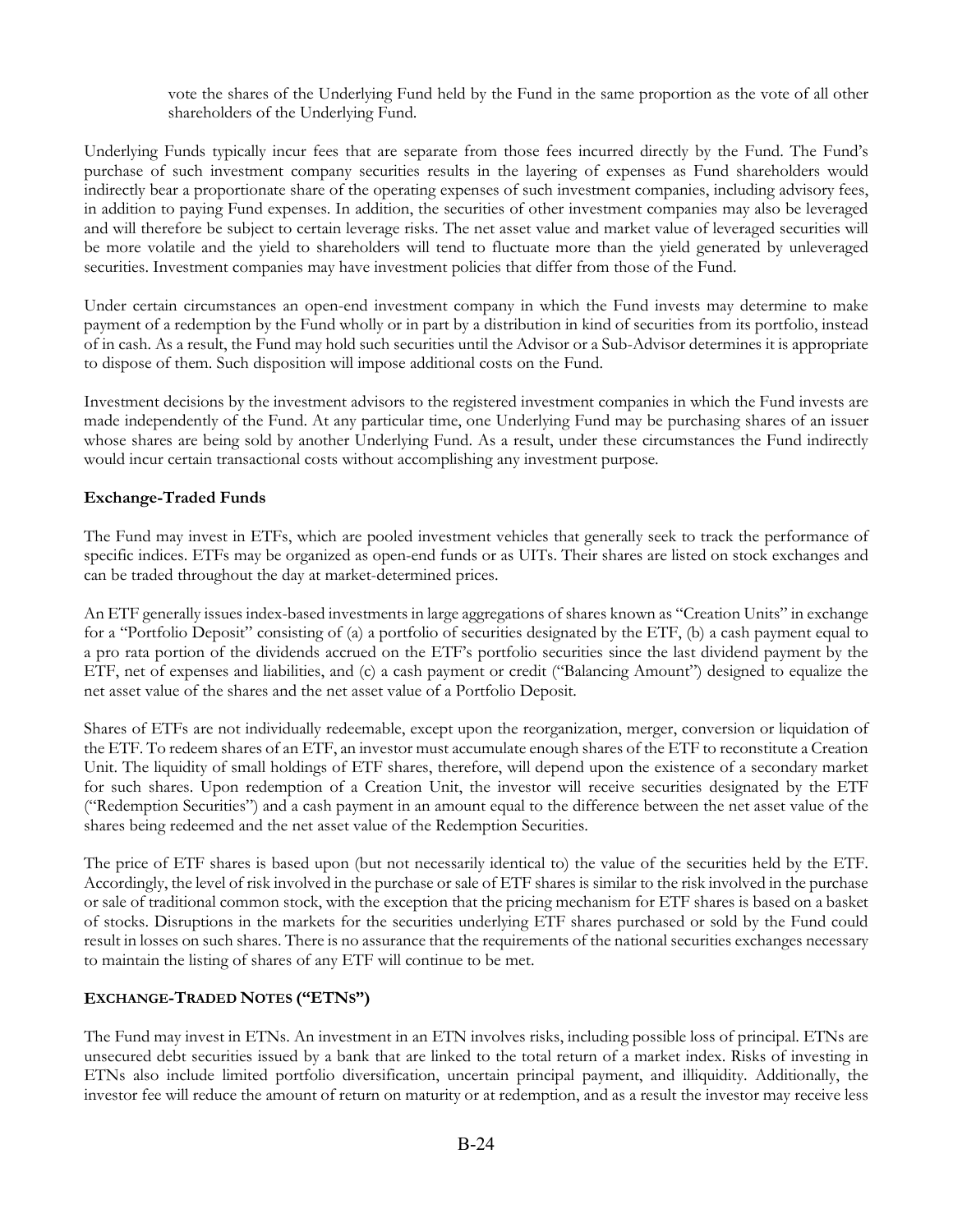than the principal amount at maturity or upon redemption, even if the value of the relevant index has increased. An investment in an ETN may not be suitable for all investors.

## **OTHER POOLED INVESTMENT VEHICLES**

The Fund may invest in pooled investment vehicles, including limited partnerships. Examples of such vehicles include private equity funds and private equity funds of funds. A private equity fund generally invests in non-public companies that the fund's manager believes will experience significant growth over a certain time period. A private equity fund of funds invests in other private equity funds of the type described. Investments in private equity funds, once made, typically may not be redeemed for several years, though they may be sold to other investors under certain circumstances.

To the extent that the Fund invests in pooled investment vehicles, such investments may be deemed illiquid. In addition, the Fund will bear its ratable share of such vehicles' expenses, including its management expenses and performance fees. Performance fees are fees paid to the vehicle's manager based on the vehicle's investment performance (or returns) as compared to some benchmark. The fees the Fund pays to invest in a pooled investment vehicle may be higher than the fees it would pay if the manager of the pooled investment vehicle managed the Fund's assets directly. Further, the performance fees payable to the manager of a pooled investment vehicle may create an incentive for the manager to make investments that are riskier or more speculative than those it might make in the absence of an incentive fee.

#### **REPURCHASE AGREEMENTS**

The Fund may enter into repurchase agreements with respect to its portfolio securities. Pursuant to such agreements, the Fund acquires securities from financial institutions such as banks and broker-dealers deemed to be creditworthy by the Advisor or a Sub-Advisor, subject to the seller's agreement to repurchase and the Fund's agreement to resell such securities at a mutually agreed upon date and price. The repurchase price generally equals the price paid by the Fund plus interest negotiated on the basis of current short-term rates (which may be more or less than the rate on the underlying portfolio security). Securities subject to repurchase agreements will be held by the custodian or in the Federal Reserve/Treasury Book-Entry System or an equivalent foreign system. The seller under a repurchase agreement will be required to maintain the value of the underlying securities at not less than 102% of the repurchase price under the agreement. If the seller defaults on its repurchase obligation, the Fund will suffer a loss to the extent that the proceeds from a sale of the underlying securities are less than the repurchase price under the agreement. Bankruptcy or insolvency of such a defaulting seller may cause the Fund's rights with respect to such securities to be delayed or limited. Repurchase agreements are considered to be loans under the 1940 Act.

#### **REVERSE REPURCHASE AGREEMENTS**

The Fund may enter into "reverse" repurchase agreements to avoid selling securities during unfavorable market conditions to meet redemptions. The Fund may invest a maximum of 10% of total assets in reverse repurchase agreements. Pursuant to a reverse repurchase agreement, the Fund will sell portfolio securities and agree to repurchase them from the buyer at a particular date and price. Whenever the Fund enters into a reverse repurchase agreement, it will establish a segregated account in which it will maintain liquid assets in an amount at least equal to the repurchase price marked to market daily (including accrued interest), and will subsequently monitor the account to ensure that such equivalent value is maintained. The Fund pays interest on amounts obtained pursuant to reverse repurchase agreements. Reverse repurchase agreements are considered to be borrowings by the Fund.

#### **SHORT SALES**

The Fund may engage in short sales. A short sale is a transaction in which the Fund sells a security it does not own in anticipation that the market price of that security will decline. If the price of the security sold short increases between the time of the short sale and the time the Fund replaces the borrowed security, the Fund will incur a loss; conversely, if the price declines, the Fund will realize a capital gain. Any gain will be decreased, and any loss will be increased, by the transaction costs incurred by the Fund, including the costs associated with providing collateral to the broker-dealer (usually cash and liquid securities) and the maintenance of collateral with its custodian. The Fund also may be required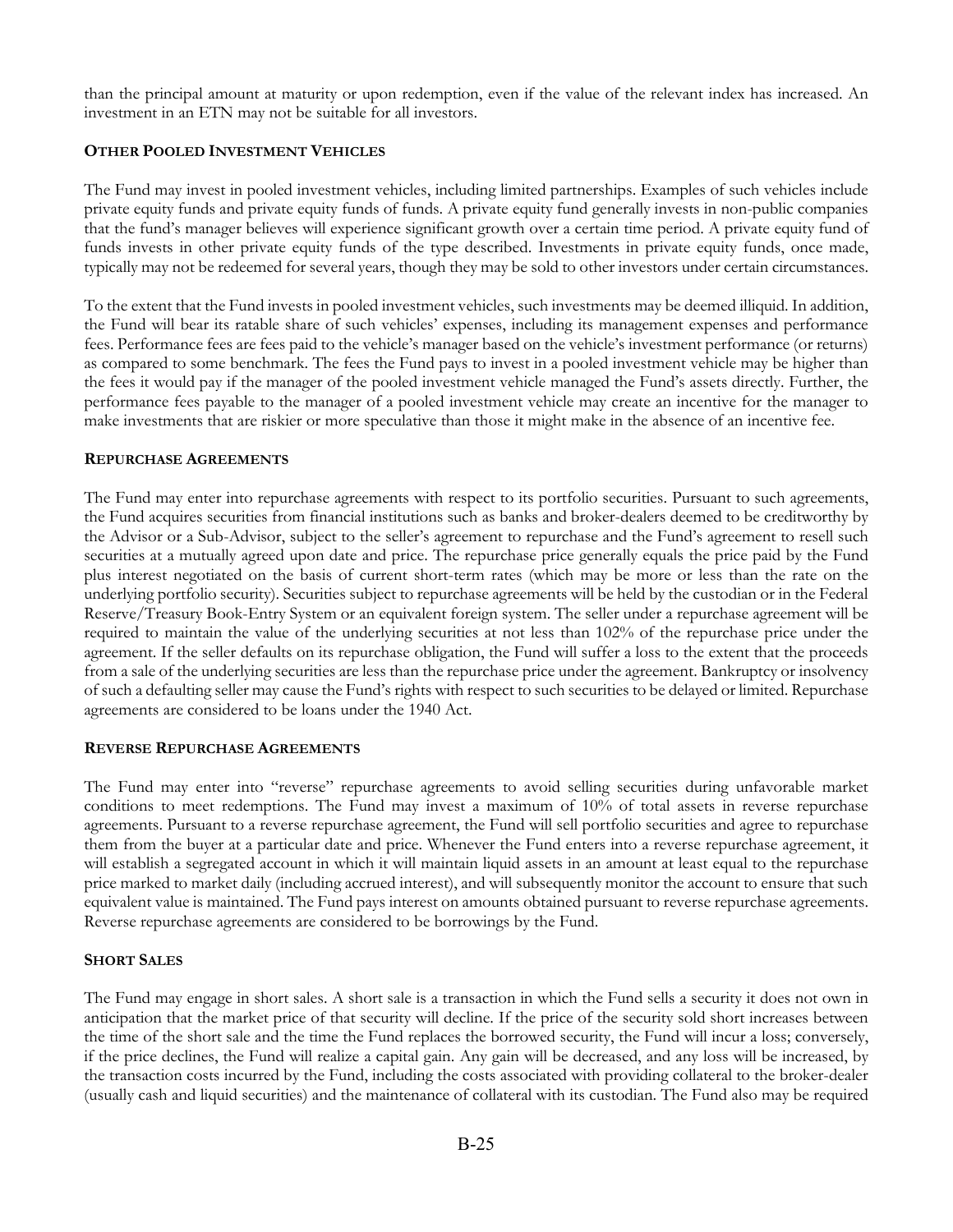to pay a premium to borrow a security, which would increase the cost of the security sold short. Although the Fund's gain is limited to the price at which it sold the security short, its potential loss is theoretically unlimited.

The broker-dealer will retain the net proceeds of the short sale to the extent necessary to meet margin requirements until the short position is closed out.

When the Advisor or a Sub-Advisor believes that the price of a particular security held by the Fund may decline, it may make "short sales against the box" to hedge the unrealized gain on such security. Selling short against the box involves selling a security which the Fund owns for delivery at a specified date in the future. The Fund will incur transaction costs to open, maintain and close short sales against the box.

To the extent the Fund sells securities short (except in the case of short sales "against the box"), it is required to segregate an amount of cash or liquid securities on its records equal to the market price of the securities sold short. The segregated assets are marked to market daily in an attempt to ensure that the amount deposited in the segregated account is at least equal to the market value of the securities sold short. Segregated securities cannot be sold while the position they are covering is outstanding, unless they are replaced with similar securities. As a result, there is the possibility that segregation of a large percentage of the Fund's assets could affect its portfolio management.

By investing the proceeds received from selling securities short, the Fund is employing leverage, which creates special risks. Furthermore, until the Fund replaces a security borrowed, or sold short, it must pay to the lender amounts equal to any dividends that accrue during the period of the short sale. In addition, the Fund will incur certain transaction fees associated with short selling.

### **INITIAL PUBLIC OFFERINGS**

The Fund may purchase securities of companies in initial public offerings ("IPOs"). By definition, IPOs have not traded publicly until the time of their offerings. Special risks associated with IPOs may include limited numbers of shares available for trading, unseasoned trading, lack of investor knowledge of the companies, and limited operating history, all of which may contribute to price volatility. Many IPOs are issued by undercapitalized companies of small or microcap size. The effect of IPOs on the Fund's performance depends on a variety of factors, including the number of IPOs the Fund invests in relative to the size of the Fund and whether and to what extent a security purchased in an IPO appreciates or depreciates in value.

#### **TEMPORARY INVESTMENTS**

The Fund may take temporary defensive measures that are inconsistent with the Fund's normal fundamental or nonfundamental investment policies and strategies in response to adverse market, economic, political, or other conditions as determined by the Advisor or a Sub-Advisor. Such measures could include, but are not limited to, investments in (1) highly liquid short-term fixed income securities issued by or on behalf of municipal or corporate issuers, obligations of the U.S. government and its agencies, commercial paper, and bank certificates of deposit; (2) repurchase agreements involving any such securities; and (3) other money market instruments. The Fund also may invest in shares of money market mutual funds to the extent permitted under applicable law. Money market mutual funds are investment companies, and the investments in those companies by the Fund are in some cases subject to certain fundamental investment restrictions. As a shareholder in a mutual fund, the Fund will bear its ratable share of its expenses, including management fees, and will remain subject to payment of the fees to the Advisor, with respect to assets so invested. The Fund may not achieve its investment objectives during temporary defensive periods.

## **LIBOR RISK**

Many financial instruments, financings or other transactions to which the Fund may be a party use or may use a floating rate based on the London Interbank Offered Rate ("LIBOR"). LIBOR is the offered rate at which major international banks can obtain wholesale, unsecured funding, and LIBOR may be available for different durations (e.g., 1 month or 3 months) and for different currencies. LIBOR may be a significant factor in determining the Fund's payment obligations under a derivative investment, the cost of financing to the Fund or an investment's value or return to the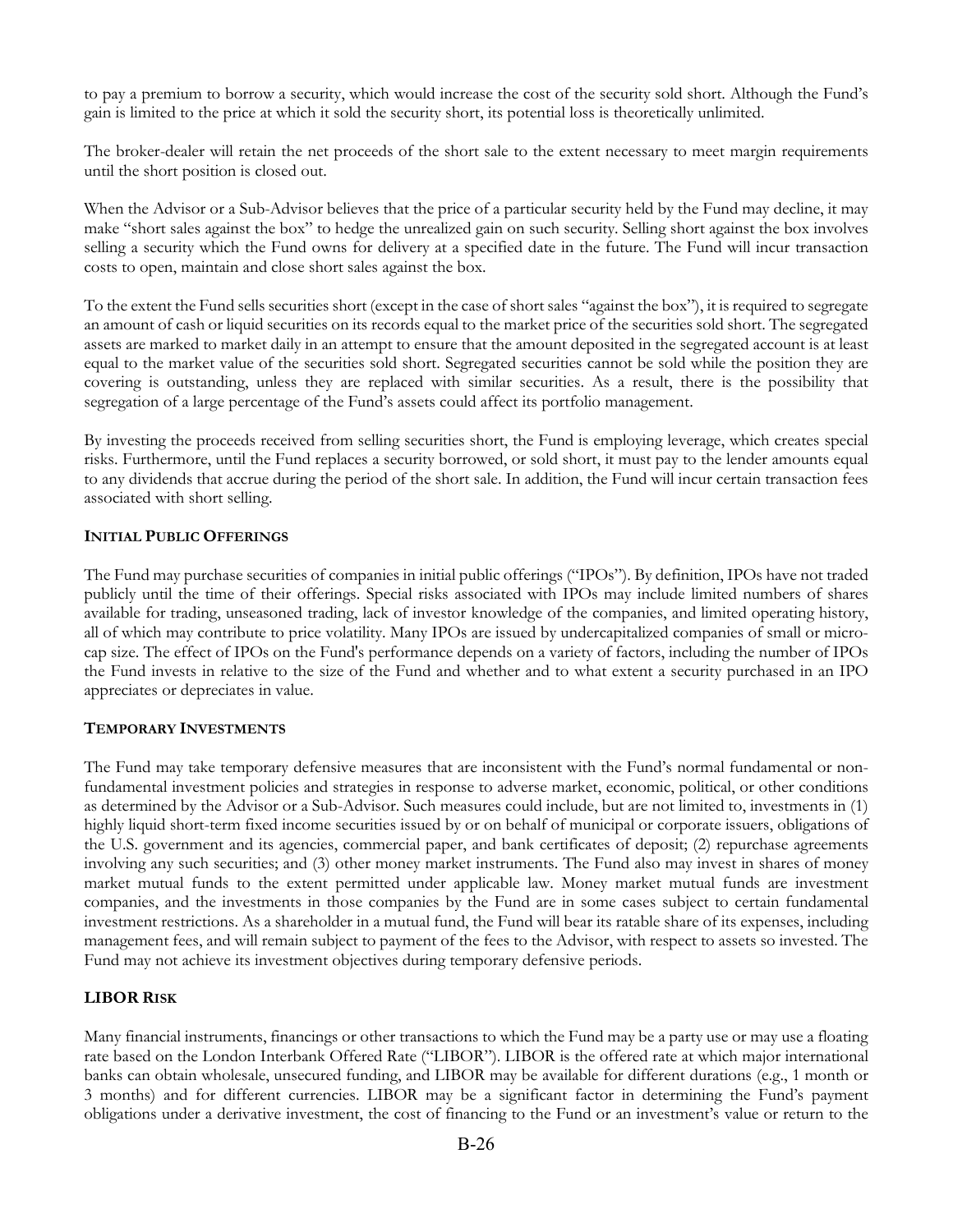Fund, and may be used in other ways that affect the Fund's investment performance. In July 2017, the Financial Conduct Authority, the United Kingdom's financial regulatory body, announced that after 2021 it will cease its active encouragement of banks to provide the quotations needed to sustain LIBOR. In March 2021, the administrator of LIBOR announced a delay in the phase out of the majority of the USD LIBOR publications until June 30, 2023, although the remainder of LIBOR publications ended on December 31, 2021. Various financial industry groups have begun planning for the transition, but there are obstacles to converting certain securities and transactions to a new benchmark. Transition planning is ongoing, and the effect of the transition process and its ultimate success cannot yet be determined. The transition process may lead to increased volatility and illiquidity in markets for instruments the terms of which are based on LIBOR. It could also lead to a reduction in the value of some LIBOR-based investments and reduce the effectiveness of new hedges placed against existing LIBOR-based investments. While some LIBOR-based instruments may contemplate a scenario in which LIBOR is no longer available by providing for an alternative ratesetting methodology and/or increased costs for certain LIBOR-related instruments or financing transactions, not all may have such provisions and there may be significant uncertainty regarding the effectiveness of any such alternative methodologies, resulting in prolonged adverse market conditions for the Fund. Since the usefulness of LIBOR as a benchmark could deteriorate during the transition period, these effects could occur prior to the completion of the applicable phase out. The willingness and ability of issuers to include enhanced provisions in new and existing contracts or instruments also remains uncertain. Any of these factors may adversely affect the Fund's performance or NAV.

# **OTHER INVESTMENT STRATEGIES, POLICIES AND RISKS**

## **EQUITY SECURITIES**

## **Preferred Stock**

The Fund may invest in preferred stock. Preferred stock is a class of stock having a preference over common stock as to the payment of dividends and a share of the proceeds resulting from the issuer's liquidation although preferred stock is usually subordinate to the debt securities of the issuer. Some preferred stocks also entitle their holders to receive additional liquidation proceeds on the same basis as the holders of the issuer's common stock. Preferred stock typically does not possess voting rights and its market value may change based on changes in interest rates. If interest rates rise, the fixed dividend on preferred stocks may be less attractive, causing the price of preferred stocks to decline. Preferred stock may have mandatory sinking fund provisions, as well as call/redemption provisions prior to maturity, a negative feature when interest rates decline. In addition, the Fund may receive stocks or warrants as a result of an exchange or tender of fixed income securities. Preference stock, which is more common in emerging markets than in developed markets, is a special type of common stock that shares in the earnings of an issuer, has limited voting rights, may have a dividend preference, and may also have a liquidation preference. Depending on the features of the particular security, holders of preferred and preference stock may bear the risks regarding common stock or fixed income securities.

## **Warrants and Rights**

The Fund may invest in warrants or rights (including those acquired in units or attached to other securities) that entitle (but do not obligate) the holder to buy equity securities at a specific price for a specific period of time but will do so only if such equity securities are deemed appropriate by the Advisor or a Sub-Advisor. Rights are similar to warrants but typically have a shorter duration and are issued by a company to existing stockholders to provide those holders the right to purchase additional shares of stock at a later date. Warrants and rights do not have voting rights, do not earn dividends, and do not entitle the holder to any rights with respect to the assets of the company that has issued them. They do not represent ownership of the underlying companies but only the right to purchase shares of those companies at a specified price on or before a specified exercise date. Warrants and rights tend to be more volatile than the underlying stock, and if at a warrant's expiration date the stock is trading at a price below the price set in the warrant, the warrant will expire worthless. Conversely, if at the expiration date the stock is trading at a price higher than the price set in the warrant or right, the Fund can acquire the stock at a price below its market value. The prices of warrants and rights do not necessarily parallel the prices of the underlying securities. An investment in warrants or rights may be considered speculative.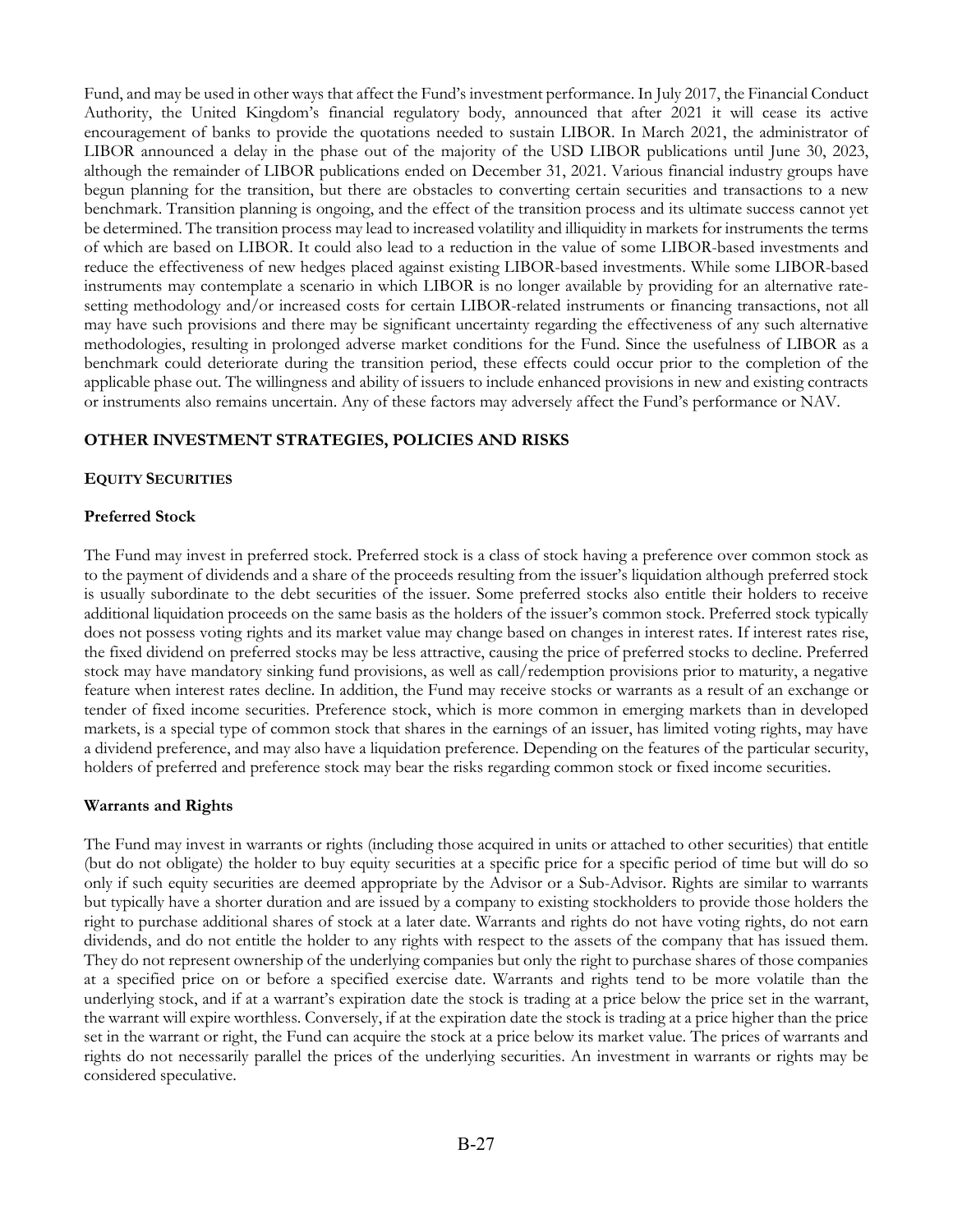# **Convertible Securities**

The Fund may invest in convertible securities. A convertible security is a preferred stock, warrant or other security that may be converted or exchanged for a prescribed amount of common stock or other security of the same or a different issuer or into cash within a particular period of time at a specified price or formula. A convertible security generally entitles the holder to receive the dividend or interest until the convertible security matures or is redeemed, converted or exchanged. Before conversion, convertible securities generally have characteristics similar to both fixed income and equity securities. Although to a lesser extent than with fixed income securities generally, the market value of convertible securities tends to decline as interest rates increase and, conversely, tends to increase as interest rates decline. In addition, because of the conversion feature, the market value of convertible securities tends to vary with fluctuations in the market value of the underlying common stocks and, therefore, also will react to variations in the general market for equity securities. A significant feature of convertible securities is that as the market price of the underlying common stock declines, convertible securities tend to trade increasingly on a yield basis, and so they may not experience market value declines to the same extent as the underlying common stock. When the market price of the underlying common stock increases, the prices of the convertible securities tend to rise as a reflection of the value of the underlying common stock. While no securities investments are without risk, investments in convertible securities generally entail less risk than investments in common stock of the same issuer.

## **CLOSED-END FUNDS**

The Fund may invest in shares of closed-end funds. Investments in closed-end funds are subject to various risks, including reliance on management's ability to meet the closed-end fund's investment objective and to manage the closedend fund portfolio; fluctuation in the net asset value of closed-end fund shares compared to the changes in the value of the underlying securities that the closed-end fund owns; and bearing a pro rata share of the management fees and expenses of each underlying closed-end fund resulting in the Fund's shareholders being subject to higher expenses than if he or she invested directly in the closed-end fund(s).

# **DEBT SECURITIES**

## **Sovereign Debt Obligations**

The Fund may invest in sovereign debt obligations, which are securities issued or guaranteed by foreign governments, governmental agencies or instrumentalities and political subdivisions, including debt of developing countries. Sovereign debt may be in the form of conventional securities or other types of debt instruments such as loans or loan participations. Sovereign debt of developing countries may involve a high degree of risk, and may be in default or present the risk of default. Governmental entities responsible for repayment of the debt may be unable or unwilling to repay principal and pay interest when due, and may require renegotiation or rescheduling of debt payments. In addition, prospects for repayment of principal and payment of interest may depend on political as well as economic factors. Although some sovereign debt, such as Brady Bonds, is collateralized by U.S. government securities, repayment of principal and payment of interest is not guaranteed by the U.S. government. There is no bankruptcy proceeding by which sovereign debt on which governmental entities have defaulted may be collected in whole or in part.

## **SPECIAL PURPOSE ACQUISITION COMPANIES ("SPACS")**

SPACs are collective investment structures that pool funds in order to seek potential acquisition opportunities. The Fund may invest in stock, warrants, and other securities of SPACs or similar special purpose entities. Unless and until an acquisition is completed, a SPAC generally invests its assets (less a portion retained to cover expenses) in U.S. government securities, money market fund securities and cash. To the extent the SPAC is invested in cash or similar securities, this may impact the Fund's ability to meet its investment objective. If an acquisition that meets the requirements for the SPAC is not completed within a pre-established period of time, the invested funds are returned to the entity's shareholders, less certain permitted expenses, and any warrants issued by the SPAC will expire worthless. As SPACs and similar entities generally have no operating history or ongoing business other than seeking acquisitions, the value of their securities is particularly dependent on the ability of the entity's management to identify and complete a profitable acquisition. Certain SPACs may pursue acquisitions only within certain industries or regions, which may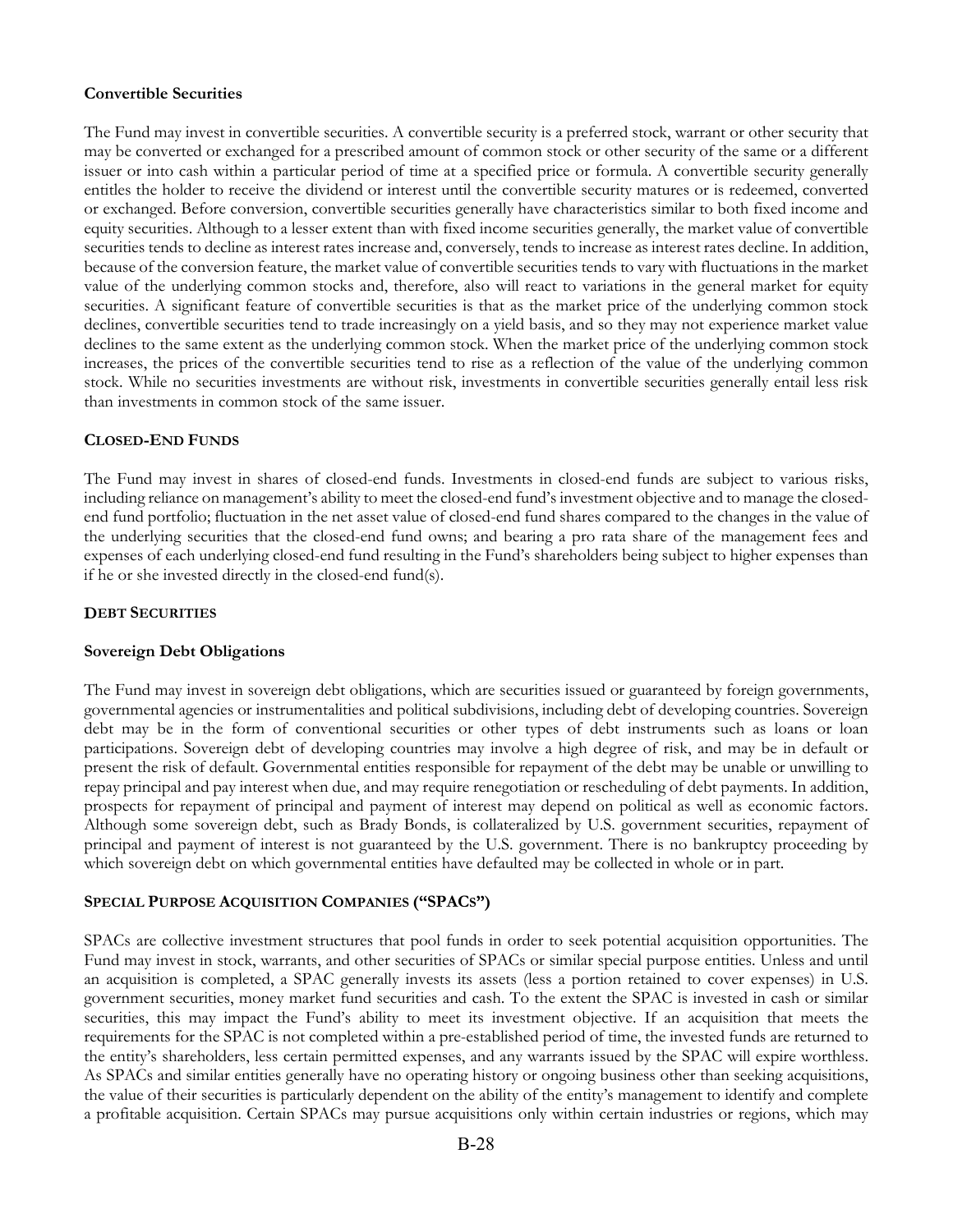increase the volatility of their prices. In addition, these securities, which are typically traded in the over-the-counter market, may be considered illiquid and/or be subject to restrictions on resale.

**SPAC Management.** Each SPAC's management team will be responsible for identifying business combination opportunities and negotiating the terms of the transaction and, consequently, the Fund will be dependent upon the integrity, skill and judgment of the management team of each SPAC in which the Fund invests. Often a SPAC's management consists of financial industry professionals who may have little, if any, experience in managing companies in the business sectors in which the potential issuers to be acquired by the SPAC operate. It is not generally expected that the officers and directors of a SPAC will be required to commit their full business time and attention to the management of the SPAC, which could create a conflict of interest when allocating their time between the SPAC's operations and their other commitments. If such other commitments require the SPAC's management team to devote more substantial amounts of time to their other business and affairs, their ability to devote time to the SPAC's management would be limited, possibly having a negative impact on the SPAC's ability to consummate a transaction. In addition, the officers and directors of a SPAC in which the Fund invests may become involved with other SPACs in which the Fund does not invest which may engage in similar business opportunities. Consequently, the officers and directors could have conflicts of interest in determining to which SPAC a particular business opportunity should be presented. In such circumstances, there can be no assurance that a given business opportunity would be presented to the SPAC in which the Fund holds an investment. After a transaction, the management of a SPAC, while often retaining a seat on the board of directors of the post-combination entity, will often step down from day-to-day management of the post-combination entity, leaving investors dependent on the skill of the incumbent or new management of the issuer acquired by the SPAC.

SPAC Transaction Targets and the Consummation of Transactions**.** The typical SPAC transaction target is a private company. Due diligence on these companies may be difficult and they will often not have the same level of financial controls as public entities. To the extent that a SPAC completes a business combination with a financially unstable company or an entity in its development stage, the SPAC may be affected by numerous risks inherent in the business operations of that entity. If a SPAC completes a business combination with an entity in an industry characterized by a high level of risk, the SPAC may be affected by the risks of that industry. At times when general market conditions are not favorable for mergers and acquisitions activity or other capital formation, the percentage of SPACs that fail to find transactions and must dissolve is likely to increase. During such periods investors, such as the Fund, that are long in SPAC securities are less likely to experience attractive risk adjusted returns.

SPACs are subject to significant "event risk;" that is, a SPAC's success depends on its ability to identify and close a transaction within a relatively short period delimited in its charter. If a SPAC fails to close a transaction within that period it is typically required to liquidate and dissolve. As noted, upon such dissolution the holders of common stock receive a fixed distribution from a trust established to hold IPO proceeds. Upon a SPAC's dissolution, the warrants will expire worthless. Therefore, the Fund may expect from time to time to suffer complete losses of its investments in certain SPAC warrants.

If a SPAC consummates a transaction, there can be no assurance that an investment in the units, shares or warrants of the SPAC will ultimately prove to be more favorable to investors than a direct investment, if an opportunity were available, in the target business. This is especially the case with regards to SPAC warrants - warrant holders may sustain losses even in the event of a consummation if the value of the SPAC's common stock after the transaction is less than the strike price of the warrants. In addition, because a SPAC may be able to call warrants for redemption after the warrants become exercisable if the sale price of the common stock equals or exceeds a specified price for a specified number of trading days, the Fund's profit potential with respect to SPAC warrants may be limited by such call feature.

The operating companies that result from SPAC Transactions face all of the risks that typically follow a major business transaction, including the risks relating to integration following the transaction and the risks inherent in trying to achieve a new business plan. Further, SPAC operating companies often are public companies for the first time following consummation of a transaction, and therefore may not be experienced in facing the challenges, expenses and risks of being a public company, including the increased regulatory and financial scrutiny and the need to comply with applicable governance and accounting requirements.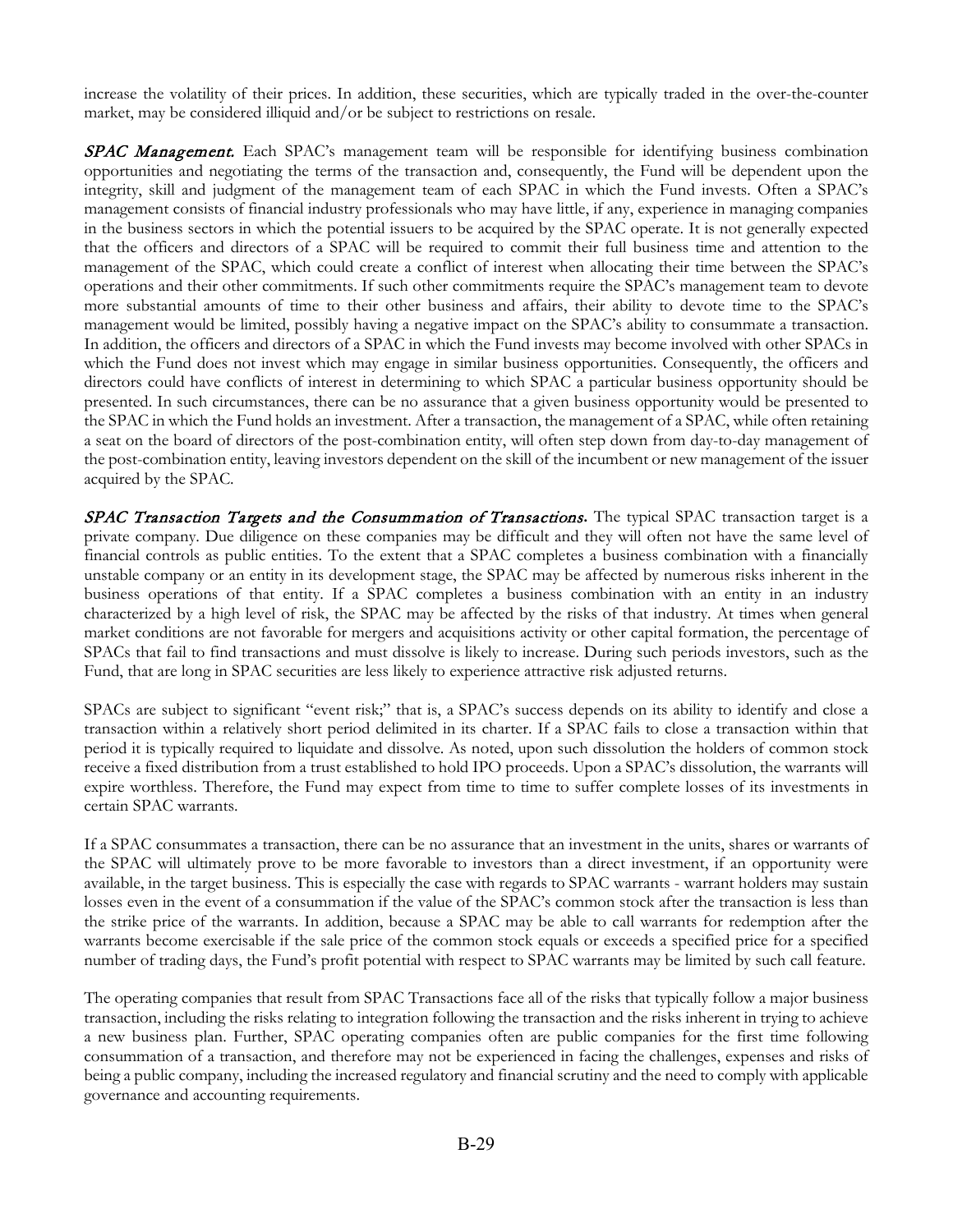# **REAL ESTATE INVESTMENT TRUSTS ("REITS")**

The Fund may invest in REITs. REITs are pooled investment vehicles that invest primarily in income producing real estate or real estate related loans or interests. REITs are generally classified as equity REITs, mortgage REITs, or a combination of equity and mortgage REITs. Equity REITs invest the majority of their assets directly in real property and derive income primarily from the collection of rents. Equity REITs can also realize capital gains by selling properties that have appreciated in value. Mortgage REITs invest the majority of their assets in real estate mortgages and derive income from the collection of principal and interest payments. Similar to regulated investment companies such as the Fund, REITs are not taxed on income distributed to shareholders provided they comply with certain requirements of the Code. The Fund will indirectly bear its proportionate share of expenses incurred by REITs in which the Fund invests in addition to the expenses incurred directly by the Fund.

Investing in REITs involves certain unique risks in addition to those risks associated with investing in the real estate industry in general. Equity REITs may be affected by changes in the value of the underlying property owned by the REITs, while mortgage REITs may be affected by the quality of any credit extended. REITs are dependent upon management skills, are not diversified, and are subject to heavy cash flow dependency, default by borrowers and selfliquidation.

Investing in REITs involves risks similar to those associated with investing in small capitalization companies. REITs may have limited financial resources, may trade less frequently and in a limited volume and may be subject to more abrupt or erratic price movements than larger company securities. Historically, small capitalization stocks, such as REITs, have had more price volatility than larger capitalization stocks.

REITs may fail to qualify for the favorable federal income tax treatment generally available to them under the Code and may fail to maintain their exemptions from registration under the 1940 Act. REITs (especially mortgage REITs) also are subject to interest rate risks. When interest rates decline, the value of a REIT's investment in fixed-rate obligations can be expected to rise. Conversely, when interest rates rise, the value of a REIT's investment in fixed-rate obligations can be expected to decline. In contrast, as interest rates on adjustable rate mortgage loans are reset periodically, yields on a REIT's investments in such loans will gradually align themselves to reflect changes in market interest rates, causing the value of such investments to fluctuate less dramatically in response to interest rate fluctuations than would investments in fixed-rate obligations.

## **WHEN-ISSUED OR DELAYED DELIVERY SECURITIES**

The Fund may purchase securities on a when-issued or delayed delivery basis. For example, delivery of and payment for these securities can take place a month or more after the date of the purchase commitment. The purchase price and the interest rate payable, if any, on the securities are fixed on the purchase commitment date or at the time the settlement date is fixed. The value of such securities is subject to market fluctuations and, in the case of fixed income securities, no interest accrues to the Fund until settlement takes place. When purchasing a security on a when-issued or delayeddelivery basis, the Fund assumes the rights and risks of ownership of the security, including the risk of price and yield fluctuations. Accordingly, at the time the Fund makes the commitment to purchase securities on a when-issued or delayed delivery basis, it will record the transaction, reflect the value each day of such securities in determining its net asset value and, if applicable, calculate the maturity for the purposes of average maturity from that date. At the time of its acquisition, a when-issued security may be valued at less than the purchase price. The Fund will make commitments for such when-issued transactions only when it has the intention of actually acquiring the securities. To facilitate such acquisitions, the Fund will maintain with its custodian a segregated account with liquid assets, consisting of cash, U.S. government securities or other appropriate securities, in an amount at least equal to such commitments. On delivery dates for such transactions, the Fund will meet its obligations from maturities or sales of the securities held in the segregated account and/or from cash flow. If, however, the Fund chooses to dispose of the right to acquire a whenissued security prior to its acquisition, it could, as with the disposition of any other portfolio obligation, recognize a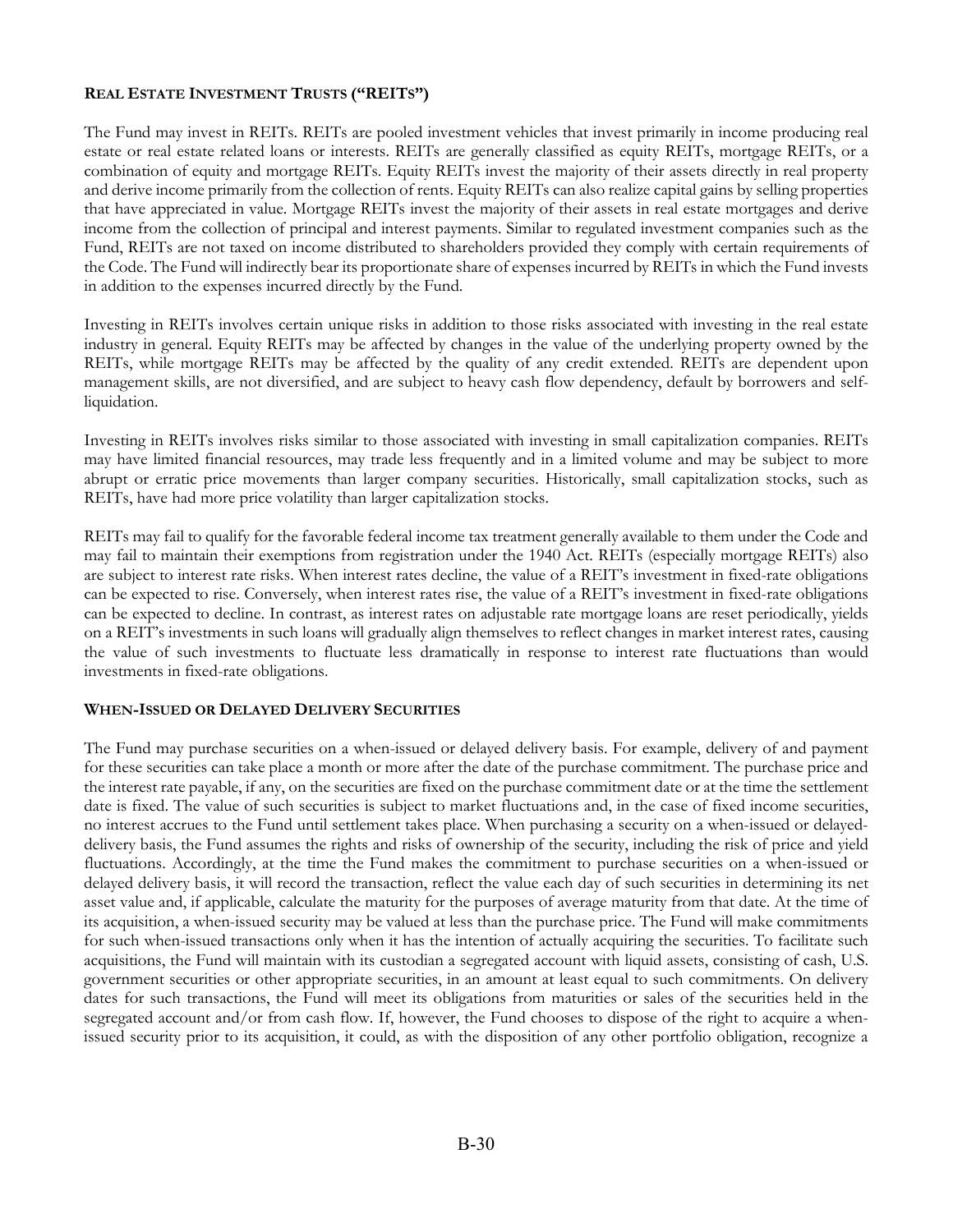taxable capital gain or loss due to market fluctuation. Also, the Fund may be disadvantaged if the other party to the transaction defaults.

### **ILLIQUID AND RESTRICTED SECURITIES**

The Fund may invest up to 15% of its net assets in illiquid securities. Illiquid securities are securities that the Fund reasonably expects cannot be sold or disposed of in current market conditions in seven calendar days or less without the sale or disposition significantly changing the market value of the securities. Illiquid securities may be difficult to value, and the Fund may have difficulty or be unable to dispose of such securities promptly or at reasonable prices.

The Fund may invest in restricted securities. Restricted securities are securities that may not be sold freely to the public absent registration under the Securities Act, or an exemption from registration. While restricted securities are generally presumed to be illiquid, it may be determined that a particular restricted security is liquid. Rule 144A under the Securities Act establishes a safe harbor from the registration requirements of the Securities Act for resales of certain securities to qualified institutional buyers. Institutional markets for restricted securities sold pursuant to Rule 144A in many cases provide both readily ascertainable values for restricted securities and the ability to liquidate an investment to satisfy share redemption orders. Such markets might include automated systems for the trading, clearance and settlement of unregistered securities of domestic and foreign issuers, such as the PORTAL System sponsored by NASDAQ. An insufficient number of qualified buyers interested in purchasing Rule 144A eligible restricted securities, however, could adversely affect the marketability of such portfolio securities and result in the Fund's inability to dispose of such securities promptly or at favorable prices.

The Fund may purchase commercial paper issued pursuant to Section  $4(a)(2)$  of the Securities Act.  $4(a)(2)$  commercial paper typically has the same price and liquidity characteristics as commercial paper, except that the resale of  $4(a)(2)$ commercial paper is limited to the institutional investor marketplace. Such a restriction on resale makes  $4(a)(2)$ commercial paper technically a restricted security under the Securities Act. In practice, however, 4(a)(2) commercial paper can be resold as easily as any other unrestricted security held by the Fund.

Rule 22e-4 under the 1940 Act requires, among other things, that the Fund establish a liquidity risk management program ("LRMP") that is reasonably designed to assess and manage liquidity risk. Rule 22e-4 defines "liquidity risk" as the risk that a fund could not meet requests to redeem shares issued by the fund without significant dilution of the remaining investors' interests in the fund. The Fund has implemented a LRMP to meet the relevant requirements. Additionally, the Board, including a majority of the Independent Trustees, approved the designation of the Advisor as the Fund's LRMP administrator to administer such program, and will review no less frequently than annually a written report prepared by the Advisor that addresses the operation of the LRMP and assesses its adequacy and effectiveness of implementation. Among other things, the LRMP provides for the classification of each Fund investment as a "highly liquid investment," "moderately liquid investment," "less liquid investment" or "illiquid investment." The liquidity risk classifications of the Fund's investments are determined after reasonable inquiry and taking into account relevant market, trading and investment-specific considerations. To the extent that a Fund investment is deemed to be an "illiquid investment" or a "less liquid investment," the Fund can expect to be exposed to greater liquidity risk. There is no guarantee the LRMP will be effective in its operations, and complying with Rule 22e-4, including bearing related costs, could impact the Fund's performance and its ability to seek its investment objective.

The Fund will not purchase illiquid securities if, as a result of the purchase, more than 15% of the Fund's net assets are invested in such securities. If at any time a portfolio manager and/or the Advisor determines that the value of illiquid securities held by the Fund exceeds 15% of the Fund's net assets, the Fund's portfolio managers and the Advisor will take such steps as they consider appropriate to reduce the percentage as soon as reasonably practicable.

#### **LENDING PORTFOLIO SECURITIES**

Consistent with applicable regulatory requirements and the Fund's investment restrictions, the Fund may lend portfolio securities to securities broker-dealers or financial institutions, provided that such loans are callable at any time by the Fund (subject to notice provisions described below), and are at all times secured by cash or cash equivalents, which are maintained in a segregated account pursuant to applicable regulations and that are at least equal to the market value,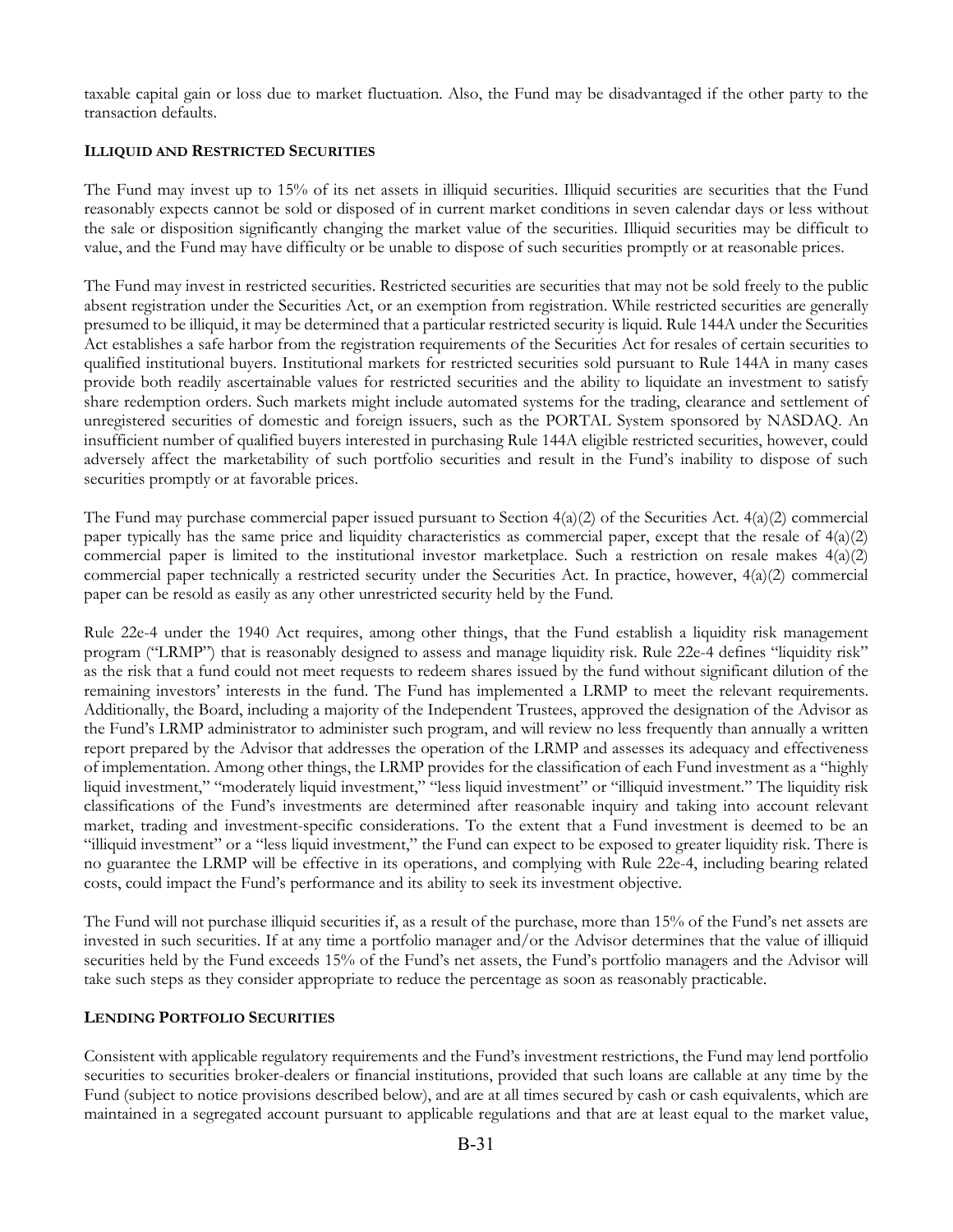determined daily, of the loaned securities. The advantage of such loans is that the Fund continues to receive the income on the loaned securities while at the same time earns interest on the cash amounts deposited as collateral, which will be invested in short-term obligations. The Fund will not lend portfolio securities if such loans are not permitted by the laws or regulations of any state in which its shares are qualified for sale. The Fund's loans of portfolio securities will be collateralized in accordance with applicable regulatory requirements and no loan will cause the value of all loaned securities to exceed 33 1/3% of the value of the Fund's total assets.

A loan may generally be terminated by the borrower on one business day's notice, or by the Fund on five business days' notice. If the borrower fails to deliver the loaned securities within five days after receipt of notice or fails to maintain the requisite amount of collateral, the Fund could use the collateral to replace the securities while holding the borrower liable for any excess of replacement cost over collateral. As with any extensions of credit, there are risks of delay in recovery and in some cases even loss of rights in the collateral should the borrower of the securities fail financially. However, these loans of portfolio securities will only be made to firms deemed by the Fund's management to be creditworthy and when the income that can be earned from such loans justifies the attendant risks. Upon termination of the loan, the borrower is required to return the securities to the Fund. Any gain or loss in the market price during the loan period would inure to the Fund. The risks associated with loans of portfolio securities are substantially similar to those associated with repurchase agreements. Thus, if the counterparty to the loan petitions for bankruptcy or becomes subject to the U.S. Bankruptcy Code, the law regarding the rights of the Fund is unsettled. As a result, under extreme circumstances, there may be a restriction on the Fund's ability to sell the collateral, and the Fund would suffer a loss. When voting or consent rights that accompany loaned securities pass to the borrower, the Fund will follow the policy of calling the loaned securities, to be delivered within one day after notice, to permit the exercise of such rights if the matters involved would have a material effect on the Fund's investment in such loaned securities. The Fund will pay reasonable finder's, administrative and custodial fees in connection with a loan of its securities.

### **BORROWING**

The Fund may engage in limited borrowing activities. Borrowing creates an opportunity for increased return, but, at the same time, creates special risks. Furthermore, if the Fund were to engage in borrowing, an increase in interest rates could reduce the value of the Fund's shares by increasing the Fund's interest expense. Subject to the limitations described under "Investment Limitations" below, the Fund may be permitted to borrow for temporary purposes and/or for investment purposes. Such a practice will result in leveraging of the Fund's assets and may cause the Fund to liquidate portfolio positions when it would not be advantageous to do so. This borrowing may be secured or unsecured. Provisions of the 1940 Act require the Fund to maintain continuous asset coverage (that is, total assets including borrowings, less liabilities exclusive of borrowings) of 300% of the amount borrowed, with an exception for borrowings not in excess of 5% of the Fund's total assets made for temporary administrative purposes. Any borrowings for temporary administrative purposes in excess of 5% of the Fund's total assets will count against this asset coverage requirement. If the 300% asset coverage should decline as a result of market fluctuations or other reasons, the Fund may be required to sell some of its portfolio holdings within three days to reduce the debt and restore the 300% asset coverage, even though it may be disadvantageous from an investment standpoint if the Fund sells securities at that time. Borrowing will tend to exaggerate the effect on net asset value of any increase or decrease in the market value of the Fund's portfolio. Money borrowed will be subject to interest charges which may or may not be recovered by appreciation of the securities purchased, if any. The Fund also may be required to maintain minimum average balances in connection with such borrowings or to pay a commitment or other fee to maintain a line of credit; either of these requirements would increase the cost of borrowing over the stated interest rate.

#### **SHORT-TERM INVESTMENTS**

The Fund may invest in any of the following securities and instruments:

#### **Certificates of Deposit, Bankers' Acceptances and Time Deposits**

The Fund may acquire certificates of deposit, bankers' acceptances and time deposits in U.S. dollar or foreign currencies. Certificates of deposit are negotiable certificates issued against monies deposited in a commercial bank, or savings and loan association for a definite period of time that earn a specified return. Bankers' acceptances are negotiable drafts or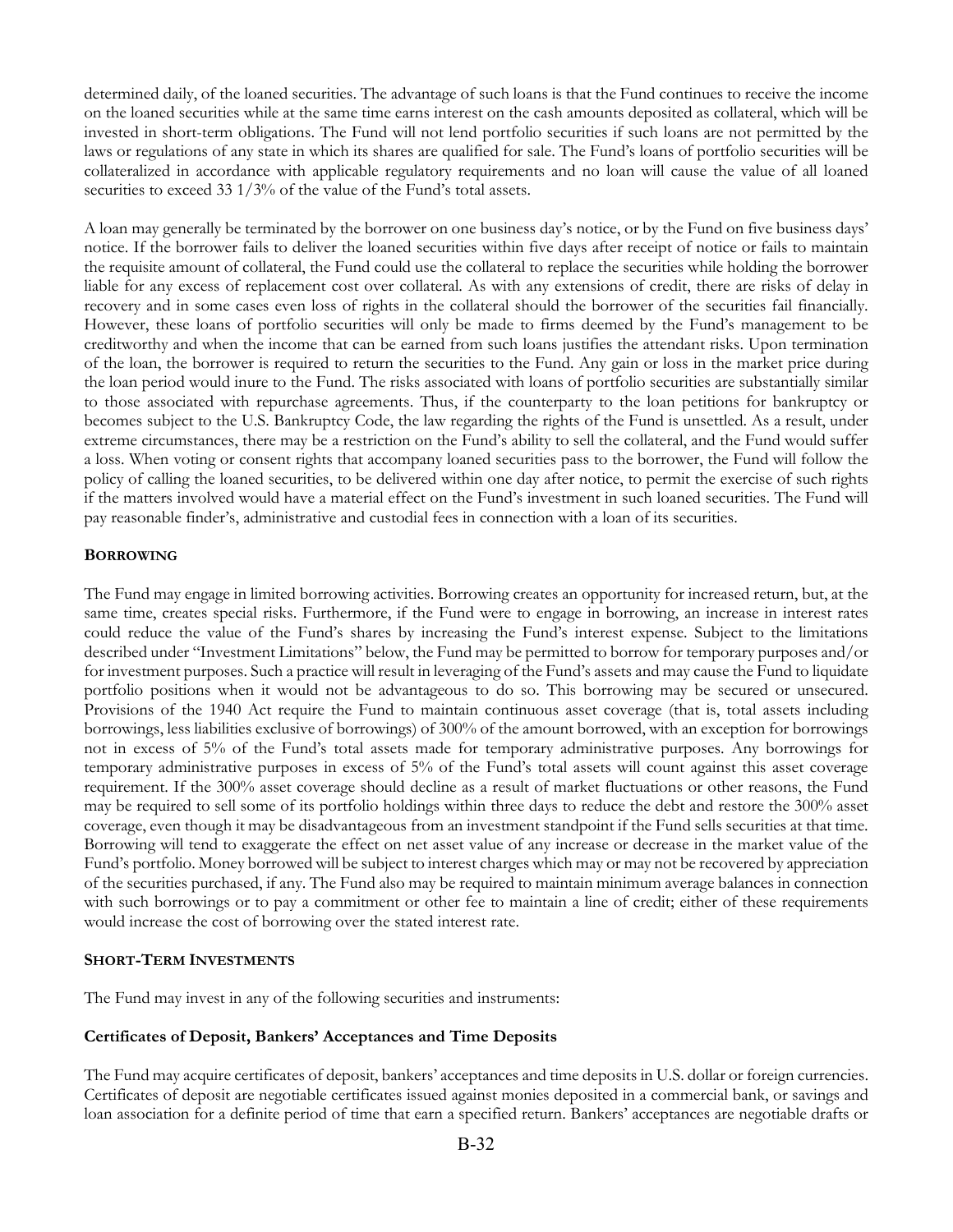bills of exchange, normally drawn by an importer or exporter to pay for specific merchandise, which are "accepted" by a bank, meaning in effect that the bank unconditionally agrees to pay the face value of the instrument on maturity. Time deposits are non-negotiable deposits maintained at a banking institution for a specified period of time at a specified interest rate. The Fund may only acquire certificates of deposit, bankers' acceptances, and time deposits issued by commercial banks or savings and loan associations that, at the time of the Fund's investment, have capital, surplus and undivided profits in excess of \$100 million (including assets of both domestic and foreign branches), based on latest published reports, or less than \$100 million if the principal amount of such obligations are fully insured by the U.S. government. If the Fund holds instruments of foreign banks or financial institutions, it may be subject to additional investment risks that are different in some respects from those incurred if the Fund invests only in debt obligations of U.S. domestic issuers. Such risks include future political and economic developments, the possible imposition of withholding taxes by the particular country in which the issuer is located, the possible confiscation or nationalization of foreign deposits, the possible establishment of exchange controls, or the adoption of other foreign governmental restrictions which may adversely affect the payment of principal and interest on these securities.

Domestic banks and foreign banks are subject to different governmental regulations with respect to the amount and types of loans that may be made and interest rates that may be charged. In addition, the profitability of the banking industry depends largely upon the availability and cost of funds and the interest income generated from lending operations. General economic conditions and the quality of loan portfolios affect the banking industry.

As a result of federal and state laws and regulations, domestic banks are required to maintain specified levels of reserves, are limited in the amount that they can loan to a single borrower, and are subject to regulations designed to promote financial soundness. However, such laws and regulations may not necessarily apply to foreign banks, thereby affecting the risk involved in bank obligations that the Fund may acquire.

# **Commercial Paper, Short-Term Notes and Other Corporate Obligations**

The Fund may invest a portion of its assets in commercial paper and short-term notes. Commercial paper consists of unsecured promissory notes issued by corporations. Issues of commercial paper and short-term notes will normally have maturities of less than nine months and fixed rates of return, although such instruments may have maturities of up to one year.

The Fund's investment in commercial paper and short-term notes will consist of issues rated at the time of purchase "A-2" or higher by S&P, "Prime-1" or "Prime-2" by Moody's, or similarly rated by another nationally recognized statistical rating organization or, if unrated, will be determined by the Advisor or a Sub-Advisor to be of comparable quality. These rating symbols are described in Appendix A.

Corporate debt obligations are subject to the risk of an issuer's inability to meet principal and interest payments on the obligations, i.e., credit risk. The Advisor or the Sub-Advisors may actively expose the Fund to credit risk. However, there can be no guarantee that the Advisor or the Sub-Advisors will be successful in making the right selections and thus fully mitigate the impact of credit risk changes on the Fund.

## **LARGE SHAREHOLDER REDEMPTION RISK**

Certain account holders may from time to time own (beneficially or of record) or control a significant percentage of the Fund's shares. Redemptions by these account holders of their shares in the Fund may impact the Fund's liquidity and net asset value. Such redemptions may also force the Fund to sell securities at a time when it would not otherwise do so, which may increase the Fund's broker costs and impact shareholder taxes.

## **DEVELOPMENTS IN THE CHINA REGION**

After nearly 30 years of unprecedented growth, the People's Republic of China now faces a slowing economy. The real estate market, which many observers believed to be inflated, has begun to decline. Local governments, which had borrowed heavily to bolster growth, face high debt burdens and limited revenue sources. As a result, demand for Chinese exports by the United States and countries in Europe, and demands for Chinese imports from such countries, may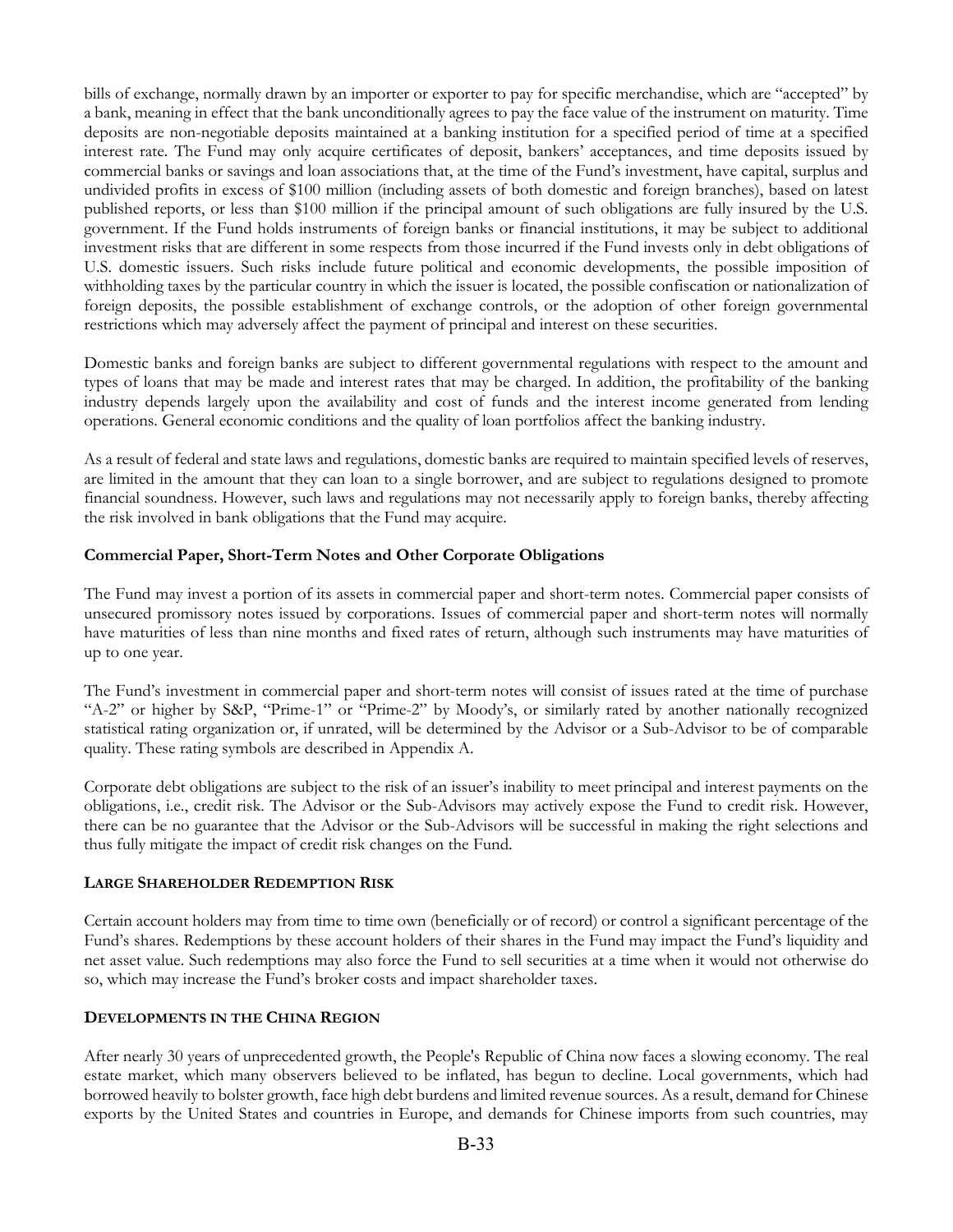weaken due to the effects of more limited economic growth. Additionally, Chinese actions to lay claim to disputed islands have caused relations with China's regional trading partners to suffer, and could cause further disruption to regional and international trade. From time to time and as recently as January 2020, China has experienced outbreaks of infectious illnesses, and the country may be subject to other public health threats, infectious illnesses, diseases or similar issues in the future. Any spread of an infectious illness, public health threat or similar issue could reduce consumer demand or economic output, result in market closures, travel restrictions or quarantines, and generally have a significant impact on the Chinese economy. In the long run, China's ability to develop and sustain a credible legal, regulatory, monetary, and socioeconomic system could influence the course of outside investment.

### **EUROPE – RECENT EVENTS**

A number of countries in Europe have experienced severe economic and financial difficulties. Many non-governmental issuers, and even certain governments, have defaulted on, or been forced to restructure, their debts; many other issuers have faced difficulties obtaining credit or refinancing existing obligations; financial institutions have in many cases required government or central bank support, have needed to raise capital, and/or have been impaired in their ability to extend credit; and financial markets in Europe and elsewhere have experienced extreme volatility and declines in asset values and liquidity. These difficulties may continue, worsen or spread within or outside Europe. Responses to the financial problems by European governments, central banks and others, including austerity measures and reforms, may not work, may result in social unrest and may limit future growth and economic recovery or have other unintended consequences. Further defaults or restructurings by governments and others of their debt could have additional adverse effects on economies, financial markets and asset valuations around the world.

The European Union ("EU") currently faces major issues involving its membership, structure, procedures and policies, including the successful political, economic and social integration of new member states, the EU's resettlement and distribution of refugees, and resolution of the EU's problematic fiscal and democratic accountability. In addition, one or more countries may abandon the Euro, the common currency of the EU, and/or withdraw from the EU. The impact of these actions, especially if they occur in a disorderly fashion, is not clear but could be significant and far-reaching.

United Kingdom Exit from the EU. On January 31, 2020, the United Kingdom (the "UK") formally withdrew from the EU (commonly referred to as "Brexit") and, after a transition period, left the EU single market and customs union under the terms of a new trade agreement, effective January 1, 2021. The agreement governs the new relationship between the UK and EU with respect to trading goods and services, but critical aspects of the relationship remain unresolved and subject to further negotiation and agreement. The political, regulatory, and economic consequences of Brexit are uncertain, and the ultimate ramifications may not be known for some time. The effects of Brexit on the UK and EU economies and the broader global economy could be significant, resulting in negative impacts, such as business and trade disruptions, increased volatility and illiquidity, and potentially lower economic growth of markets in the UK, EU, and globally, which could negatively impact the value of the Fund's investments. Brexit could also lead to legal uncertainty and politically divergent national laws and regulations while the new relationship between the UK and EU is further defined and the UK determines which EU laws to replace or replicate. Additionally, depreciation of the British pound sterling and/or the euro in relation to the U.S. dollar following Brexit could adversely affect Fund investments denominated in the British pound sterling and/or the euro, regardless of the performance of the investment.

Russia's Invasion of Ukraine. Russia has attempted to assert its influence in Eastern Europe in the recent past through economic and military measures, including military incursions into Georgia in 2008 and eastern Ukraine in 2014, heightening geopolitical risk in the region and tensions with the West. On February 24, 2022, Russia initiated a largescale invasion of Ukraine resulting in the displacement of millions of Ukrainians from their homes, a substantial loss of life, and the widespread destruction of property and infrastructure throughout Ukraine. In response to Russia's invasion of Ukraine, the governments of the United States, the European Union, the United Kingdom, and many other nations joined together to impose heavy economic sanctions on certain Russian individuals, including its political leaders, as well as Russian corporate and banking entities and other Russian industries and businesses. The sanctions restrict companies from doing business with Russia and Russian companies, prohibit transactions with the Russian central bank and other key Russian financial institutions and entities, ban Russian airlines and ships from using many other countries' airspace and ports, respectively, and place a freeze on certain Russian assets. The sanctions also removed some Russian banks from the Society for Worldwide Interbank Financial Telecommunications (SWIFT), the electronic network that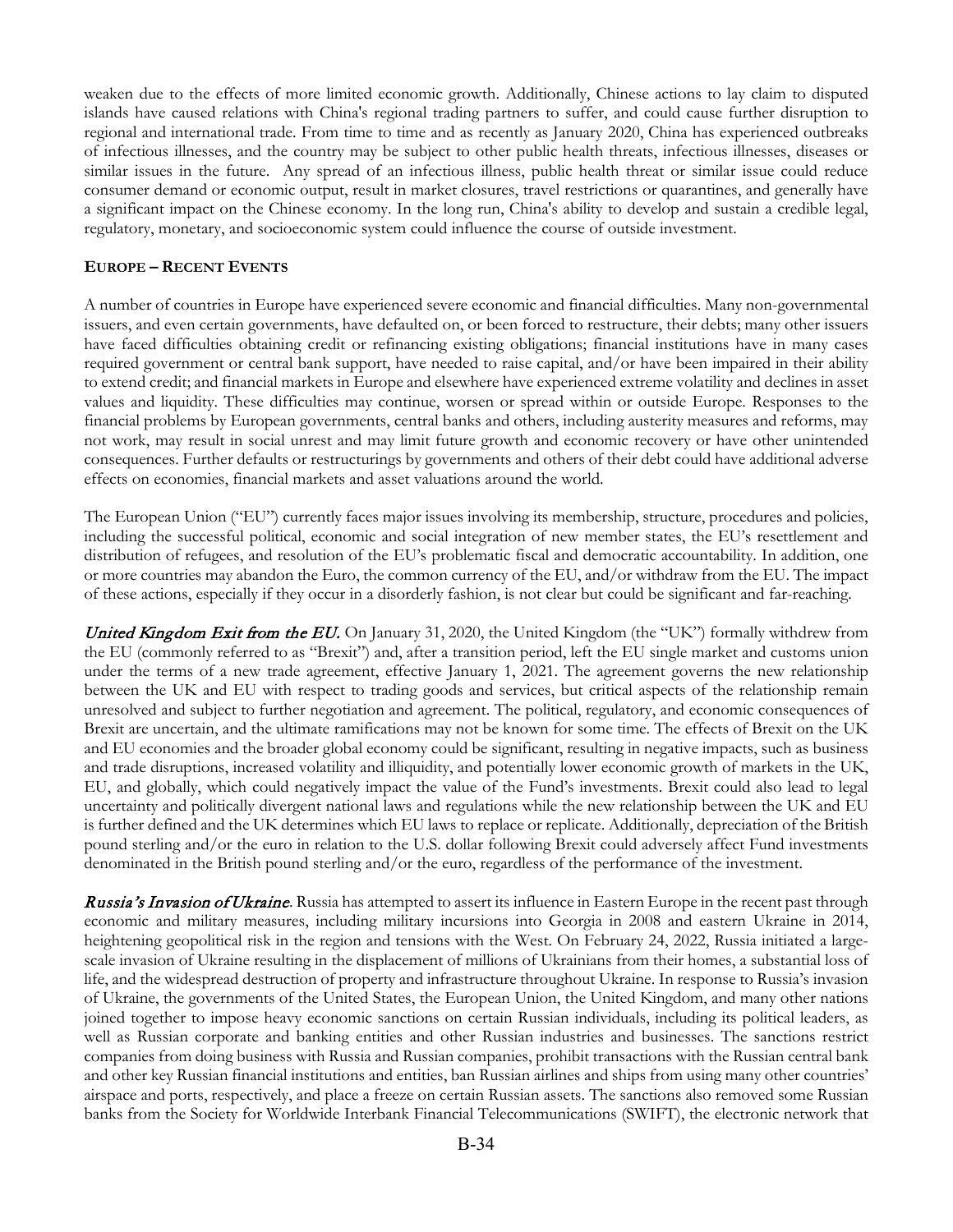connects banks globally to facilitate cross-border payments. In addition, the United States has banned oil and other energy imports from Russia, and the United Kingdom made a commitment to phase out oil imports from Russia by the end of 2022. The United States, the European Union, the United Kingdom, and their global allies may impose additional sanctions or other intergovernmental actions against Russia in the future, and Russia may respond in kind by imposing retaliatory economic sanctions or countermeasures. The extent and duration of the war in Ukraine and the longevity and severity of sanctions remain unknown, but they could have a significant adverse impact on the European economy as well as the price and availability of certain commodities, including oil and natural gas, throughout the world. Further, an escalation of the military conflict beyond Ukraine's borders could result in significant, long-lasting damage to the economies of Eastern and Western Europe as well as the global economy.

**General.** Whether or not the Fund invests in securities of issuers located in Europe or with significant exposure to European issuers or countries, these events could negatively affect the value and liquidity of the Fund's investments due to the interconnected nature of the global economy and capital markets. The Fund may also be susceptible to these events to the extent that the Fund invests in municipal obligations with credit support by non-U.S. financial institutions.

# **CYBERSECURITY RISK**

Investment companies, such as the Fund, and its service providers may be subject to operational and information security risks resulting from cyber-attacks. Cyber-attacks include, among other behaviors, stealing or corrupting data maintained online or digitally, denial of service attacks on websites, the unauthorized release of confidential information or various other forms of cybersecurity breaches. Cyber-attacks affecting the Fund or the Advisor, the Sub-Advisors, the Fund's custodian or transfer agent, or intermediaries or other third-party service providers may adversely impact the Fund. For instance, cyber-attacks may interfere with the processing of shareholder transactions, impact the Fund's ability to calculate its net asset value, cause the release of private shareholder information or confidential company information, impede trading, subject the Fund to regulatory fines or financial losses, and cause reputational damage. The Fund may also incur additional costs for cybersecurity risk management purposes. While the Fund and its service providers have established business continuity plans and risk management systems designed to prevent or reduce the impact of cybersecurity attacks, such plans and systems have inherent limitations due in part to the ever-changing nature of technology and cybersecurity attack tactics, and there is a possibility that certain risks have not been adequately identified or prepared for. Furthermore, the Fund cannot control any cybersecurity plans or systems implemented by its service providers.

Similar types of cybersecurity risks are also present for issuers of securities in which the Fund invests, which could result in material adverse consequences for such issuers, and may cause the Fund's investment in such portfolio companies to lose value.

## **INVESTMENT RESTRICTIONS**

The Fund has adopted the following restrictions as fundamental policies, which may not be changed without the favorable "vote of the holders of a majority of the outstanding voting securities" of the Fund, as defined in the 1940 Act. Under the 1940 Act, the "vote of the holders of a majority of the outstanding voting securities" of the Fund means the vote of the holders of the lesser of (i) 67% of the shares of the Fund represented at a meeting at which the holders of more than 50% of its outstanding shares are represented or (ii) more than 50% of the outstanding shares of the Fund. The Fund's investment objective is a non-fundamental policy and may be changed without shareholder approval.

The Fund may not:

- 1. Issue senior securities, borrow money or pledge its assets, except that (i) the Fund may borrow from banks in amounts not exceeding one-third of its net assets (including the amount borrowed); and (ii) this restriction shall not prohibit the Fund from engaging in options transactions or short sales or investing in financial futures, swaps, when-issued or delayed delivery securities, or reverse repurchase agreements;
- 2. Act as underwriter, except to the extent the Fund may be deemed to be an underwriter in connection with the sale of securities in its investment portfolio;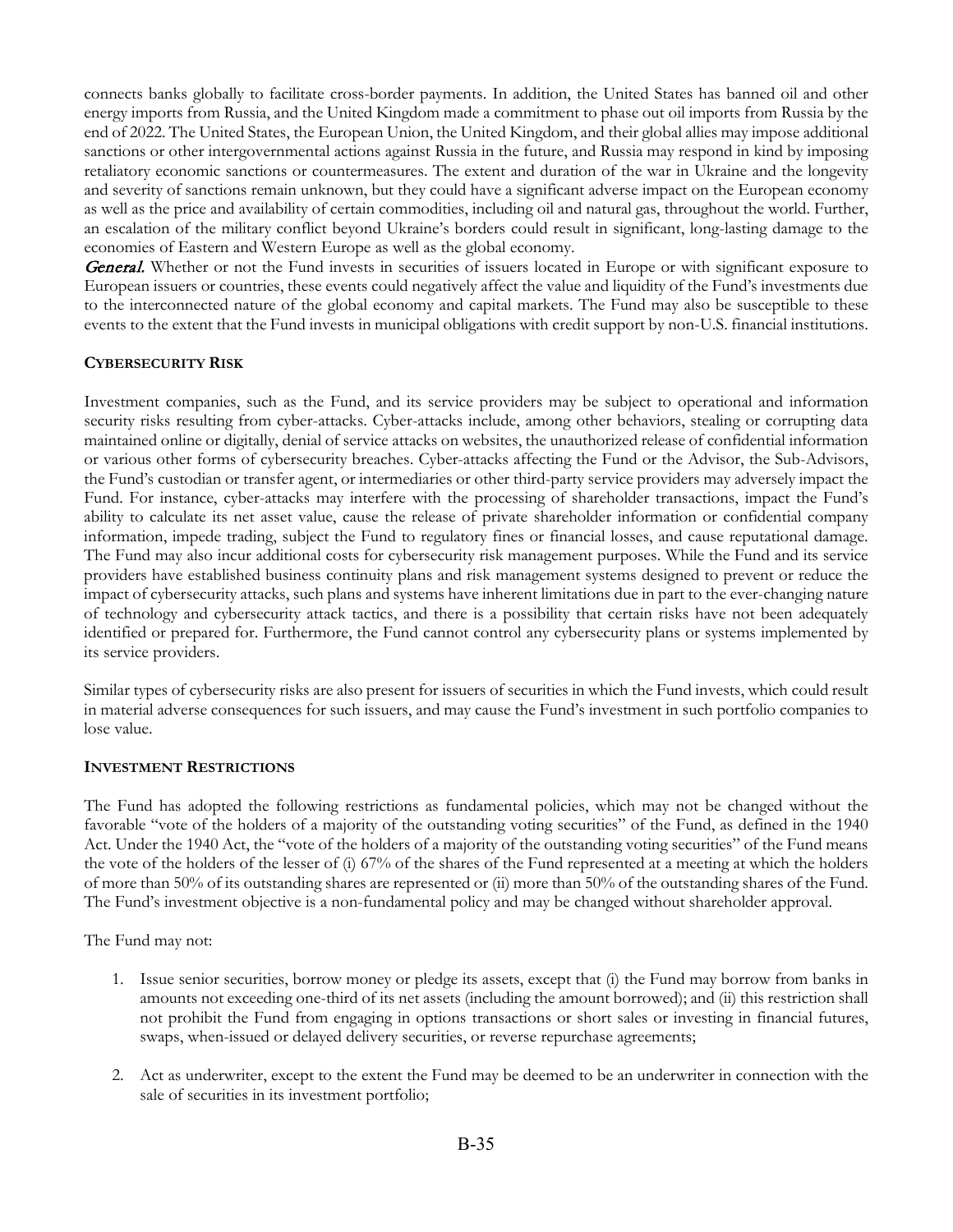- 3. With respect to 75% of the Fund's total assets, purchase the securities of any issuer (other than securities issued or guaranteed by the U.S. government or any of its agencies or instrumentalities) if, as a result, (a) more than 5% of the Fund's total assets would be invested in the securities of that issuer, or (b) the Fund would hold more than 10% of the outstanding voting securities of that issuer;
- 4. Invest 25% or more of its total assets, calculated at the time of purchase, in any one industry or group of industries (other than securities issued by the U.S. government, its agencies or instrumentalities);
- 5. Purchase or sell real estate or interests in real estate or real estate limited partnerships (although the Fund may purchase and sell securities which are secured by real estate and securities of companies which invest or deal in real estate, such as real estate investment trusts (REITs));
- 6. Make loans of money, except (a) for purchases of debt securities consistent with the investment policies of the Fund, (b) by engaging in repurchase agreements or, (c) through the loan of portfolio securities in an amount up to 33 1/3% of the Fund's net assets; or
- 7. Purchase or sell physical commodities, unless acquired as a result of ownership of securities or other instruments. This limitation shall not prevent the Fund from purchasing, selling, or entering into futures contracts, or acquiring securities or other instruments and options thereon backed by, or related to, physical commodities.

The Fund observes the following restriction as a matter of operating but not fundamental policy, pursuant to positions taken by federal regulatory authorities:

The Fund may not invest, in the aggregate, more than 15% of its net assets in securities that the Fund reasonably expects cannot be sold or disposed of in current market conditions in seven calendar days or less without the sale or disposition significantly changing the market value of the securities.

Except with respect to borrowing, if a percentage or rating restriction on investment or use of assets set forth herein or in the Prospectus is adhered to at the time a transaction is effected, later changes in percentage resulting from any cause other than actions by the Fund will not be considered a violation.

## **MANAGEMENT OF THE FUND**

## **Trustees and Officers**

The overall management of the business and affairs of the Trust is vested with its Board of Trustees. The Board approves all significant agreements between the Trust and persons or companies furnishing services to it, including the agreements with the Advisor, Sub-Advisors, co-administrators, distributor, custodian and transfer agent. The day-today operations of the Trust are delegated to its officers, except that the Advisor and Sub-Advisors are responsible for making day-to-day investment decisions in accordance with the Fund's investment objectives, strategies, and policies, all of which are subject to general supervision by the Board.

The Trustees and officers of the Trust, their years of birth and positions with the Trust, term of office with the Trust and length of time served, their business addresses and principal occupations during the past five years and other directorships held during the past five years are listed in the table below. Unless noted otherwise, each person has held the position listed for a minimum of five years. Thomas Knipper, Kathleen K. Shkuda, Larry D. Tashjian and John P. Zader are the Trustees who are not "interested persons" of the Trust, as that term is defined in the 1940 Act (collectively, the "Independent Trustees").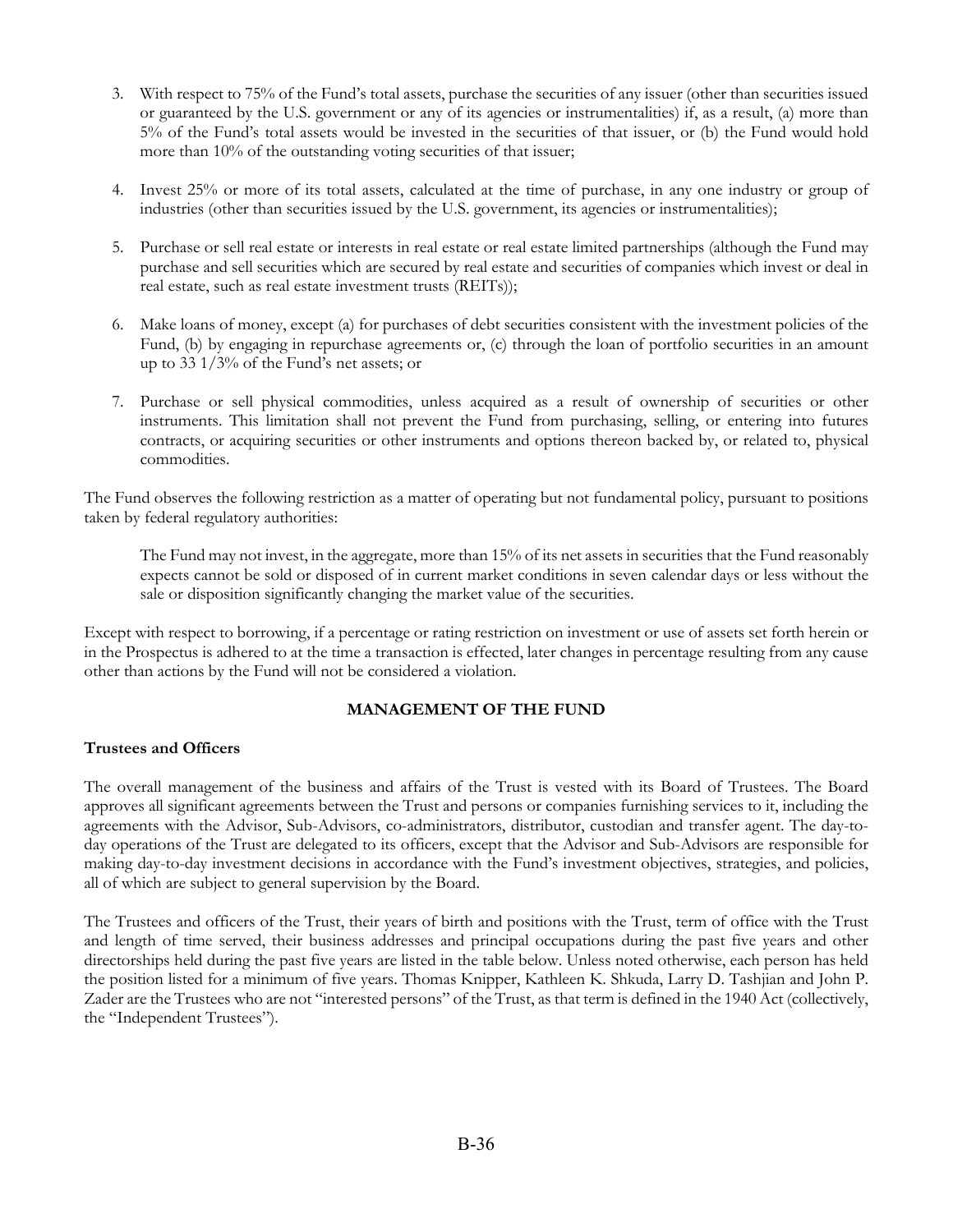| Name, Address, Year<br>of Birth and<br>Position(s) held with<br><b>Trust</b>               | Term of<br>Office <sup>c</sup> and<br>Length of<br>Time<br><b>Served</b> | Principal Occupation During the Past<br><b>Five Years and Other Affiliations</b>                                                                                                                                                                                                                                   | Number of<br>Portfolios in<br>the Fund<br>Complex<br>Overseen by<br>Trusteed | Other<br>Directorships<br>Held by<br><b>Trustee</b><br>During the<br>Past Five<br>Yearse                                                                                                                                                     |
|--------------------------------------------------------------------------------------------|--------------------------------------------------------------------------|--------------------------------------------------------------------------------------------------------------------------------------------------------------------------------------------------------------------------------------------------------------------------------------------------------------------|------------------------------------------------------------------------------|----------------------------------------------------------------------------------------------------------------------------------------------------------------------------------------------------------------------------------------------|
| "Independent" Trustees:                                                                    |                                                                          |                                                                                                                                                                                                                                                                                                                    |                                                                              |                                                                                                                                                                                                                                              |
| Thomas Knipper, CPA a<br>(Born 1957)<br>Trustee                                            | Since<br>September<br>2013                                               | Independent Consulting, financial services<br>organizations (March 2021 - present);<br>Vice President and Chief Compliance<br>Officer, Ameritas Investment Partners, a<br>registered investment advisor (1995 -<br>March 2021).                                                                                    | $\overline{2}$                                                               | None.                                                                                                                                                                                                                                        |
| Kathleen K. Shkuda <sup>a</sup><br>(born 1951)<br>Trustee                                  | Since<br>September<br>2013                                               | Zigzag Consulting, a financial services<br>consulting firm (2008 – present); Director,<br>Managed Accounts, Merrill Lynch (2007 -<br>2008).                                                                                                                                                                        | $\overline{c}$                                                               | None.                                                                                                                                                                                                                                        |
| Larry D. Tashjian <sup>a</sup><br>(born 1953)<br>Trustee and Chairman of 2013<br>the Board | Since<br>September                                                       | Principal, CAM Capital Advisors, a family<br>office $(2001 - present)$ .                                                                                                                                                                                                                                           | $\overline{2}$                                                               | General<br>Finance<br>Corporation.                                                                                                                                                                                                           |
| John P. Zader <sup>a</sup><br>(born 1961)<br>Trustee                                       | Since<br>September<br>2013                                               | Retired (June 2014 – present); CEO, UMB<br>Fund Services, Inc., a mutual fund and<br>hedge fund service provider, and the<br>transfer agent, fund accountant, and co-<br>administrator for the Fund (December<br>2006 - June 2014); President, Investment<br>Managers Series Trust (December 2007 -<br>June 2014). | $\overline{2}$                                                               | Investment<br>Managers<br>Series Trust, a<br>registered<br>investment<br>company<br>(includes 53<br>portfolios);<br>361 Social<br>Infrastructure<br>Fund, a closed-<br>end investment<br>company<br>(December<br>$2019 - April$<br>$2022$ ). |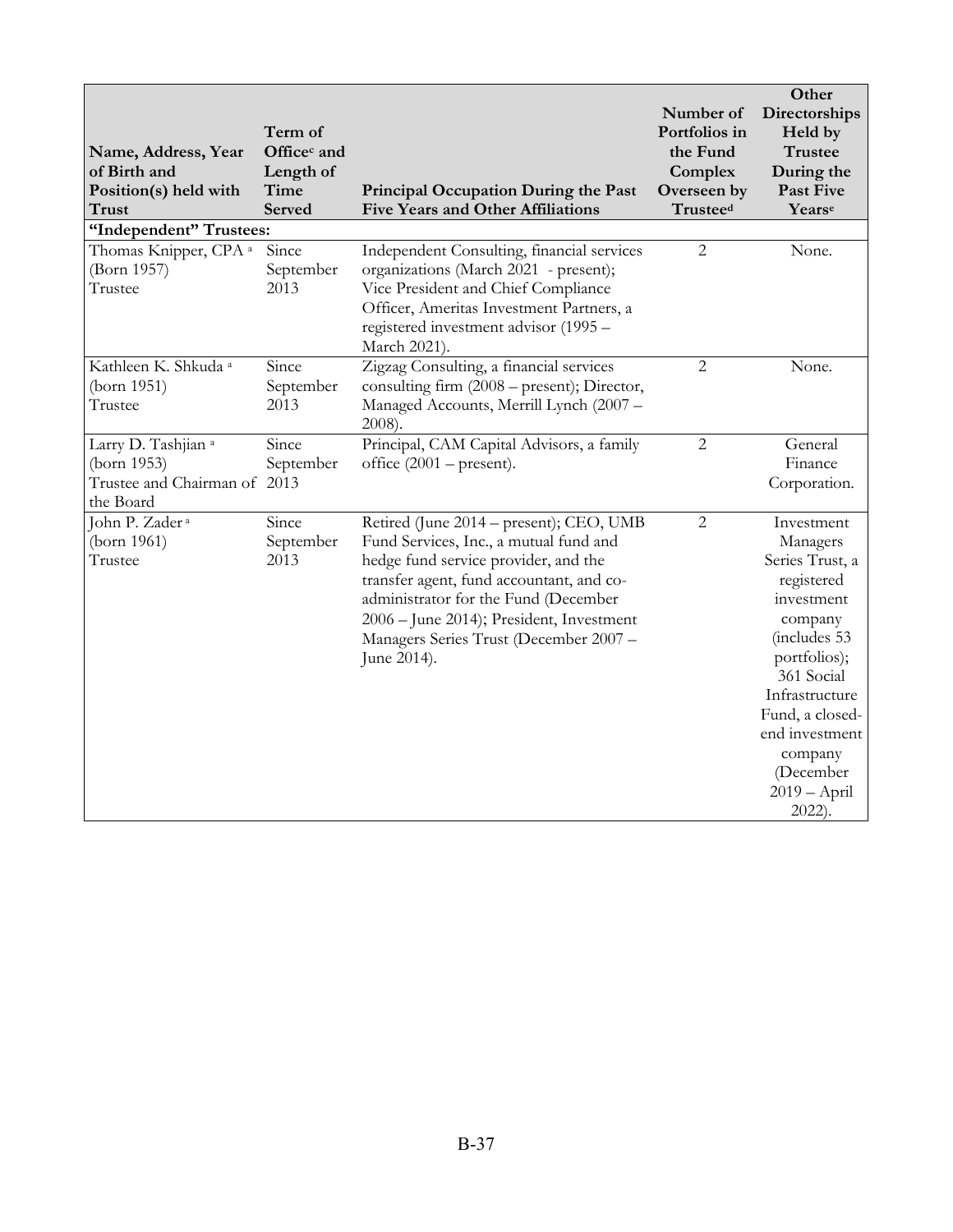| Name, Address, Year<br>of Birth and<br>Position(s) held with<br><b>Trust</b><br><b>Interested Trustees:</b> | Term of<br>Office <sup>c</sup> and<br>Length of<br>Time<br><b>Served</b> | Principal Occupation During the Past<br><b>Five Years and Other Affiliations</b>                                                                                                                                                           | Number of<br>Portfolios in<br>the Fund<br>Complex<br>Overseen by<br>Trusteed | Other<br>Directorships<br>Held by<br><b>Trustee</b><br>During the<br>Past Five<br>Yearse                                                                                                                                                     |
|-------------------------------------------------------------------------------------------------------------|--------------------------------------------------------------------------|--------------------------------------------------------------------------------------------------------------------------------------------------------------------------------------------------------------------------------------------|------------------------------------------------------------------------------|----------------------------------------------------------------------------------------------------------------------------------------------------------------------------------------------------------------------------------------------|
| Eric M. Banhazl bt<br>(born 1957)<br>Trustee                                                                | Since<br>September<br>2013                                               | Chairman, Foothill Capital Management,<br>LLC, a registered investment advisor<br>$(2018 - present)$ ; Chairman $(2016 -$<br>present), and President (2006 – 2015),<br>Mutual Fund Administration, LLC, co-<br>administrator for the Fund. | $\overline{2}$                                                               | Investment<br>Managers<br>Series Trust, a<br>registered<br>investment<br>company<br>(includes 53<br>portfolios);<br>361 Social<br>Infrastructure<br>Fund, a closed-<br>end investment<br>company<br>(December<br>$2019 - April$<br>$2022$ ). |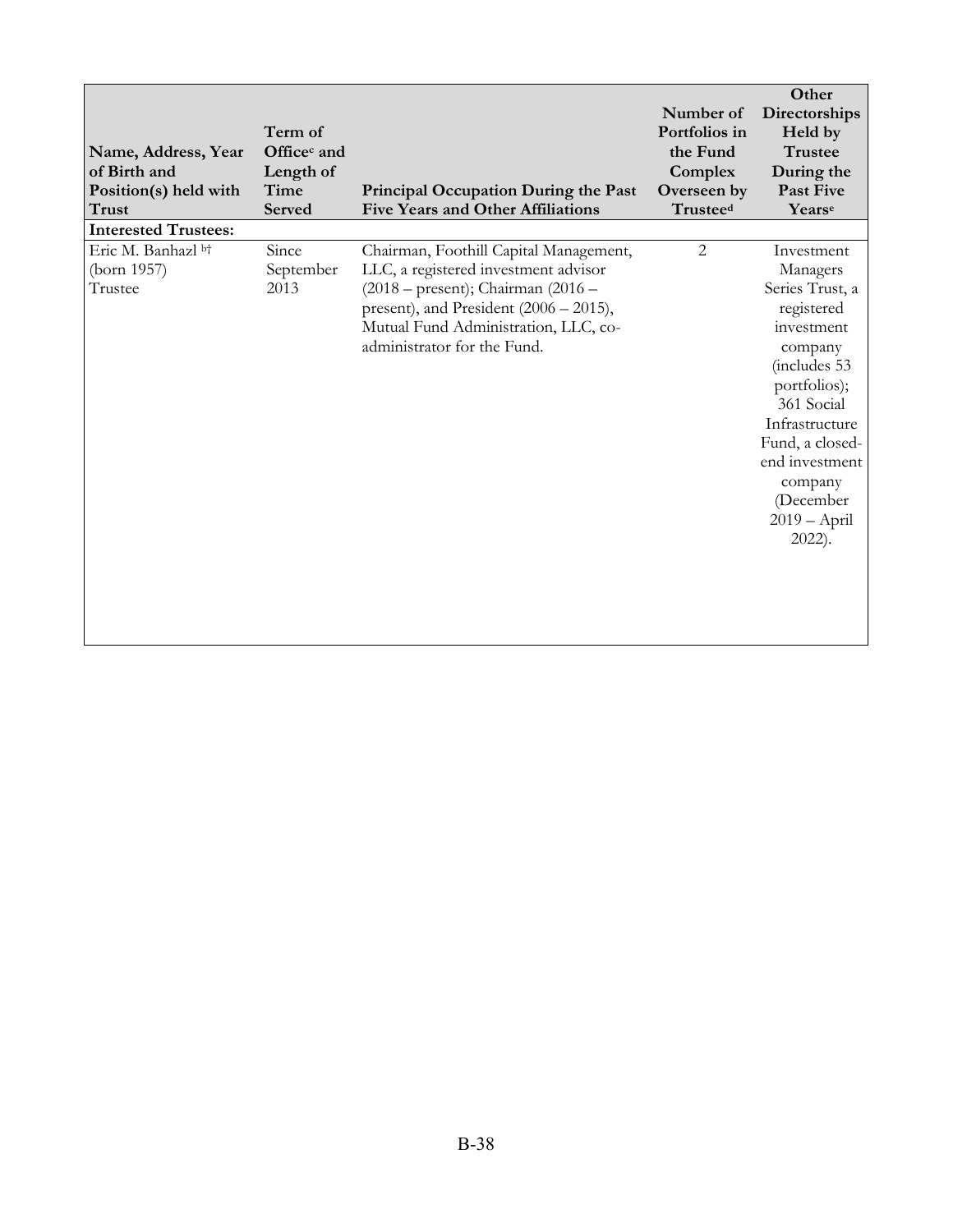| Name, Address, Year<br>of Birth and<br>Position(s) held with<br>Trust                                         | Term of<br>Office <sup>c</sup> and<br>Length of<br>Time<br>Served | <b>Principal Occupation During the Past</b><br><b>Five Years and Other Affiliations</b>                                                                                                                                                                                                                        | Number of<br>Portfolios in<br>the Fund<br>Complex<br>Overseen by<br>Trusteed | Other<br>Directorships<br>Held by<br>Trustee<br>During the<br><b>Past Five</b><br>Yearse                                                                                                                                                                                                                                                                                                                                                                                                                                    |
|---------------------------------------------------------------------------------------------------------------|-------------------------------------------------------------------|----------------------------------------------------------------------------------------------------------------------------------------------------------------------------------------------------------------------------------------------------------------------------------------------------------------|------------------------------------------------------------------------------|-----------------------------------------------------------------------------------------------------------------------------------------------------------------------------------------------------------------------------------------------------------------------------------------------------------------------------------------------------------------------------------------------------------------------------------------------------------------------------------------------------------------------------|
| Terrance P. Gallagher a*<br>(born 1958)<br>Trustee and President                                              | Since July<br>2019                                                | President, Investment Managers Series<br>Trust II (September 2013 – present);<br>Executive Vice President, UMB Fund<br>Services, Inc. (2007 – present); and<br>Director of Compliance, Unified Fund<br>Services Inc. (now Huntington Fund<br>Services), a mutual fund service provider<br>$(2004 - 2007).$     | 2                                                                            | Cliffwater<br>Corporate<br>Lending Fund,<br>Agility Multi-<br>Asset Income<br>Fund, Corbin<br>Multi-Strategy<br>Fund,<br>Aspiriant Risk-<br>Managed Real<br>Asset Fund,<br>Aspiriant Risk-<br>Managed<br>Capital<br>Appreciation<br>Fund, Infinity<br>Core<br>Alternative<br>Fund, Infinity<br>Long/Short<br>Equity Fund,<br>LLC, Keystone<br>Private Income<br>Fund, First<br>Trust<br>Alternative<br>Opportunities<br>Fund, and<br>Variant<br>Alternative<br>Income Fund,<br>each a closed-<br>end investment<br>company. |
| <b>Officers of the Trust:</b><br>Rita Dam <sup>b</sup><br>(born 1966)<br>Treasurer and Assistant<br>Secretary | Since<br>September<br>2013                                        | Co-Chief Executive Officer (2016 -<br>present), and Vice President (2006 -<br>2015), Mutual Fund Administration, LLC;<br>Co-President, Foothill Capital<br>Management, LLC, a registered<br>investment advisor (2018 – present);<br>Treasurer, 361 Social Infrastructure Fund<br>(December 2019 – April 2022). | N/A                                                                          | N/A                                                                                                                                                                                                                                                                                                                                                                                                                                                                                                                         |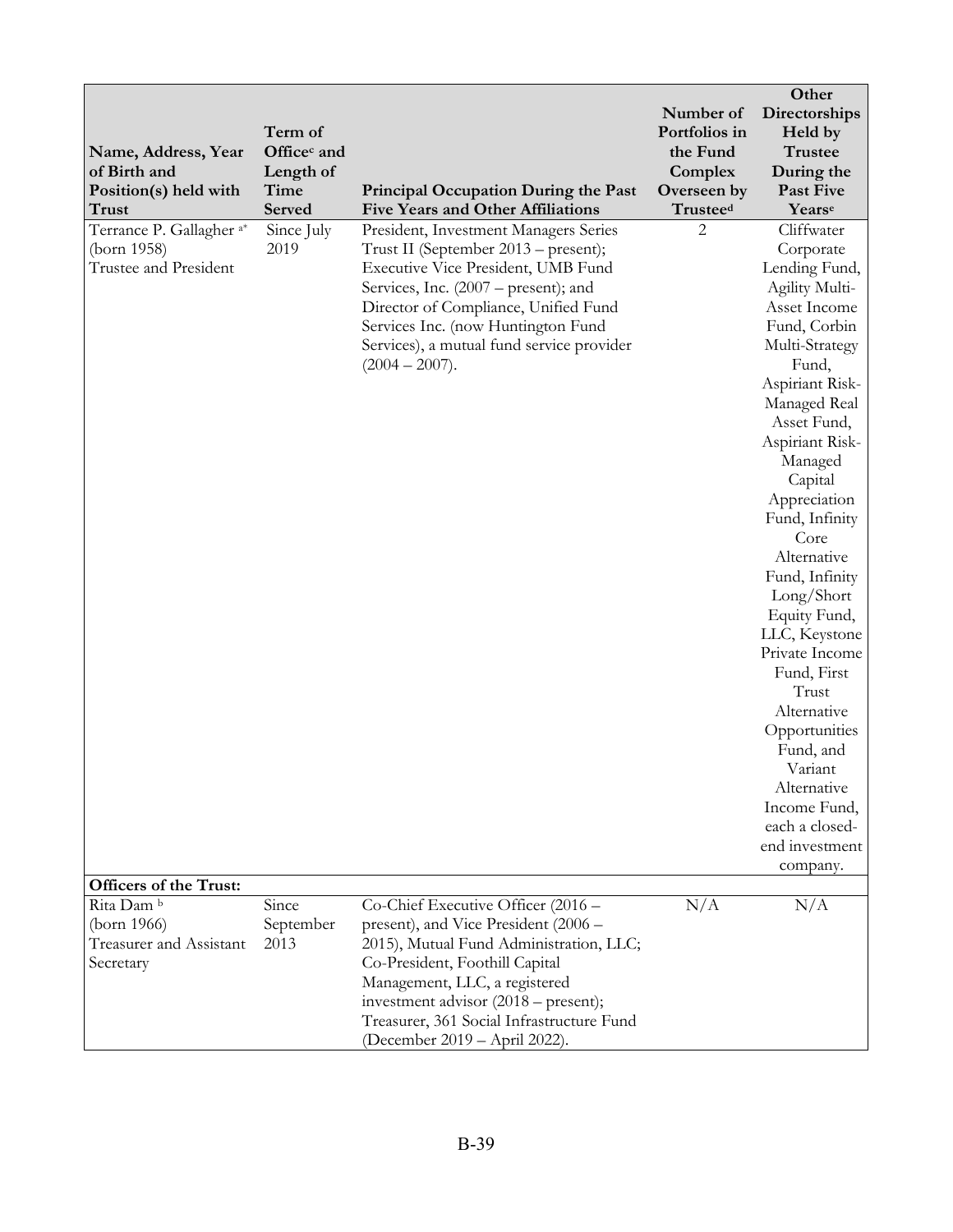| Name, Address, Year<br>of Birth and<br>Position(s) held with<br>Trust                      | Term of<br>Office <sup>c</sup> and<br>Length of<br>Time<br>Served | <b>Principal Occupation During the Past</b><br><b>Five Years and Other Affiliations</b>                                                                                                                                                                                                                                                                                                                                                                      | Number of<br>Portfolios in<br>the Fund<br>Complex<br>Overseen by<br>Trusteed | Other<br>Directorships<br>Held by<br><b>Trustee</b><br>During the<br><b>Past Five</b><br>Yearse |
|--------------------------------------------------------------------------------------------|-------------------------------------------------------------------|--------------------------------------------------------------------------------------------------------------------------------------------------------------------------------------------------------------------------------------------------------------------------------------------------------------------------------------------------------------------------------------------------------------------------------------------------------------|------------------------------------------------------------------------------|-------------------------------------------------------------------------------------------------|
| Joy Ausili <sup>b</sup><br>(born 1966)<br>Vice President and<br><b>Assistant Secretary</b> | Since<br>January 2016                                             | Co-Chief Executive Officer (2016 -<br>present), and Vice President (2006 -<br>2015), Mutual Fund Administration, LLC;<br>Co-President, Foothill Capital<br>Management, LLC, a registered<br>investment advisor (2018 – present); Vice<br>President and Assistant Secretary, 361<br>Social Infrastructure Fund (December<br>2019 - April 2022); Secretary and<br>Assistant Treasurer, Investment Managers<br>Series Trust (September 2013 - January<br>2016). | N/A                                                                          | N/A                                                                                             |
| Diane Drake b<br>(born 1967)<br>Secretary                                                  | Since<br>January 2016                                             | Senior Counsel, Mutual Fund<br>Administration, LLC (October 2015 -<br>present); Secretary, 361 Social<br>Infrastructure Fund (December 2019 -<br>April 2022); Chief Compliance Officer,<br>Foothill Capital Management, LLC, a<br>registered investment advisor (2018 -<br>2019).                                                                                                                                                                            | N/A                                                                          | N/A                                                                                             |
| Martin Dziura b<br>(born 1959)<br>Chief Compliance<br>Officer                              | Since<br>September<br>2013                                        | Principal, Dziura Compliance Consulting,<br>LLC (October 2014 – present); Managing<br>Director, Cipperman Compliance Services<br>$(2010 - September 2014)$ ; Chief<br>Compliance Officer, Hanlon Investment<br>Management (2009 – 2010); and Vice<br>President - Compliance, Morgan Stanley<br>Investment Management $(2000 - 2009)$ .                                                                                                                       | N/A                                                                          | N/A                                                                                             |

- a Address for certain Trustees and certain officers: 235 West Galena Street, Milwaukee, Wisconsin 53212.
- b Address for Mr. Banhazl, Ms. Ausili, Ms. Dam and Ms. Drake: 2220 E. Route 66, Suite 226, Glendora, California 91740.
	- Address for Mr. Dziura: 309 Woodridge Lane, Media, Pennsylvania 19063.
- c Trustees and officers serve until their successors have been duly elected.
- d The Trust is comprised of 24 series managed by unaffiliated investment advisors. Each Trustee serves as Trustee of each series of the Trust. The term "Fund Complex" applies only to the series managed by the same investment advisor. The Fund's Advisor also serves as investment advisor to the First Trust Merger Arbitrage Fund, which is offered in a separate prospectus. The Fund does not hold itself out as related to any other series within the Trust, for purposes of investment and investor service.
- e "Other Directorships Held" includes only directorships of companies required to register or file reports with the SEC under the Securities Exchange Act of 1934, as amended (that is, "public companies"), or other investment companies registered under the 1940 Act.
- † Mr. Banhazl is an "interested person" of the Trust by virtue of his position with Mutual Fund Administration, LLC and Foothill Capital Management, LLC.
- \* Mr. Gallagher is an "interested person" of the Trust by virtue of his position with UMB Fund Services, Inc.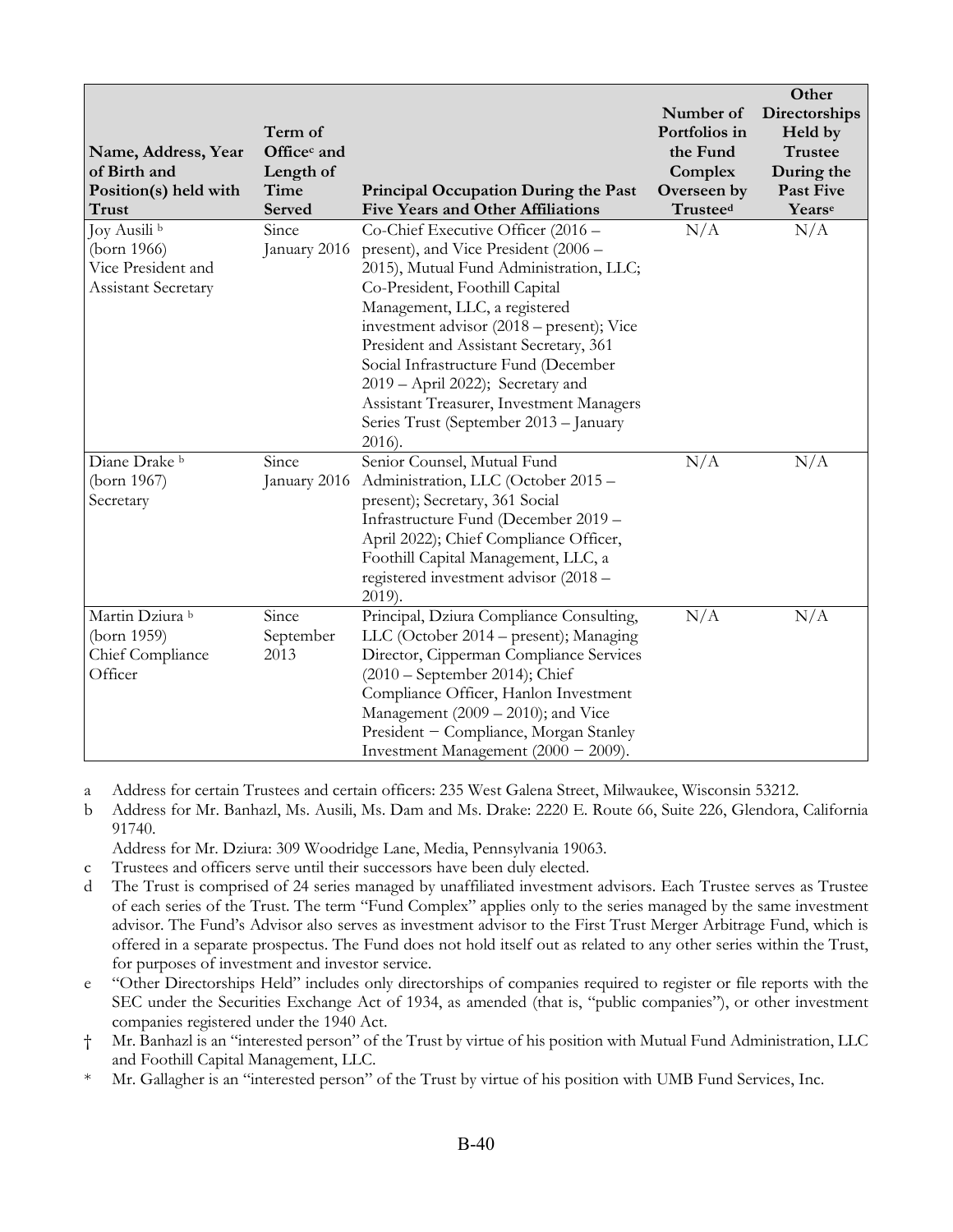# **Compensation**

Each Independent Trustee receives a quarterly retainer of \$14,500, \$4,000 for each special in-person meeting attended and \$1,500 for each special telephonic meeting attended. The Trust has no pension or retirement plan. No other entity affiliated with the Trust pays any compensation to the Trustees.

The Trustees may elect to defer payment of their compensation from the Fund pursuant to the Trust's non-qualified Deferred Compensation Plan for Trustees which permits the Trustees to defer receipt of all or part of their compensation from the Trust. Amounts deferred are deemed invested in shares of one or more series of the Trust, as selected by the Trustee from time to time. A Trustee's deferred amounts are not invested in actual shares of a fund. Rather, the fund will establish an account for each Trustee who elects to defer compensation and such account will be credited or debited for notional investment gains and losses. A Trustee's deferred compensation account will be paid in cash at such times as elected by the Trustee, subject to certain mandatory payment provisions in the Deferred Compensation Plan. Deferral and payment elections under the Deferred Compensation Plan are subject to strict requirements for modification.

| Name of Person/Position                                                                               | Aggregate<br>Compensation<br>From the Fund<br>$({\$})^{1,3}$ | Pension or<br><b>Retirement</b><br><b>Benefits</b><br>Accrued as<br>Part of<br>Fund's<br>Expenses (\$) | <b>Estimated</b><br>Annual<br><b>Benefits</b><br>Upon<br><b>Retirement</b><br>$($ \$) | Total<br>Compensation<br>from Fund and<br><b>Fund Complex</b><br><b>Paid to Trustees</b><br>$({\$})^{1,2,3}$ |
|-------------------------------------------------------------------------------------------------------|--------------------------------------------------------------|--------------------------------------------------------------------------------------------------------|---------------------------------------------------------------------------------------|--------------------------------------------------------------------------------------------------------------|
| Thomas Knipper, Independent Trustee<br>and Audit Committee Chair                                      | \$331                                                        | None                                                                                                   | None                                                                                  | \$5,000                                                                                                      |
| Kathleen K. Shkuda, Independent Trustee<br>and Valuation Committee Chair                              | \$331                                                        | None                                                                                                   | None                                                                                  | \$5,000                                                                                                      |
| Larry D. Tashjian, Independent Trustee,<br>and Chairman                                               | \$331                                                        | None                                                                                                   | None                                                                                  | \$5,000                                                                                                      |
| John Zader, Independent Trustee and<br>Nominating Governance and Regulatory<br>Review Committee Chair | \$331                                                        | None                                                                                                   | None                                                                                  | \$5,000                                                                                                      |

1 For the fiscal year ended September 30, 2021.

- 2 There are currently 21 portfolios comprising the Trust. The term "Fund Complex" applies only to the series managed by the same investment advisor. The Fund's Advisor also serves as investment advisor to the First Trust Merger Arbitrage Fund, which is offered in a separate prospectus. The Fund does not hold itself out as related to any other series within the Trust, for purposes of investment and investor service. For the Fund's fiscal year ended September 30, 2021, the aggregate Independent Trustees' fees for the Trust were \$216,000.
- 3 Messrs. Knipper, Tashjian, and Zader each elected to defer payment of their compensation from the Fund under the Fund's non-qualified Deferred Compensation Plan for Trustees under which Trustees may defer receipt of all or part of their compensation from the Fund. As of the fiscal year ended September 30, 2021, the total amount of deferred compensation payable to Messrs. Knipper, Tashjian, and Zader was \$47,683, \$85,909 and \$42,213, respectively.

Messrs. Banhazl and Gallagher are not compensated for their service as Trustees because of their affiliation with the Trust. Officers of the Trust are not compensated by the Fund for their services.

## **Additional Information Concerning the Board and the Trustees**

The current Trustees were selected in September 2013 (July 2019 for Mr. Gallagher) with a view towards establishing a Board that would have the broad experience needed to oversee a registered investment company comprised of multiple series employing a variety of different investment strategies. As a group, the Board has extensive experience in many different aspects of the financial services and asset management industries.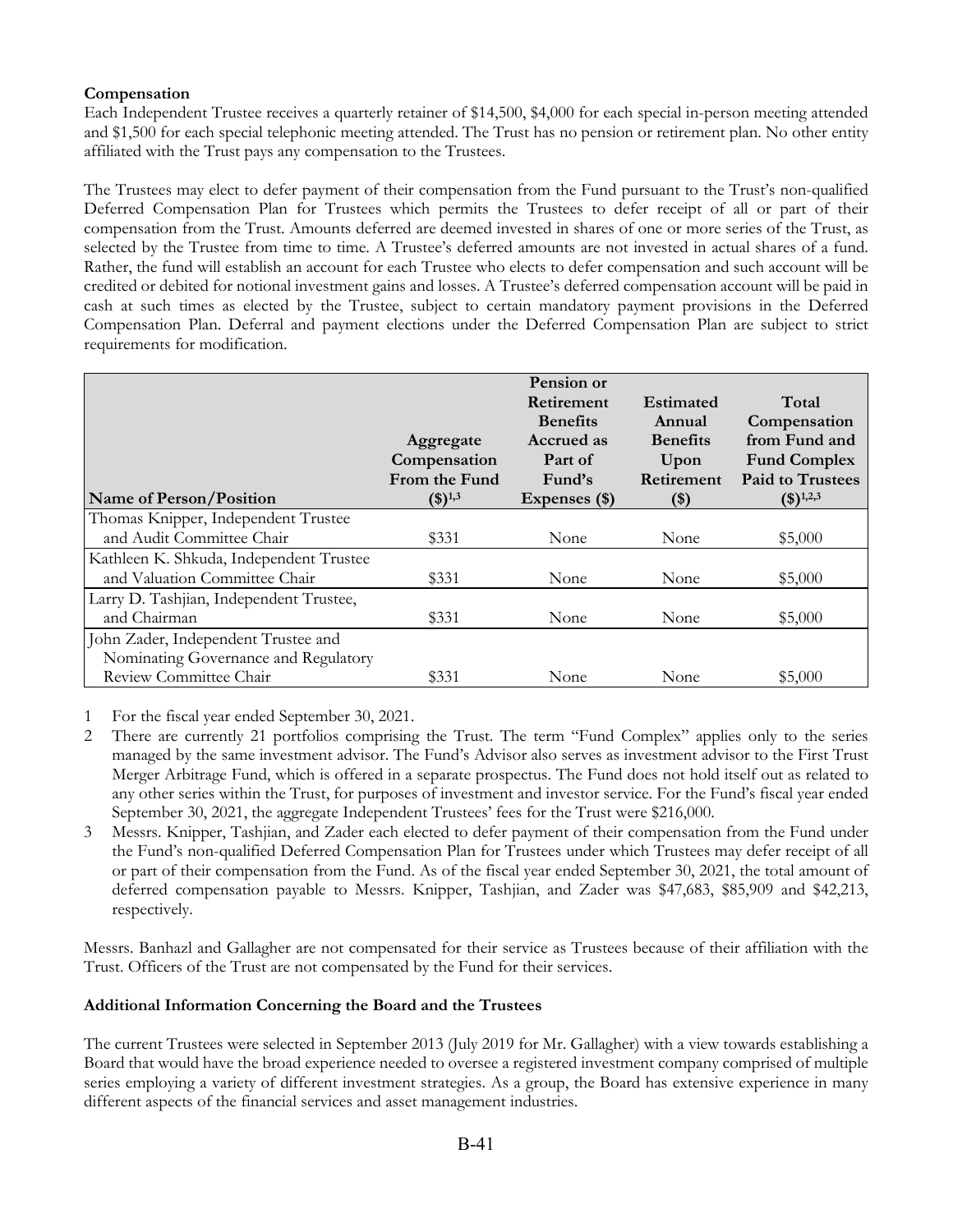The Trustees were selected to join the Board based upon the following factors, among others: character and integrity; willingness to serve and willingness and ability to commit the time necessary to perform the duties of a Trustee; as to each Trustee other than Mr. Banhazl, Mr. Gallagher and Mr. Zader (at that time), satisfying the criteria for not being classified as an "interested person" of the Trust as defined in the 1940 Act; and, as to Mr. Banhazl and Mr. Gallagher, their positions with Mutual Fund Administration, LLC, and UMB Fund Services, Inc., respectively, the Trust's coadministrators. In addition, the Trustees have the following specific experience, qualifications, attributes and/or skills relevant to the operations of the Trust:

- Mr. Knipper has substantial experience with respect to the operation, administration and compliance programs of mutual funds and as a senior executive with a registered investment advisor.
- Ms. Shkuda has substantial experience in the investment management industry, including as a consultant with respect to operations and marketing of investment managers and distribution of mutual funds and other investment products.
- Mr. Tashjian has extensive leadership experience in the investment management industry, including as a principal and a chief executive officer of a registered investment advisor.
- Mr. Banhazl has significant experience serving in senior executive and board positions for mutual funds and with respect to the organization and operation of mutual funds and multiple series trusts similar to the Trust.
- Mr. Zader has substantial experience serving in senior executive positions at mutual fund administrative service providers.
- Mr. Gallagher has substantial experience serving in senior executive positions at mutual fund administrative service providers.

In its periodic self-assessment of the effectiveness of the Board, the Board considers the complementary individual skills and experience of the individual Trustees primarily in the broader context of the Board's overall composition so that the Board, as a body, possesses the appropriate (and appropriately diverse) skills and experience to oversee the business of the Fund. The summaries set forth above as to the qualifications, attributes and skills of the Trustees are required by the registration form adopted by the SEC, do not constitute holding out the Board or any Trustee as having any special expertise or experience, and do not impose any greater responsibility or liability on any such person or on the Board as a whole than would otherwise be the case.

The Board of Trustees has three standing committees: the Audit Committee, the Nominating, Governance and Regulatory Review Committee (the "Nominating Committee"), and the Valuation Committee.

• The function of the Audit Committee, with respect to each series of the Trust, is to review the scope and results of the series' annual audit and any matters bearing on the audit or the series' financial statements and to assist the Board's oversight of the integrity of the series' pricing and financial reporting. The Audit Committee is comprised of all of the Independent Trustees and is chaired by Mr. Knipper. It does not include any Interested Trustees. The Audit Committee is expected to meet at least twice per year with respect to each series of the Trust. The Audit Committee met two times during the fiscal year ended September 30, 2021, with respect to the Fund.

The Audit Committee also serves as the Qualified Legal Compliance Committee for the Trust for the purpose of compliance with Rules 205.2(k) and 205.3(c) of the Code of Federal Regulations regarding alternative reporting procedures for attorneys retained or employed by an issuer who appear and practice before the SEC on behalf of the issuer.

• The Nominating Committee is responsible for reviewing matters pertaining to composition, committees, and operations of the Board, as well as assisting the Board in overseeing matters related to certain regulatory issues.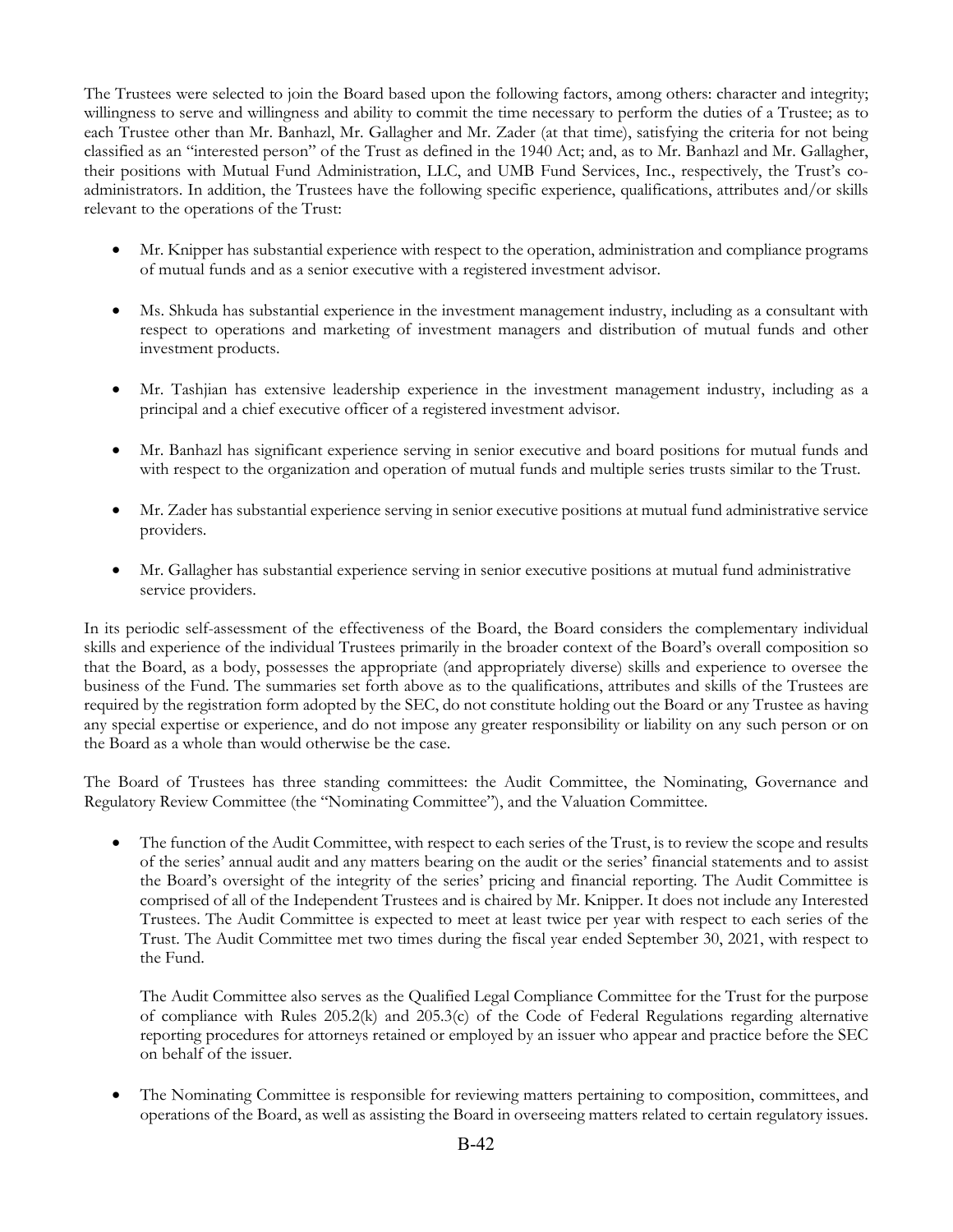The Nominating Committee meets from time to time as needed. The Nominating Committee will consider trustee nominees properly recommended by the Trust's shareholders. Shareholders who wish to recommend a nominee should send nominations that include, among other things, biographical data and the qualifications of the proposed nominee to the Trust's Secretary. The Independent Trustees comprise the Nominating Committee, and the Committee is chaired by Mr. Zader. The Nominating Committee met once during the fiscal year ended September 30, 2021.

The function of the Valuation Committee is to recommend to the Board for its approval methodologies for valuing securities held by any series of the Trust for which current and reliable market quotations are not readily available; monitor prices determined by officers of the Trust pursuant to such methodologies; and approve fair valued security prices that are not determined pursuant to an approved methodology. The actions of the Valuation Committee are subsequently reviewed by the Board. The Valuation Committee is comprised of all the Trustees and is chaired by Ms. Shkuda, but action may be taken by any one of the Trustees. The Valuation Committee meets as needed. The Valuation Committee met four times during the fiscal year ended September 30, 2021, with respect to the Fund.

Independent Trustees comprise 67% of the Board and Larry Tashjian, an Independent Trustee, serves as Chairperson of the Board. The Chairperson serves as a key point person for dealings between the Trust's management and the other Independent Trustees. As noted above, through the committees of the Board the Independent Trustees consider and address important matters involving each series of the Trust, including those presenting conflicts or potential conflicts of interest. The Independent Trustees also regularly meet outside the presence of management and are advised by independent legal counsel. The Board has determined that its organization and leadership structure are appropriate in light of its fiduciary and oversight obligations, the special obligations of the Independent Trustees, and the relationship between the Interested Trustees and the Trust's co-administrators. The Board also believes that its structure facilitates the orderly and efficient flow of information to the Independent Trustees from management.

Consistent with its responsibility for oversight of the Fund in the interests of shareholders, the Board among other things oversees risk management of the Fund's investment programs and business affairs directly and through the Audit Committee. The Board has emphasized to the Advisor the importance of maintaining vigorous risk management programs and procedures.

The Fund faces a number of risks, such as investment risk, valuation risk, reputational risk, risk of operational failure or lack of business continuity, and legal, compliance and regulatory risk. Risk management seeks to identify and address risks, i.e., events or circumstances that could have material adverse effects on the business, operations, shareholder services, investment performance or reputation of the Fund. Under the overall supervision of the Board, the Advisor, Sub-Advisors and other service providers to the Fund employ a variety of processes, procedures and controls to identify various of those possible events or circumstances, to lessen the probability of their occurrence and/or to mitigate the effects of such events or circumstances if they do occur. Different processes, procedures and controls are employed with respect to different types of risks. Various personnel, including the Trust's CCO, the Advisor's management, and other service providers (such as the Fund's independent registered public accounting firm) make periodic reports to the Board or to the Audit Committee with respect to various aspects of risk management. The Board recognizes that not all risks that may affect the Fund can be identified, that it may not be practical or cost-effective to eliminate or mitigate certain risks, that it may be necessary to bear certain risks (such as investment-related risks) to achieve the Fund's investment objective, and that the processes, procedures and controls employed to address certain risks may be limited in their effectiveness. Moreover, reports received by the Trustees as to risk management matters are typically summaries of the relevant information. As a result of the foregoing and other factors, the Board's risk management oversight is subject to substantial limitations.

## **Fund Shares Beneficially Owned by Trustees**

Certain information regarding ownership by the Trustees of the Fund and other series of the Trust, as of December 31, 2021, is set forth in the following table.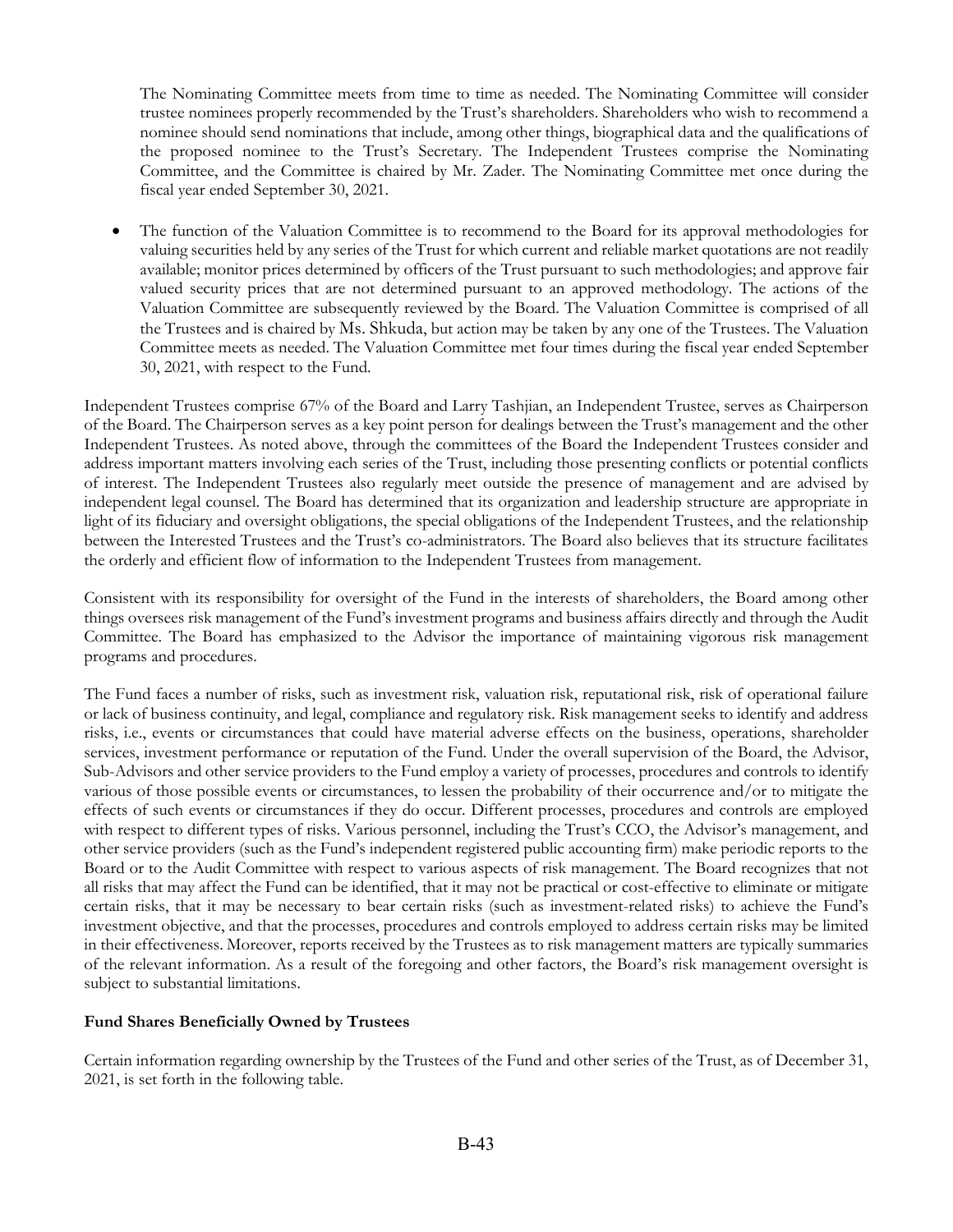|                                           | <b>Dollar Range of Equity</b> | <b>Aggregate Dollar Range of</b><br>Equity Securities in all Registered<br><b>Investment Companies Overseen</b><br>by Trustee in Family of |
|-------------------------------------------|-------------------------------|--------------------------------------------------------------------------------------------------------------------------------------------|
| Name of Trustee                           | Securities in the Fund (\$)   | <b>Investment Companies (\$)</b>                                                                                                           |
| Larry Tashjian, Independent Trustee       | None                          | None                                                                                                                                       |
| Kathy Shkuda, Independent Trustee         | None                          | None                                                                                                                                       |
| Thomas Knipper, Independent Trustee       | None                          | None                                                                                                                                       |
| John P. Zader, Independent Trustee        | None                          | $$10,000 - $50,000$                                                                                                                        |
| Eric M. Banhazl, Interested Trustee       | None                          | Over \$100,000                                                                                                                             |
| Terrance P. Gallagher, Interested Trustee | None                          | None                                                                                                                                       |

## **Control Persons, Principal Shareholders, and Management Ownership**

A control person is one who owns beneficially or through controlled companies more than 25% of the voting securities of the Fund or acknowledges the existence of control. Shareholders with a controlling interest could affect the outcome of voting or the direction of management of the Fund. As of March 31, 2022, there were no control persons of the Fund. The Fund has no information regarding the beneficial owners of Fund shares owned through accounts with financial intermediaries.

The following table lists the principal shareholders of the Fund as of March 31, 2022. The principal shareholders are holders of record of 5% or more of the outstanding shares of the indicated classes of the Fund, including the listed shareholders that are financial intermediaries.1

| <b>Principal Shareholders</b>            | Percentage of Total Outstanding Shares of<br>Class as of March 31, 2022 |
|------------------------------------------|-------------------------------------------------------------------------|
| First Trust Multi-Strategy Fund/ Class A |                                                                         |
| Charles Schwab & Co Inc.                 |                                                                         |
| <b>FBO</b>                               | 34.03%                                                                  |
| San Francisco, CA 94105                  |                                                                         |
| TD Ameritrade Inc.                       | 28.05%                                                                  |
| Omaha, NE 68103                          |                                                                         |
| LPL Financial                            |                                                                         |
| <b>Omnibus Customer Account</b>          | $14.60\%$                                                               |
| San Diego, CA 92121                      |                                                                         |
| Pershing LLC                             | $6.47\%$                                                                |
| Jersey City, NJ 07303                    |                                                                         |
| First Trust Multi-Strategy Fund/ Class I |                                                                         |
| TD Ameritrade Inc.                       |                                                                         |
| <b>FBO</b>                               | 21.66%                                                                  |
| Omaha, NE 68103                          |                                                                         |
| Charles Schwab & Co Inc.                 |                                                                         |
| <b>FBO</b>                               | 19.11%                                                                  |
| San Francisco, CA 94105                  |                                                                         |

1 The Fund has no information regarding the beneficial owners of Fund shares owned through accounts with financial intermediaries.

As of March 31, 2022, the Trustees and officers of the Trust as a group did not own more than 1% of the outstanding shares of the Fund. Furthermore, neither the Independent Trustees, nor members of their immediate families, own securities beneficially or of record in the Advisor, the Sub-Advisors, the Fund's distributor, First Trust Portfolios L.P. (the "Distributor" or "First Trust"), or any of their respective affiliates.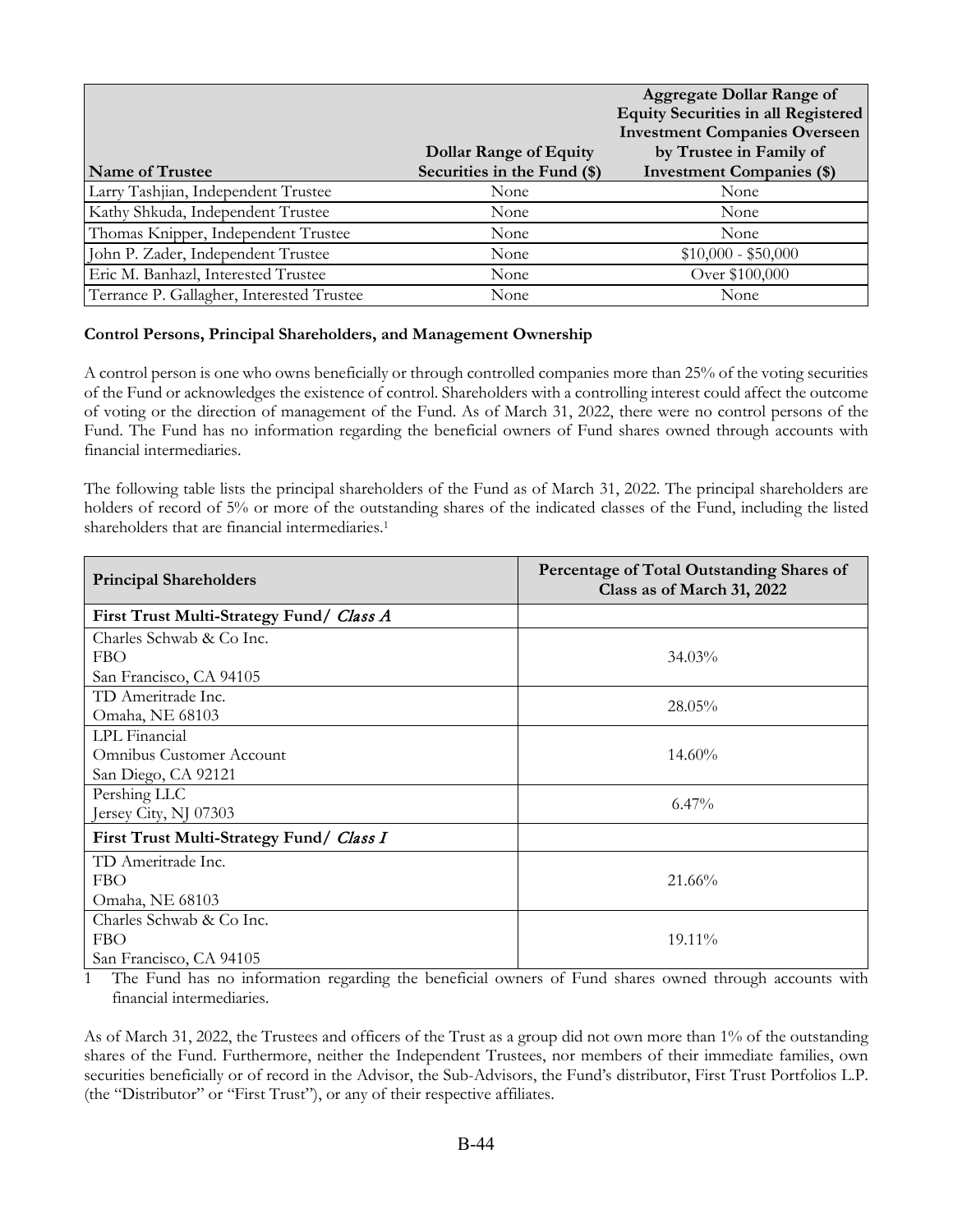# **The Advisor**

First Trust Capital Management L.P. ("FTCM", formerly known as Vivaldi Asset Management, LLC), located at 225 West Wacker Drive, Suite 2100, Chicago, Illinois 60606, acts as investment advisor to the Fund pursuant to an Investment Advisory Agreement (the "Advisory Agreement"). FTCM is a Delaware limited partnership and a registered investment adviser controlled by First Trust Capital Solutions L.P. First Trust Capital Solutions L.P. is a Delaware limited partnership owned by First Trust Capital Partners, LLC, which holds a 50% interest, and by VFT Holdings LP (formerly, Vivaldi Holdings, LLC) and its affiliates, which also holds a 50% interest.

Subject to such policies as the Board of Trustees may determine, the Advisor is ultimately responsible for investment decisions for the Fund. Pursuant to the terms of the Advisory Agreement, the Advisor provides the Fund with such investment advice and supervision as it deems necessary for the proper supervision of the Fund's investments. The Advisor also continuously monitors and maintains the Fund's investment criteria and determines from time to time what securities may be purchased by the Fund. In addition, the Advisor makes recommendations with respect to the selection and continued employment of Sub-Advisors to manage the Fund's assets, performs diligence on and monitors any such Sub-Advisors, investment performance and adherence to compliance procedures, and oversees the investments made by the Sub-Advisors. The Advisor also continuously monitors the Sub-Advisors' compliance with the Fund's investment objectives, policies and restrictions. Subject to such policies as the Board of Trustees may determine, the Advisor is ultimately responsible for investment decisions for the Fund.

The Advisory Agreement was approved by shareholders of the Fund at a special meeting held on September 28, 2021, and will remain in effect for an initial two-year period. After the initial two-year period, the Advisory Agreement will continue in effect with respect to the Fund from year to year only if such continuance is specifically approved at least annually by the Board or by vote of a majority of the Fund's outstanding voting securities and by a majority of the Trustees who are not parties to the Advisory Agreement or interested persons of any such party, at a meeting called for the purpose of voting on the Advisory Agreement. The Advisory Agreement is terminable without penalty by the Trust on behalf of the Fund, upon giving the Advisor 60 days' notice when authorized either by a majority vote of the Fund's shareholders or by a vote of a majority of the Board, or by the Advisor on 60 days' written notice, and will automatically terminate in the event of its "assignment" (as defined in the 1940 Act). The Advisory Agreement provides that the Advisor shall not be liable for any error of judgment or for any loss suffered by the Trust in connection with the Advisory Agreement, except for a loss resulting from a breach of fiduciary duty, or for a loss resulting from willful misfeasance, bad faith or gross negligence in the performance of its duties, or from reckless disregard by the Advisor of its duties under the Advisory Agreement.

In consideration of the services to be provided by the Advisor pursuant to the Advisory Agreement, the Advisor is entitled to receive from the Fund an investment advisory fee computed daily and paid monthly based on an annual rate equal to a percentage of the Fund's average daily net assets specified in the Prospectus.

Pursuant to an exemptive order received from the SEC, the Fund's Advisor is permitted, subject to Board approval, to enter into or materially amend sub-advisory agreements with existing or new unaffiliated sub-advisors for the Fund without approval of Fund shareholders ("Exemptive Relief"). The Fund is required to notify shareholders of the retention of a new sub-advisor within 90 days of the hiring of the new sub-advisor. In addition, the Exemptive Relief permits the Fund to make modified disclosures regarding its sub-advisory fees.

## **Sub-Advisors**

The Advisor has entered into separate sub-advisory agreements, with respect to the Fund, with Angel Oak Capital Advisors, LLC, effective November 1, 2021, and Glenmede Investment Management, LP, effective April 21, 2022, with respect to the Fund (each, a "Sub-Advisory Agreement" and together, the "Sub-Advisory Agreements").

Angel Oak is located at 3344 Peachtree Road NE, Suite 1725, Atlanta, Georgia 30326. Angel Oak is directly owned by Angel Oak Asset Management Holdings, LLC which is owned by Angel Oak Companies, LP. The ultimate control persons of Angel Oak are Sreeniwas V. Prabhu and Michael A. Fierman through their ownership of Angel Oak Companies, LP.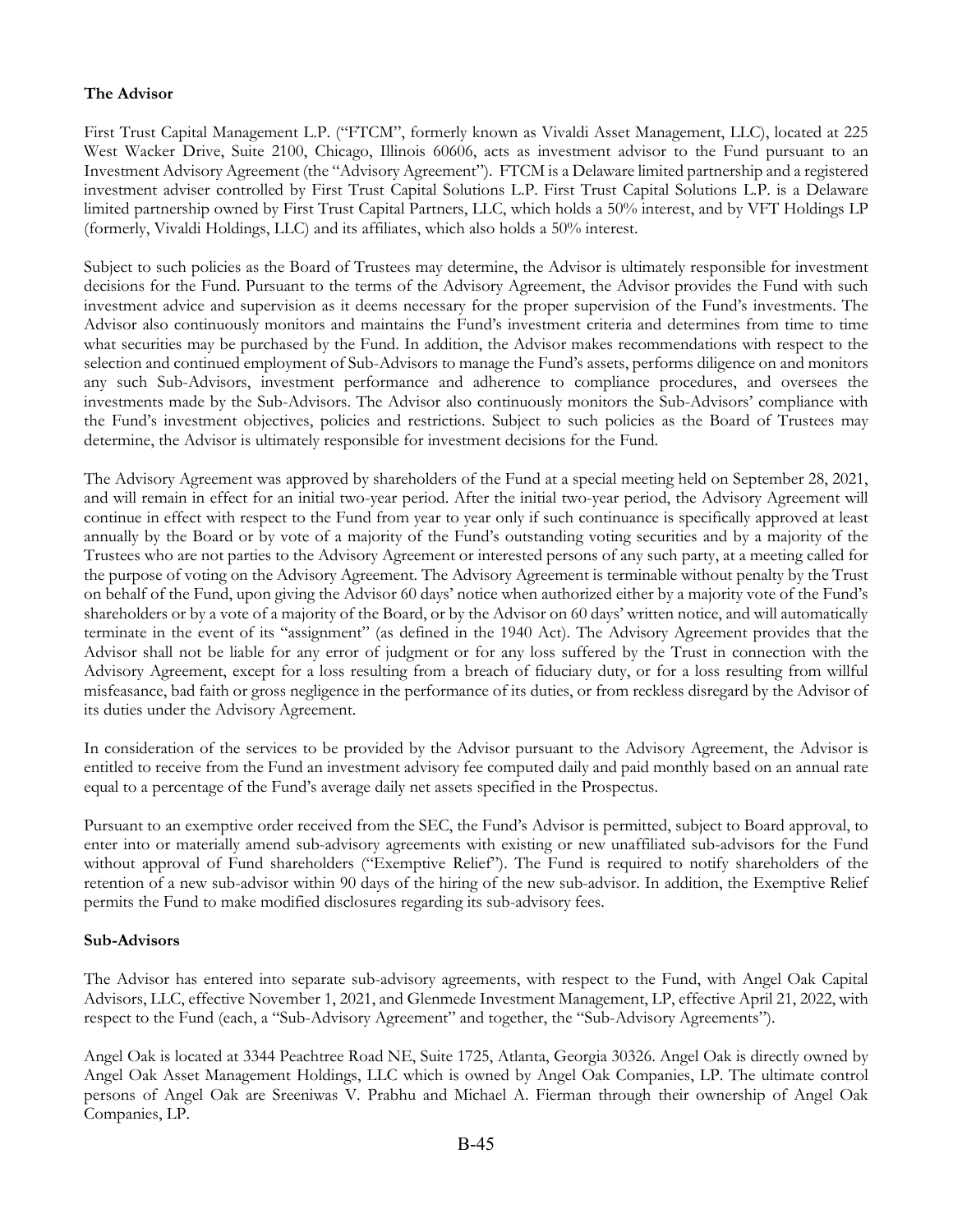Glenmede is located at 1650 Market Street, Suite 1200, Philadelphia, PA 19103. Glenmede is a wholly-owned subsidiary of Glenmede Trust Company, N.A., which is in turn owned by The Glenmede Corporation. Glenmede is controlled by its general partner, Gatepost Partners, LLC, of which Glenmede Trust Company, N.A., is the managing member.

FTCM compensates each Sub-Advisor out of the investment advisory fees it receives from the Fund. Each Sub-Advisor makes investment decisions for the assets it has been allocated to manage, subject to the overall supervision of the Advisor.

Each Sub-Advisory Agreement will remain in effect for an initial two-year period. After the initial two-year period, each Sub-Advisory Agreement will continue in effect from year to year only as long as such continuance is specifically approved at least annually by (i) the Board of Trustees of the Trust or by the vote of a majority of the outstanding voting shares of the Fund, and (ii) by the vote of a majority of the Trustees of the Trust who are not parties to the Sub-Advisory Agreement or interested persons of the Advisor or the respective Sub-Advisor or the Trust. Each Sub-Advisory Agreement may be terminated at any time without the payment of any penalty by the Board of Trustees of the Trust or by the vote of a majority of the outstanding voting shares of the Fund, or by the respective Sub-Advisor or the Advisor, upon 60 days' written notice to the other party. Additionally, each Sub-Advisory Agreement automatically terminates in the event of its assignment. Each Sub-Advisory Agreement provides that the respective Sub-Advisor shall not be liable for any error of judgment or for any loss suffered by the Trust in connection with the respective Sub-Advisory Agreement, except for a loss resulting from a breach of fiduciary duty, or for a loss resulting from willful misfeasance, bad faith or gross negligence in the performance of its duties, or from reckless disregard by the respective Sub-Advisor of its duties under the respective Sub-Advisory Agreement.

# **Fund Expenses**

The Fund is responsible for its own operating expenses (all of which will be borne directly or indirectly by the Fund's shareholders), including among others, legal fees and expenses of counsel to the Fund and the Fund's independent trustees; insurance (including trustees' and officers' errors and omissions insurance); auditing and accounting expenses; taxes and governmental fees; listing fees; dues and expenses incurred in connection with membership in investment company organizations; fees and expenses of the Fund's custodians, administrators, transfer agents, registrars and other service providers; expenses for portfolio pricing services by a pricing agent, if any; expenses in connection with the issuance and offering of shares; expenses relating to investor and public relations; expenses of registering or qualifying securities of the Fund for public sale; brokerage commissions and other costs of acquiring or disposing of any portfolio holding of the Fund; expenses of preparation and distribution of reports, notices and dividends to shareholders; expenses of the dividend reinvestment plan; compensation and expenses of trustees; any litigation expenses; and costs of shareholders' and other meetings.

The Advisor has contractually agreed to waive its fees and/or pay for operating expenses of the Fund to ensure that the total annual fund operating expenses (excluding, as applicable, any taxes, leverage interest, brokerage commissions, dividend and interest expenses on short sales, acquired fund fees and expenses (as determined in accordance with Form N-1A), expenses incurred in connection with any merger or reorganization, and extraordinary expenses such as litigation expenses) do not exceed 1.85% and 1.55% of the average daily net assets of Class A and Class I shares of the Fund, respectively. This agreement is effective until November 1, 2023, and it may be terminated before that date only by the Board of Trustees.

Any reduction in advisory fees or payment of the Fund's expenses made by the Advisor in a fiscal year, may be reimbursed by the Fund for a period ending three full fiscal years after the date of reduction or payment if the Advisor so requests. The reimbursement may be requested from the Fund if the reimbursement will not cause the Fund's annual expense ratio to exceed the lesser of (a) the expense limitation in effect at the time such fees were waived or payments made, or (b) the expense limitation in effect at the time of the reimbursement. In addition, the reimbursement amount may not exceed the total amount of fees waived and/or Fund expenses paid by the Advisor and will not include any amounts previously reimbursed to the Advisor by the Fund. Any such reimbursement is contingent upon the Board's subsequent review of the reimbursed amounts. The Fund must pay current ordinary operating expenses before the Advisor is entitled to any reimbursement of fees and/or Fund expenses.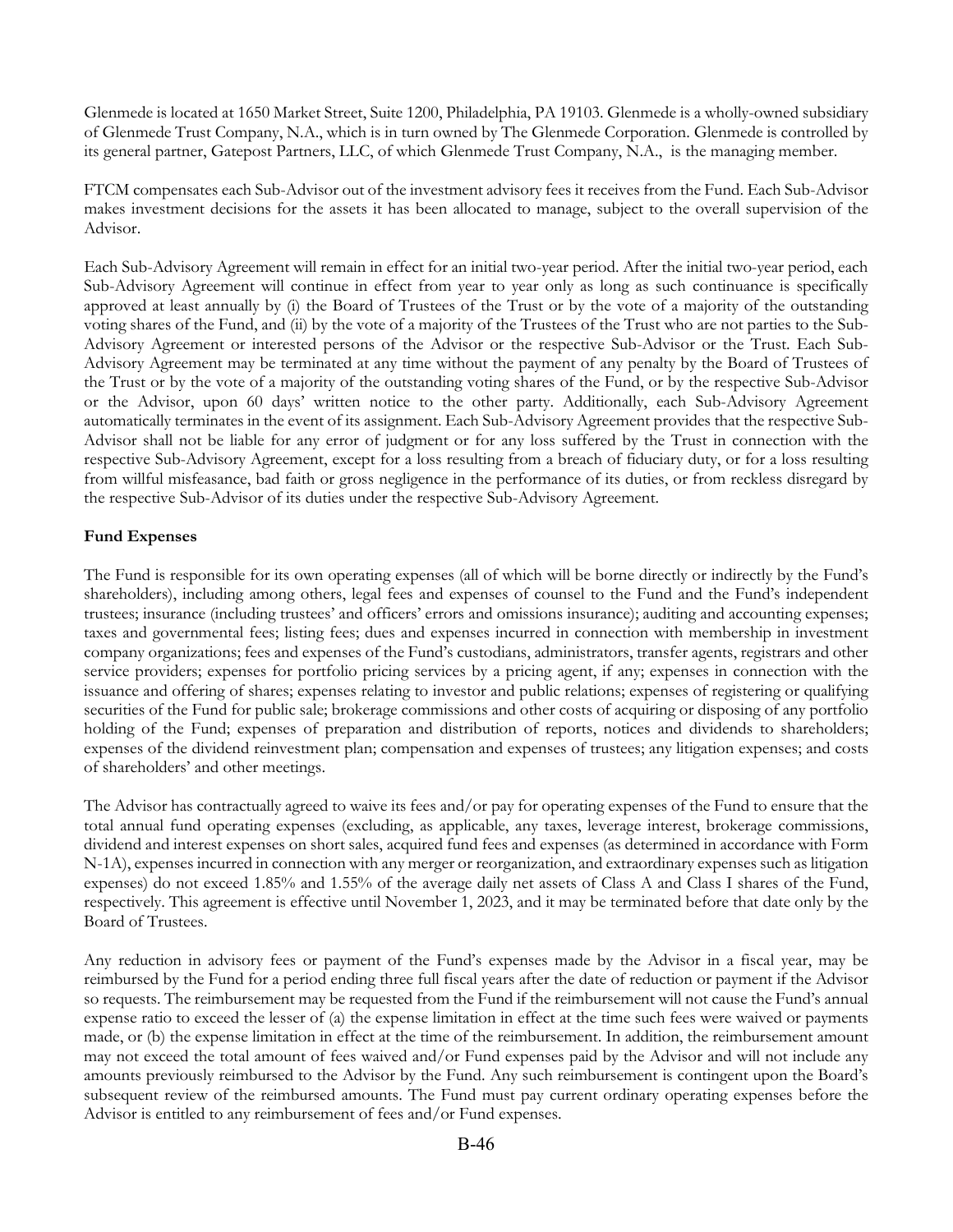The Fund paid the following advisory fees to the Advisor for the periods indicated:

|                                              | <b>Advisory Fees</b> | <b>Advisory Fees</b> | Advisory Fee |
|----------------------------------------------|----------------------|----------------------|--------------|
| <b>First Trust Multi-Strategy Fund</b>       | Accrued              | Waived               | Retained     |
| For the fiscal year ended September 30, 2021 | \$463,844            | $\$0$                | \$463,844    |
| For the fiscal year ended September 30, 2020 | \$627,028            | $\$0$                | \$627,028    |
| For the fiscal year ended September 30, 2019 | \$604,494            | $\$0$                | \$604,494    |

# **Portfolio Managers**

**Other Accounts Managed by the Portfolio Managers**. As of September 30, 2021, information on other accounts managed by the Fund's portfolio managers is as follows.

|                           | <b>Registered Investment</b> |                     |                | <b>Other Pooled Investment</b> |                       |                               |
|---------------------------|------------------------------|---------------------|----------------|--------------------------------|-----------------------|-------------------------------|
| <b>Portfolio Managers</b> |                              | Companies           |                | <b>Vehicles</b>                | <b>Other Accounts</b> |                               |
|                           | Number of                    | <b>Total Assets</b> | Number of      | <b>Total Assets</b>            |                       | <b>Number of</b> Total Assets |
|                           | <b>Accounts</b>              | (in millions)       | Accounts       | (in millions)                  | Accounts              | (in millions)                 |
| <b>FTCM</b>               |                              |                     |                |                                |                       |                               |
| Michael Peck              | 2                            | \$198.7             | 3              | \$85.8                         | $\theta$              | \$0                           |
| Brian Murphy              | 2                            | \$198.7             | 11             | \$198.3                        | 0                     | \$0                           |
| Jeff O'Brien              | 3                            | \$691.5             |                | \$13.1                         | 0                     | \$0                           |
| Dan Lancz                 | 3                            | \$691.5             |                | \$13.1                         | $\overline{0}$        | \$0                           |
| Angel Oak                 |                              |                     |                |                                |                       |                               |
| Sam Dunlap                | 4                            | \$6,788.8           |                | \$887.6                        | 16                    | \$514.2                       |
| Berkin Kologlu            |                              | \$6,824.0           |                | \$887.6                        | 6                     | \$330.7                       |
| Sreeniwas V. Prabhu       |                              | \$8,779.7           | 4              | \$1,575.5                      | $\theta$              | \$0                           |
| Kin Lee                   |                              | \$6,721.8           |                | \$887.6                        | 4                     | \$184.4                       |
| Colin McBurnette          | 5                            | \$8,302.4           | $\overline{2}$ | \$911.3                        | 3                     | \$7.1                         |
| Glenmede*                 |                              |                     |                |                                |                       |                               |
| Sean E. Heron, CFA        | 2                            | \$514.1             | $\Omega$       | \$0                            | 85                    | \$204.1                       |
| <b>Stacey Gilbert</b>     | 2                            | \$514.1             | $\Omega$       | \$0                            | 85                    | \$204.1                       |

\*Information as of March 31, 2022.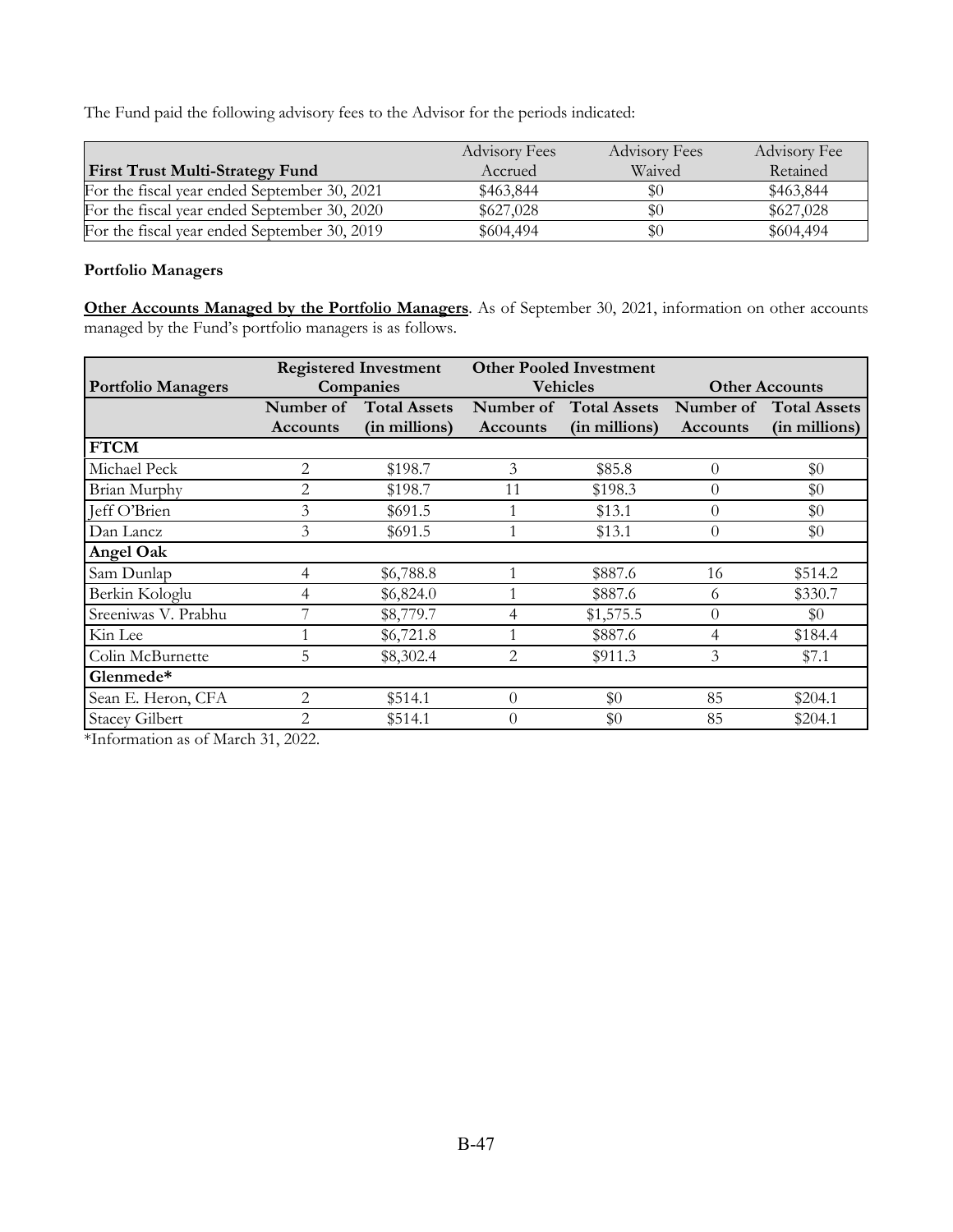|  |  |  |  | Number of Accounts with Advisory Fee Based on Performance |  |
|--|--|--|--|-----------------------------------------------------------|--|
|  |  |  |  |                                                           |  |

|                           | <b>Registered Investment</b> |                        |          | <b>Other Pooled Investment</b> |                       |                               |
|---------------------------|------------------------------|------------------------|----------|--------------------------------|-----------------------|-------------------------------|
| <b>Portfolio Managers</b> |                              | Companies              |          | <b>Vehicles</b>                | <b>Other Accounts</b> |                               |
|                           |                              | Number of Total Assets |          | Number of Total Assets         |                       | <b>Number of Total Assets</b> |
|                           | Accounts                     | (in millions)          | Accounts | (in millions)                  | Accounts              | (in millions)                 |
| <b>FTCM</b>               |                              |                        |          |                                |                       |                               |
| Michael Peck              | $\theta$                     | $\$0$                  |          | \$37.1                         | $\theta$              | \$0                           |
| Brian Murphy              | $\Omega$                     | \$0                    |          | \$37.1                         | $\theta$              | \$0                           |
| Jeff O'Brien              | $\Omega$                     | \$0                    |          | \$13.1                         | $\Omega$              | \$0                           |
| Dan Lancz                 | $\theta$                     | \$0                    |          | \$13.1                         | $\theta$              | \$0                           |
| Angel Oak                 |                              |                        |          |                                |                       |                               |
| Sam Dunlap                | 0                            | \$0                    | 0        | $\$0$                          | $\theta$              | \$0                           |
| Berkin Kologlu            | 0                            | \$0                    |          | \$122.0                        | $\theta$              | \$0                           |
| Sreeniwas V. Prabhu       | 0                            | \$0                    | 11       | \$1,256.4                      | $\theta$              | \$0                           |
| Kin Lee                   | $\theta$                     | $\$0$                  |          | \$122.0                        | $\theta$              | \$0                           |
| Colin McBurnette          | $\theta$                     | \$0                    |          | \$122.0                        | $\theta$              | \$0                           |
| Glenmede*                 |                              |                        |          |                                |                       |                               |
| Sean E. Heron, CFA        | 0                            | \$0                    | $\Omega$ | \$0                            | $\theta$              | \$0                           |
| <b>Stacey Gilbert</b>     | 0                            | \$0                    |          | \$0                            | $\theta$              | \$0                           |

\*Information as of March 31, 2022.

**Material Conflicts of Interest.** Actual or apparent conflicts of interest may arise when a portfolio manager has dayto-day management responsibilities with respect to more than one fund or other account. Where conflicts of interest arise between the Fund and other accounts managed by the portfolio manager, the Advisor or applicable Sub-Advisor will proceed in a manner that ensures that the Fund will not be treated less favorably. There may be instances where similar portfolio transactions may be executed for the same security for numerous accounts managed by the portfolio managers. In such instances, securities will be allocated in accordance with the Advisor's or applicable Sub-Advisor's trade allocation policy. The goal of the Advisor and Sub-Advisors is to provide high quality investment services to all of its clients, while meeting its fiduciary obligation to treat all clients fairly. The Advisor and Sub-Advisors have each adopted and implemented policies and procedures, including brokerage and trade allocation policies and procedures that they believes address the conflicts associated with managing multiple accounts for multiple clients.

**Compensation.** Mr. Peck and Mr. Murphy receive base salaries and bonuses, neither of which is based on performance, and are eligible to avail themselves of life insurance, medical and dental benefits offered to all employees of the Advisor or its affiliates and to participate in the Advisor's or its affiliates' 401(k) plan. In addition, they are members of VFT Holdings LP and receive compensation based on the overall profitability of the firm and its affiliates. Mr. O'Brien and Mr. Lancz receive fixed salaries and discretionary bonuses, based on individual and firm level performance. In addition, these individuals have interests in the Advisor and receive compensation based on the overall profitability of the firm. These individuals also participate in a 401(k) program and receive medical/dental insurance benefits on the same basis as other employees of the Advisor or its affiliates.

Angel Oak's portfolio managers receive an annual base salary from Angel Oak. Each of Angel Oak's portfolio managers is eligible to receive a discretionary bonus, which is based on: profitability of Angel Oak; assets under management; investment performance of managed accounts; compliance with Angel Oak's policies and procedures; contribution to Angel Oak's goals and objectives; anticipated compensation levels of competitor firms; effective research; role and responsibilities; client satisfaction; asset retention; teamwork; leadership; and risk management. Mr. Prabhu has an ownership interest in Angel Oak and Angel Oak's parent company and may receive distributions from Angel Oak, which may come from profits generated by Angel Oak. Some Angel Oak portfolio managers have profit interest units in the Angel Oak's parent company in addition to their salary, bonus, and benefits package. These units participate in firm-wide profits and also convey capital value in the event of certain scenarios.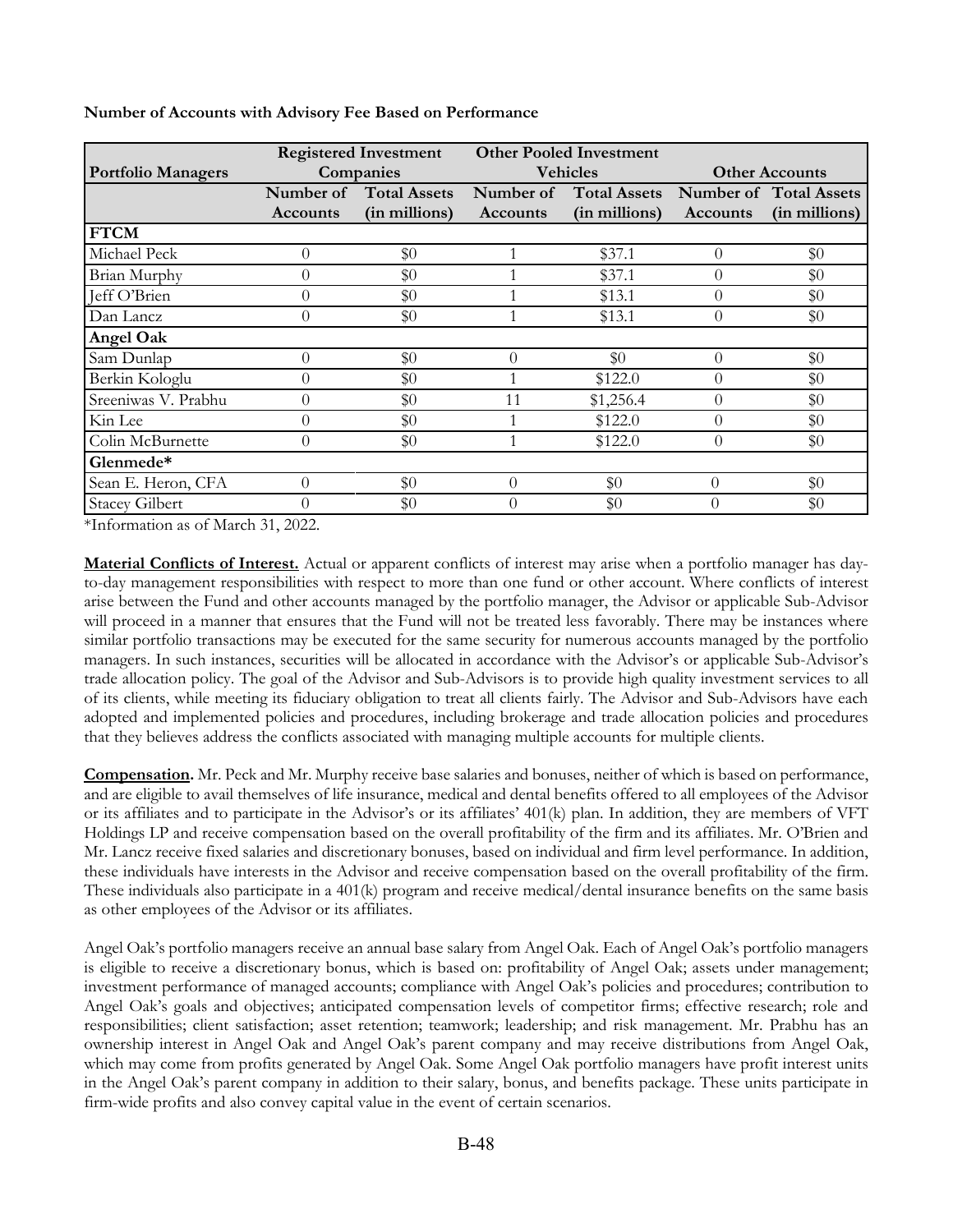Mr. Heron and Ms. Gilbert each receive a base salary and bonus based on (i) strategy performance and (ii) firm level performance.

**Ownership of the Fund by the Portfolio Managers**. The following chart sets forth the dollar range of Fund shares owned by each portfolio manager in the Fund as of September 30, 2021.

| Name of Portfolio Manager | Dollar Range of Securities in the Fund<br>(None, \$1-\$10,000, \$10,001-\$50,000, \$50,001-\$100,000,<br>\$100,001 - \$500,000, \$500,001 - \$1,000,000, Over<br>\$1,000,000 |
|---------------------------|------------------------------------------------------------------------------------------------------------------------------------------------------------------------------|
| <b>FTCM</b>               |                                                                                                                                                                              |
| Michael Peck              | None                                                                                                                                                                         |
| Brian Murphy              | $$1 - $10,000$                                                                                                                                                               |
| Jeff O'Brien              | None                                                                                                                                                                         |
| Dan Lancz                 | None                                                                                                                                                                         |
| Angel Oak                 |                                                                                                                                                                              |
| Sam Dunlap                | None                                                                                                                                                                         |
| Berkin Kologlu            | None                                                                                                                                                                         |
| Sreeniwas V. Prabhu       | None                                                                                                                                                                         |
| Kin Lee                   | None                                                                                                                                                                         |
| Colin McBurnette          | None                                                                                                                                                                         |
| Glenmede*                 |                                                                                                                                                                              |
| Sean E. Heron, CFA        | None                                                                                                                                                                         |
| <b>Stacey Gilbert</b>     | None                                                                                                                                                                         |

\*Information as of March 31, 2022.

#### **Service Providers**

Pursuant to a Co-Administration Agreement (the "Co-Administration Agreement"), UMB Fund Services, Inc. ("UMBFS"), 235 West Galena Street, Milwaukee, Wisconsin 53212, and Mutual Fund Administration, LLC ("MFAC"), 2220 E. Route 66, Suite 226, Glendora, California 91740 (collectively the "Co-Administrators"), act as co-administrators for the Fund. The Co-Administrators provide certain administrative services to the Fund, including, among other responsibilities, coordinating the negotiation of contracts and fees with, and the monitoring of performance and billing of, the Fund's independent contractors and agents; preparing for signature by an officer of the Trust all documents required to be filed for compliance with applicable laws and regulations including those of the securities laws of various states; arranging for the computation of performance data, including net asset value and yield; arranging for the maintenance of books and records of the Fund; and providing, at their own expense, office facilities, equipment and personnel necessary to carry out their duties. In this capacity, the Co-Administrators do not have any responsibility or authority for the management of the Fund, the determination of investment policy, or for any matter pertaining to the distribution of Fund shares. The Co-Administration Agreement provides that neither Co-Administrator shall be liable for any error of judgment or mistake of law or for any loss suffered by the Trust or its series, except for losses resulting from a Co-Administrator's willful misfeasance, bad faith or negligence in the performance of its duties or from reckless disregard by it of its obligations and duties under the Agreement.

Pursuant to the Co-Administration Agreement, the Fund pays the Co-Administrators a fee for administration services. The fee is payable monthly based on the Fund's average daily net assets.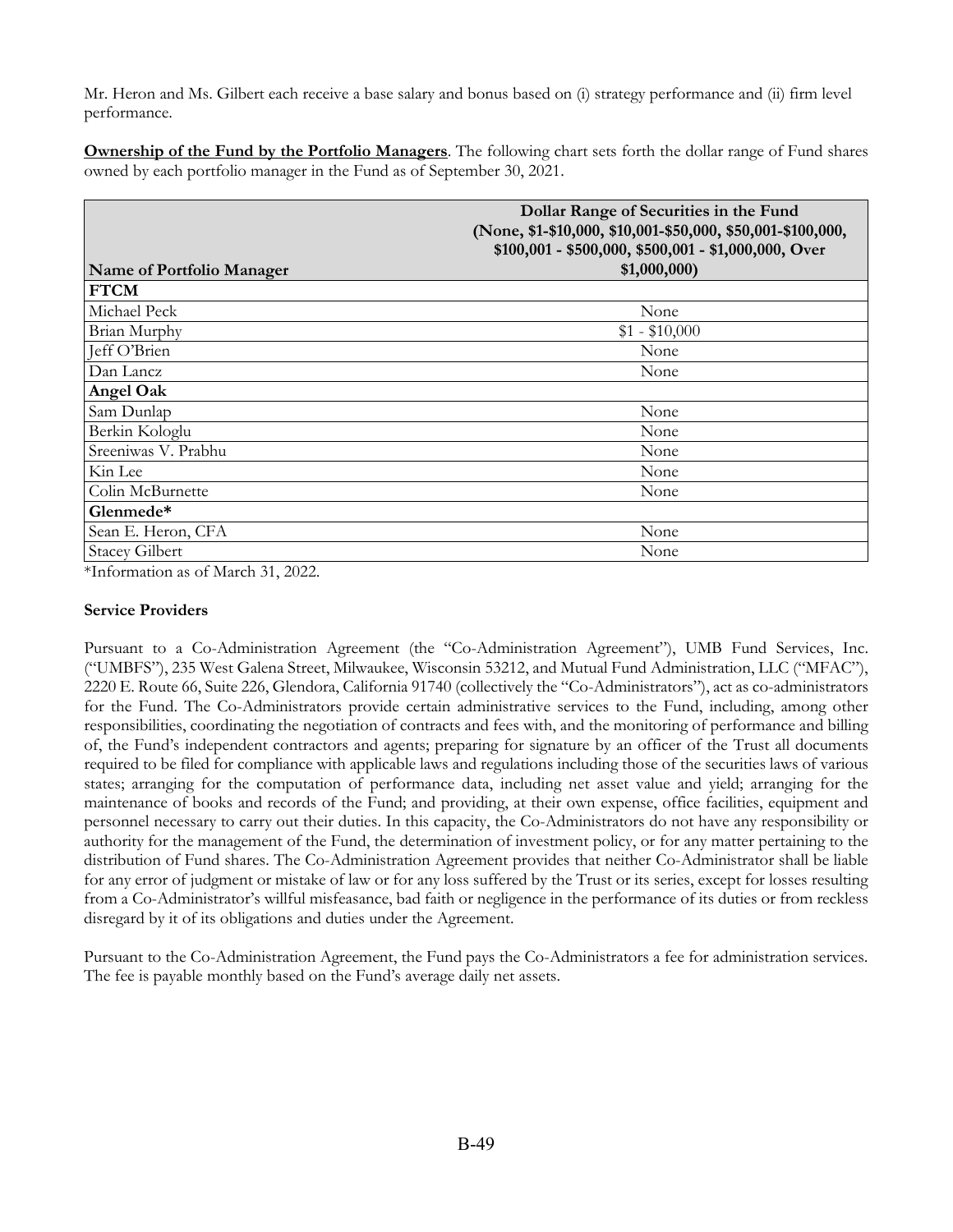The Fund paid the following co-administration fees for the periods indicated:

|                                              | Co-Administration          |
|----------------------------------------------|----------------------------|
| <b>First Trust Multi-Strategy Fund</b>       | $\text{Fe}e\text{s}^{1,2}$ |
| For the fiscal year ended September 30, 2021 | \$59,256                   |
| For the fiscal year ended September 30, 2020 | \$52,881                   |
| For the fiscal year ended September 30, 2019 | \$54,666                   |

1 UMBFS and MFAC have voluntarily waived a portion of their fees.

2 Includes fund accounting, transfer agency and custody fees.

UMBFS also acts as the Trust's fund accountant, transfer agent and dividend disbursing agent pursuant to separate agreements.

UMB Bank, n.a. (the "Custodian"), an affiliate of UMBFS, is the custodian of the assets of the Fund pursuant to a custody agreement between the Custodian and the Trust, whereby the Custodian provides services for fees on a transactional basis plus out-of-pocket expenses. The Custodian's address is 928 Grand Boulevard, Kansas City, Missouri 64106. The Custodian does not participate in decisions pertaining to the purchase and sale of securities by the Fund.

Tait, Weller & Baker LLP ("Tait Weller"), Two Liberty Place, 50 S. 16th Street, Suite 2900, Philadelphia, Pennsylvania 19102-2529 is the independent registered public accounting firm for the Fund. Its services include auditing the Fund's financial statements and the performance of related tax services.

Morgan, Lewis & Bockius LLP ("Morgan Lewis"), 600 Anton Boulevard, Suite 1800, Costa Mesa, California 92626, serves as legal counsel to the Trust and the Independent Trustees.

## **Distributor and Distribution Agreement**

First Trust Portfolios L.P. is the distributor (also known as the principal underwriter) of the shares of the Fund and is located at 120 E. Liberty Drive, Suite 400, Wheaton, Illinois 60187. The Distributor is a registered broker-dealer and is a member of FINRA. The Distributor is affiliated with the Advisor, but it is not affiliated with the Sub-Advisors or any other service provider for the Fund.

Under a Distribution Agreement with the Fund dated November 1, 2021 (the "Distribution Agreement"), the Distributor acts as the agent of the Trust in connection with the continuous offering of shares of the Fund. The Distributor continually distributes shares of the Fund on a commercially reasonable efforts basis. The Distributor has no obligation to sell any specific quantity of Fund shares. The Distributor and its officers have no role in, or responsibility for, determining the investment policies of the Fund or which securities are to be purchased or sold by the Fund, or determining the valuation of the Fund's assets and liabilities. The Distributor is not responsible for any operational matters associated with the redemption of shares of the Fund.

The Distributor may enter into agreements with qualified broker-dealers or other financial intermediaries as it may select for distribution of shares of the Fund. With respect to certain financial intermediaries and related fund "supermarket" platform arrangements, the Fund and/or the Advisor, rather than the Distributor, may enter into such agreements. These financial intermediaries may charge a fee for their services and may receive shareholder service or other fees from parties other than the Distributor. These financial intermediaries may otherwise act as processing agents and are responsible for promptly transmitting purchase, redemption and other requests to the Fund.

Investors who purchase shares through financial intermediaries will be subject to the procedures of those intermediaries through which they purchase shares, which may include charges, investment minimums, cutoff times and other restrictions in addition to, or different from, those listed herein. Information concerning any charges or services will be provided to customers by the financial intermediary through which they purchase shares. Investors purchasing shares of the Fund through financial intermediaries should acquaint themselves with their financial intermediary's procedures and should read the Prospectus in conjunction with any materials and information provided by their financial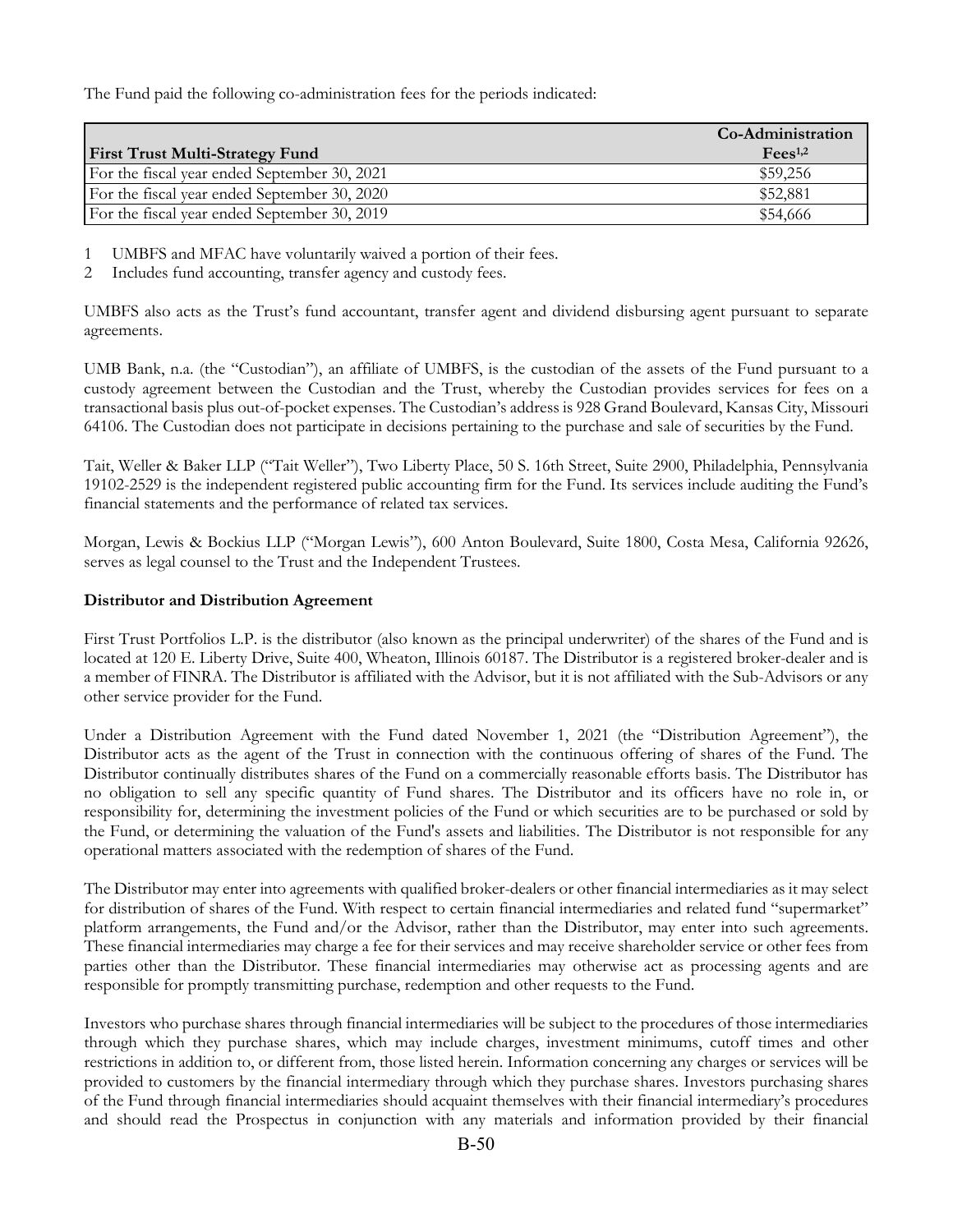intermediary. The financial intermediary, and not its customers, will be the shareholder of record, although customers may have the right to vote shares depending upon their arrangement with the financial intermediary. The Distributor may retain any portion of the sales load, distribution fee and/or service fee not paid to a financial intermediary. The Advisor pays, out of its own resources, a fee to the Distributor for certain distribution-related services.

The Distribution Agreement has an initial term of up to two years and will continue in effect only if such continuance is specifically approved at least annually (i) by the Board or (ii) by vote of a majority of the Fund's outstanding voting securities in accordance with the 1940 Act.

The Distribution Agreement may be terminated, without the payment of any penalty, by the Trust on behalf of the Fund or the Distributor upon sixty (60) days' written notice to the other party. The Trust may effect termination on behalf of the Fund by action of the Board, by vote of a majority of the outstanding voting securities of the relevant Fund, or as the Trust has adopted a 12b-1 Plan for the Fund, by vote of a majority of the trustees of the Board who are not "interested persons" of the Trust (as defined in the 1940 Act) and have no direct or indirect financial interest in the operation of the 12b-1 Plan or in any agreements related to the 12b-1 Plan, including the Distribution Agreement. The Distribution Agreement will automatically terminate in the event of its "assignment" (as defined in the 1940 Act).

In no event shall the Distributor be liable for any losses, claims, demands, liabilities, damages or expenses arising out of or relating to the valuation of the Fund's investments or the determination of the Fund's NAV. The Distributor has no obligation to independently verify the determination of the Fund's NAV or the valuation of the Fund's investments.

The following table shows the aggregate amount of brokerage commissions paid and amounts received by IMST Distributors, LLC, the Fund's previous distributor, for the periods indicated:

| <b>First Trust Multi-Strategy Fund</b>       | Amount of<br><b>Commissions</b> | Amount<br>Received |
|----------------------------------------------|---------------------------------|--------------------|
| For the fiscal year ended September 30, 2021 |                                 |                    |
| For the fiscal year ended September 30, 2020 | \$3,969                         | 510                |
| For the fiscal year ended September 30, 2019 | \$0                             | \$0                |

#### **Rule 12b-1 Plan**

The Trust has adopted a plan pursuant to Rule 12b-1 under the 1940 Act (the "12b-1 Plan") that provides for Fund assets to be used for the payment for distribution services for Class A shares. The 12b-1 Plan provides alternative methods for paying sales charges and may help the Fund grow or maintain asset levels to provide operational efficiencies and economies of scale. The 12b-1 Plan also provides for the payment of service fees in connection with the provision of post-sales shareholder liaison services to holders of Class A shares, as defined in FINRA regulations, including personal services such as responding to customer inquiries, and services related to the maintenance of shareholder accounts. Because 12b-1 fees are paid out of Fund assets attributable to Class A shares on an ongoing basis, they will, over time, increase the cost of an investment and may cost more than other types of sales charges.

The 12b-1 Plan provides that the distribution fees paid by Class A shares of the Fund may be used to pay for any expenses primarily intended to result in the sale of shares of such Class, including, but not limited to: (a) costs of payments, including incentive compensation, made to agents for and consultants to the Distributor or the Trust, including pension administration firms that provide distribution services and broker-dealers that engage in the distribution of the shares of such Class of the Fund; (b) payments made to, and expenses of, persons who provide support services in connection with the distribution of shares of such Class of the Fund; (c) payments made pursuant to any dealer agreements between the Distributor and certain broker-dealers, financial institutions and other service providers with respect to such Class of the Fund; (d) costs relating to the formulation and implementation of marketing and promotional activities; (e) costs of printing and distributing prospectuses, statements of additional information and reports of the Fund to prospective shareholders of such Class of the Fund; (f) costs involved in preparing, printing and distributing sales literature pertaining to such Class of the Fund; (g) costs involved in obtaining such information, analyses and reports with respect to marketing and promotional activities that the Trust may deem advisable with respect to such Class of the Fund; and (h) reimbursement to the Advisor for expenses advanced on behalf of the Fund or Class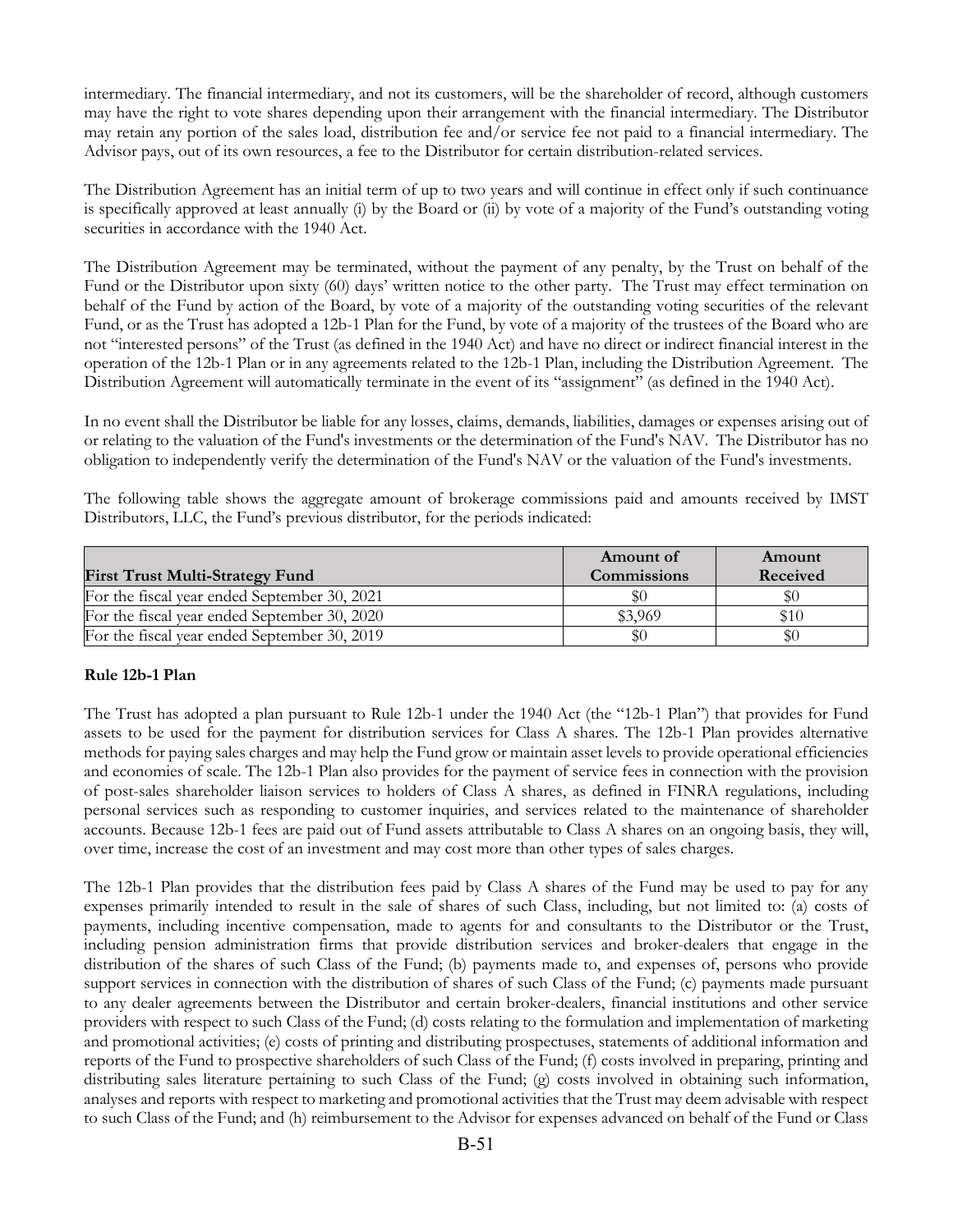with respect to such activities. The 12b-1 Plan is a compensation plan, which means that the Distributor is compensated regardless of its expenses, as opposed to a reimbursement plan which reimburses only for expenses incurred.

The 12b-1 Plan may not be amended to materially increase the amount to be paid by the Fund's Class A shares for distribution services without the vote of a majority of the outstanding voting securities of such shares. The 12b-1 Plan shall continue in effect indefinitely with respect to a Class, provided that such continuance is approved at least annually by a vote of a majority of the Trustees, including the Independent Trustees, cast in person at a meeting called for such purpose or by vote of at least a majority of the outstanding voting securities of such Class. The 12b-1 Plan may be terminated with respect to a Class at any time without penalty by vote of a majority of the Independent Trustees or by vote of the majority of the outstanding voting securities of such Class.

If the 12b-1 Plan is terminated for the Fund's Class A shares in accordance with its terms, the obligation of the Fund to make payments pursuant to the 12b-1 Plan with respect to such Class will cease and the Fund will not be required to make any payments past the termination date. Thus, there is no legal obligation for the Fund to pay any expenses incurred by the Distributor other than fees already payable under the 12b-1 Plan, if the 12b-1 Plan is terminated in accordance with its terms for any reason.

The following table shows the 12b-1 fees paid pursuant to the 12b-1 Plan for the fiscal year ended September 30, 2021:

|                                                | <b>Total Dollars Allocated</b> |
|------------------------------------------------|--------------------------------|
| Advertising/Marketing                          | \$0                            |
| Printing/Postage                               | \$0                            |
| Payment to distributor*                        | \$5,269                        |
| Payment to dealers                             | \$0                            |
| Compensation to sales personnel                | $\$0$                          |
| Interest, carrying, or other financing charges | $\$0$                          |
| Other                                          | $\$0$                          |
| Total                                          | \$5,269                        |

\*Payment to IMST Distributors, LLC, the Fund's previous distributor.

#### **Shareholder Service Plan**

The Board has adopted, on behalf of the Fund, a Shareholder Service Plan (the "Service Plan") under which the Advisor will provide, or arrange for others (such as banks, trust companies, broker-dealers and other financial intermediaries (each, a "Service Organization")) to provide certain specified non-distribution shareholder servicing functions for Fund shares owned by its respective customers, including but not limited to (a) establishing and maintaining accounts and records relating to customers who invest in the Fund; (b) aggregating and processing orders involving Fund shares; (c) processing dividend and other distribution payments from the Fund on behalf of customers; (d) preparing tax reports or forms on behalf of customers; (e) forwarding communications from the Fund; (f) providing sub-accounting with respect to Fund shares; (g) providing customers with a service that invests the assets of their accounts in Fund shares pursuant to specific or pre-authorized instructions; and (h) providing such other similar services as the Advisor may reasonably request to the extent it or a Service Organization is permitted to do so under applicable statutes, rules or regulations. The Fund will pay the Advisor or Service Organizations, as applicable, at an annual rate of up to 0.15% and 0.10% of the Fund's Class A shares and Class I shares, respectively, average daily net assets, payable monthly. The amount paid by the Fund to any Service Organization may be expressed in terms of a dollar amount per shareholder account in the Fund held by clients of the Service Organization, and/or in terms of percentage of the net assets of such accounts. For the fiscal year ended September 30, 2021, the Fund paid \$38,372 in shareholder servicing fees.

## **Dealer Reallowances**

The Fund's shares are subject to a sales charge that includes a dealer reallowance, which varies depending on how much the shareholder invests. The Distributor pays the appropriate dealer reallowance to dealers who have entered into an agreement with the Distributor to sell shares of the Fund. More detailed information on the sales charge and its application is contained in the Prospectus.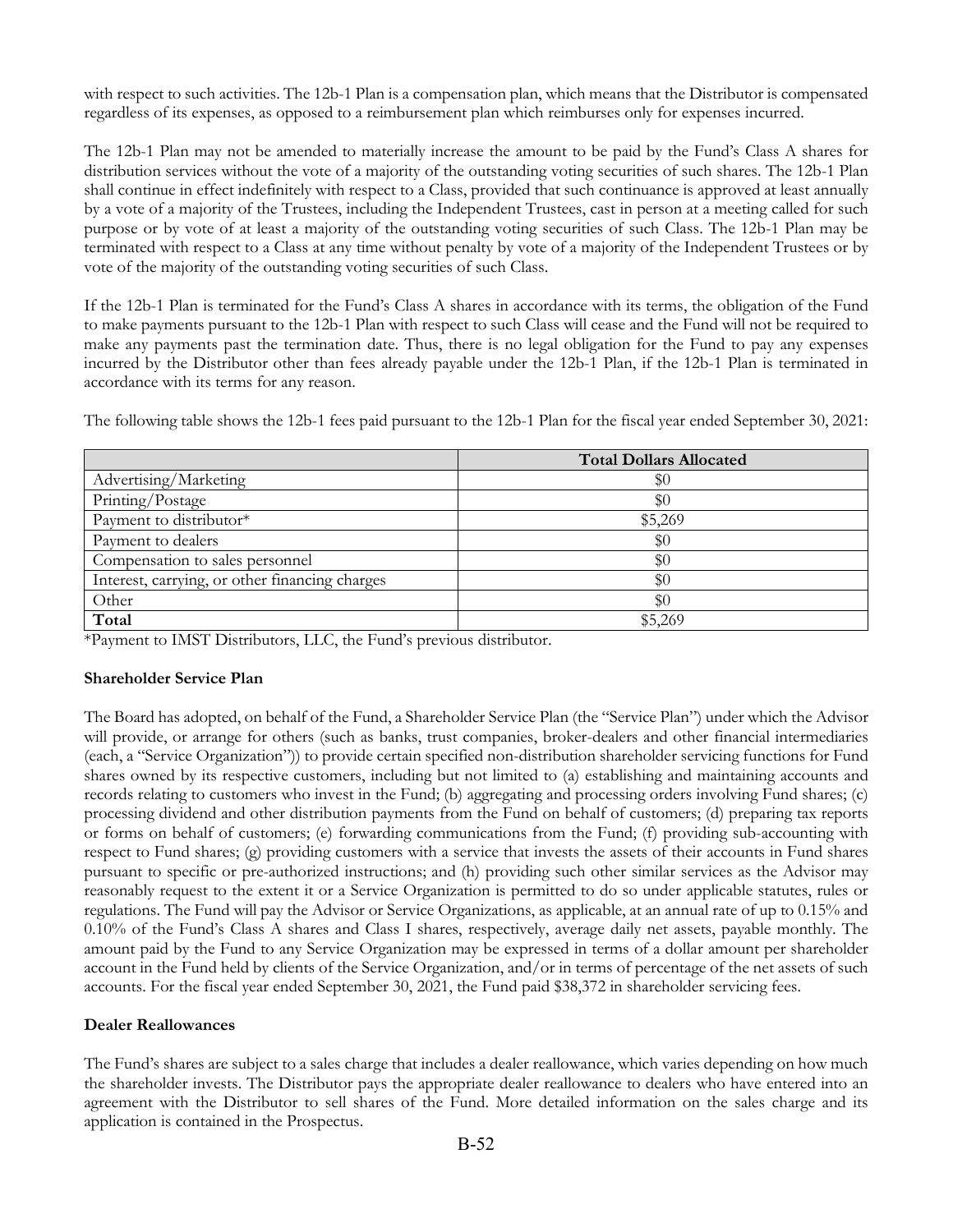#### **Additional Payments To Financial Intermediaries**

First Trust or its affiliates may from time to time make payments, out of their own resources, to certain financial intermediaries that sell shares of the Fund and other products for which First Trust serves as distributor (collectively, the "First Trust Funds") to promote the sales and retention of Fund shares by those firms and their customers. The amounts of these payments vary by intermediary. The level of payments that First Trust or an affiliate is willing to provide to a particular intermediary may be affected by, among other factors, (i) the firm's total assets or Fund shares held in and recent net investments into First Trust Funds, (ii) the value of the assets invested in the First Trust Funds by the intermediary's customers, (iii) redemption rates, (iv) its ability to attract and retain assets, (v) the intermediary's reputation in the industry, (vi) the level and/or type of marketing assistance and educational activities provided by the intermediary, (vii) the firm's level of participation in First Trust Funds' sales and marketing programs, (viii) the firm's compensation program for its registered representatives who sell Fund shares and provide services to Fund shareholders, and (ix) the asset class of the First Trust Funds for which these payments are provided. Such payments are generally asset-based but also may include the payment of a lump sum.

The Advisor, First Trust and/or their affiliates may make payments, out of their own assets, to those firms as compensation and/or reimbursement for marketing support and/or program servicing to selected intermediaries that are registered as holders or dealers of record for accounts invested in one or more of the First Trust Funds or that make First Trust Fund shares available through certain selected Fund no-transaction fee institutional platforms and fee-based wrap programs at certain financial intermediaries. Program servicing payments typically apply to employee benefit plans, such as retirement plans, or fee-based advisory programs but may apply to retail sales and assets in certain situations. The payments are based on such factors as the type and nature of services or support furnished by the intermediary and are generally asset-based. Services for which an intermediary receives marketing support payments may include, but are not limited to, business planning assistance, advertising, educating the intermediary's personnel about First Trust Funds in connection with shareholder financial planning needs, placement on the intermediary's preferred or recommended fund list, and access to sales meetings, sales representatives and management representatives of the intermediary. In addition, intermediaries may be compensated for enabling representatives of First Trust and/or its affiliates to participate in and/or present at conferences or seminars, sales or training programs for invited registered representatives and other employees, client and investor events and other events sponsored by the intermediary. Services for which an intermediary receives program servicing payments typically include, but are not limited to, record keeping, reporting or transaction processing and shareholder communications and other account administration services, but may also include services rendered in connection with Fund/investment selection and monitoring, employee enrollment and education, plan balance rollover or separation, or other similar services. An intermediary may perform program services itself or may arrange with a third party to perform program services. These payments, if any, are in addition to the service fee and any applicable omnibus sub-accounting fees paid to these firms with respect to these services by the First Trust Funds out of Fund assets.

From time to time, First Trust and/or its affiliates, at its expense, may provide other compensation to intermediaries that sell or arrange for the sale of shares of the First Trust Funds, which may be in addition to marketing support and program servicing payments described above. For example, First Trust and/or its affiliates may: (i) compensate intermediaries for National Securities Clearing Corporation networking system services (e.g., shareholder communication, account statements, trade confirmations and tax reporting) on an asset-based or per-account basis; (ii) compensate intermediaries for providing Fund shareholder trading information; (iii) make one-time or periodic payments to reimburse selected intermediaries for items such as ticket charges (i.e., fees that an intermediary charges its representatives for effecting transactions in Fund shares) or exchange order, operational charges (e.g., fees that an intermediary charges for establishing First Trust Funds on its trading system), and literature printing and/or distribution costs; (iv) at the direction of a retirement plan's sponsor, reimburse or pay direct expenses of an employee benefit plan that would otherwise be payable by the plan; and (v) provide payments to broker-dealers to help defray their technology or infrastructure costs.

When not provided for in a marketing support or program servicing agreement, First Trust and/or its affiliates may also pay intermediaries for enabling First Trust and/or its affiliates to participate in and/or present at conferences or seminars, sales or training programs for invited registered representatives and other intermediary employees, client and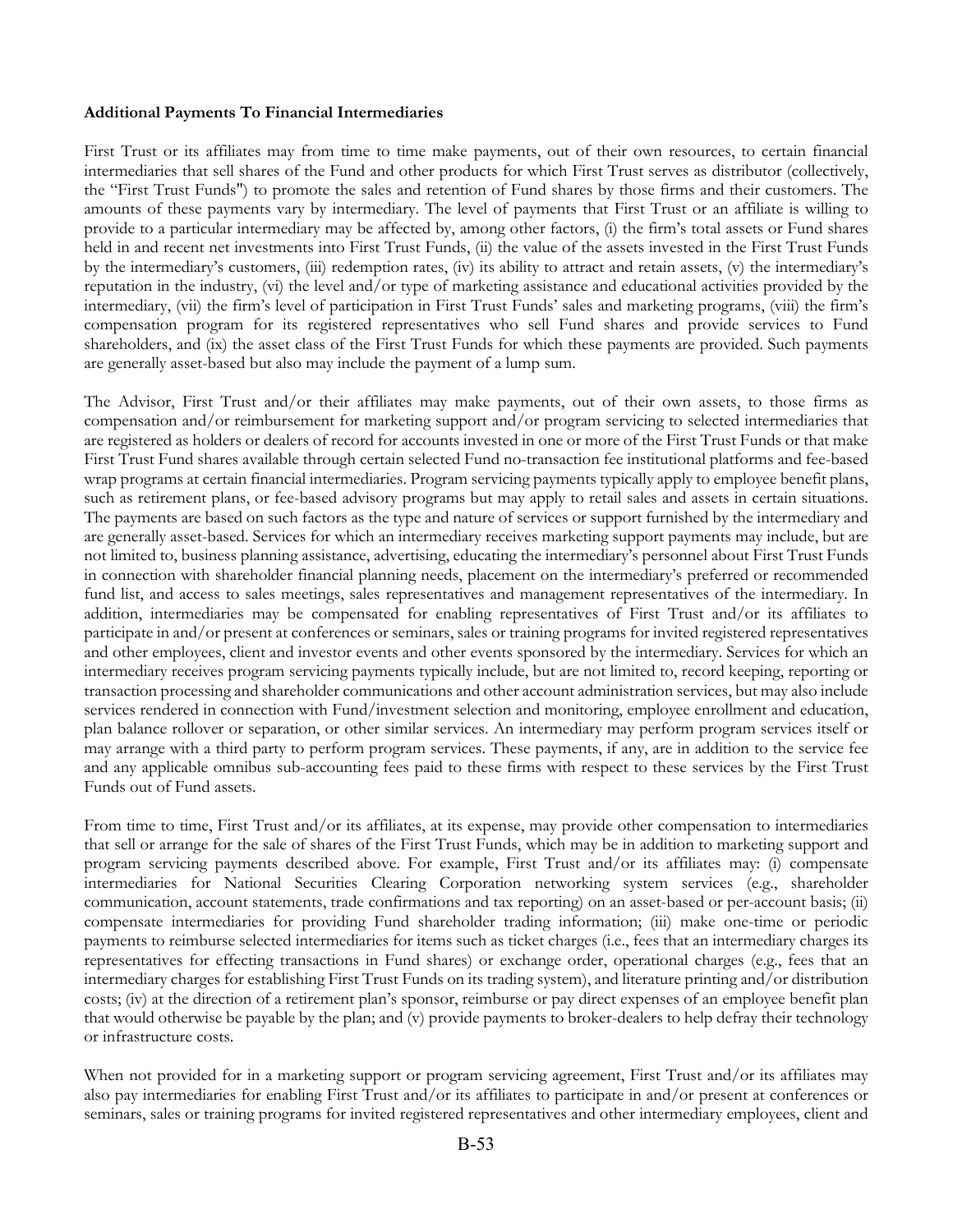investor events and other intermediary-sponsored events, and for travel expenses, including lodging incurred by registered representatives and other employees in connection with prospecting, asset retention and due diligence trips. These payments may vary depending upon the nature of the event. First Trust and/or its affiliates make payments for such events as it deems appropriate, subject to its internal guidelines and applicable law.

First Trust and/or its affiliates occasionally sponsor due diligence meetings for registered representatives during which they receive updates on various First Trust Funds and are afforded the opportunity to speak with portfolio managers. Although invitations to these meetings are not conditioned on selling a specific number of shares, those who have shown an interest in First Trust Funds are more likely to be considered. To the extent permitted by their firm's policies and procedures, all or a portion of registered representatives' expenses in attending these meetings may be covered by First Trust and/or its affiliates.

The amounts of payments referenced above made by First Trust and/or its affiliates could be significant and may create an incentive for an intermediary or its representatives to recommend or offer shares of the First Trust Funds to its customers. The intermediary may elevate the prominence or profile of the First Trust Funds within the intermediary's organization by, for example, placing the First Trust Funds on a list of preferred or recommended funds and/or granting First Trust and/or its affiliates preferential or enhanced opportunities to promote the First Trust Funds in various ways within the intermediary's organization. These payments are made pursuant to negotiated agreements with intermediaries. The payments do not change the price paid by investors for the purchase of a share or the amount First Trust Funds will receive as proceeds from such sales. Furthermore, many of these payments are not reflected in the fees and expenses listed in the fee table section of the Fund's Prospectus because they are not paid by the Fund. The types of payments described herein are not mutually exclusive, and a single intermediary may receive some or all types of payments as described.

Other compensation may be offered to the extent not prohibited by state laws or any self-regulatory agency, such as FINRA. Investors can ask their intermediaries for information about any payments they receive from First Trust and/or its affiliates and the services it provides for those payments. Investors may wish to take intermediary payment arrangements into account when considering and evaluating any recommendations relating to Fund shares.

## **PORTFOLIO TRANSACTIONS AND BROKERAGE**

Pursuant to the Advisory Agreement and Sub-Advisory Agreements, the Advisor and Sub-Advisors determine which securities are to be purchased and sold by the Fund and which broker-dealers are eligible to execute the Fund's portfolio transactions. The purchases and sales of securities in the over-the-counter market will generally be executed by using a broker for the transaction.

Purchases of portfolio securities for the Fund also may be made directly from issuers or from underwriters. Where possible, purchase and sale transactions will be effected through dealers (including banks) that specialize in the types of securities which the Fund will be holding unless better executions are available elsewhere. Dealers and underwriters usually act as principals for their own accounts. Purchases from underwriters will include a concession paid by the issuer to the underwriter and purchases from dealers will include the spread between the bid and the asked price. If the execution and price offered by more than one dealer or underwriter are comparable, the order may be allocated to a dealer or underwriter that has provided research or other services as discussed below.

In placing portfolio transactions, the Advisor and Sub-Advisors will use reasonable efforts to choose broker-dealers capable of providing the services necessary to obtain the most favorable price and execution available. The full range and quality of services available will be considered in making these determinations, such as the size of the order, the difficulty of execution, the operational facilities of the broker-dealer involved, the risk in positioning the block of securities, and other factors. In those instances where it is reasonably determined that more than one broker-dealer can offer the services needed to obtain the most favorable price and execution available, consideration may be given to those broker-dealers which furnish or supply research and statistical information to the Advisor and Sub-Advisors that they may lawfully and appropriately use in their investment advisory capacities, as well as provide other services in addition to execution services. Each of the Advisor and the Sub-Advisors considers such information, which is in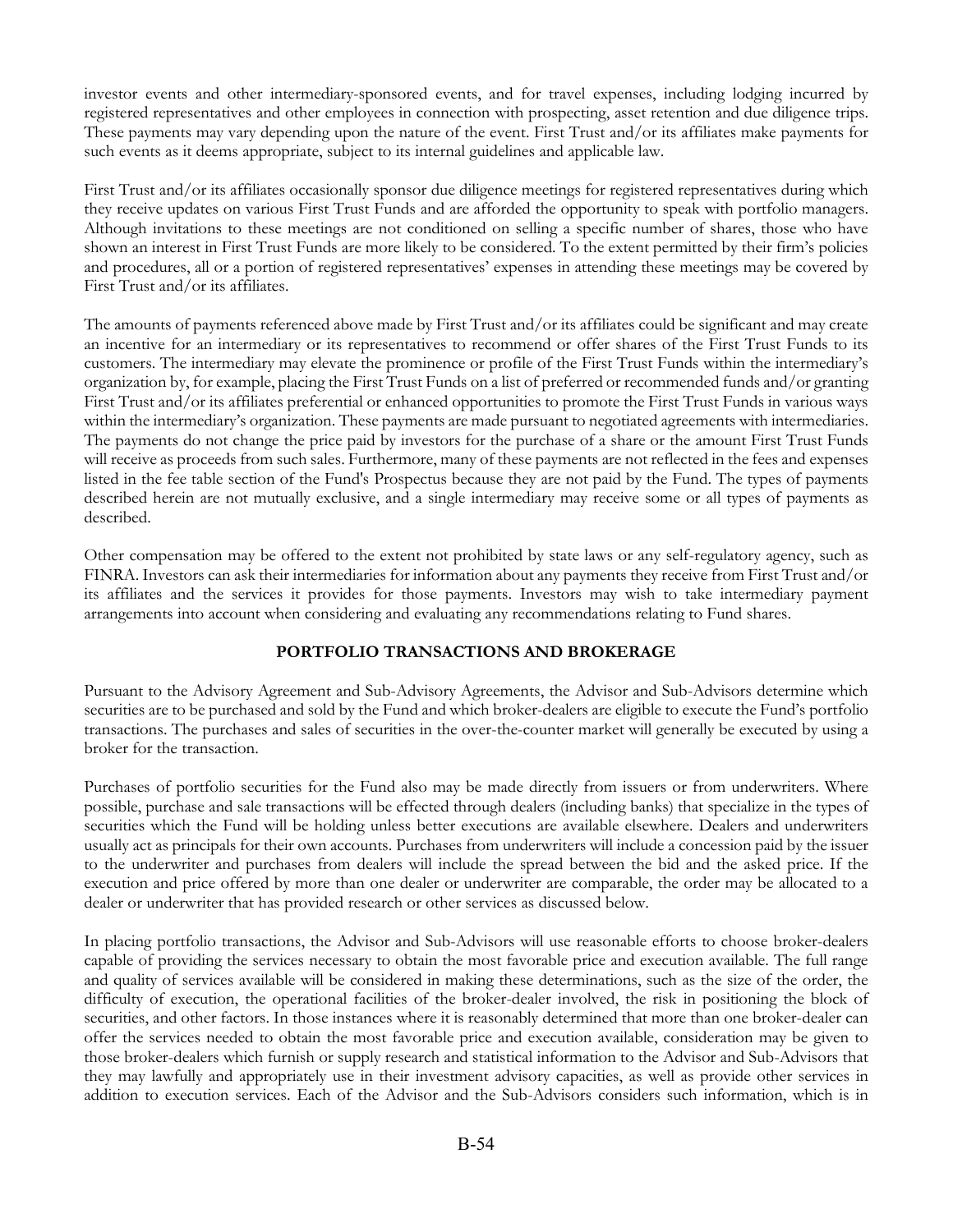addition to and not in lieu of the services required to be performed by it under its Advisory Agreement and Sub-Advisory Agreements with the Fund, to be useful in varying degrees, but of indeterminable value.

While it is the Fund's general policy to seek to obtain the most favorable price and execution available in selecting a broker-dealer to execute portfolio transactions for the Fund, weight is also given to the ability of a broker-dealer to furnish brokerage and research services as defined in Section 28(e) of the Securities Exchange Act of 1934, as amended, to the Fund or to the Advisor, even if the specific services are not directly useful to the Fund and may be useful to the Advisor in advising other clients. In negotiating commissions with a broker or evaluating the spread to be paid to a dealer, the Fund may therefore pay a higher commission or spread than would be the case if no weight were given to the furnishing of these supplemental services, provided that the amount of such commission or spread has been determined in good faith by the Advisor and Sub-Advisors to be reasonable in relation to the value of the brokerage and/or research services provided by such broker-dealer. The standard of reasonableness is to be measured in light of the Advisor's or Sub-Advisors' overall responsibilities to the Fund.

Investment decisions for the Fund are made independently from those of other client accounts that may be managed or advised by the Advisor or Sub-Advisors. Nevertheless, it is possible that at times, identical securities will be acceptable for both the Fund and one or more of such client accounts. In such event, the position of the Fund and such client accounts in the same issuer may vary and the holding period may likewise vary. However, to the extent any of these client accounts seek to acquire the same security as the Fund at the same time, the Fund may not be able to acquire as large a position in such security as it desires, or it may have to pay a higher price or obtain a lower yield for such security. Similarly, the Fund may not be able to obtain as high a price for, or as large an execution of, an order to sell any particular security at the same time as the Advisor's or Sub-Advisors' other client accounts.

The Fund does not effect securities transactions through brokers in accordance with any formula, nor does it effect securities transactions through brokers for selling shares of the Fund. However, broker-dealers who execute brokerage transactions may effect purchase of shares of the Fund for their customers. The brokers may also supply the Fund with research, statistical and other services.

The Fund paid the following brokerage and soft dollar commissions for the periods indicated:

|                                              | <b>Brokerage</b> | <b>Soft Dollar</b> |
|----------------------------------------------|------------------|--------------------|
| <b>First Trust Multi-Strategy Fund</b>       | Commissions (\$) | Commissions (\$)   |
| For the fiscal year ended September 30, 2021 | $$25,112*$       | \$1,493            |
| For the fiscal year ended September 30, 2020 | \$107,555        | \$10,946           |
| For the fiscal year ended September 30, 2019 | \$118,696        | \$15,283           |

\* The decrease in brokerage commission from 2020 to 2021 was due to a decrease in Fund assets, which resulted in a lower level of investment activity and trading.

#### **Holdings of Securities of the Fund's Regular Brokers or Dealers**

From time to time, the Fund may acquire and hold securities issued by its "regular brokers or dealers" or the parents of those brokers or dealers. "Regular brokers or dealers" (as such term is defined in the 1940 Act) of the Fund are the ten brokers or dealers that, during the most recent fiscal year, (i) received the greatest dollar amounts of brokerage commissions from the Fund's portfolio transactions, (ii) engaged as principal in the largest dollar amounts of the portfolio transactions of the Fund, or (iii) sold the largest dollar amounts of the Fund's shares. The Fund did not hold any securities of its "regular brokers or dealers" during the fiscal year ended September 30, 2021.

## **PORTFOLIO TURNOVER**

Although the Fund generally will not invest for short-term trading purposes, portfolio securities may be sold without regard to the length of time they have been held when, in the opinion of the Advisor or a Sub-Advisor, investment considerations warrant such action. Portfolio turnover rate is calculated by dividing (1) the lesser of purchases or sales of portfolio securities for the fiscal year by (2) the monthly average of the value of portfolio securities owned during the fiscal year. A 100% turnover rate would occur if all the securities in the Fund's portfolio, with the exception of securities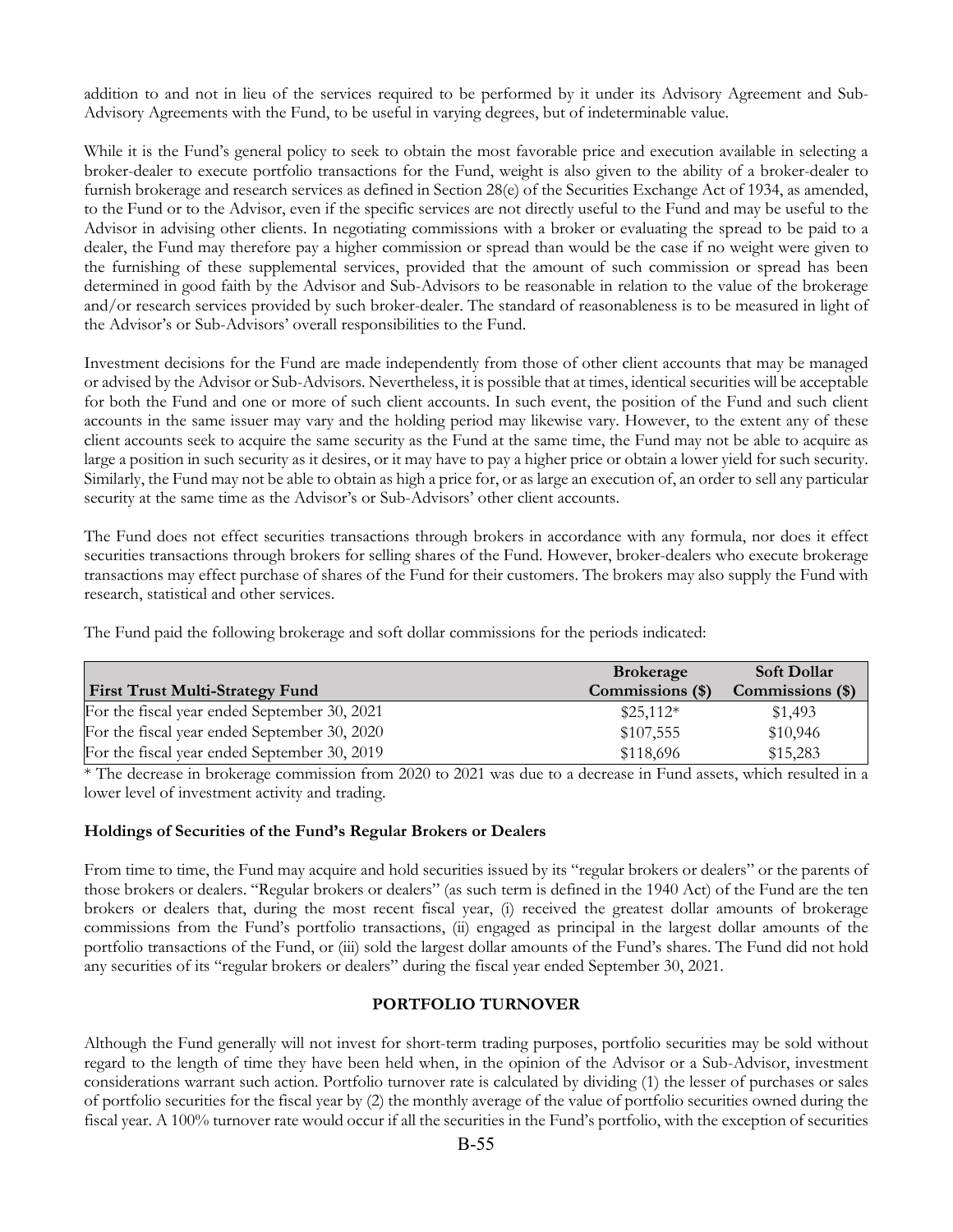whose maturities at the time of acquisition were one year or less, were sold and either repurchased or replaced within one year. A high rate of portfolio turnover (100% or more) generally leads to higher transaction costs and may result in a greater number of taxable transactions. To the extent net short-term capital gains are realized, any distributions resulting from such gains will generally be taxed at ordinary income tax rates for federal income tax purposes.

The portfolio turnover rates of the Fund and its predecessor, as applicable, for the fiscal years ended September 30, 2021, and 2020, were 170% and 223%, respectively. The Fund expects to have a portfolio turnover rate significantly in excess of 100%.

#### **PROXY VOTING POLICY**

The Board has adopted Proxy Voting Policies and Procedures ("Trust Policies") on behalf of the Trust, which delegates the responsibility for voting the Fund's proxies to the Advisor and Sub-Advisors, as applicable, subject to the Board's continuing oversight. The Trust Policies require that the Advisor and Sub-Advisors vote proxies received in a manner consistent with the best interests of the Fund. The Trust Policies also require the Advisor and Sub-Advisors to present to the Board, at least annually, the Advisor's and Sub-Advisors' Proxy Voting Policies and Procedures ("Advisor Policies") and a record of each proxy voted by the Advisor or Sub-Advisors' on behalf of the Fund, including a report on the resolution of all proxies identified by the Advisor and Sub-Advisors as involving a conflict of interest. See Appendix B for the Trust Policies and Advisor Policies. The Trust Policies and the Advisor Policies are intended to serve as guidelines and to further the economic value of each security held by the Fund. The Trust's CCO will review the Trust Policies and Advisor Policies annually. Each proxy will be considered individually, taking into account the relevant circumstances at the time of each vote.

If a proxy proposal raises a material conflict between the Advisor's or Sub-Advisors' interests and the Fund's interests, the Advisor or Sub-Advisors will resolve the conflict by following the Advisor's or Sub-Advisors' policy guidelines or the recommendation of an independent third party.

The Fund is required to annually file Form N-PX, which lists the Fund's complete proxy voting record for the 12 month period ended June 30 of each year. Once filed, the Fund's proxy voting record will be available without charge, upon request, by calling toll-free 1-877-779-1999 and on the SEC's web site at www.sec.gov.

## **ANTI-MONEY LAUNDERING PROGRAM**

The Trust has established an Anti-Money Laundering Compliance Program (the "Program") as required by the Uniting and Strengthening America by Providing Appropriate Tools Required to Intercept and Obstruct Terrorism Act of 2001 ("USA PATRIOT Act"). In order to ensure compliance with this law, the Program provides for the development and implementation of internal practices, procedures and controls, designation of anti-money laundering compliance officers, an ongoing training program and an independent audit function to determine the effectiveness of the Program.

Procedures to implement the Program include, but are not limited to, determining that the Distributor and Transfer Agent have established proper anti-money laundering procedures, reporting suspicious and/or fraudulent activity, checking shareholder names against designated government lists, including Office of Foreign Assets Control ("OFAC"), and a complete and thorough review of all new opening account applications. The Trust will not transact business with any person or entity whose identity cannot be adequately verified under the provisions of the USA PATRIOT Act.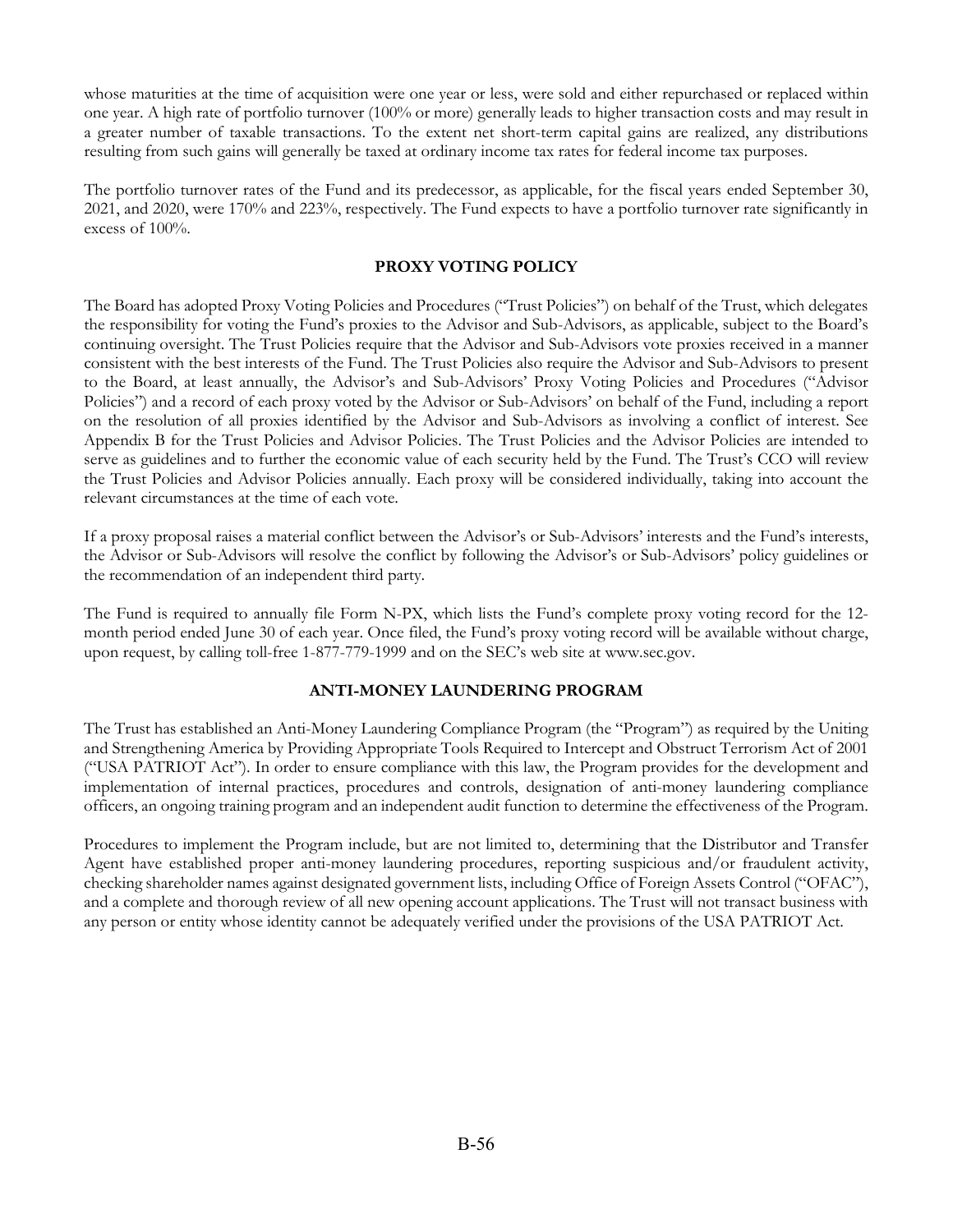#### **PORTFOLIO HOLDINGS INFORMATION**

The Trust has adopted policies and procedures regarding disclosure of portfolio holdings information (the "Disclosure Policy"). The Board of Trustees determined that the adoption of the Disclosure Policy, including the disclosure permitted therein, was in the best interests of the Trust. The Disclosure Policy applies to the Fund, Advisor, Sub-Advisors and other internal parties involved in the administration, operation or custody of the Fund, including, but not limited to UMBFS, MFAC, the Board of Trustees, counsel to the Trust and the Independent Trustees, Morgan Lewis, the Fund's independent registered public accounting firm, Tait Weller, and ICE Data Services, which assists the Fund with classifying its holdings pursuant to its liquidity risk management program (collectively, the "Service Providers"). Pursuant to the Disclosure Policy, non-public information concerning the Fund's portfolio holdings may be disclosed to its Service Providers only if such disclosure is consistent with the antifraud provisions of the federal securities laws and the fiduciary duties owed by the Fund and the Advisor to the Fund's shareholders. The Fund and its Service Providers may not receive compensation or any other consideration (which includes any agreement to maintain assets in the Fund or in other investment companies or accounts managed by the Advisor, Sub-Advisors or any affiliated person of the Advisor or Sub-Advisors) in connection with the disclosure of portfolio holdings information of the Fund. The Fund's Disclosure Policy is implemented and overseen by the CCO of the Trust, subject to the oversight of the Board of Trustees. Periodic reports regarding these procedures will be provided to the Trust's Board.

Portfolio holdings information will be deemed public when it has been (1) posted to the Fund's public website (https://www.FirstTrustCapital.com) or (2) disclosed in periodic regulatory filings on the SEC's website (www.sec.gov). Management of the Fund may make publicly available the Fund's portfolio holdings on the Fund's public website no earlier than five days after the date of such information (e.g., information as of January 31 may be made available no earlier than February 5).

Non-Public Portfolio Holdings Information Policy. All portfolio holdings information that has not been disseminated in a manner making it available to investors generally as described above is considered non-public portfolio holdings information for the purposes of the Disclosure Policy. Pursuant to the Disclosure Policy, the Fund or its Service Providers may disclose non-public portfolio holdings information to certain third parties who fall within preauthorized categories on a daily basis, with no lag time unless otherwise specified below. These third parties include: (i) the Fund's Service Providers and others who need access to such information in the performance of their contractual or other duties and responsibilities to the Fund (e.g., custodians, accountants, the Advisor, the Sub-Advisors, administrators, attorneys, officers and Trustees) and who are subject to duties of confidentiality imposed by law or contract, (ii) brokers who execute trades for the Fund, (iii) evaluation service providers (as described below) and (iv) shareholders receiving in-kind redemptions (as described below).

Evaluation Service Providers. These third parties include mutual fund evaluation services, such as Morningstar, Inc. and Lipper, Inc., if the Fund has a legitimate business purpose for disclosing the information, provided that the third party expressly agrees to maintain the non-public portfolio holdings information in confidence and not to trade portfolio securities based on the non-public portfolio holdings information. Subject to the terms and conditions of any agreement between the Fund or its authorized service providers and the third party, if these conditions for disclosure are satisfied, there shall be no restriction on the frequency with which the Fund's non-public portfolio holdings information is released, and no lag period shall apply. In addition, persons who owe a duty of trust or confidence to the Fund or its Service Providers (such as legal counsel) may receive non-public portfolio holdings information without entering into a non-disclosure agreement.

**Shareholder In-Kind Distributions.** The Fund may, in certain circumstances, pay redemption proceeds to a shareholder by an in-kind distribution of portfolio securities (instead of cash). In such circumstances, pursuant to the Disclosure Policy, Fund shareholders may receive a complete listing of the portfolio holdings of the Fund up to seven (7) calendar days prior to making the redemption request provided that they represent orally or in writing that they agree to maintain the confidentiality of the portfolio holdings information and not to trade portfolio securities based on the non-public holdings information.

Other Entities**.** Pursuant to the Disclosure Policy, the Fund or the Advisor may disclose non-public portfolio holdings information to a third party who does not fall within the pre-approved categories, and who are not executing broker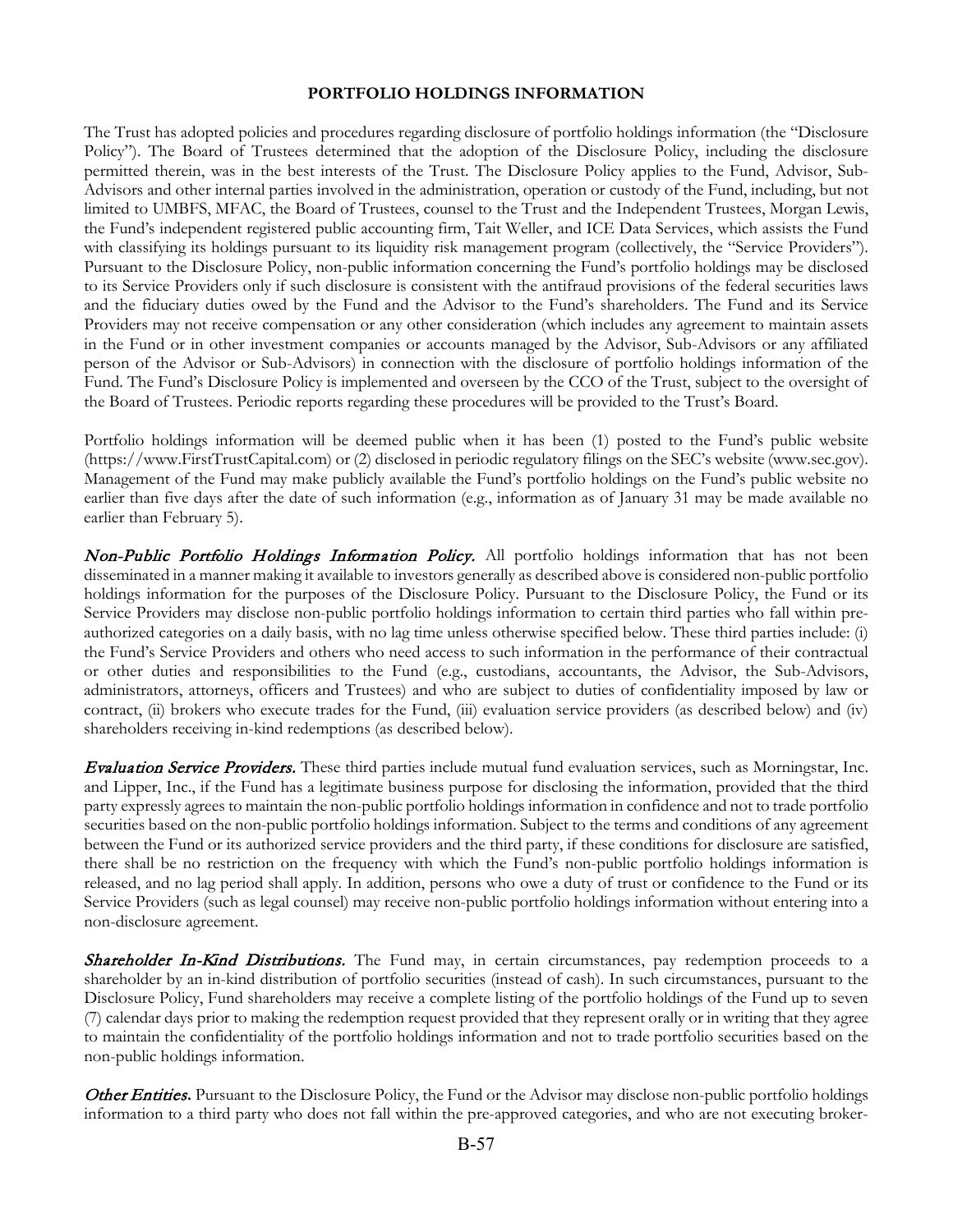dealers; however, prior to the receipt of any non-public portfolio holdings information by such third party, the recipient must have entered into a non-disclosure agreement and the disclosure arrangement must have been approved by the CCO of the Trust. The CCO will report to the Board of Trustees on a quarterly basis regarding any recipients of nonpublic portfolio holdings information approved pursuant to this paragraph. There are no other ongoing arrangements as of the date of this SAI.

The Advisor and its affiliates may provide investment advice to clients other than the Fund that have investment objectives that may be substantially similar to those of the Fund. These clients also may have portfolios consisting of holdings substantially similar to those of the Fund and generally have access to current portfolio holdings information for their accounts. These clients do not owe the Advisor or the Fund a duty of confidentiality with respect to disclosure of their portfolio holdings.

Current Arrangements Regarding Disclosure of Portfolio Holdings**.** As of the date of this SAI, the Trust or the Fund has ongoing business arrangements with the following entities which involve making portfolio holdings information available to such entities as an incidental part of the services they provide to the Trust: (i) the Advisor, the Sub-Advisors, MFAC and UMB (the Co-Administrators) and UMB Bank, N.A. (the Custodian) pursuant to investment management, administration and custody agreements, respectively, under which the Trust's portfolio holdings information is provided daily on a real-time basis (i.e. with no time lag); (ii) Tait Weller (independent registered public accounting firm), and Morgan Lewis (attorneys) to which the Trust provides portfolio holdings information on a regular basis with varying lag times after the date of the information, (iii) ISS Proxy Edge pursuant to a proxy voting agreement under which the Fund's portfolio holdings information is provided daily, subject to a one-day lag; (iv) Practical Computer Application, to which MFAC provides the Trust's portfolio holdings information on a daily basis for programming and database hosting services in connection with MFAC's administrative services to the Trust; (v) Donnelley Financial Solutions, to which the Trust provides portfolio holdings information on a monthly basis in connection with the filings of Form N-PORT; (vi) FilePoint, to which MFAC provides the Fund's portfolio holdings on a monthly basis in connection with filings of Form N-PORT; (vii) ICE Data Services, which assists the Fund with classifying its holdings pursuant to its liquidity risk management program, to which the Trust provides portfolio holdings information on a monthly basis with a one- to ten-day time lag; (viii) Morningstar, Inc., Lipper Inc., Refinitiv, Thomson Financial, Vickers Stock Research Corporation, and Bloomberg L.P., to which the Fund's portfolio holdings information is provided quarterly after the end of the previous fiscal quarter, with a 60-day time lag and no earlier than the date such information is filed on the SEC's EDGAR system on Form N-PORT (for the first and third fiscal quarters) or the Annual or Semi-Annual Report is mailed to shareholders (for the second and fourth fiscal quarters), as applicable; and (ix) Gainskeeper, Inc. and its affiliates, pursuant to an administrative agency agreement under which the Trust provides the Fund's portfolio tax lot holdings and transaction level data information on a daily basis.

## **DETERMINATION OF NET ASSET VALUE**

The NAVs of the Fund's shares will fluctuate and are determined as of 4:00 p.m. Eastern Time, the normal close of regular trading on the New York Stock Exchange (the "NYSE") on each day the NYSE is open for trading. The NAVs may be calculated earlier if permitted by the SEC. The NYSE annually announces the days on which it will not be open for trading. The most recent announcement indicates that the NYSE will not be open for the following holidays: New Year's Day, Martin Luther King, Jr. Day, Presidents' Day, Good Friday, Memorial Day, Juneteenth National Independence Day, Independence Day, Labor Day, Thanksgiving Day and Christmas Day. However, the NYSE may close on days not included in that announcement.

The NAV of each class is computed by dividing (a) the difference between the value of the Fund's securities, cash and other assets and the amount of the Fund's expenses and liabilities attributable to the class by (b) the number of shares outstanding in that class (assets  $-$  liabilities /  $\#$  of shares  $=$  NAV). Each NAV takes into account all of the expenses and fees of that class of the Fund, including management fees and administration fees, which are accrued daily.

Net Assets = NAV<br>Shares Outstanding = NAV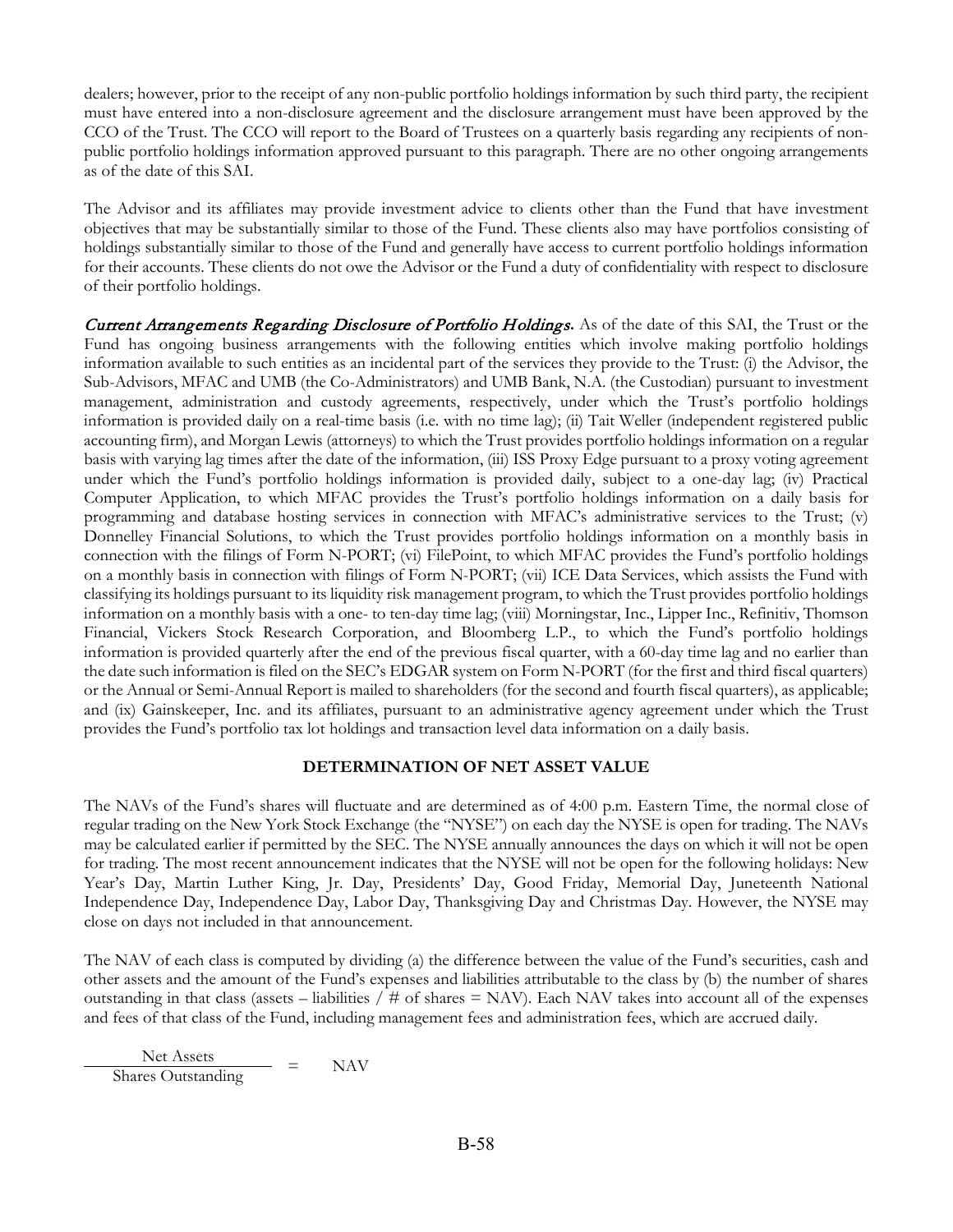Generally, the Fund's investments are valued at market value or, in the absence of a market value, at fair value as determined in good faith by the Advisor and the Trust's Valuation Committee pursuant to procedures approved by or under the direction of the Board. Pursuant to those procedures, the Board considers, among other things: 1) the last sale price on the securities exchange, if any, on which a security is primarily traded; 2) the mean between the bid and ask prices; 3) price quotations from an approved pricing service (which use information provided by market makers or estimates of market value based on similar securities), and 4) other factors as necessary to determine a fair value under certain circumstances. The Distributor is under no duty to verify any valuations of the Fund's investments.

The Fund's securities which are traded on securities exchanges are valued at the last sale price on the exchange on which such securities are traded, as of the close of business on the day the securities are being valued or, lacking any reported sales, at the mean between the last available bid and ask prices.

Pricing services generally value debt securities assuming orderly transactions of an institutional round lot size, but such securities may be held or transactions may be conducted in such securities in smaller, odd lot sizes. Odd lots often trade at lower prices than institutional round lots.

Securities that are traded on more than one exchange are valued on the exchange determined by the Advisor to be the primary market. Securities primarily traded in the National Association of Securities Dealers Automated Quotation ("NASDAQ"), National Market System for which market quotations are readily available shall be valued using the NASDAQ Official Closing Price ("NOCP"). If the NOCP is not available, such securities shall be valued at the last sale price on the day of valuation, or if there has not been any sale on such day, at the mean between the bid and ask prices. OTC securities which are not traded in the NASDAQ National Market System are valued at the most recent trade price.

Stocks that are "thinly traded" or events occurring when a foreign market is closed but the NYSE is open (for example, the value of a security held by the Fund has been materially affected by events occurring after the close of the exchange or market on which the security is principally traded) may create a situation where a market quote would not be readily available. When a market quote is not readily available, the security's value is based on "fair value" as determined by procedures adopted by the Board. The Board will periodically review the reliability of the Fund's fair value methodology. The Fund may hold portfolio securities, such as those traded on foreign securities exchanges that trade on weekends or other days when the Fund's shares are not priced. Therefore, the value of the Fund's shares may change on days when shareholders will not be able to purchase or redeem shares.

Short-term debt obligations with remaining maturities in excess of 60 days are valued at current market prices, as discussed above. Short-term securities with 60 days or less remaining to maturity are, unless conditions indicate otherwise, amortized to maturity based on their cost to the Fund if acquired within 60 days of maturity or, if already held by the Fund on the  $60<sup>th</sup>$  day, based on the value determined on the  $61<sup>st</sup>$  day.

All other assets of the Fund are valued in such manner as the Board in good faith deems appropriate to reflect as their fair value.

In no event does the Distributor have any responsibility for any valuations of the Fund's investments (including the accuracy, reliability or completeness thereof) or for the valuation processes utilized for the Fund, and the Distributor disclaims any and all liability for any direct, incidental, or consequential damages arising out of any inaccuracy or incompleteness in valuations.

## **PURCHASE AND REDEMPTION OF FUND SHARES**

Detailed information on the purchase and redemption of shares is included in the Fund's Prospectus. Shares of the Fund are sold at the next offering price calculated after receipt of an order for purchase. In order to purchase shares of the Fund, you must invest the initial minimum investment for the relevant class of shares. However, the Fund reserves the right, in its sole discretion, to waive the minimum initial investment amount for certain investors, or to waive or reduce the minimum initial investment for 401(k) plans or other tax-deferred retirement plans. You may purchase shares on any day that the NYSE is open for business by placing orders with the Fund.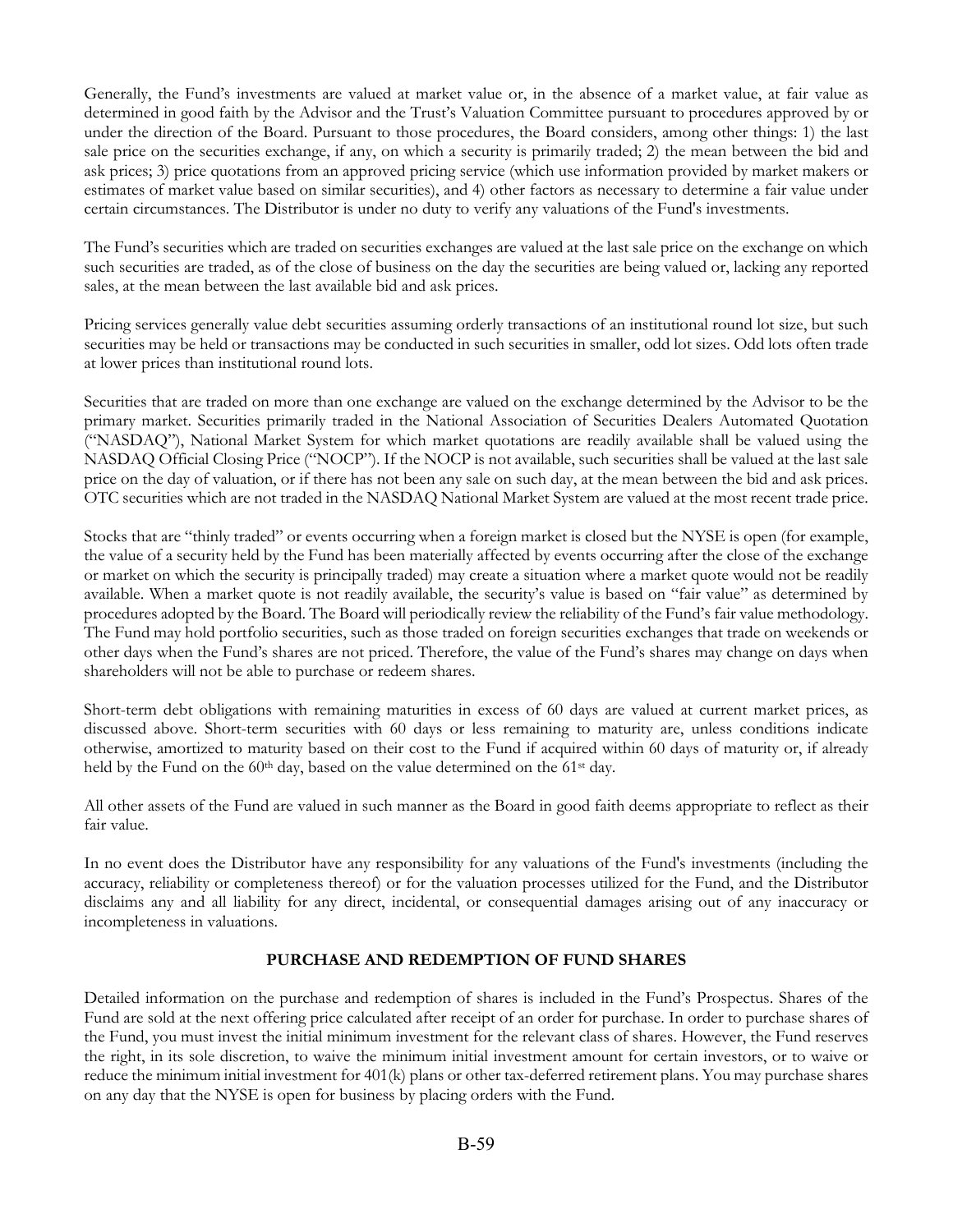The Fund reserves the right to refuse any purchase requests, particularly those that would not be in the best interests of the Fund or its shareholders and could adversely affect the Fund or its operations. This includes those from any individual or group who, in the Fund's view, is likely to engage in or has a history of excessive trading (usually defined as more than four round-trip transactions out of the Fund within a calendar year). Furthermore, the Fund may suspend the right to redeem its shares or postpone the date of payment upon redemption for more than seven calendar days (i) for any period during which the NYSE is closed (other than customary weekend or holiday closings) or trading on the NYSE is restricted; (ii) for any period during which an emergency exists affecting the sale of the Fund's securities or making such sale or the fair determination of the value of the Fund's net assets not reasonably practicable; or (iii) for such other periods as the SEC may permit for the protection of the Fund's shareholders. In addition, if shares are purchased using a check and a redemption is requested before the check has cleared, the Fund may postpone payment of the redemption proceeds up to 15 days while the Fund waits for the check to clear.

Redemptions In Kind. The Trust has filed an election under SEC Rule 18f-1 committing to pay in cash all redemptions by a shareholder of record up to amounts specified by the rule (the lesser of (i) \$250,000 or (ii) 1% of the Fund's assets). The Fund has reserved the right to pay the redemption price of its shares in excess of the amounts specified by the rule, either totally or partially, by an in-kind distribution of portfolio securities (instead of cash). The securities so distributed would be valued at the same amounts as those assigned to them in calculating the NAV for the Fund shares being redeemed. If a shareholder receives an in-kind distribution, the shareholder could incur brokerage or other charges in converting the securities to cash.

The Fund does not intend to hold any significant percentage of its portfolio in illiquid securities, although the Fund, like virtually all mutual funds, may from time to time hold a small percentage of securities that are illiquid. In the unlikely event the Fund were to elect to make an in-kind redemption, the Fund expects that it would follow the normal protocol of making such distribution by way of a pro rata distribution based on its entire portfolio. If the Fund held illiquid securities, such distribution may contain a pro rata portion of such illiquid securities or the Fund may determine, based on a materiality assessment, not to include illiquid securities in the in-kind redemption. The Fund does not anticipate that it would ever selectively distribute a greater than pro rata portion of any illiquid securities to satisfy a redemption request. If such securities are included in the distribution, shareholders may not be able to liquidate such securities and may be required to hold such securities indefinitely. Shareholders' ability to liquidate such securities distributed in-kind may be restricted by resale limitations or substantial restrictions on transfer imposed by the issuers of the securities or by law. Shareholders may only be able to liquidate such securities distributed in-kind at a substantial discount from their value, and there may be higher brokerage costs associated with any subsequent disposition of these securities by the recipient.

#### **FEDERAL INCOME TAX MATTERS**

The following is a summary of certain material U.S. federal (and, where noted, state and local) income tax considerations affecting the Fund and its shareholders. The discussion is very general. Current and prospective shareholders are therefore urged to consult their own tax advisors with respect to the specific federal, state, local and foreign tax consequences of investing in the Fund. The summary is based on the laws in effect on the date of this SAI and existing judicial and administrative interpretations thereof, all of which are subject to change, possibly with retroactive effect.

The Fund is treated as a separate entity from other series of the Trust for federal income tax purposes. The Fund has elected to be, and intends to qualify each year for treatment as a regulated investment company under Subchapter M of the Code by complying with all applicable requirements of the Code, including, among other things, requirements as to the sources of the Fund's income, diversification of the Fund's assets and timing of Fund distributions. To so qualify, the Fund must, among other things: (a) derive at least 90% of its gross income in each taxable year from dividends, interest, payments with respect to certain securities loans, and gains from the sale or other disposition of stock or securities or foreign currencies, or other income (including, but not limited to, gains from options, futures or forward contracts) derived with respect to its business of investing in such stock, securities or currencies, and net income derived from interests in "qualified publicly traded partnerships" (i.e., partnerships that are traded on an established securities market or tradable on a secondary market, other than partnerships that derive 90% of their income from interest, dividends, capital gains, and other traditionally permitted mutual fund income); (b) diversify its holdings so that, at the end of each quarter of the Fund's taxable year, (i) at least 50% of the market value of the Fund's assets is represented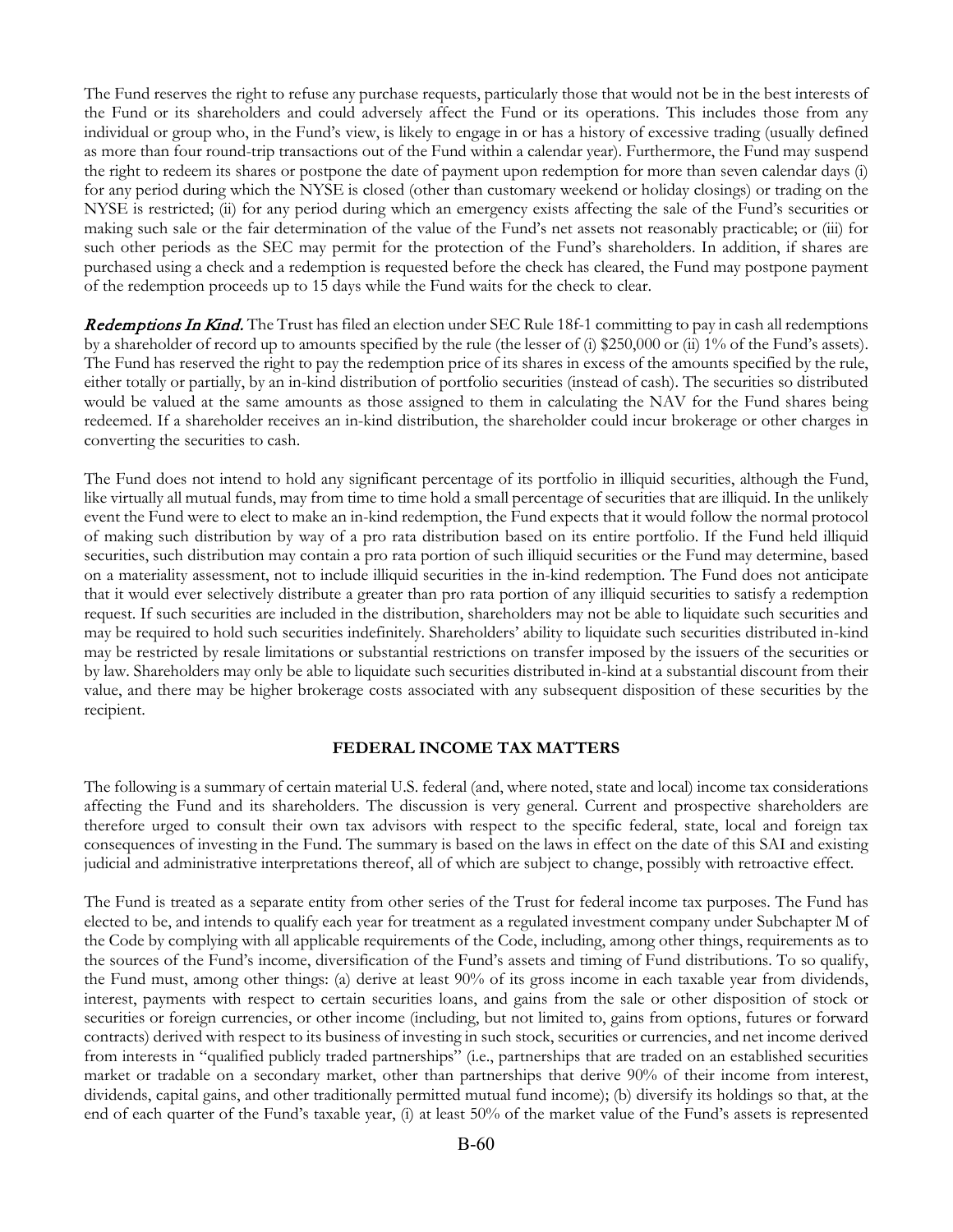by cash, securities of other regulated investment companies, U.S. Government securities and other securities, with such other securities limited, in respect of any one issuer, to an amount not greater than 5% of the Fund's assets and not greater than 10% of the outstanding voting securities of such issuer and (ii) not more than 25% of the value of its assets is invested, including through corporations in which the Fund owns a 20% or more voting stock interest, in the securities (other than U.S. government securities or securities of other regulated investment companies) of any one issuer, in the securities (other than the securities of other regulated investment companies) of any two or more issuers that the Fund controls and that are determined to be engaged in the same or similar trades or businesses or related trades or businesses, or in the securities of one or more "qualified publicly traded partnerships"; and (c) distribute an amount equal to the sum of at least 90% of its investment company taxable income (computed without regard to the dividends-paid deduction) and 90% of its net tax-exempt income, if any, for the tax year (including, for purposes of satisfying this distribution requirement, certain distributions made by the Fund after the close of its taxable year that are treated as made during such taxable year).

As a regulated investment company, the Fund will not be subject to U.S. federal income tax on the portion of its taxable investment income and capital gains that it distributes to its shareholders provided that it satisfies a minimum distribution requirement. In order to also avoid liability for a non-deductible federal excise tax, the Fund must distribute (or be deemed to have distributed) by December 31 of each calendar year at least the sum of (i) 98% of its ordinary income for such year, (ii) 98.2% of the excess of its realized capital gains over its realized capital losses for the 12-month period generally ending on October 31 during such year and (iii) any amounts from the prior calendar year that were not distributed and on which the Fund paid no federal income tax. The Fund will be subject to income tax at the applicable corporate tax rate on any taxable income or gains that it does not distribute to its shareholders. The Fund's policy is to distribute to its shareholders all investment company taxable income (determined without regard to the deduction for dividends paid) and any net capital gain (the excess of net long-term capital gain over net short-term capital loss) for each fiscal year in a manner that complies with the distribution requirements of the Code, so that the Fund will not be subject to any federal income or excise taxes.

If, for any taxable year, the Fund were to fail to qualify as a regulated investment company or were to fail to meet certain minimum distribution requirements under the Code, it would be taxed in the same manner as an ordinary corporation and distributions to its shareholders would not be deductible by the Fund in computing its taxable income. In addition, in the event of a failure to qualify, the Fund's distributions, to the extent derived from the Fund's current or accumulated earnings and profits, including any distributions of net capital gain, would be taxable to shareholders as ordinary dividend income for federal income tax purposes. However, such dividends would be eligible, subject to any generally applicable limitations, (i) to be treated as qualified dividend income in the case of shareholders taxed as individuals and (ii) for the dividends received deduction in the case of corporate shareholders. Moreover, if the Fund were to fail to qualify as a regulated investment company in any year, it would be required to pay out its earnings and profits accumulated in that year in order to qualify again as a regulated investment company. Under certain circumstances, the Fund may be able to cure a failure to qualify as a regulated investment company, but in order to do so the Fund might incur significant Fundlevel taxes and might be forced to dispose of certain assets. If the Fund failed to qualify as a regulated investment company for a period greater than two taxable years, the Fund would generally be required to recognize any net builtin gains with respect to certain of its assets upon a disposition of such assets within five years of qualifying as a regulated investment company in a subsequent year.

Shareholders generally will be subject to federal income taxes on distributions made by the Fund whether paid in cash or additional shares. Distributions of net investment income (including interest, dividend income and net short-term capital gain in excess of any net long-term capital loss, less certain expenses), other than qualified dividend income, will be taxable to shareholders as ordinary income. Distributions of qualified dividend income generally will be taxed to non-corporate shareholders at the federal income tax rates applicable to net capital gain, provided the Fund reports the amount distributed as qualified dividend income.

In general, dividends may be reported by the Fund as qualified dividend income if they are attributable to qualified dividend income received by the Fund. Qualified dividend income generally means dividend income received from the Fund's investments in common and preferred stock of U.S. companies and stock of certain qualified foreign corporations, provided that certain holding period and other requirements are met by both the Fund and its shareholders. If 95% or more of the Fund's gross income (calculated without taking into account net capital gain derived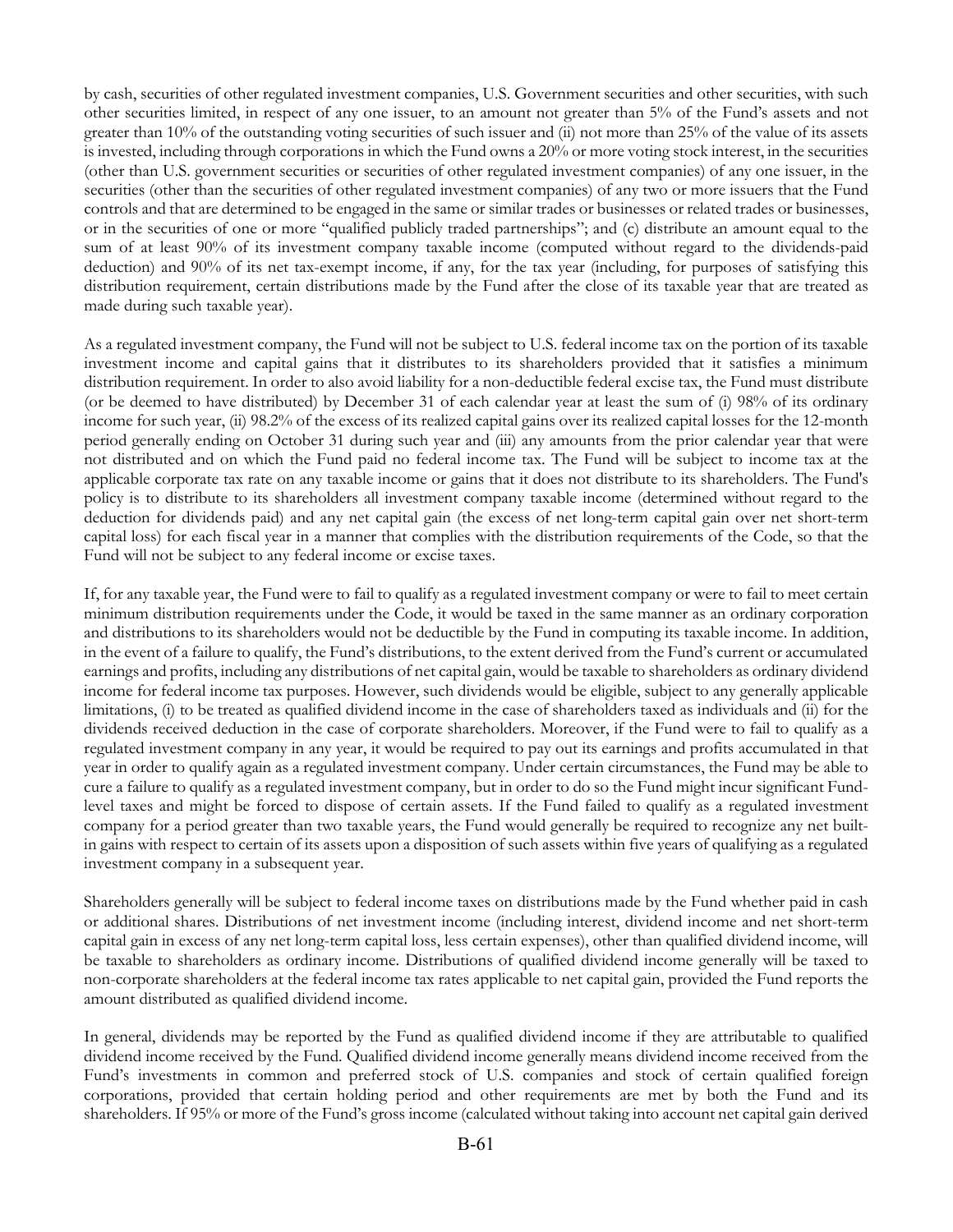from sales or other dispositions of stock or securities) consists of qualified dividend income, the Fund may report all distributions of such income as qualified dividend income.

A foreign corporation is treated as a qualified foreign corporation for this purpose if it is incorporated in a possession of the United States or it is eligible for the benefits of certain income tax treaties with the United States and meets certain additional requirements. Certain foreign corporations that are not otherwise qualified foreign corporations will be treated as qualified foreign corporations with respect to dividends paid by them if the stock with respect to which the dividends are paid is readily tradable on an established securities market in the United States. Passive foreign investment companies are not qualified foreign corporations for this purpose. Dividends received by the Fund from REITs generally do not qualify for treatment as qualified dividend income.

Dividends paid by the Fund may qualify in part for the dividends-received deduction available to corporate shareholders, provided the Fund reports the amount distributed as a qualifying dividend and certain holding period and other requirements under the Code are satisfied. The reported amount, however, cannot exceed the aggregate amount of qualifying dividends received by the Fund for its taxable year. Eligibility for qualified dividend income treatment and the dividends-received deduction may be reduced or eliminated if, among other things, (i) the shareholder is under an obligation (whether pursuant to a short sale or otherwise) to make related payments with respect to positions in substantially similar or related property or (ii) certain holding period requirements are not satisfied at both the Fund and shareholder levels. In addition, qualified dividend income treatment is not available if a shareholder elects to have the dividend income treated as investment income for purposes of the limitation on deductibility of investment interest.

If the Fund receives a dividend (other than a capital gain dividend) in respect of any share of REIT stock with a tax holding period of at least 46 days during the 91-day period beginning on the date that is 45 days before the date on which the stock becomes ex-dividend as to that dividend, then Fund dividends attributable to that REIT dividend income (as reduced by certain Fund expenses) may be reported by the Fund as eligible for the 20% deduction for "qualified REIT dividends" generally available to noncorporate shareholders under the Code. In order to qualify for this deduction, noncorporate shareholders must meet minimum holding period requirements with respect to their Fund shares.

Under Section 163(j) of the Code, a taxpayer's business interest expense is generally deductible to the extent of the taxpayer's business interest income plus certain other amounts. If the Fund earns business interest income, it may report a portion of its dividends as "Section 163(j) interest dividends," which its shareholders may be able to treat as business interest income for purposes of Section 163(j) of the Code. The Fund's "Section 163(j) interest dividend" for a tax year will be limited to the excess of its business interest income over the sum of its business interest expense and other deductions properly allocable to its business interest income. In general, the Fund's shareholders may treat a distribution reported as a Section 163(j) interest dividend as interest income only to the extent the distribution exceeds the sum of the portions of the distribution reported as other types of tax-favored income. To be eligible to treat a Section 163(j) interest dividend as interest income, a shareholder may need to meet certain holding period requirements in respect of the Fund shares and must not have hedged its position in the Fund shares in certain ways.

Distributions of net capital gain, if any, that the Fund reports as capital gain dividends will be taxable to non-corporate shareholders as long-term capital gain without regard to how long a shareholder has held shares of the Fund. The Fund may retain certain amounts of capital gains and designate them as undistributed net capital gain in a notice to its shareholders, who (i) will be required to include in income for U.S. federal income tax purposes, as long-term capital gain, their proportionate shares of the undistributed amounts so designated, (ii) will be entitled to credit their proportionate shares of the income tax paid by the Fund on those undistributed amounts against their federal income tax liabilities and to claim refunds to the extent such credits exceed their liabilities and (iii) will be entitled to increase their federal income tax basis in their shares by an amount equal to the excess of the amounts of undistributed net capital gain included in their respective income over their respective income tax credits.

For U.S. federal income tax purposes, the Fund is permitted to carry forward indefinitely a net capital loss from any taxable year to offset its capital gains, if any, in years following the year of the loss. To the extent subsequent capital gains are offset by such losses, they will not result in U.S. federal income tax liability to the Fund and may not be distributed as capital gains to shareholders. Generally, the Fund may not carry forward any losses other than net capital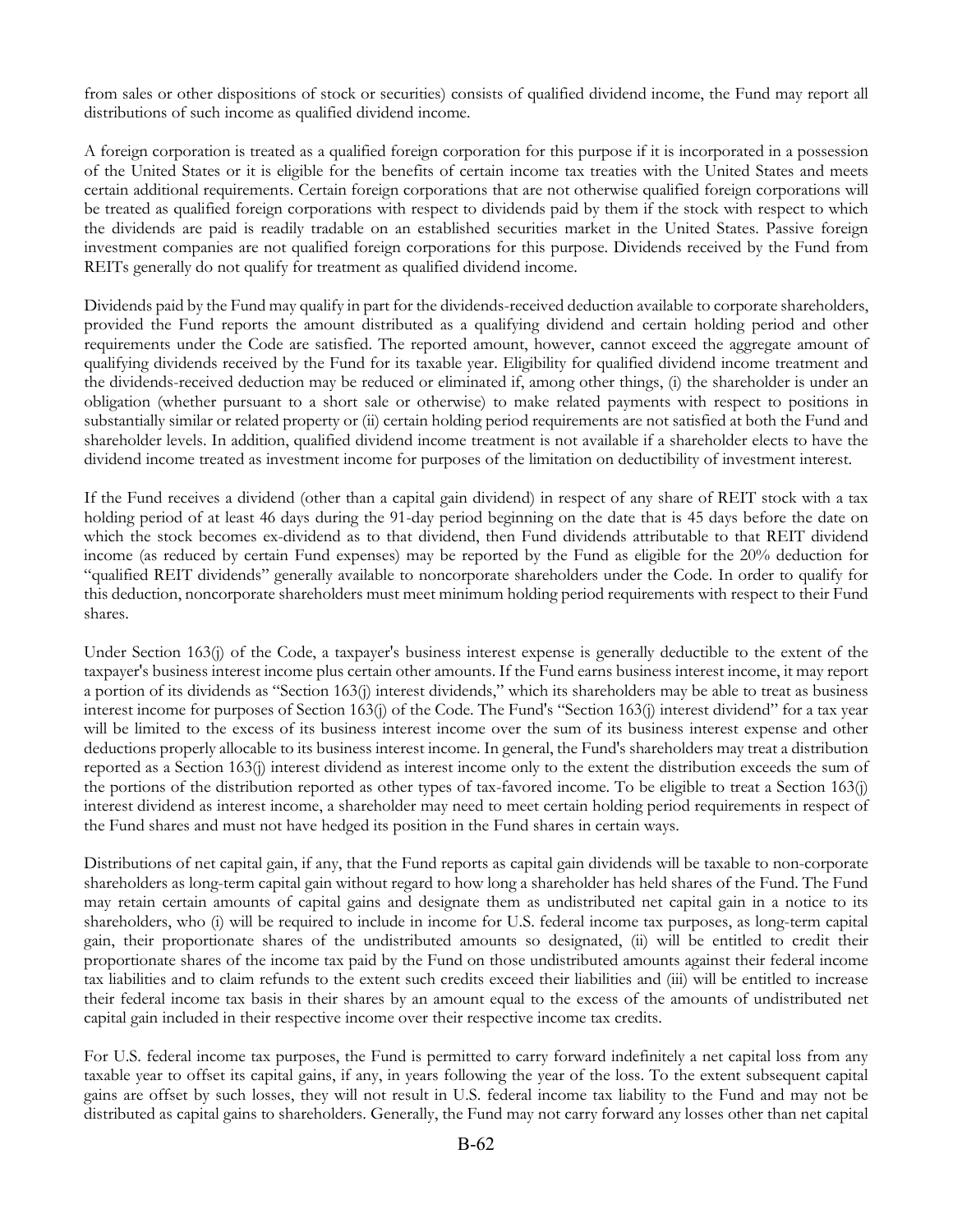losses. Under certain circumstances, the Fund may elect to treat certain losses as though they were incurred on the first day of the taxable year immediately following the taxable year in which they were actually incurred.

Distributions in excess of earnings and profits will, as to each shareholder, be treated as a tax-free return of capital to the extent of the shareholder's basis in his or her Fund shares. A distribution treated as a return of capital will reduce the shareholder's basis in his or her shares, which will result in an increase in the amount of gain (or a decrease in the amount of loss) that will be recognized by the shareholder for tax purposes on a later sale of such shares. After the shareholder's basis is reduced to zero, any distributions in excess of earnings and profits will be treated as a capital gain, assuming the shareholder holds his or her shares as capital assets.

A 3.8% Medicare contribution tax generally applies to all or a portion of the net investment income of a shareholder who is an individual and not a nonresident alien for federal income tax purposes and who has adjusted gross income (subject to certain adjustments) that exceeds a threshold amount (\$250,000 if married filing jointly or if considered a "surviving spouse" for federal income tax purposes, \$125,000 if married filing separately, and \$200,000 in other cases). This 3.8% tax also applies to all or a portion of the undistributed net investment income of certain shareholders that are estates and trusts. For these purposes, interest, dividends and certain capital gains (among other categories of income) are generally taken into account in computing a shareholder's net investment income.

Certain tax-exempt educational institutions are subject to a 1.4% tax on net investment income. For these purposes, certain dividends and capital gain distributions, and certain gains from the disposition of Fund shares (among other categories of income), are generally taken into account in computing a shareholder's net investment income.

Distributions are generally taxable when received. However, distributions declared in October, November or December to shareholders of record on a date in such a month and paid the following January are taxable for federal income tax purposes as if received on December 31 of the calendar year in which declared. In addition, certain distributions made after the close of a taxable year of the Fund may be "spilled back" and treated for certain purposes as paid by the Fund during such taxable year. In such case, shareholders generally will be treated as having received such dividends in the taxable year in which the distributions were actually made. For purposes of calculating the amount of a regulated investment company's undistributed income and gain subject to the 4% excise tax described above, such "spilled back" dividends are treated as paid by the regulated investment company when they are actually paid.

A redemption of Fund shares may result in recognition of a taxable gain or loss. The gain or loss will generally be treated as a long-term capital gain or loss if the shares are held for more than one year, and as a short-term capital gain or loss if the shares are held for one year or less. Any loss realized upon a redemption or exchange of shares held for six months or less will be treated as a long-term capital loss to the extent of any amounts treated as distributions of long-term capital gains during such six-month period. Any loss realized upon a redemption may be disallowed under certain wash sale rules to the extent shares of the Fund or substantially identical stock or securities are purchased (through reinvestment of distributions or otherwise) within 30 days before or after the redemption.

If a shareholder recognizes a loss with respect to the Fund's shares of \$2 million or more for an individual shareholder or \$10 million or more for a corporate shareholder (or certain greater amounts over a combination of years), the shareholder must file with the IRS a disclosure statement on IRS Form 8886. Direct shareholders of portfolio securities are in many cases exempted from this reporting requirement, but under current guidance, shareholders of a regulated investment company are not exempted. The fact that a loss is so reportable does not affect the legal determination of whether the taxpayer's treatment of the loss is proper.

The Fund's transactions in options and other similar transactions, such as futures, may be subject to special provisions of the Code that, among other things, affect the character of any income realized by the Fund from such investments, accelerate recognition of income to the Fund, defer Fund losses, affect the holding period of the Fund's securities, affect whether distributions will be eligible for the dividends received deduction or be treated as qualified dividend income and affect the determination of whether capital gain and loss is characterized as long-term or short-term capital gain or loss. These rules could therefore affect the character, amount and timing of distributions to shareholders. These provisions may also require the Fund to "mark-to-market" certain types of the positions in its portfolio (i.e., treat them as if they were closed out), which may cause the Fund to recognize income without receiving cash with which to make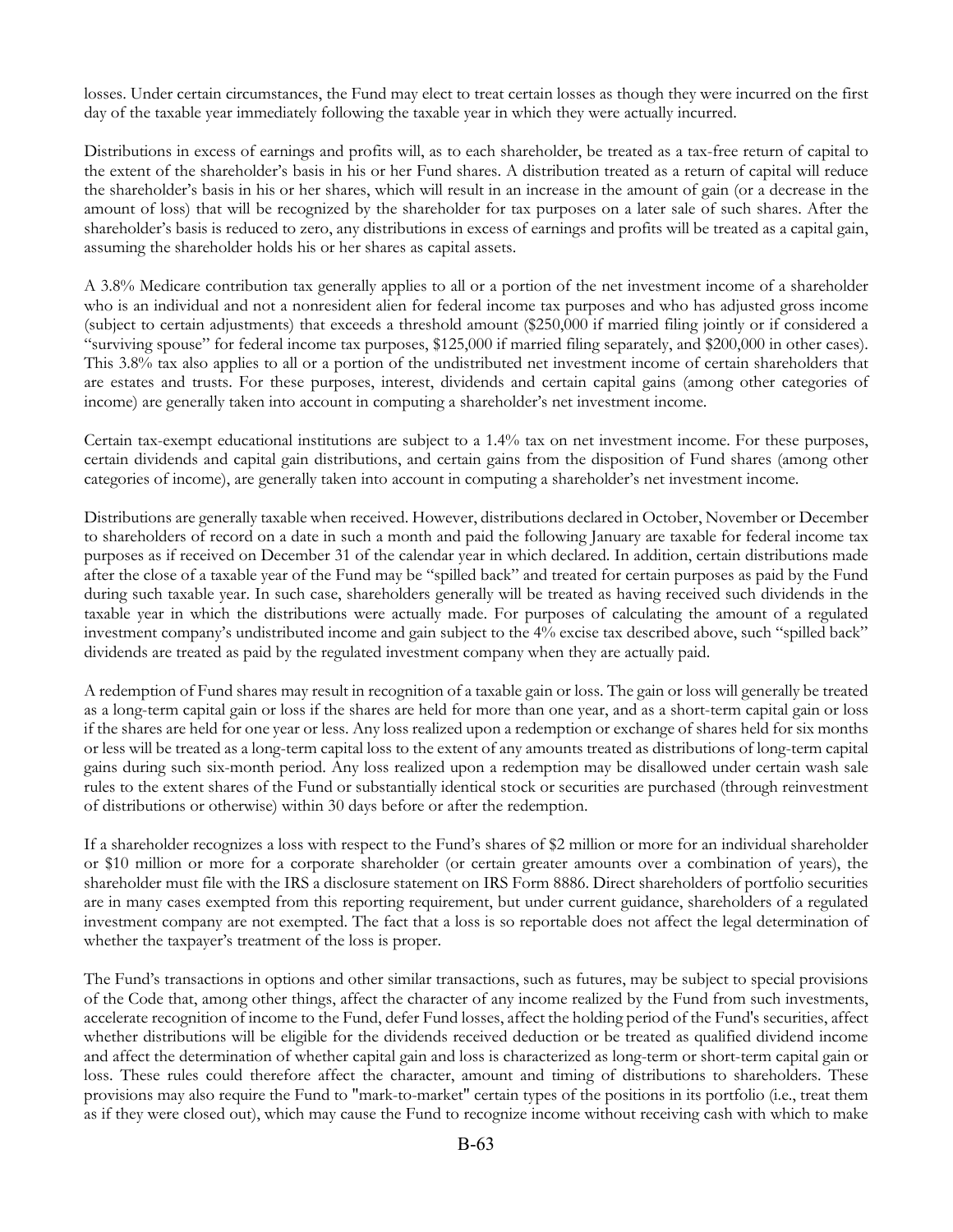distributions in amounts necessary to satisfy the distribution requirements for avoiding U.S. federal income and excise taxes. The Fund will monitor these transactions and will make the appropriate entries in its books and records, and if the Fund deems it advisable, will make appropriate elections if available in order to mitigate the effect of these rules, prevent disqualification of the Fund as a regulated investment company and minimize the imposition of U.S. federal income and excise taxes.

The Fund's transactions in broad based equity index futures contracts, exchange-traded options on such indices and certain other futures contracts are generally considered "Section 1256 contracts" for federal income tax purposes. Any unrealized gains or losses on such Section 1256 contracts are treated as though they were realized at the end of each taxable year. The resulting gain or loss is treated as 60% long-term capital gain or loss and 40% short-term capital gain or loss. Gain or loss recognized on actual sales of Section 1256 contracts is treated in the same manner. As noted above, distributions of net short-term capital gain are taxable to shareholders as ordinary income while distributions of net long-term capital gain are taxable to shareholders as long-term capital gain, regardless of how long the shareholder has held shares of the Fund.

The Fund's entry into a short sale transaction, an option or certain other contracts, such as futures, could be treated as the constructive sale of an appreciated financial position, causing the Fund to realize gain, but not loss, on the position.

If the Fund invests in certain pay-in-kind securities, zero coupon securities, deferred interest securities or, in general, any other securities with original issue discount (or with market discount if the Fund elects to include market discount in income currently), the Fund must accrue income on such investments for each taxable year, which generally will be prior to the receipt of the corresponding cash payments. However, the Fund must distribute, at least annually, all or substantially all of its investment company taxable income (determined without regard to the deduction for dividends paid), including such accrued income to shareholders to avoid federal income and excise taxes. Therefore, the Fund may have to sell portfolio securities (potentially under disadvantageous circumstances) to generate cash, or may have to undertake leverage by borrowing cash, to satisfy these distribution requirements. Dispositions of portfolio securities may result in additional gains and additional distribution requirements.

If the Fund invests in a market discount bond, it will be required to treat any gain recognized on the disposition of such market discount bond as ordinary income (instead of capital gain) to the extent of the accrued market discount, unless the Fund elects to include the market discount in income as it accrues as discussed above. A market discount bond is a security acquired in the secondary market at a price below its redemption value (or its adjusted issue price if it is also an original issue discount bond).

The Fund may be subject to withholding and other taxes imposed by foreign countries, including taxes on interest, dividends and capital gains with respect to its investments in those countries, which would, if imposed, reduce the yield on or return from those investments. Tax treaties between certain countries and the United States may reduce or eliminate such taxes in some cases. So long as the Fund qualifies for treatment as a regulated investment company and incurs "qualified foreign taxes," if more than 50% of its net assets at the close of its taxable year consist of stock or securities of foreign corporations, which for this purpose may include obligations of foreign governmental issuers, the Fund may elect to "pass through" to its shareholders the amount of such foreign taxes paid. If this election is made, information with respect to the amount of the foreign income taxes that are allocated to the Fund's shareholders will be provided to them and any shareholder subject to tax on dividends will be required (i) to include in ordinary gross income (in addition to the amount of the taxable dividends actually received) his/her proportionate share of the foreign taxes paid that are attributable to such dividends; and (ii) either to deduct his/her proportionate share of such foreign taxes in computing his/her taxable income or to claim that amount as a foreign tax credit (subject to applicable limitations) against U.S. income taxes.

Shareholders who do not itemize deductions for U.S. federal income tax purposes will not be able to deduct their pro rata portion of qualified foreign taxes paid by the Fund, although such shareholders will be required to include their shares of such taxes in gross income if the Fund makes the election described above. Qualified foreign taxes generally include taxes that would be treated as income taxes under U.S. tax regulations but do not include most other taxes, such as stamp taxes, securities transaction taxes, and similar taxes. No deduction for such taxes will be permitted to individuals in computing their alternative minimum tax liability.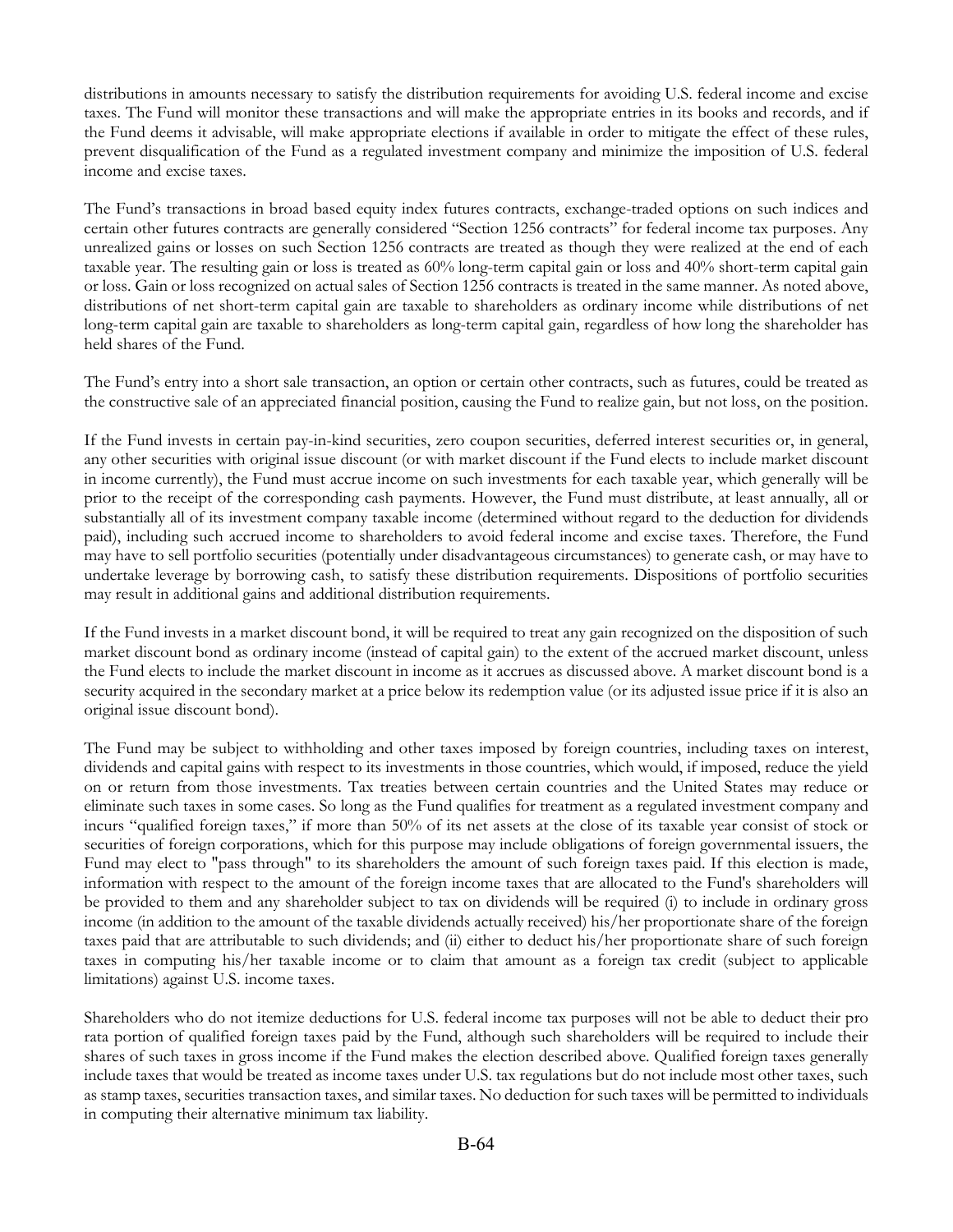If the Fund makes the election to pass through qualified foreign taxes and a shareholder chooses to take a credit for the foreign taxes deemed paid by such shareholder, the amount of the credit that may be claimed in any year may not exceed the same proportion of the U.S. tax against which such credit is taken that the shareholder's taxable income from foreign sources (but not in excess of the shareholder's entire taxable income) bears to his entire taxable income. For this purpose, long-term and short-term capital gains the Fund realizes and distributes to shareholders will generally not be treated as income from foreign sources in their hands, nor will distributions of certain foreign currency gains subject to Section 988 of the Code or of any other income realized by the Fund that is deemed, under the Code, to be U.S.-source income in the hands of the Fund. This foreign tax credit limitation may also be applied separately to certain specific categories of foreign-source income and the related foreign taxes. As a result of these rules, which may have different effects depending upon each shareholder's particular tax situation, certain shareholders may not be able to claim a credit for the full amount of their proportionate share of the foreign taxes paid by the Fund. Shareholders who are not liable for U.S. federal income taxes, including tax-exempt shareholders, will ordinarily not benefit from this election. If the Fund does make the election, it will provide required tax information to shareholders. The Fund generally may deduct any foreign taxes that are not passed through to its shareholders in computing its income available for distribution to shareholders to satisfy applicable tax distribution requirements. Under certain circumstances, if the Fund receives a refund of foreign taxes paid in respect of a prior year, the value of the Fund's shares could be affected, or any foreign tax credits or deductions passed through to shareholders in respect of the Fund's foreign taxes for the current year could be reduced.

Foreign exchange gains or losses realized by the Fund in connection with certain transactions involving foreign currency-denominated debt securities, certain options and futures contracts relating to foreign currency, foreign currency forward contracts, foreign currencies, or payables or receivables denominated in a foreign currency are subject to Section 988 of the Code, which generally causes such gains or losses to be treated as ordinary gain or loss and may affect the amount, timing and character of distributions to shareholders.

The Fund may purchase the securities of certain foreign companies treated as passive foreign investment companies for federal income tax purposes ("PFICs"). PFICs may be the only or primary means by which the Fund may invest in some countries. If the Fund invests in equity securities of PFICs, it may be subject to U.S. federal income tax on a portion of any "excess distribution" or gain from the disposition of such securities even if such income is distributed as a taxable dividend to shareholders. Additional charges in the nature of interest may be imposed on the Fund with respect to deferred taxes arising from such distributions or gains. Capital gains on the sale of such holdings will be deemed to be ordinary income regardless of how long such PFICs are held. A "qualified electing fund" election or a "mark to market" election may generally be available that would ameliorate these adverse tax consequences, but such elections could require the Fund to recognize taxable income or gain (subject to the distribution requirements applicable to regulated investment companies, as described above) without the concurrent receipt of cash. In order to satisfy the distribution requirements and avoid a tax on the Fund, the Fund may be required to liquidate portfolio securities that it might otherwise have continued to hold, potentially resulting in additional taxable gain or loss to the Fund. In order for the Fund to make a qualified electing fund election with respect to a PFIC, the PFIC would have to agree to provide certain tax information to the Fund on an annual basis, which it might not agree to do. The Fund may limit and/or manage its holdings in PFICs to limit its tax liability or maximize its return from these investments.

If a sufficient percentage of the equity interests in a foreign issuer that is treated as a corporation for U.S. federal income tax purposes are held by the Fund, independently or together with certain other U.S. persons, that issuer may be treated as a "controlled foreign corporation" (a "CFC") with respect to the Fund, in which case the Fund will be required to take into account each year, as ordinary income, its share of certain portions of that issuer's income, whether or not such amounts are distributed. The Fund may have to dispose of its portfolio securities (potentially resulting in the recognition of taxable gain or loss, and potentially under disadvantageous circumstances) to generate cash, or may have to borrow the cash, to meet its distribution requirements and avoid Fund-level taxes. In addition, some Fund gains on the disposition of interests in such an issuer may be treated as ordinary income. The Fund may limit and/or manage its holdings in issuers that could be treated as CFCs in order to limit its tax liability or maximize its after-tax return from these investments.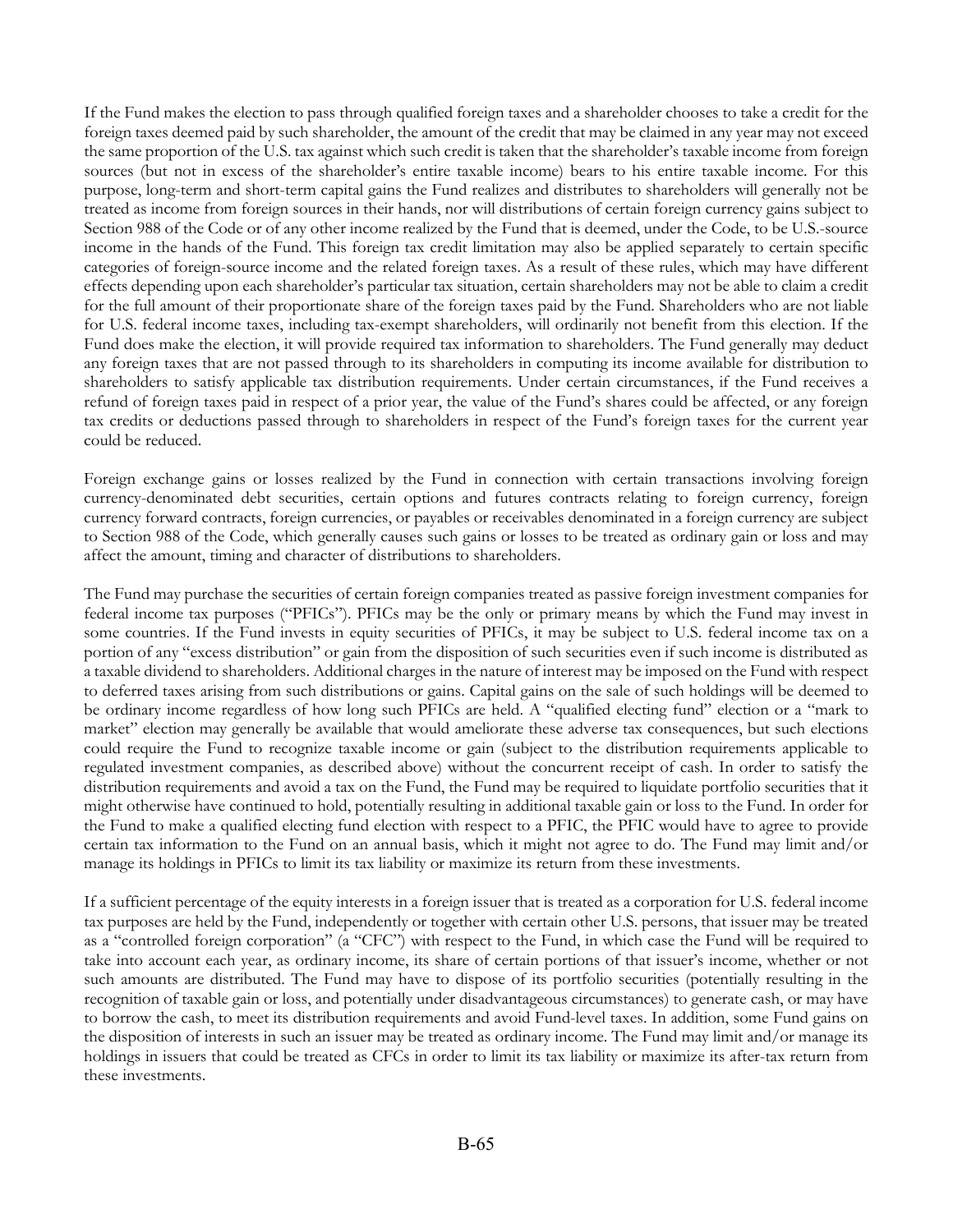In addition, if the Fund owned 10% or more of the voting power of a foreign entity treated as a corporation for U.S. federal income tax purposes for the last tax year of the foreign entity beginning before January 1, 2018, the Fund may have been required to include in its income its share of certain deferred foreign income of that foreign entity. Under those circumstances, the Fund may have been able to make an election to pay tax liability in respect of its share of any such income over eight years. It is possible that these deferred payments could affect the value of shares, even though all or some of the Fund's shareholders at the time of any deferred payment may have derived no economic benefit from the foreign entity's deferred income.

Non-U.S. persons are subject to U.S. tax on disposition of a "United States real property interest" (a "USRPI"). Gain on such a disposition is sometimes referred to as "FIRPTA gain." The Code provides a look-through rule for distributions of "FIRPTA gain" if certain requirements are met. If the look-through rule applies, certain distributions attributable to income received by the Fund, e.g., from REITs, may be treated as gain from the disposition of a USRPI, causing distributions to be subject to U.S. withholding tax at rates of up to 21%, and require non-U.S. shareholders to file nonresident U.S. income tax returns.

The Fund is required to withhold (as "backup withholding") a portion of reportable payments, including dividends, capital gain distributions and the proceeds of redemptions and exchanges or repurchases of Fund shares, paid to shareholders who have not complied with certain IRS regulations. The backup withholding rate is currently 24%. In order to avoid this withholding requirement, shareholders, other than certain exempt entities, must certify on IRS Forms W-9 or on certain other documents, that the Social Security Numbers or other Taxpayer Identification Numbers they provide are their correct numbers and that they are not currently subject to backup withholding, or that they are exempt from backup withholding. The Fund may nevertheless be required to backup withhold if it receives notice from the IRS or a broker that a number provided is incorrect or that backup withholding is applicable as a result of previous underreporting of interest or dividend income.

Ordinary dividends and certain other payments made by the Fund to non-U.S. shareholders are generally subject to withholding tax at a 30% rate (or a lower rate as may be determined in accordance with any applicable treaty). In order to obtain a reduced rate of withholding, a non-U.S. shareholder will be required to provide an IRS Form W-8BEN or similar form certifying its entitlement to benefits under a treaty. The withholding tax does not apply to regular dividends paid to a non-U.S. shareholder who provides an IRS Form W-8ECI, certifying that the dividends are effectively connected with the non-U.S. shareholder's conduct of a trade or business within the United States. Instead, the effectively connected dividends will be subject to regular U.S. income tax as if the non-U.S. shareholder were a U.S. shareholder. A non-U.S. corporation receiving effectively connected dividends may also be subject to additional "branch profits tax" imposed at a rate of 30% (or a lower treaty rate).

The 30% withholding tax described in the preceding paragraph generally will not apply to distributions of net capital gain, to redemption proceeds, or to dividends that the Fund reports as (a) interest-related dividends, to the extent such dividends are derived from the Fund's "qualified net interest income," or (b) short-term capital gain dividends, to the extent such dividends are derived from the Fund's "qualified short-term gain." "Qualified net interest income" is the Fund's net income derived from U.S.-source interest and original issue discount, subject to certain exceptions and limitations. "Qualified short-term gain" generally means the excess of the net short-term capital gain of the Fund for the taxable year over its net long-term capital loss, if any. In order to qualify for an exemption from withholding, a non-U.S. shareholder will need to comply with applicable certification requirements relating to its non-U.S. status (including, in general, furnishing an IRS Form W-8BEN or other applicable form). Backup withholding will not be applied to payments that are subject to this 30% withholding tax.

Unless certain non-U.S. entities that hold Fund shares comply with IRS requirements that will generally require them to report information regarding U.S. persons investing in, or holding accounts with, such entities, a 30% withholding tax may apply to the Fund's dividends payable to such entities. A non-U.S. shareholder may be exempt from the withholding described in this paragraph under an applicable intergovernmental agreement between the United States and a foreign government, provided that the shareholder and the applicable foreign government comply with the terms of such agreement.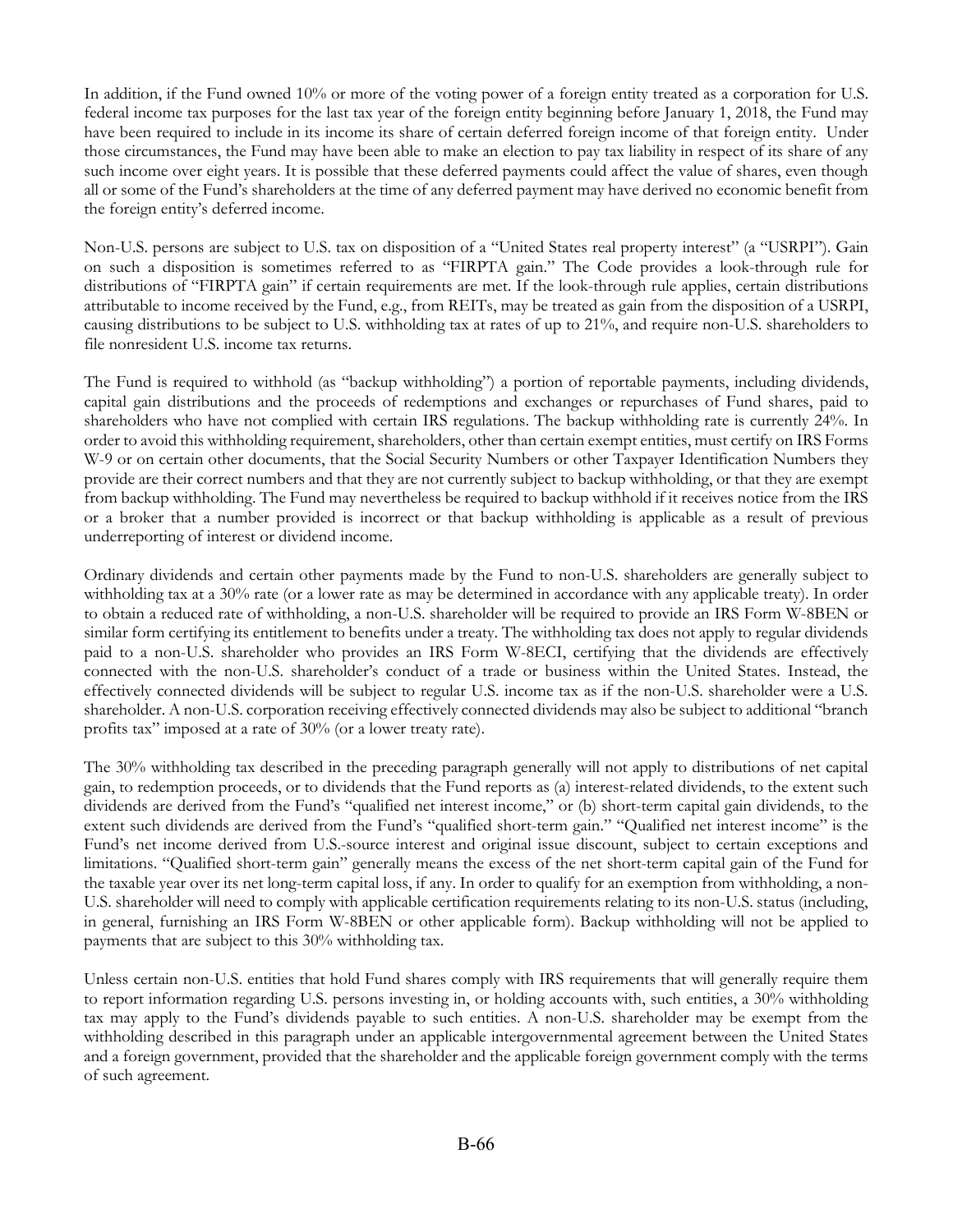This discussion and the related discussion in the Prospectus have been prepared by management of the Fund, and counsel to the Trust has expressed no opinion in respect thereof.

Shareholders and prospective shareholders of the Fund should consult their own tax advisors concerning the effect of owning shares of the Fund in light of their particular tax situations.

#### **DIVIDENDS AND DISTRIBUTIONS**

The Fund will receive income in the form of dividends and interest earned on its investments in securities. This income, less the expenses incurred in its operations, is the Fund's net investment income, substantially all of which will be declared as dividends to the Fund's shareholders. The Fund will make distributions of net investment income, if any, quarterly. In so doing, the Fund seeks to make distributions once per quarter based on a pre-determined rate. It is possible a portion of the distributions made by the Fund may be treated as return of capital for tax purposes. Shareholders who receive a payment of a distribution consisting of a return of capital may be under the impression that they are receiving net profits when, in fact, they are not. Shareholders should not assume that the source of a distribution from the Fund is net profit.

The amount of income dividend payments by the Fund is dependent upon the amount of net investment income received by the Fund from its portfolio holdings, is not guaranteed and is subject to the discretion of the Board. The Fund does not pay "interest" or guarantee any fixed rate of return on an investment in its shares.

The Fund also may derive capital gains or losses in connection with sales or other dispositions of its portfolio securities. Any net gain the Fund may realize from transactions involving investments held for less than the period required for long-term capital gain or loss recognition or otherwise producing short-term capital gains and losses (taking into account any available carryover of capital losses), although a distribution from capital gains, will be distributed to shareholders with and as a part of the income dividends paid by the Fund and will generally be taxable to shareholders as ordinary income for federal income tax purposes. If during any year the Fund realizes a net gain on transactions involving investments held for more than the period required for long-term capital gain or loss recognition or otherwise producing long-term capital gains and losses, the Fund will have a net long-term capital gain. After deduction of the amount of any net short-term capital loss, the balance (to the extent not offset by any capital losses available to be carried over) generally will be distributed and treated as long-term capital gains in the hands of the shareholders regardless of the length of time the Fund's shares may have been held by the shareholders. For more information concerning applicable capital gains tax rates, see your tax advisor.

Any dividend or distribution paid by the Fund reduces the Fund's NAVs on the date paid by the amount of the dividend or distribution per share. Accordingly, a dividend or distribution paid shortly after a purchase of shares by a shareholder will generally be taxable, even if it effectively represents a partial return of the shareholder's capital.

Dividends and other distributions will be made in the form of additional shares of the Fund unless the shareholder has otherwise indicated. Investors have the right to change their elections with respect to the reinvestment of dividends and distributions by notifying the Transfer Agent in writing, but any such change will be effective only as to dividends and other distributions for which the record date is seven or more business days after the Transfer Agent has received the written request.

The Fund's investments in partnerships, if any, including in qualified publicly traded partnerships, may result in that Fund being subject to state, local or foreign income, franchise or withholding tax liabilities.

## **GENERAL INFORMATION**

Investment Managers Series Trust II is an open-end management investment company organized as a Delaware statutory trust under the laws of the State of Delaware on August 20, 2013. The Trust has a number of outstanding series of shares of beneficial interest, each of which represents interests in a separate portfolio of securities.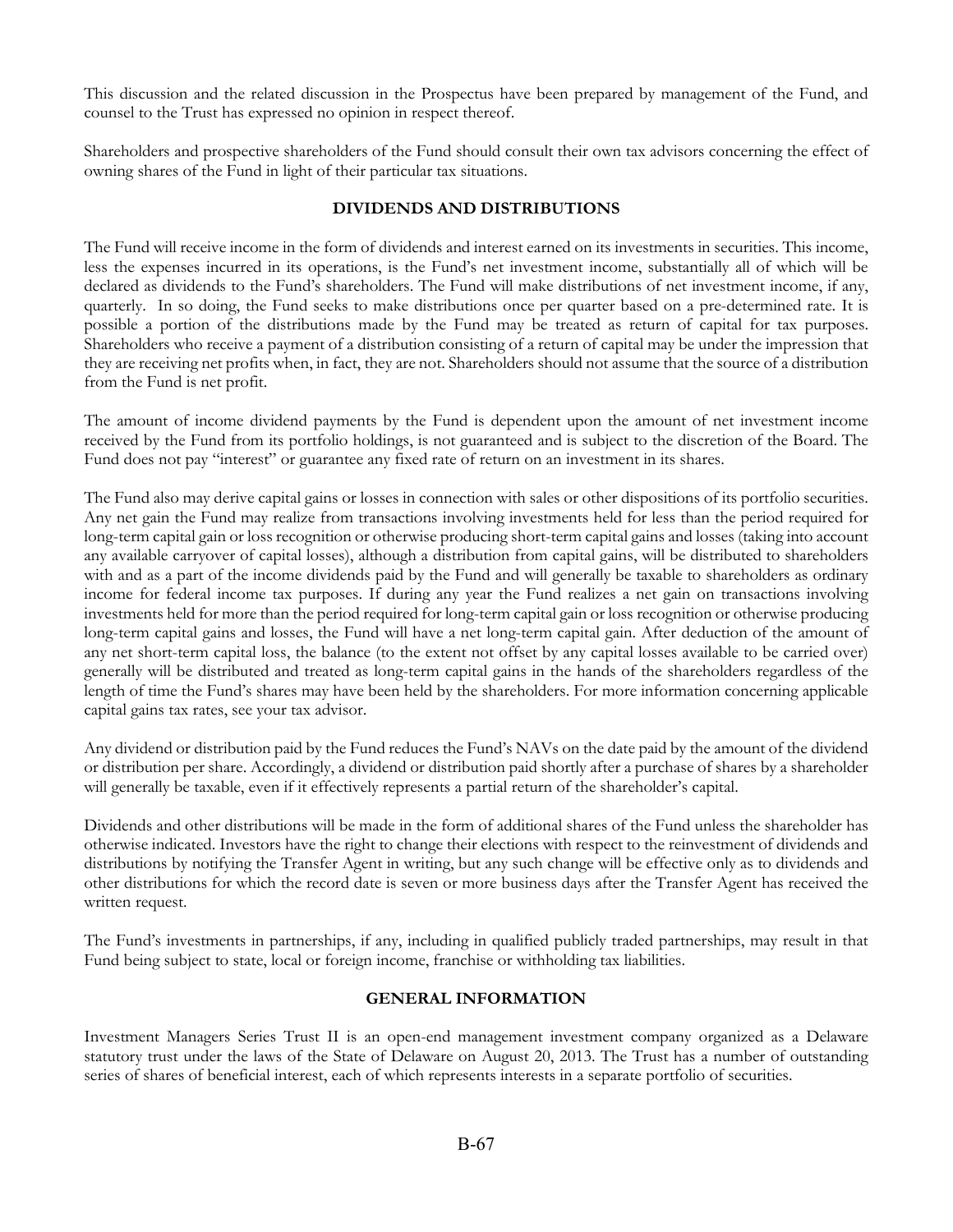The Trust's Declaration of Trust permits the Trustees to create additional series of shares, to issue an unlimited number of full and fractional shares of beneficial interest of each series, including the Fund, and to divide or combine the shares of any series into a greater or lesser number of shares without thereby changing the proportionate beneficial interest in the series. The assets belonging to a series are charged with the liabilities in respect of that series and all expenses, costs, charges and reserves attributable to that series only. Therefore, any creditor of any series may look only to the assets belonging to that series to satisfy the creditor's debt. Any general liabilities, expenses, costs, charges or reserves of the Trust which are not readily identifiable as pertaining to any particular series are allocated and charged by the Trustees to and among the existing series in the sole discretion of the Trustees. Each share of the Fund represents an interest in the Fund proportionately equal to the interest of each other share. Upon the Fund's liquidation, all shareholders would share pro rata in the net assets of the Fund available for distribution to shareholders.

The Trust may offer more than one class of shares of any series. Each share of a series or class represents an equal proportionate interest in that series or class with each other share of that series or class. With respect to the Fund, the Trust currently offers two classes of shares: Class A and Class I. The Trust has reserved the right to create and issue additional series or classes. Each share of a series or class represents an equal proportionate interest in that series or class with each other share of that series or class.

The shares of each series or class participate equally in the earnings, dividends and assets of the particular series or class. Expenses of the Trust, which are not attributable to a specific series or class, are allocated among all the series in a manner believed by management of the Trust to be fair and equitable. Shares issued do not have pre-emptive or conversion rights. Shares when issued are fully paid and non-assessable, except as set forth below. Shareholders are entitled to one vote for each share held. Shares of each series or class generally vote together, except when required under federal securities laws to vote separately on matters that only affect a particular series or class, such as the approval of distribution plans for a particular class.

The Trust is not required to hold annual meetings of shareholders but will hold special meetings of shareholders of a series or class when, in the judgment of the Board, it is necessary or desirable to submit matters for a shareholder vote. Shareholders have, under certain circumstances, the right to communicate with other shareholders in connection with requesting a meeting of shareholders for the purpose of removing one or more trustees. Shareholders also have, in certain circumstances, the right to remove one or more trustees without a meeting. No material amendment may be made to the Trust's Declaration of Trust without the affirmative vote of the holders of a majority of the outstanding shares of each portfolio affected by the amendment.

The Trust's Declaration of Trust provides that, at any meeting of shareholders of the Trust or of any series or class, a shareholder servicing agent may vote any shares as to which such shareholder servicing agent is the agent of record for shareholders who are not represented in person or by proxy at the meeting, proportionately in accordance with the votes cast by holders of all shares of that portfolio otherwise represented at the meeting in person or by proxy as to which such shareholder servicing agent is the agent of record. Any shares so voted by a shareholder servicing agent will be deemed represented at the meeting for purposes of quorum requirements. Any series or class may be terminated (i) upon the merger or consolidation with, or the sale or disposition of all or substantially all of its assets to, another entity, if approved by the vote of the holders of two-thirds of its outstanding shares, except that if the Board recommends such merger, consolidation or sale or disposition of assets, the approval by vote of the holders of a majority of the series' or class' outstanding shares will be sufficient, or (ii) by the vote of the holders of a majority of its outstanding shares, or (iii) by the Board by written notice to the series' or class' shareholders. Unless each series and class is so terminated, the Trust will continue indefinitely.

Shareholders may send communications to the Board. Shareholders should send communications intended for the Board by addressing the communications to the Board, in care of the Secretary of the Trust and sending the communication to 2220 E. Route 66, Suite 226, Glendora, California 91740. A shareholder communication must (i) be in writing and be signed by the shareholder, (ii) provide contact information for the shareholder, (iii) identify the Fund to which it relates, and (iv) identify the class and number of shares held by the shareholder. The Secretary of the Trust may, in good faith, determine that a shareholder communication should not be provided to the Board because it does not reasonably relate to the Trust or its operations, management, activities, policies, service providers, Board, officers, shareholders or other matters relating to an investment in the Fund or is otherwise immaterial in nature. Other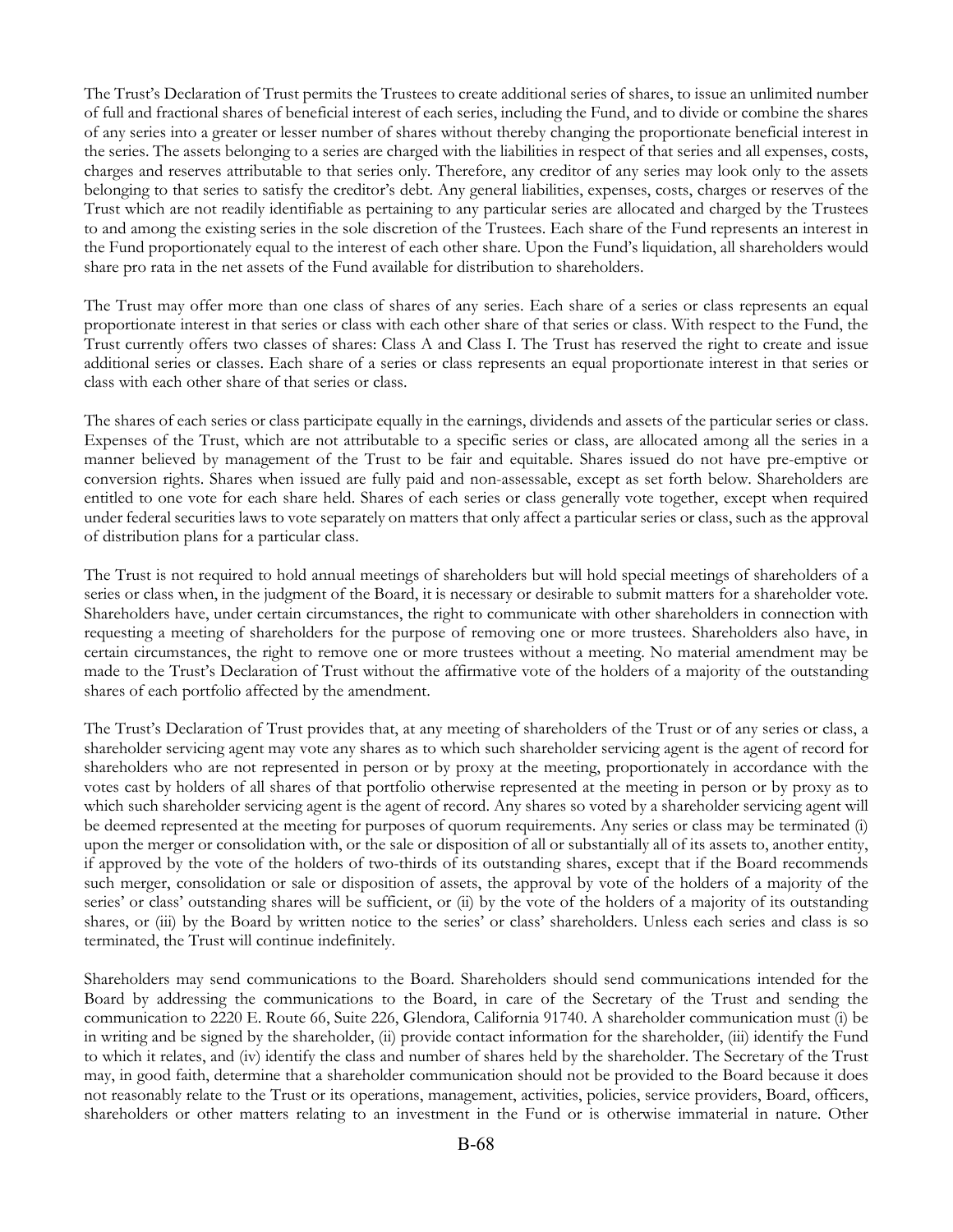shareholder communications received by the Fund not directly addressed and sent to the Board will be reviewed and generally responded to by management, and will be forwarded to the Board only at management's discretion based on the matters contained therein.

The Declaration of Trust provides that no Trustee or officer of the Trust shall be subject to any personal liability in connection with the assets or affairs of the Trust or any of its series except for losses in connection with his or her willful misfeasance, bad faith, gross negligence or reckless disregard of his or her duties. The Trust has also entered into an indemnification agreement with each Trustee which provides that the Trust shall advance expenses and indemnify and hold harmless the Trustee in certain circumstances against any expenses incurred by the Trustee in any proceeding arising out of or in connection with the Trustee's service to the Trust, to the maximum extent permitted by the Delaware Statutory Trust Act, the 1933 Act and the 1940 Act, and which provides for certain procedures in connection with such advancement of expenses and indemnification.

The Trust's Declaration of Trust also provides that the Trust shall maintain appropriate insurance (for example, fidelity bonding and errors and omissions insurance) for the protection of the Trust, its shareholders, trustees, officers, employees and agents covering possible tort and other liabilities.

The Declaration of Trust does not require the issuance of stock certificates. If stock certificates are issued, they must be returned by the registered owners prior to the transfer or redemption of shares represented by such certificates.

Rule 18f-2 under the 1940 Act provides that as to any investment company which has two or more series outstanding and as to any matter required to be submitted to shareholder vote, such matter is not deemed to have been effectively acted upon unless approved by the holders of a "majority" (as defined in the rule) of the voting securities of each series affected by the matter. Such separate voting requirements do not apply to the election of Trustees or the ratification of the selection of accountants. The Rule contains special provisions for cases in which an advisory contract is approved by one or more, but not all, series. A change in investment policy may go into effect as to one or more series whose holders so approve the change even though the required vote is not obtained as to the holders of other affected series.

The Trust, the Advisor and each Sub-Advisor have adopted Codes of Ethics under Rule 17j-1 of the 1940 Act. These codes of ethics permit, subject to certain conditions, personnel of each of those entities to invest in securities that may be purchased or held by the Fund.

## **FINANCIAL STATEMENTS**

Incorporated by reference herein is the Fund's Annual Report to shareholders for the fiscal year ended September 30, 2021, which includes the "Report of Independent Registered Public Accounting Firm", "Schedule of Investments", "Statement of Assets and Liabilities", "Statement of Operations", "Statements of Changes in Net Assets", "Financial Highlights" and "Notes to Financial Statements". A copy of the Fund's Annual Report can be obtained at no charge by calling 1-877-779-1999 or writing the Fund.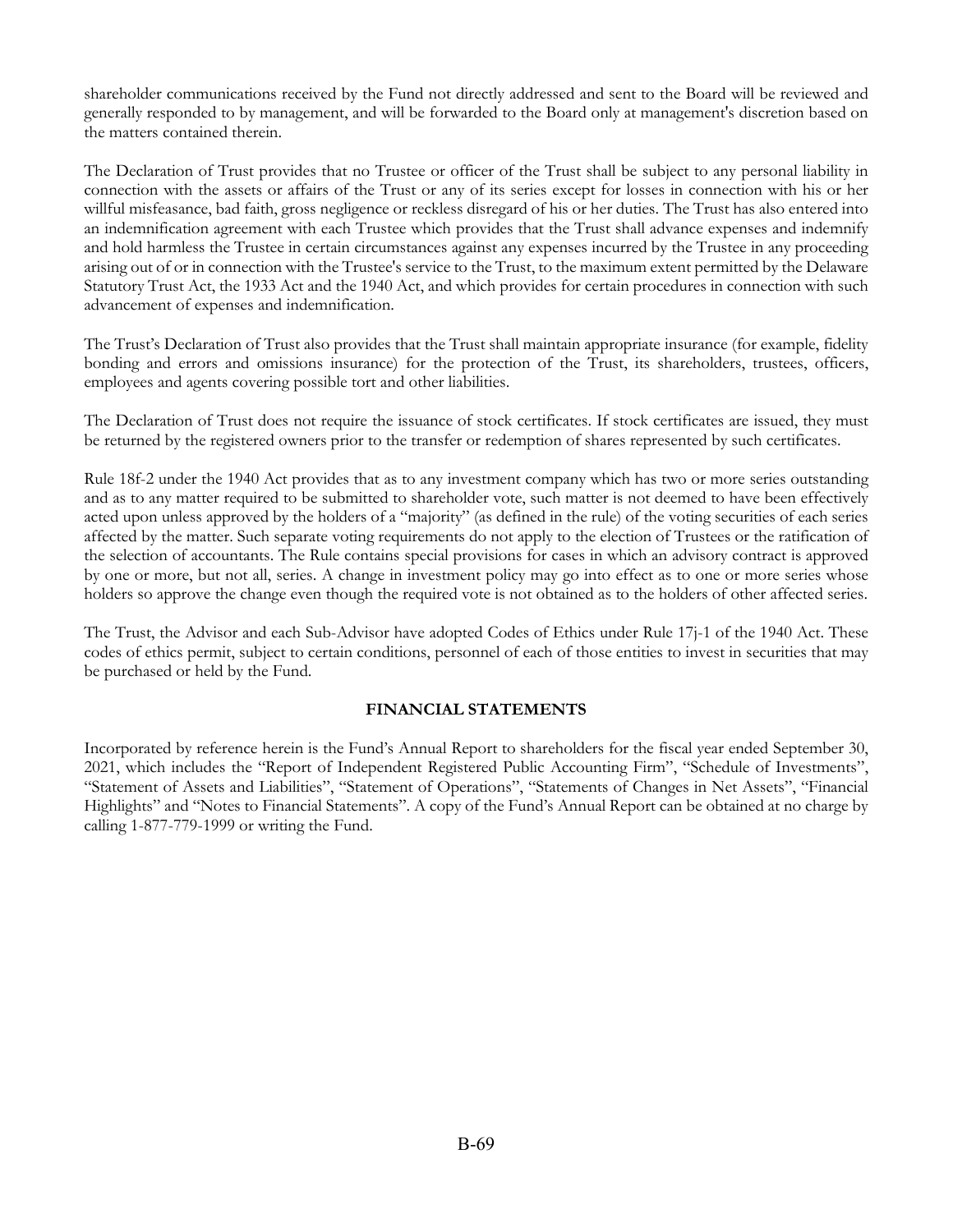## **APPENDIX A DESCRIPTION OF SECURITIES RATINGS**

# **Corporate Bonds (Including Convertible Bonds)**

**Moody's**

| Aaa              | Obligations rated Aaa are judged to be of the highest quality, with minimal credit risk.                                                                                                                                                                                                                                                                        |
|------------------|-----------------------------------------------------------------------------------------------------------------------------------------------------------------------------------------------------------------------------------------------------------------------------------------------------------------------------------------------------------------|
| Aa               | Obligations rated Aa are judged to be of high quality and are subject to very low credit risk.                                                                                                                                                                                                                                                                  |
| A                | Obligations rated A are considered upper-medium grade and are subject to low credit risk.                                                                                                                                                                                                                                                                       |
| Baa              | Obligations rated Baa are subject to moderate credit risk. They are considered medium-grade and as<br>such may possess certain speculative characteristics.                                                                                                                                                                                                     |
| Ba               | Obligations rated Ba are judged to have speculative elements and are subject to substantial credit risk.                                                                                                                                                                                                                                                        |
| $\, {\bf B}$     | Obligations rated B are considered speculative and are subject to high credit risk.                                                                                                                                                                                                                                                                             |
| Caa              | Obligations rated Caa are judged to be of poor standing and are subject to very high credit risk.                                                                                                                                                                                                                                                               |
| Ca               | Obligations rated Ca are highly speculative and are likely in, or very near, default, with some prospect<br>of recovery.                                                                                                                                                                                                                                        |
| $\mathsf{C}$     | Obligations rated C are the lowest rated class of bonds and are typically in default, with little prospect<br>for recovery of principal or interest.                                                                                                                                                                                                            |
| <b>Note</b>      | Moody's applies numerical modifiers 1, 2, and 3 in each generic rating classification from Aa through<br>Caa. The modifier 1 indicates that the obligation ranks in the higher end of its generic rating category;<br>the modifier 2 indicates a mid-range ranking; and the modifier 3 indicates a ranking in the lower end<br>of that generic rating category. |
| S&P              |                                                                                                                                                                                                                                                                                                                                                                 |
| <b>AAA</b>       | An obligation rated AAA has the highest rating assigned by Standard & Poor's. The obligor's capacity<br>to meet its financial commitment on the obligation is extremely strong.                                                                                                                                                                                 |
| AA               | An obligation rated AA differs from the highest-rated obligations only in small degree. The obligor's<br>capacity to meet its financial commitment on the obligation is very strong.                                                                                                                                                                            |
| $\boldsymbol{A}$ | An obligation rated A is somewhat more susceptible to the adverse effects of changes in circumstances<br>and economic conditions than obligations in higher-rated categories. However, the obligor's capacity<br>to meet its financial commitment on the obligation is still strong.                                                                            |
| <b>BBB</b>       | An obligation rated BBB exhibits adequate protection parameters. However, adverse economic<br>conditions or changing circumstances are more likely to lead to a weakened capacity of the obligor to<br>meet its financial commitment on the obligation.                                                                                                         |
| <b>Note</b>      | Obligations rated BB, B, CCC, CC, and C are regarded as having significant speculative characteristics.<br>BB indicates the least degree of speculation and C the highest. While such obligations will likely have<br>some quality and protective characteristics, these may be outweighed by large uncertainties or major<br>exposures to adverse conditions.  |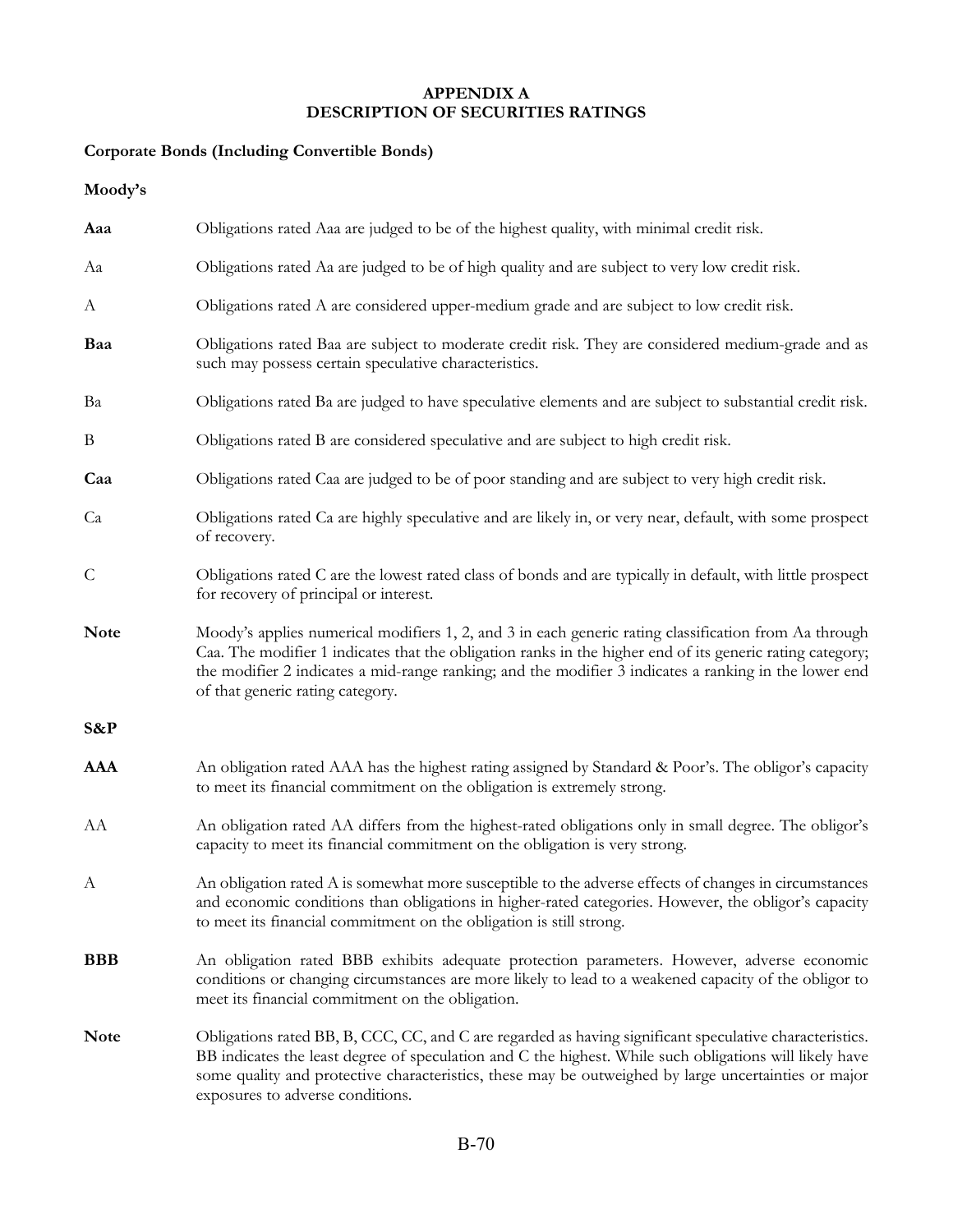| <b>BB</b>     | An obligation rated BB is less vulnerable to nonpayment than other speculative issues. However, it<br>faces major ongoing uncertainties or exposure to adverse business, financial or economic conditions,<br>which could lead to the obligor's inadequate capacity to meet its financial commitment on the<br>obligation.                                                                                                                                                                                                                                                                                                                                                                     |
|---------------|------------------------------------------------------------------------------------------------------------------------------------------------------------------------------------------------------------------------------------------------------------------------------------------------------------------------------------------------------------------------------------------------------------------------------------------------------------------------------------------------------------------------------------------------------------------------------------------------------------------------------------------------------------------------------------------------|
| B             | An obligation rated B is more vulnerable to nonpayment than obligations rated BB, but the obligor<br>currently has the capacity to meet its financial commitment on the obligation. Adverse business,<br>financial, or economic conditions will likely impair the obligor's capacity or willingness to meet its<br>financial commitment on the obligation.                                                                                                                                                                                                                                                                                                                                     |
| CCC           | An obligation rated CCC is currently vulnerable to nonpayment, and is dependent upon favorable<br>business, financial, and economic conditions for the obligor to meet its financial commitment on the<br>obligation. In the event of adverse business, financial, or economic conditions, the obligor is not likely<br>to have the capacity to meet its financial commitment on the obligation.                                                                                                                                                                                                                                                                                               |
| CC            | An obligation rated CC is currently highly vulnerable to nonpayment.                                                                                                                                                                                                                                                                                                                                                                                                                                                                                                                                                                                                                           |
| $\mathcal{C}$ | The C rating may be used to cover a situation where a bankruptcy petition has been filed or similar<br>action has been taken, but payments on this obligation are being continued.                                                                                                                                                                                                                                                                                                                                                                                                                                                                                                             |
| D             | An obligation rated D is in payment default. The D rating category is used when payments on an<br>obligation are not made on the date due even if the applicable grace period has not expired, unless<br>Standard & Poor's believes that such payments will be made during such grace period. The D rating<br>also will be used upon the filing of a bankruptcy petition or the taking of a similar action if payments<br>on an obligation are jeopardized.                                                                                                                                                                                                                                    |
| <b>Note</b>   | Plus $(+)$ or minus $(.)$ . The ratings from AA to CCC may be modified by the addition of a plus or minus<br>sign to show relative standing within the major rating categories. The "r" symbol is attached to the<br>ratings of instruments with significant noncredit risks. It highlights risks to principal or volatility of<br>expected returns, which are not addressed in the credit rating. Examples include: obligations linked or<br>indexed to equities, currencies, or commodities; obligations exposed to severe prepayment risk-such<br>as interest-only or principal-only mortgage securities; and obligations with unusually risky interest<br>terms, such as inverse floaters. |

# **Preferred Stock**

# **Moody's**

| Aaa          | An issue that is rated "Aaa" is considered to be a top-quality preferred stock. This rating indicates good<br>asset protection and the least risk of dividend impairment within the universe of preferred stocks.                                                                   |
|--------------|-------------------------------------------------------------------------------------------------------------------------------------------------------------------------------------------------------------------------------------------------------------------------------------|
| Aa           | An issue that is rated "Aa" is considered a high-grade preferred stock. This rating indicates that there<br>is a reasonable assurance the earnings and asset protection will remain relatively well maintained in the<br>foreseeable future.                                        |
| $\mathbf{A}$ | An issue that is rated "A" is considered to be an upper-medium grade preferred stock. While risks are<br>judged to be somewhat greater than in the "Aaa" and "Aa" classification, earnings and asset protection<br>are, nevertheless, expected to be maintained at adequate levels. |
| Baa          | An issue that is rated "Baa" is considered to be a medium-grade preferred stock, neither highly<br>protected nor poorly secured. Earnings and asset protection appear adequate at present but may be<br>questionable over any great length of time.                                 |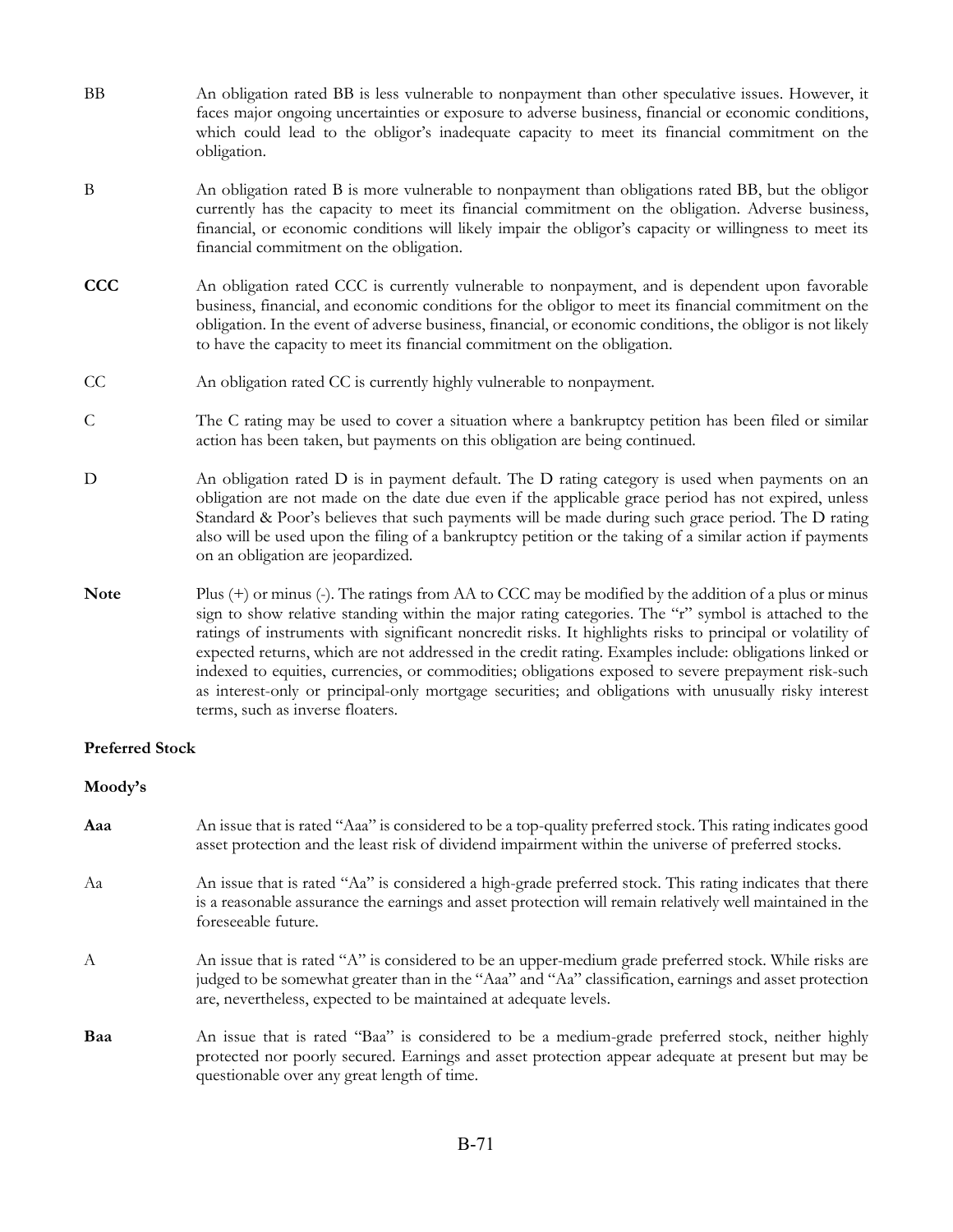| Ba            | An issue that is rated "Ba" is considered to have speculative elements and its future cannot be<br>considered well assured. Earnings and asset protection may be very moderate and not well safeguarded<br>during adverse periods. Uncertainty of position characterizes preferred stocks in this class.                                                                                                                       |
|---------------|--------------------------------------------------------------------------------------------------------------------------------------------------------------------------------------------------------------------------------------------------------------------------------------------------------------------------------------------------------------------------------------------------------------------------------|
| B             | An issue that is rated "B" generally lacks the characteristics of a desirable investment. Assurance of<br>dividend payments and maintenance of other terms of the issue over any long period of time may be<br>small.                                                                                                                                                                                                          |
| Caa           | An issue that is rated "Caa" is likely to be in arrears on dividend payments. This rating designation<br>does not purport to indicate the future status of payments.                                                                                                                                                                                                                                                           |
| Ca            | An issue that is rated "Ca" is speculative in a high degree and is likely to be in arrears on dividends<br>with little likelihood of eventual payments.                                                                                                                                                                                                                                                                        |
| $\mathcal{C}$ | This is the lowest rated class of preferred or preference stock. Issues so rated can thus be regarded as<br>having extremely poor prospects of ever attaining any real investment standing.                                                                                                                                                                                                                                    |
| <b>Note</b>   | Moody's applies numerical modifiers 1, 2, and 3 in each rating classification: the modifier 1 indicates<br>that the security ranks in the higher end of its generic rating category; the modifier 2 indicates a mid-<br>range ranking and the modifier 3 indicates that the issue ranks in the lower end of its generic rating<br>category.                                                                                    |
| S&P           |                                                                                                                                                                                                                                                                                                                                                                                                                                |
| <b>AAA</b>    | This is the highest rating that may be assigned by Standard & Poor's to a preferred stock issue and<br>indicates an extremely strong capacity to pay the preferred stock obligations.                                                                                                                                                                                                                                          |
| AA            | A preferred stock issue rated AA also qualifies as a high-quality, fixed-income security. The capacity to<br>pay preferred stock obligations is very strong, although not as overwhelming as for issues rated AAA.                                                                                                                                                                                                             |
| A             | An issue rated A is backed by a sound capacity to pay the preferred stock obligations, although it is<br>somewhat more susceptible to the adverse effects of changes in circumstances and economic<br>conditions.                                                                                                                                                                                                              |
| <b>BBB</b>    | An issue rated BBB is regarded as backed by an adequate capacity to pay the preferred stock obligations.<br>Whereas it normally exhibits adequate protection parameters, adverse economic conditions or<br>changing circumstances are more likely to lead to a weakened capacity to make payments for a preferred<br>stock in this category than for issues in the A category.                                                 |
| BB, B, CCC    | Preferred stock rated BB, B, and CCC is regarded, on balance, as predominantly speculative with<br>respect to the issuer's capacity to pay preferred stock obligations. BB indicates the lowest degree of<br>speculation and CCC the highest. While such issues will likely have some quality and protective<br>characteristics, these are outweighed by large uncertainties or major risk exposures to adverse<br>conditions. |
| CC            | The rating CC is reserved for a preferred stock issue that is in arrears on dividends or sinking fund<br>payments, but that is currently paying.                                                                                                                                                                                                                                                                               |
| $\mathcal{C}$ | A preferred stock rated C is a nonpaying issue.                                                                                                                                                                                                                                                                                                                                                                                |
| D             | A preferred stock rated D is a nonpaying issue with the issuer in default on debt instruments.                                                                                                                                                                                                                                                                                                                                 |
| N.R.          | This indicates that no rating has been requested, that there is insufficient information on which to base<br>a rating, or that Standard & Poor's does not rate a particular type of obligation as a matter of policy.                                                                                                                                                                                                          |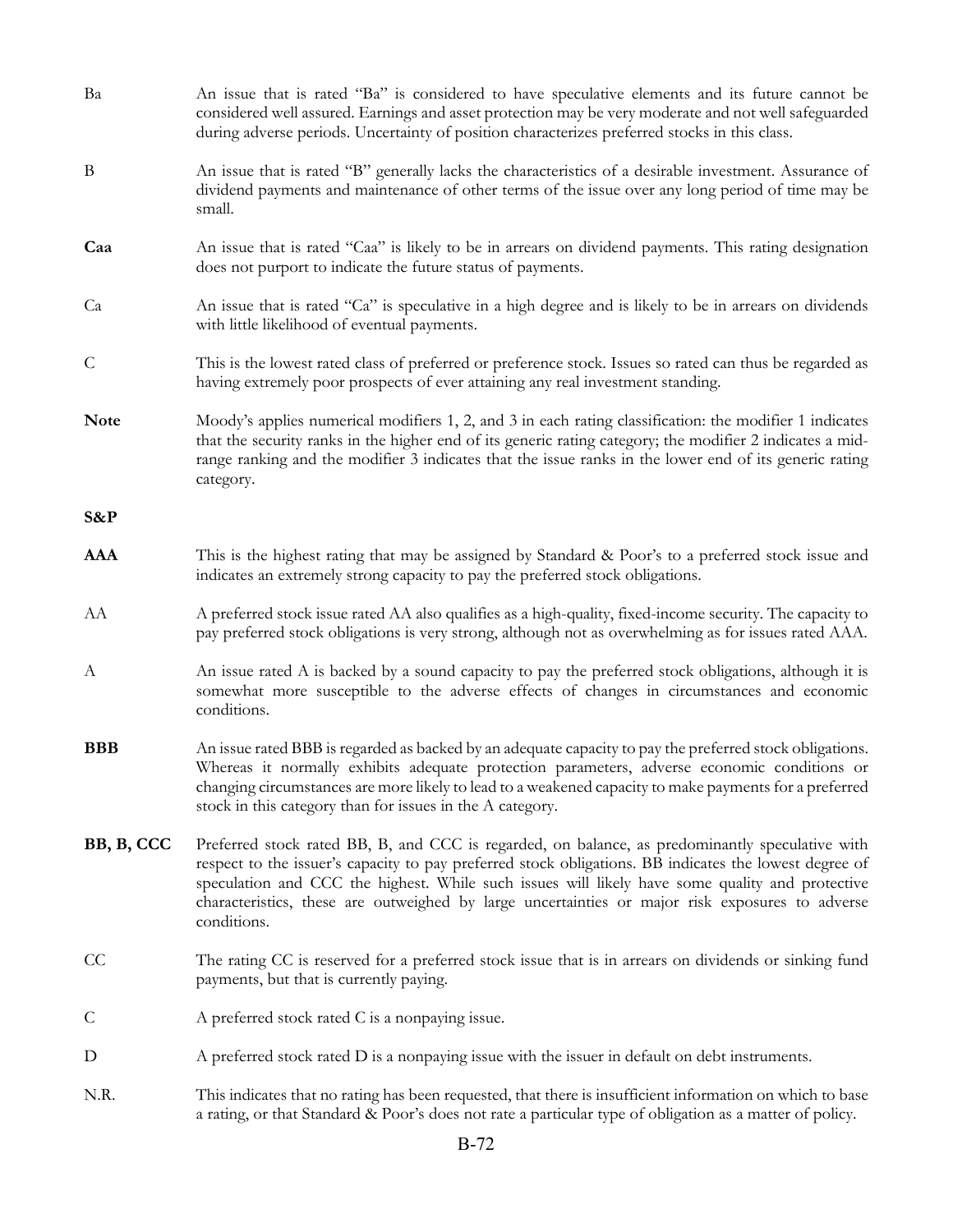**Note** Plus (+) or minus (-). To provide more detailed indications of preferred stock quality, ratings from AA to CCC may be modified by the addition of a plus or minus sign to show relative standing within the major rating categories.

### **Short Term Ratings**

### **Moody's**

Moody's employs the following three designations, all judged to be investment grade, to indicate the relative repayment ability of rated issuers:

- **Prime-1** Issuers rated Prime-1 (or supporting institutions) have a superior ability for repayment of senior shortterm debt obligations. Prime-1 repayment ability will often be evidenced by many of the following characteristics:
	- Leading market positions in well-established industries.
	- High rates of return on funds employed.
	- Conservative capitalization structure with moderate reliance on debt and ample asset protection.
	- Broad margins in earnings coverage of fixed financial charges and high internal cash generation.
	- Well-established access to a range of financial markets and assured sources of alternate liquidity.

| Prime-2   | Issuers rated Prime-2 (or supporting institutions) have a strong ability for repayment of senior short-<br>term debt obligations. This will normally be evidenced by many of the characteristics cited above but<br>to a lesser degree. Earnings trends and coverage ratios, while sound, may be more subject to variation.<br>Capitalization characteristics, while still appropriate, may be more affected by external conditions.<br>Ample alternate liquidity is maintained. |
|-----------|----------------------------------------------------------------------------------------------------------------------------------------------------------------------------------------------------------------------------------------------------------------------------------------------------------------------------------------------------------------------------------------------------------------------------------------------------------------------------------|
| Prime-3   | Issuers rated Prime-3 (or supporting institutions) have an acceptable ability for repayment of senior<br>short-term obligations. The effect of industry characteristics and market compositions may be more<br>pronounced. Variability in earnings and profitability may result in changes in the level of debt<br>protection measurements and may require relatively high financial leverage. Adequate alternate liquidity<br>is maintained.                                    |
| Not Prime | Issuers rated Not Prime do not fall within any of the Prime rating categories.                                                                                                                                                                                                                                                                                                                                                                                                   |
| S&P       |                                                                                                                                                                                                                                                                                                                                                                                                                                                                                  |
| $A-1$     | A short-term obligation rated A-1 is rated in the highest category by Standard & Poor's. The obligor's<br>capacity to meet its financial commitment on the obligation is strong. Within this category, certain<br>obligations are designated with a plus sign $(+)$ . This indicates that the obligor's capacity to meet its<br>financial commitment on these obligations is extremely strong.                                                                                   |
| $A-2$     | A short-term obligation rated A-2 is somewhat more susceptible to the adverse effects of changes in<br>circumstances and economic conditions than obligations in higher rating categories. However, the<br>obligor's capacity to meet its financial commitment on the obligation is satisfactory.                                                                                                                                                                                |

A-3 A short-term obligation rated A-3 exhibits adequate protection parameters. However, adverse economic conditions or changing circumstances are more likely to lead to a weakened capacity of the obligor to meet its financial commitment on the obligation.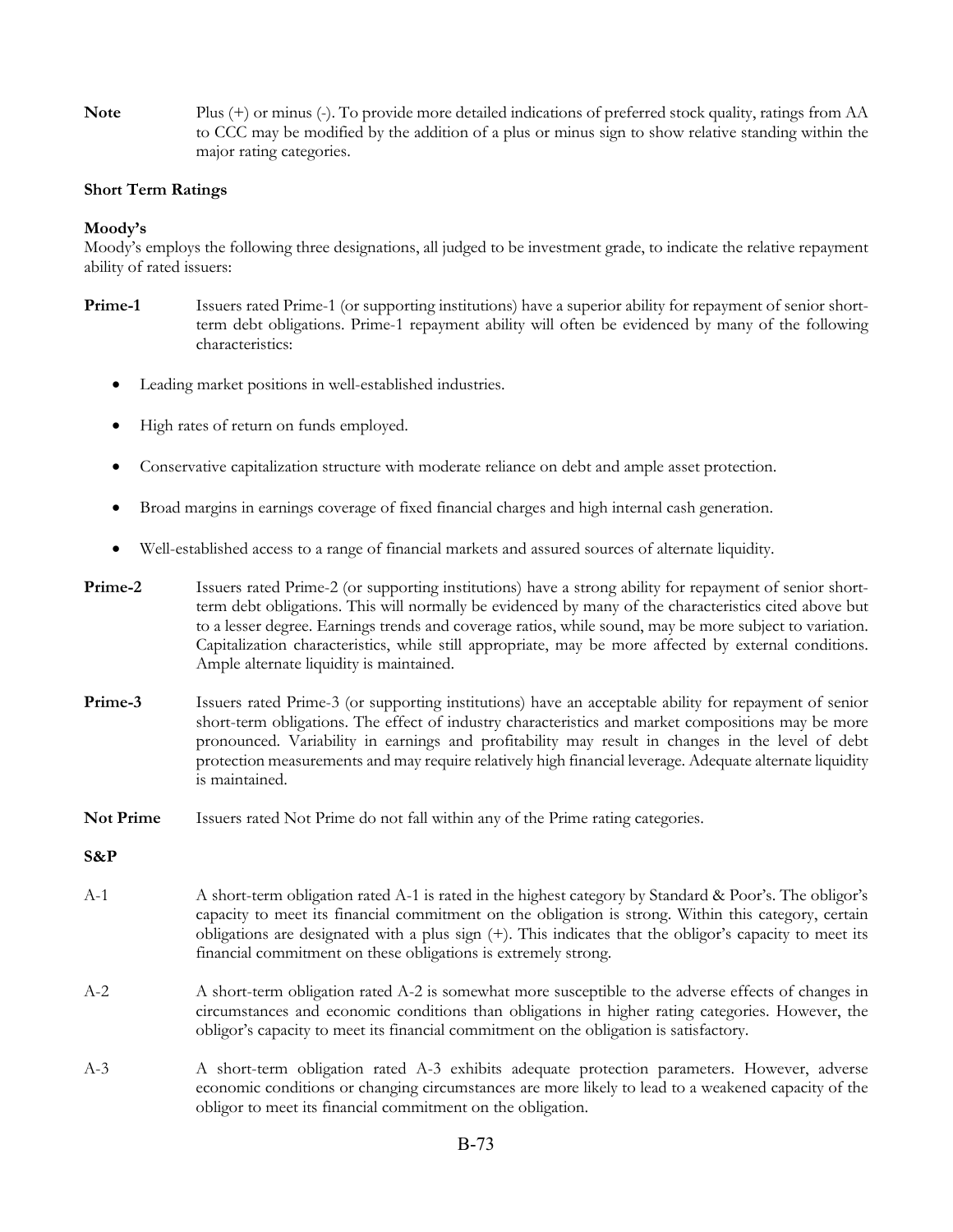- B A short-term obligation rated B is regarded as having significant speculative characteristics. The obligor currently has the capacity to meet its financial commitment on the obligation; however, it faces major ongoing uncertainties, which could lead to the obligor's inadequate capacity to meet its financial commitment on the obligation.
- C A short-term obligation rated C is currently vulnerable to nonpayment and is dependent upon favorable business, financial, and economic conditions for the obligor to meet its financial commitment on the obligation.
- D A short-term obligation rated D is in payment default. The D rating category is used when payments on an obligation are not made on the date due even if the applicable grace period has not expired, unless Standard & Poor's believes that such payments will be made during such grace period. The D rating also will be used upon the filing of a bankruptcy petition or the taking of a similar action if payments on an obligation are jeopardized.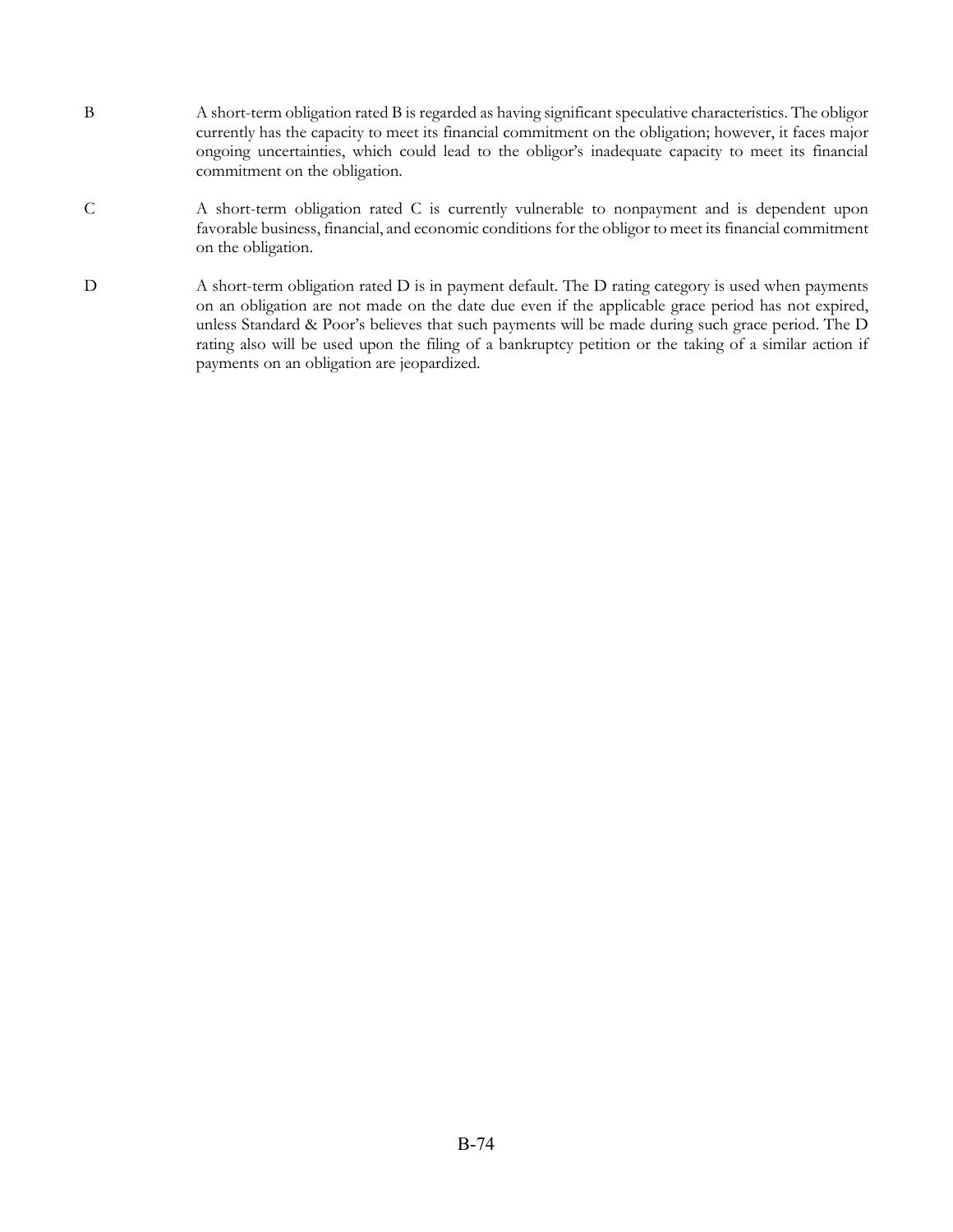### **APPENDIX B PROXY VOTING POLICIES AND PROCEDURES**

# **First Trust Capital Management L.P. PROXY POLICY AND PROCEDURE**

#### **INTRODUCTION**

First Trust Capital Management L.P. ("FTCM") acts as either the advisor or sub-advisor to a number of registered investment companies (the "Funds"). In accord with Rule 206(4)-6 of the Investment Advisers Act of 1940, as amended, FTCM has adopted the following policies and procedures to provide information on FTCM's proxy policy generally as well as on procedures for each of the Funds specifically (the "Proxy Policy and Procedure"). These policies and procedures apply only to FTCM. Investment managers engaged as sub-advisors for one of the Funds are required to vote proxies in accord with their own policies and procedures and any applicable management agreements.

#### **GENERAL GUIDELINES**

FTCM's Proxy Policy and Procedure is designed to ensure that proxies are voted in a manner (i) reasonably believed to be in the best interests of the Funds and their shareholders<sup>1</sup> and (ii) not affected by any material conflict of interest. FTCM considers shareholders' best economic interests over the long term (*i.e.*, addresses the common interest of all shareholders over time). Although shareholders may have differing political or social interests or values, their economic interest is generally uniform.

FTCM has adopted voting guidelines to assist in making voting decisions on common issues. The guidelines are designed to address those securities in which the Funds generally invest and may be revised in FTCM's discretion. Any non-routine matters not addressed by the proxy voting guidelines are addressed on a case-by-case basis, taking into account all relevant facts and circumstances at the time of the vote, particularly where such matters have a potential for major economic impact on the issuer's structure or operations. In making voting determinations, FTCM typically will rely on the individual portfolio managers who invest in and track particular companies as they are the most knowledgeable about, and best suited to make decisions regarding, particular proxy matters. In addition, FTCM may conduct research internally and/or use the resources of an independent research consultant. FTCM may also consider other materials such as studies of corporate governance and/or analyses of shareholder and management proposals by a certain sector of companies and may engage in dialogue with an issuer's management.

FTCM acknowledges its responsibility to identify material conflicts of interest related to voting proxies. FTCM's employees are required to disclose to the Chief Compliance Officer any personal conflicts, such as officer or director positions held by them, their spouses or close relatives, in any publicly traded company. Conflicts based on business relationships with FTCM, any affiliate or any person associated with FTCM will be considered only to the extent that FTCM has actual knowledge of such relationships. FTCM then takes appropriate steps to address identified conflicts. Typically, in those instances when a proxy vote may present a conflict between the interests of the Fund, on the one hand, and FTCM's interests or the interests of a person affiliated with FTCM on the other, FTCM will abstain from making a voting decision and will document the decision and reasoning for doing so.

<sup>1</sup> Actions taken in accord with the best interests of the Funds and their shareholders are those which align most closely with the Funds' stated investment objectives and strategies.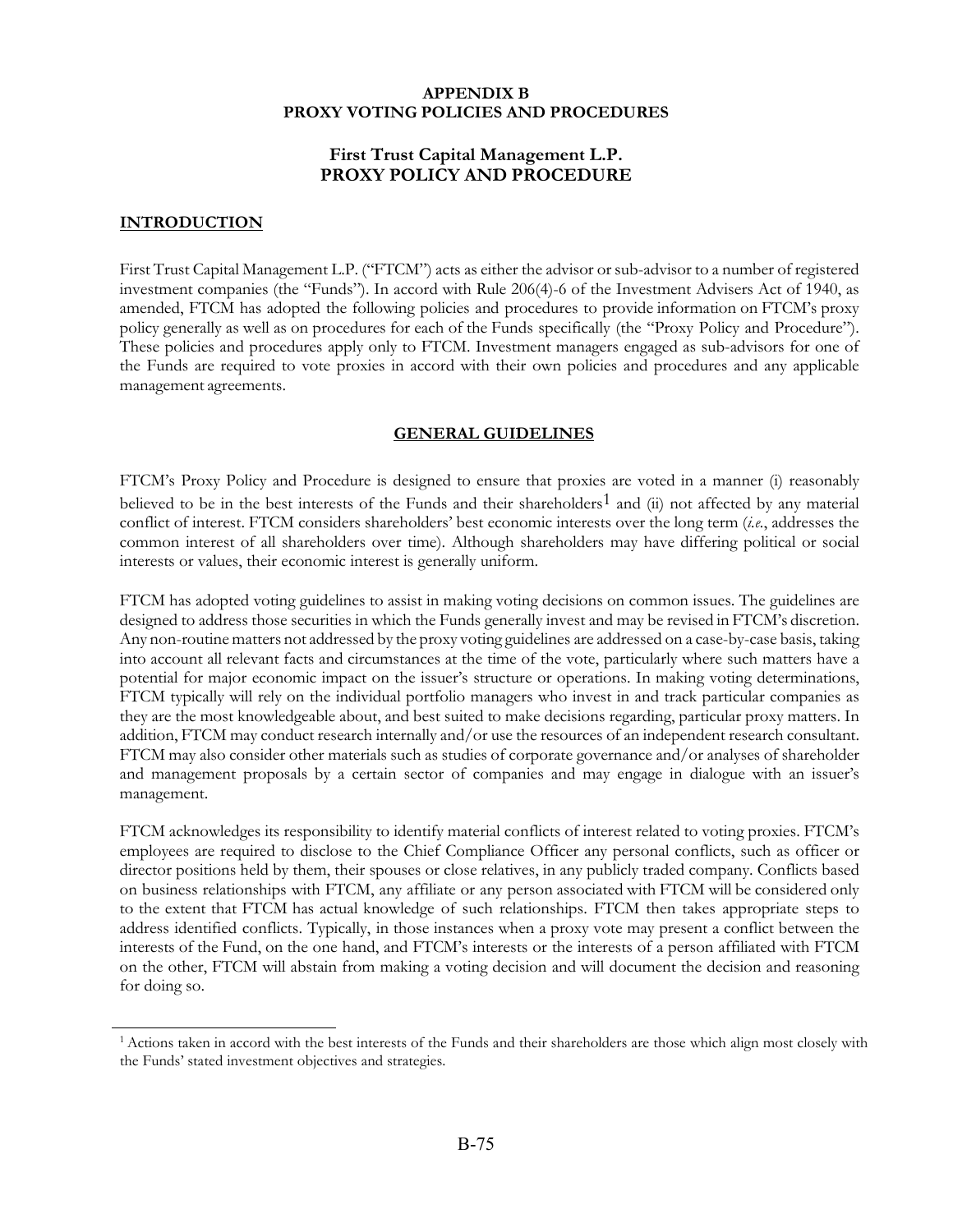In some cases, the cost of voting a proxy may outweigh the expected benefits. For example, casting a vote on a foreign security may involve additional costs such as hiring a translator or traveling to the foreign country to vote the security in person. In such situations, FTCM may abstain from voting a proxy if the effect on shareholders' economic interests or the value of the portfolio holding is indeterminable or insignificant.

In certain cases, securities on loan as part of a securities lending program may not be voted. Nothing in the proxy voting policies shall obligate FTCM to exercise voting rights with respect to a portfolio security if it is prohibited by the terms of the security or by applicable law or otherwise.

FTCM will not discuss with members of the public how they intend to vote on any particular proxy proposal.

# **SPECIAL CONSIDERATIONS**

The Funds are subject to the restrictions of Sections  $12(d)(1)(A)(i)$  and  $(B)(i)$  of the Investment Company Act of 1940. Generally, these provisions require that any fund and any entity controlled by that fund (including ETFs that are registered investment companies) may not own, in the aggregate, more than three percent (3%) of the total outstanding voting securities of any registered open-end or closed-end investment company, including money market funds or may invest more than 10% of its total assets in the securities of other investment companies.2 Section  $12(d)(1)(F)$  of the Act provides that the Section  $12(d)(1)$  limitations do not apply to the securities acquired by a fund if (i) immediately after the purchase or acquisition of not more than 3% of the total outstanding stock of such registered investment company is owned by the fund and all affiliated persons of the fund, and (ii) the fund is not proposing to offer or sell any security issued by it through a principal underwriter or otherwise at a public or offering price which includes a sales load of more than one and a half percent (1.5%). In the event that one of Funds relies upon Section 12(d)(1)(F), FTCM, acting on behalf of the Fund, will, when voting with respect to any investment company owned by the Fund, comply with either of the following voting restrictions:

- Seek instruction from the Fund's shareholders with regard to the voting of all proxies and vote in accordance with such instructions, or
- Vote the shares held by the Fund in the same proportion as the vote of all other holders of such security.

# **ISS PROXYEDGE**

FTCM has entered into a contractual relationship with Institutional Shareholder Services Inc. ("ISS") through which ISS provides certain proxy management services to FTCM's portfolio management teams. Specifically, ISS (i) provides access to the ISS ProxyExchange web-based voting and research platform to access vote recommendations, research reports, execute vote instructions and run reports relevant to Subscriber's proxy voting environment; (ii) implements and maps FTCM's designated proxy voting policies to applicable accounts and generates vote recommendations based on the application of such policies; and (iii) monitors FTCM's incoming ballots, performs ballot-to- account reconciliations with FTCM and its third party providers to help ensure that ISS is receiving all ballots for which FTCM has voting rights.

ISS provides two options for how proxy ballots are executed:

 $2$ The three percent (3%) limit is measured at the time of investment.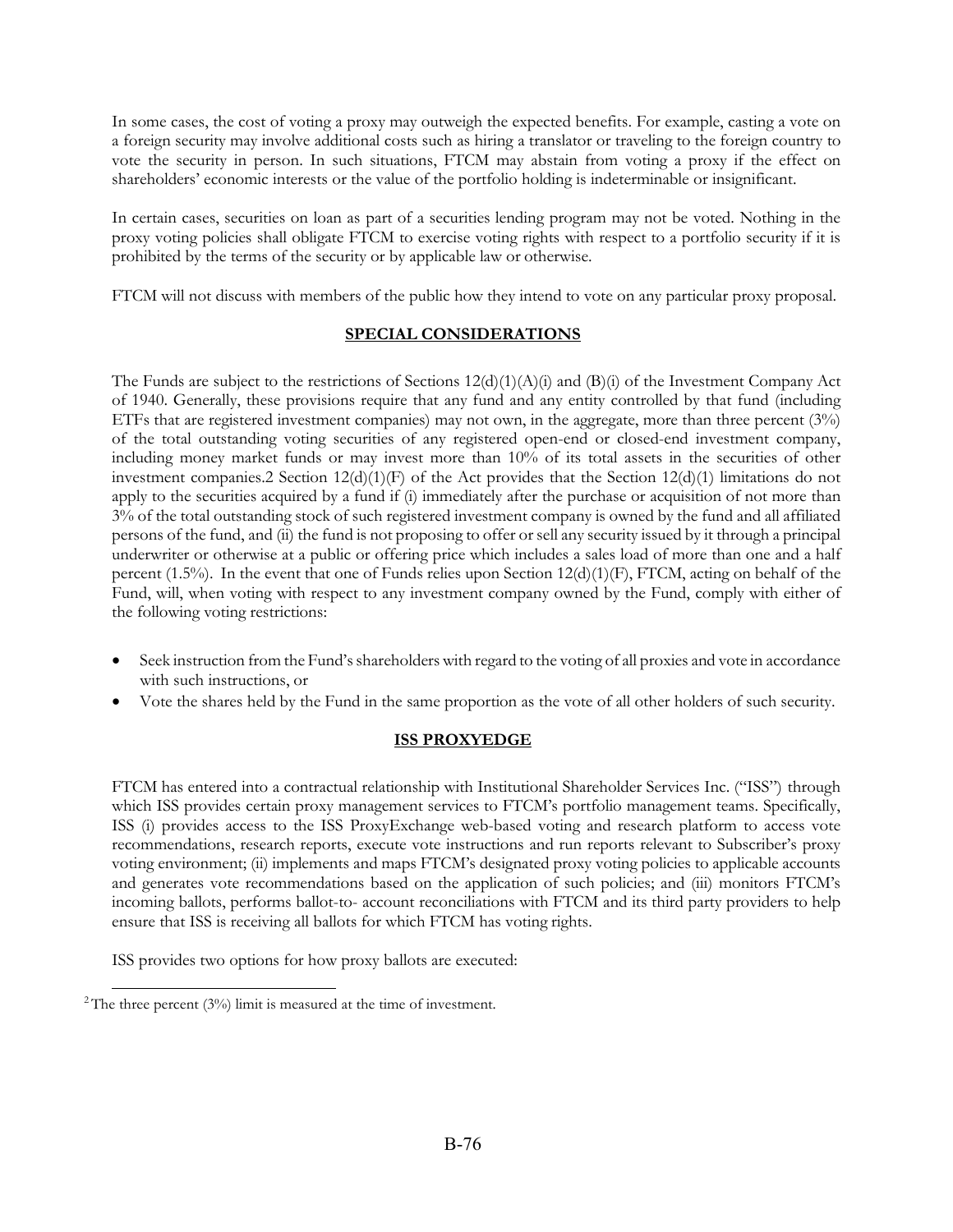- 1. Implied Consent: ISS executes ballots on FTCM's behalf based on policy guidelines chosen at the time FTCM entered into the relationship with ISS.
- 2. Mandatory Signoff: ISS is not permitted to mark or process any ballot on FTCM's behalf without first receiving FTCM's specific voting instructions via ProxyExchange.

FTCM has opted for Option 1. Implied Consent and in so doing has chosen to allow ISS to vote proxies on its behalf "with management's recommendations." FTCM has the option, however, to change its vote from the "with management's recommendations" default at any point prior to the voting deadline if the portfolio managers following the subject company determine it is in the best interests of the Funds and their shareholders to do so. In those instances when the subject company's management has not provided a voting recommendation, FTCM will either vote based on its own determination of what would align most closely with the best interests of the Funds and their shareholders or will opt to allow ISS to submit an "abstain" vote on its behalf. In addition, in those limited instances when share blocking<sup>3</sup> may apply, FTCM has instructed ISS not to cast a vote on FTCM's behalf unless FTCM provides specific instructions via ProxyExchange.

## **FUND‐SPECIFIC POLICIES AND PROCEDURES**

## **Infinity Core Alternative Fund ("ICAF")**

ICAF is a "fund of funds" that invests primarily in general or limited partnerships, funds, corporations, trusts or other investment vehicles (collectively, "Investment Funds"). While it is unlikely that ICAF will receive notices or proxies from Investment Funds (or in connection with any other portfolio securities), to the extent that ICAF does receive such notices or proxies and ICAF has voting interests in such Investment Funds, the responsibility for decisions regarding proxy voting for securities held by ICAF lies with FTCM as ICAF's advisor. FTCM will vote such proxies in accordance with the proxy policies and procedures noted above.

ICAF will be required to file Form N-PX with its complete proxy voting record for the twelve (12) months ended June 30th, no later than August 31st of each year. The Fund's Form N-PX filing will be available: (i) without charge, upon request, by calling 1.877.779.1999 or (ii) by visiting the SEC's website at www.sec.gov.

## **All Other Funds**

With the exception of the First Trust Merger Arbitrage Fund and First Trust Merger Arbitrage ETF, the Funds for which FTCM is presently either an advisor or a sub-advisor are managed by multiple internal and external portfolio management teams. As is noted above, the policies and procedures outlined within this Proxy Policy and Procedure apply to those securities being held in that portion of the Funds' portfolios managed by a FTCM portfolio manager only.

Each Fund will be required to file Form N-PX annually, with its complete proxy voting record for the twelve (12) months immediately prior to the Fund's year-end, no later than sixty (60) days following the Fund's year-end. The Fund's Form N-PX filing will be available: (i) without charge, upon request, from the Fund's administrator or (ii) by visiting the SEC's website at www.sec.gov.

 $\frac{3}{3}$  Proxy voting in certain countries requires share blocking. Shareholders wishing to vote their proxies must deposit their shares shortly before the meeting date with a designated depositary. During this blocking period, any shares held by the designated depositary cannot be sold until the meeting has taken place and the shares have been returned to FTCM's custodian banks. FTCM generally opts not to participate in share blocking proxies given these restrictions on their ability to trade.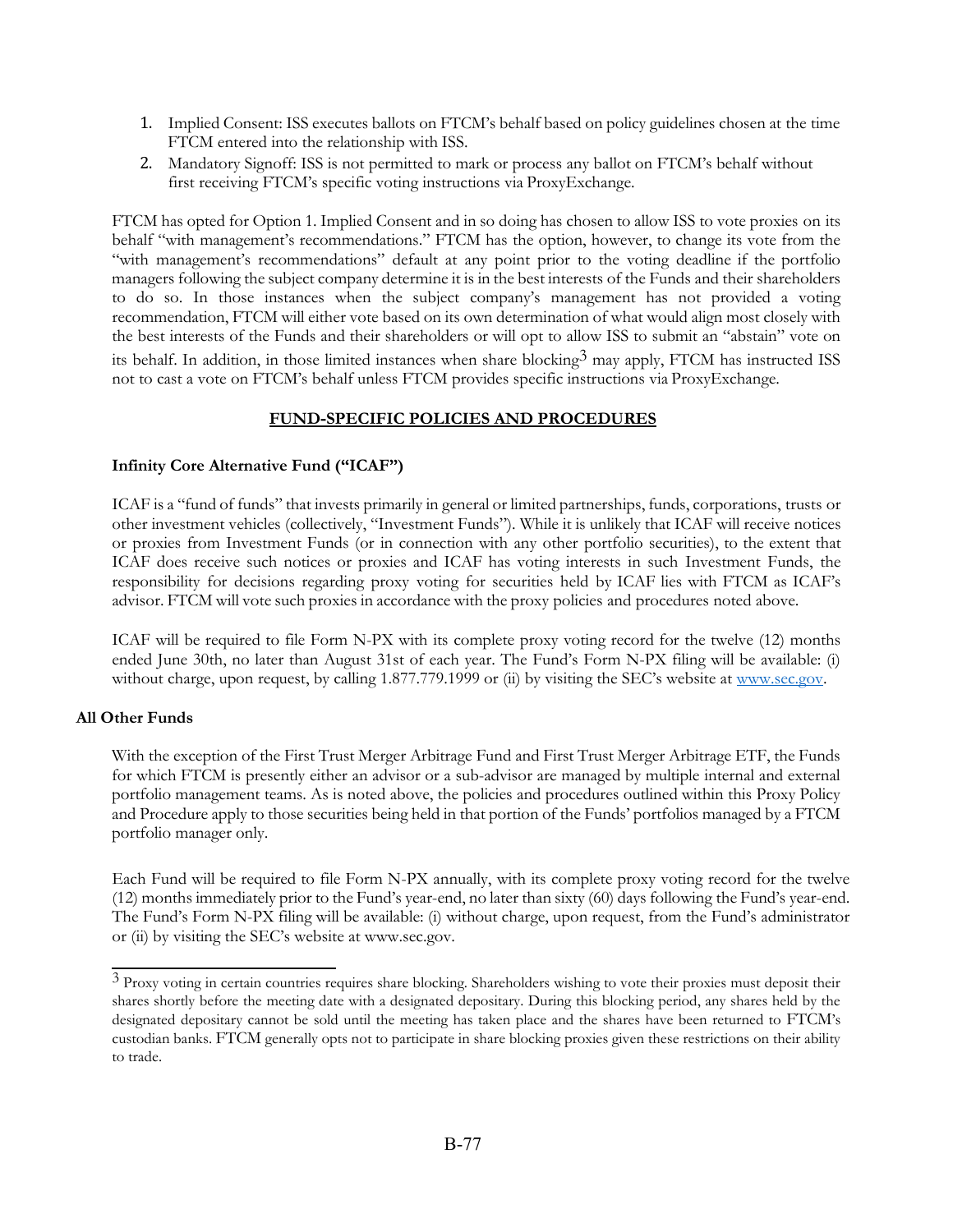## **Angel Oak Capital Advisors, LLC Proxy Voting Policy**

## **Application to Investment Advisers**

The Compliance team for Angel Oak Capital Advisors, LLC conducts the compliance function for multiple investment advisers registered with the U.S. Securities Exchange Commission ("SEC"):

- 1. Angel Oak Capital Advisors, LLC
- 2. Angel Oak Capital Partners II, LLC
- 3. Angel Oak Commercial Real Estate Strategies, LLC
- 4. Buckhead One Financial Opportunities, LLC
- 5. Falcons I, LLC
- 6. Hawks I, LLC

The *Proxy Voting Policy* (the "Policy") applies to each of the registered investment advisers listed above (each an "Adviser" and, collectively, the "Advisers").

# **Policy**

The Advisers as a matter of policy and as a fiduciary to our Clients<sup>1</sup> have responsibility for voting proxies for portfolio securities consistent with the best economic interests of our Clients. Proxy voting is an important right of shareholders and reasonable care and diligence must be undertaken to ensure that such rights are properly and timely exercised.

Investment advisers registered with the SEC, which exercise voting authority with respect to Client securities, are required by Rule 206(4)-6 of the Investment Advisers Act of 1940 to (a) adopt and implement written policies and procedures that are reasonably designed to ensure that Client securities are voted in the best interests of Clients, including how an adviser addresses material conflicts that may arise between an adviser's interests and those of its Clients; (b) disclose to Clients how they may obtain information from the adviser with respect to the voting of proxies for their securities; (c) describe to Clients a summary of its proxy voting policies and procedures and, upon request, furnish a copy of the policies and procedures to its Clients. In addition, SEC Rule 204-2(c)(2) requires investment advisers that exercise voting authority with respect to Client securities to maintain certain records relating to the adviser's proxy voting activities.

The Advisers will vote all proxies in the best interests of Clients and in accordance with the procedures outlined below, unless otherwise mandated by Client instructions, the investment management agreement, or applicable law. Our policy includes the responsibility to receive and vote Client proxies and disclose any potential conflicts of interest as well as making information available to Clients about the voting of proxies for their portfolio securities and maintaining relevant and required records.

When voting proxies for holdings of U.S. Registered Funds managed by the Advisers, please review the relevant Trust's *Proxy Voting Policy*.

When voting proxies for Client holdings in other Registered Funds, please ensure voting decisions comply with the relevant Trust's *Fund of Funds Investments Policy* and the Advisers' *Affiliated Fund Investments Policy*.

<span id="page-77-0"></span><sup>1</sup> Clients of the Advisers may include: Publicly offered open-end and closed-end registered investment companies registered under the Investment Company Act of 1940 ("Registered Funds"); a publicly offered Undertaking for Collective Investment of Transferable Securities (UCITS) fund registered with the Central Bank of Ireland ("UCITS Fund"); private investment funds organized as pooled investment vehicles exempt from registration under the Investment Company Act of 1940 ("Private Funds"); and institutional and high net-worth individual investors ("Separately Managed Accounts").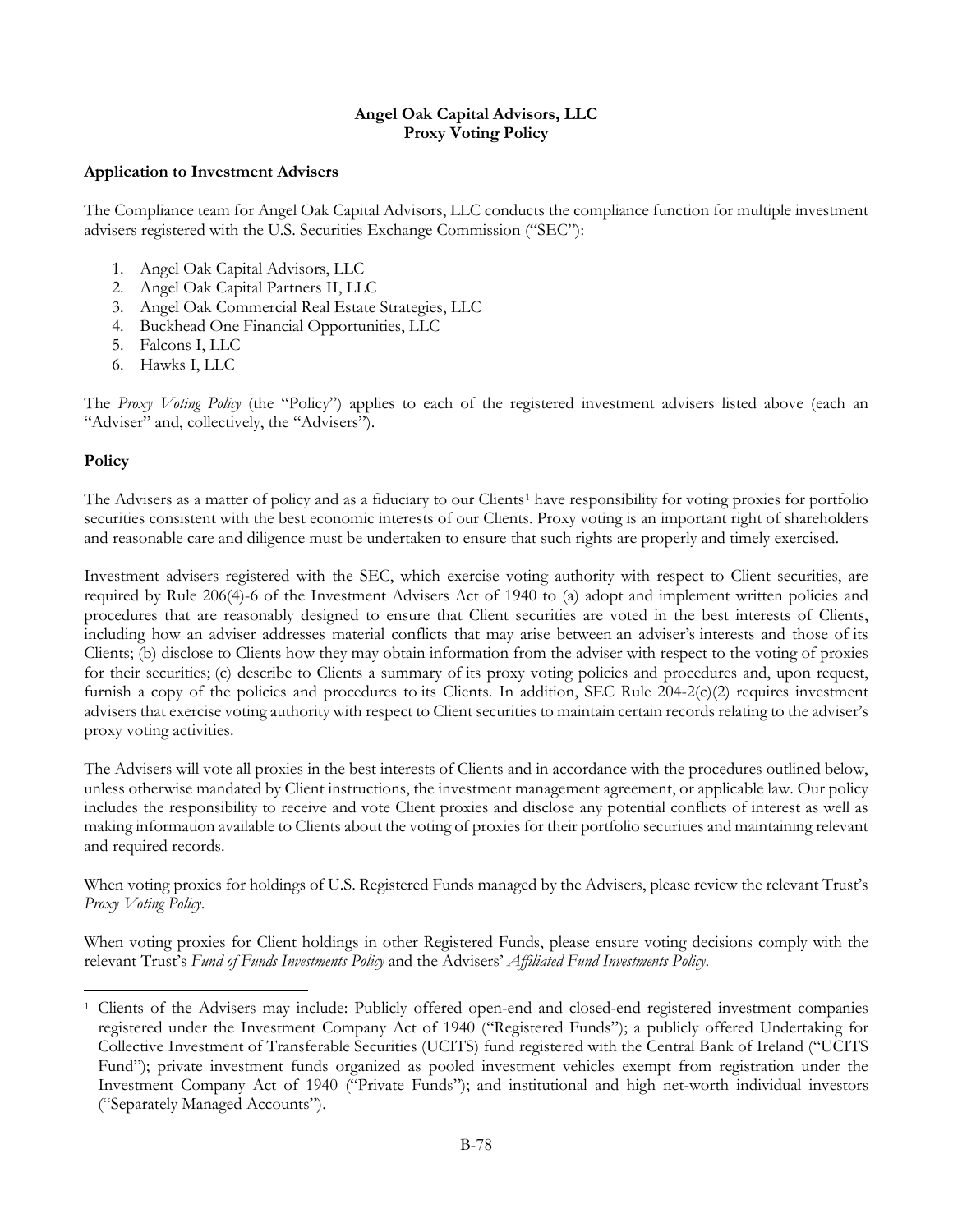# **Procedures**

- All proxies that are sent to Clients and received by the Advisers to vote on behalf of Clients will be logged by the Advisers' Operations team and provided to the portfolio manager responsible for the asset class subject to the proxy (the "Proxy Manager"). The log maintained by the Operations team will include the below information.
- The Operations team will determine which Client accounts hold the security to which the proxy relates.
- Prior to voting any proxy, the Proxy Manager, in consultation with the Chief Compliance Officer ("CCO") if necessary, will determine if there are any conflicts of interest related to the proxy. If a conflict is identified, the CCO will decide as to whether the conflict is material. If it is deemed to be material, the conflict will be addressed as outlined below. Furthermore, the Proxy Manager will be required to confirm to the Operations team that any information relied upon to vote the proxy is believed to be materially accurate and complete.
- Absent material conflicts, the Proxy Manager will determine how the relevant Adviser should vote the proxy in accordance with applicable voting guidelines as described below. Operations personnel will vote the proxy per the Proxy Manager's instructions in a timely and appropriate manner.

## **Voting Guidelines**

- In the absence of specific voting guidelines from the Client, the Advisers will vote proxies in the best interests of each particular Client. The Advisers' policy is to vote all proxies from a specific issuer the same way for each Client unless instructed otherwise by a Client or unless there is a situation where the differing investment objectives of Clients lead to different voting directions being in the best interest of different Clients. Clients are permitted to place reasonable restrictions on each Adviser's voting authority in the same manner that they may place restrictions on the selection of account securities or establish other investment guidelines.
- In certain situations, proxy voting is delegated to sub-advisors who advise on the relevant investments undergoing a proxy. These proxies are managed solely by the sub-advisor and are not tracked by the Advisers. As indicated in the Advisers' *Sub-Advisor Due Diligence Policy*, the Advisers review the sub-advisor's proxy voting policy to confirm the policy is effective and complies with the SEC's requirements. On a quarterly basis, the Compliance team will confirm with any relevant sub-advisor whether they are maintaining appropriate records with respect to the proxies voted on behalf of the Advisers' Clients.
- The Advisers will generally vote in favor of routine corporate housekeeping proposals such as the election of directors and selection of auditors, unless conflicts of interest are raised by an auditor's non-audit services. The Advisers will seek to maximize long-term value for Clients, protect Clients' rights, and promote governance structures and practices that reinforce the accountability of corporate management and boards of directors to shareholders.
- The Advisers will generally vote against proposals that cause board members to become entrenched or that cause unequal voting rights.
- In reviewing proposals, the Advisers will further consider the opinion of management as well as the effect of the proposal on management, shareholder value, and the issuer's business practices. Throughout the proxy voting window, the Advisers will assess all known and publicly available information with respect to the proxy vote. This may include information made available by the issuer after the proxy vote has been initiated but prior to the proxy vote submission deadline. For example, this may entail information released by the issuer in response to recommendations made by proxy advisory firms.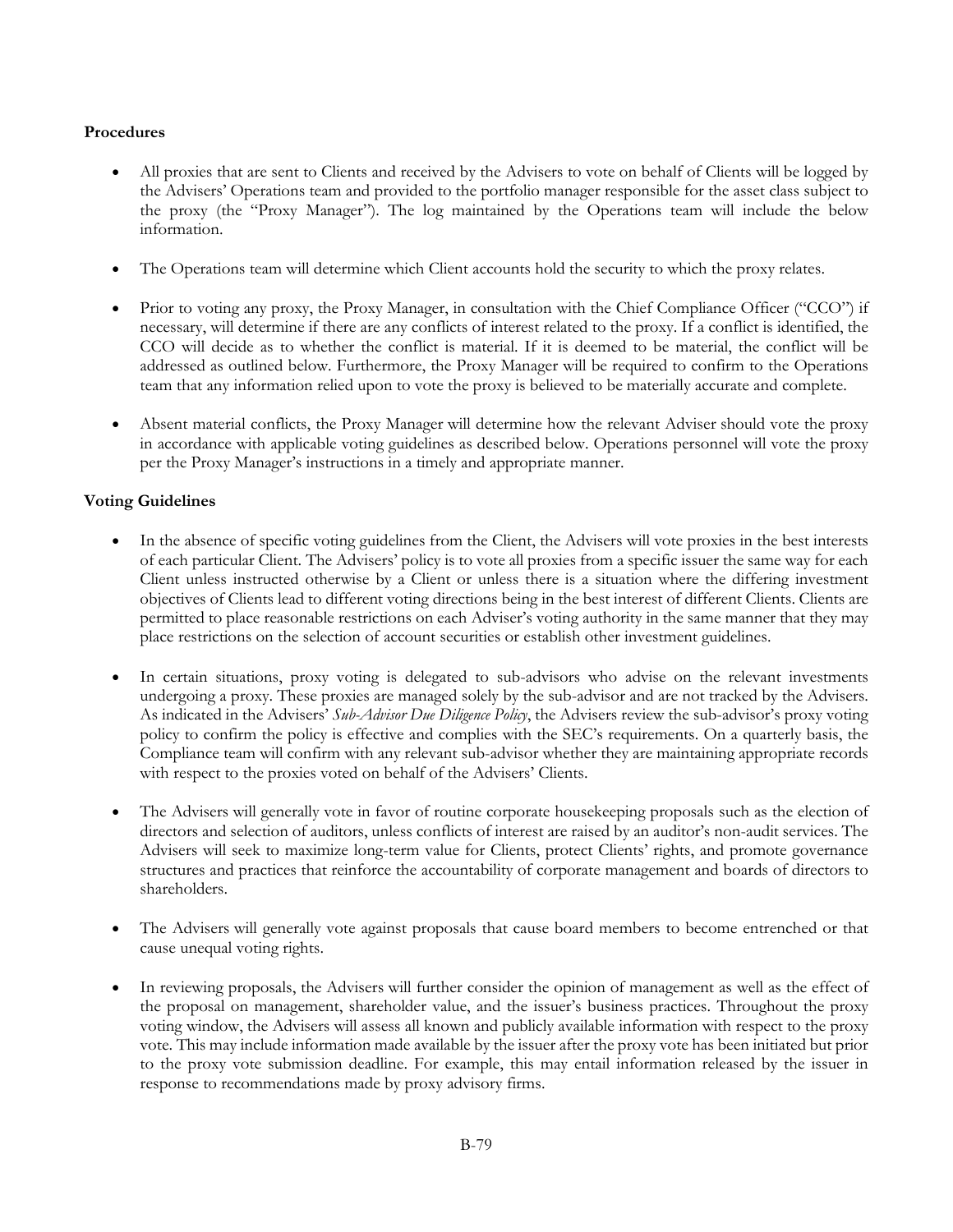In certain circumstances, the Advisers may refrain from voting where the economic or other opportunity cost to a Client of voting a company's proxy exceeds any anticipated benefits (for the relevant Client) of that proxy proposal. In each situation, the Proxy Manager's decision not to vote will be documented, reviewed by Compliance, and retained in the relevant Adviser's books and records. The Proxy Manager will be required to confirm that they believe that refraining from voting is in the best interest of the relevant Client.

## **Additional ERISA Considerations**

The Advisers may manage assets of a benefit plan for the purposes of Title I of the Employment Retirement Income Security Act of 1974 ("ERISA"). For each ERISA fund managed, the Advisers would need to comply with ERISA's Fiduciary Duties Regarding Proxy Voting and Shareholder Rights rule (the "ERISA Rule"). The ERISA Rule is largely in-keeping with this Policy. The ERISA Rule adds additional emphasis regarding ERISA fiduciaries' requirement to carry out all proxy votes prudently and solely in the interests of plan participants and beneficiaries and for the exclusive purpose of providing benefits to participants and beneficiaries, additionally noting that ERISA fiduciaries must act solely in accordance with the economic interest of the plan considering only factors that they prudently determine will affect the economic value of the plan's investment based on a determination of risk and return over an appropriate investment horizon. The ERISA Rule contains additional due diligence and monitoring requirements with respect to the selection and use of third-party proxy advisory firms. The Advisers do not use a proxy advisory firm as noted below.

### **Conflicts of Interest**

- The Advisers will identify any conflicts that exist between the interests of any Adviser and any Client by reviewing the relationship of the Advisers with the issuer of each security to determine if any Adviser has any relationship with the issuer.
- The Advisers will identify any conflicts that exist between the interests of any Client and another Client by reviewing each Client's holdings in the relevant issuer to ensure whether any Client's holdings at other levels in the issuer's capital structure conflict with the holdings for which there is a proxy vote.
- If a material conflict of interest exists, the relevant Adviser will disclose the conflict to the affected Client(s), to give the Client(s) an opportunity to vote the proxies themselves, or to address the voting issue through other objective means such as voting in a manner consistent with a predetermined voting policy or receiving an independent third-party voting recommendation.
- The Advisers will maintain a record of the voting resolution of any conflict of interest.

#### **Client Requests for Information**

- All Client requests for information regarding proxy votes, or policies and procedures, received by any employee should be forwarded to the CCO.
- In response to any request, the CCO will prepare a written response to the Client with the information requested, and as applicable will include the name of the issuer, the proposal voted upon, and how the relevant Adviser voted the Client's proxy with respect to each proposal about which the Client inquired.

#### **Use of Third-Party Proxy Advisory Services**

Registered investment advisers may use independent third-party proxy advisory services to assist the adviser by making recommendations regarding how proxies should be voted. The use of proxy advisory services does not relieve an adviser's obligation to vote in the client's best interest nor remove an adviser's obligation to provide full and fair disclosure of any conflicts of interest. Currently, the Advisers predominantly trade fixed-income products which generally do not hold proxy votes and therefore very few proxies are voted by the Advisers. Given the limited number of proxies, the Advisers have not engaged a third-party proxy advisory service. In the future, the Advisers may engage such a service. At that time, the Advisers would be required to vet the independence of the firm engaged to cast those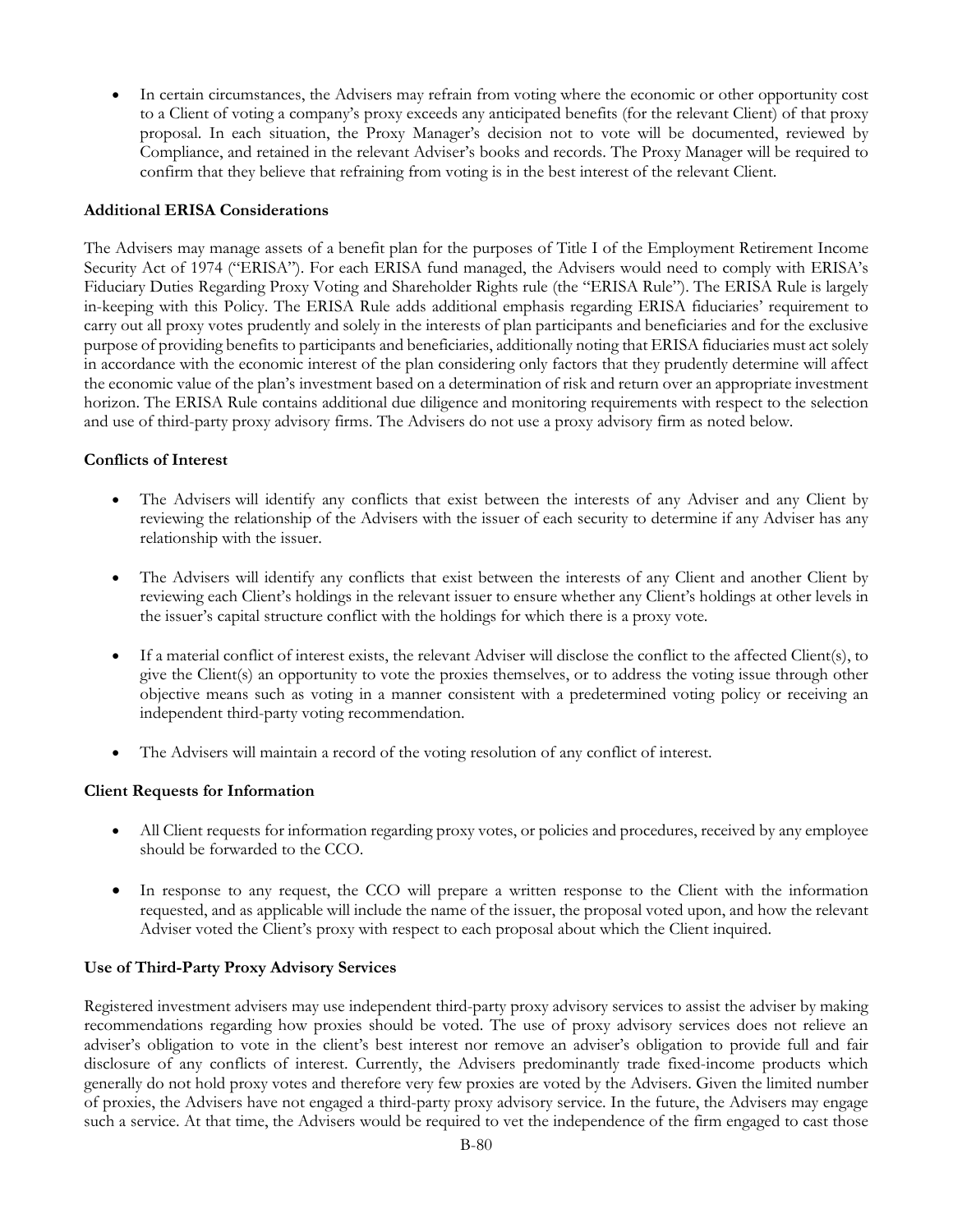votes, ascertain whether the firm has the capacity and competency to adequately analyze proxy voting issues, evaluate the staffing adequacy and quality of the firm's personnel, and review the robustness of the firm's policies and procedures to ensure accurate votes and mitigate conflicts of interest.

In addition, given the Advisers' obligations to provide full and fair disclosure to their Clients of all material facts relating to the advisory relationship, any future engagements with proxy advisory firms will be disclosed to all Clients. If the Advisers use any automated or pre-populated voting services provided by the proxy advisory firms, the Advisers would disclose the extent of that use and under what circumstances the Advisers use such services. Moreover, the Advisers would need to create policies and disclosures to address the use of automated or pre-populated voting in cases where the Advisers may become aware before the proxy voting submission deadline that the issuer intends to file or has filed additional soliciting materials with the SEC regarding a matter to be voted upon.

## **Certification**

Portfolio managers are required to certify each quarter, that all proxies, if any, voted by the portfolio manager have been voted in the best interest of the Client(s). Such certification will demonstrate that each Adviser's personnel are periodically reminded of their obligations under this Policy even during extended periods of no proxy activity involving Client positions.

## **Regulatory Reporting**

*Form N-PX*

Each U.S. Registered Fund has an obligation to file Form N-PX with the SEC no later than August 31 of each year, containing the proxy voting record of each Registered Fund for the twelve-month period ended June 30. Form N-PX is generally filed by the Registered Funds' administrator.

The relevant Adviser of any Registered Fund will assist the administrator with the filing of Form N-PX by notifying the administrator of any proxy votes cast on behalf of a Registered Fund and providing the following information for each security for which a proxy vote was cast during the reporting period: (a) the name of the issuer; (b) the exchange ticker symbol; (c) the CUSIP identifier; (d) the shareholder meeting date; (e) a brief description of the matter voted on; (f) whether the matter was proposed by the issuer or by a security holder; (g) whether a vote was cast on behalf of the Registered Fund; (h) how the vote was cast (e.g., for or against the proposal, or abstain; for or withhold for election of directors); and (i) whether the registrant cast its vote for or against management.

The CCO will review for accuracy a draft of the Form N-PX provided by the administrator prior to filing and will provide the relevant Adviser's authorization to file the Form N-PX with the SEC.

*Form ADV*

A brief summary of each Adviser's proxy voting policy and procedures will be included in the Adviser's Form ADV Part 2A and will be updated at least annually or at any time there are material changes to the policy or procedures. The summary will include information as to how Clients can request a copy of each Adviser's proxy voting policy and procedures and how Clients may request information from the Adviser regarding how proxies were voted on behalf of the Client's account.

## **Testing**

In order to determine that the Advisers are casting votes on behalf of Clients consistent with this Policy, the Advisers' Compliance team samples at least ten percent of the proxy votes cast on behalf of Clients on an annual basis to confirm compliance with the Policy.

As part of the Advisers' annual review, the Advisers review and document at least annually the adequacy of this Policy to ensure that it has been formulated reasonably and implemented effectively, including whether the Policy continues to be reasonably designed to ensure that the Advisers cast any votes in the best interests of Clients.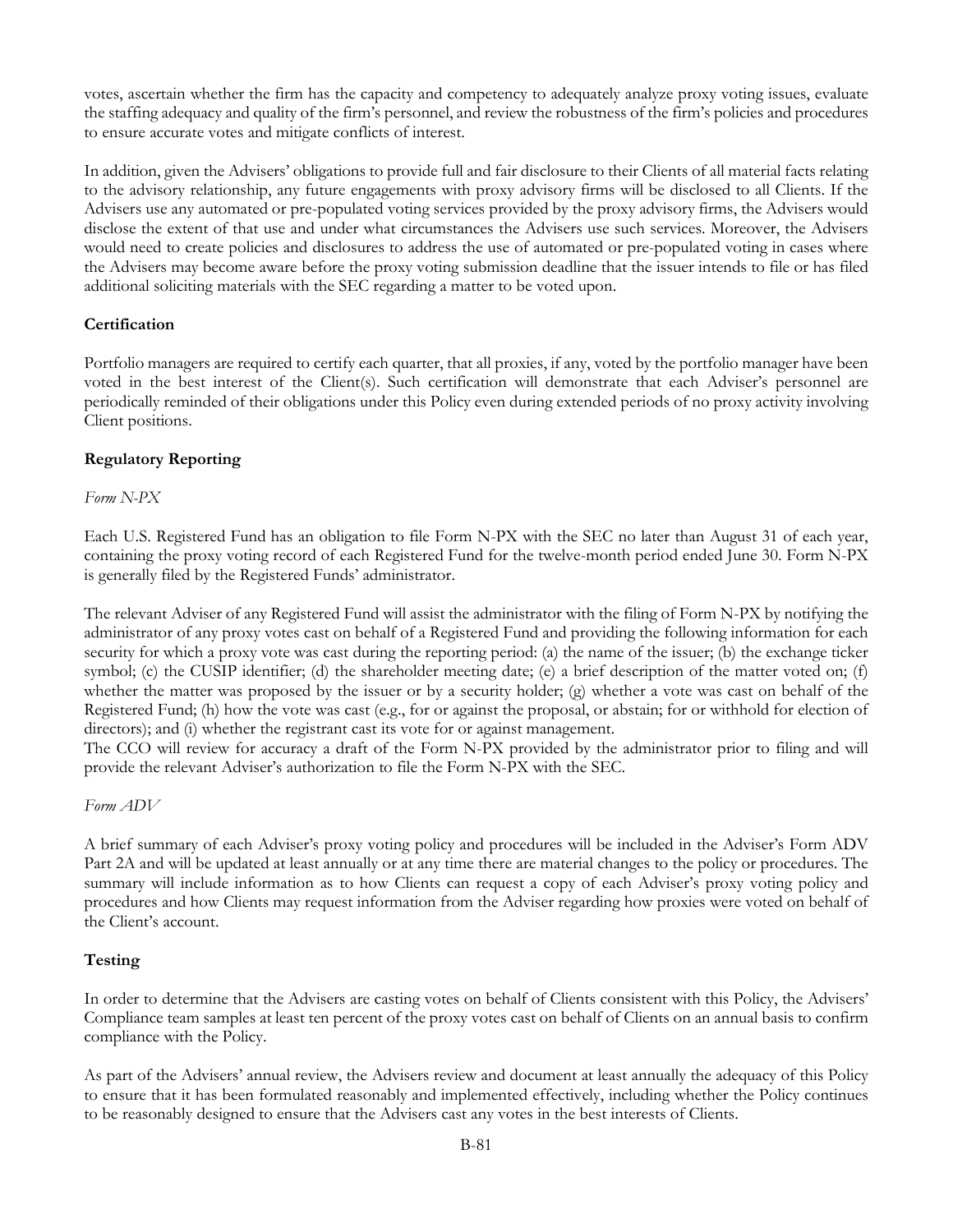## **Recordkeeping**

The Advisers will retain the following proxy records in accordance with the SEC's five-year retention requirement.

- These policies and procedures and any amendments;
- Each proxy statement that each Adviser receives;
- A record of each vote that an Adviser casts and confirmation from the Proxy Manager that the vote was based on materially accurate and complete information;
- Any document an Adviser created that was material to deciding how to vote proxies, or that memorializes that decision;
- Any documentation of a determination that a conflict of interest exists and the resolution of that conflict; and
- A copy of each written request from a Client for information on how an Adviser voted such Client's proxies, and a copy of any written response.

*Reviewed/Amended: March 21, 2018; August 31, 2018; July 24, 2019 (no changes); October 22, 2019; July 29, 2020; August 24, 2020; December 18, 2020; June 24, 2021; December 6, 2021.*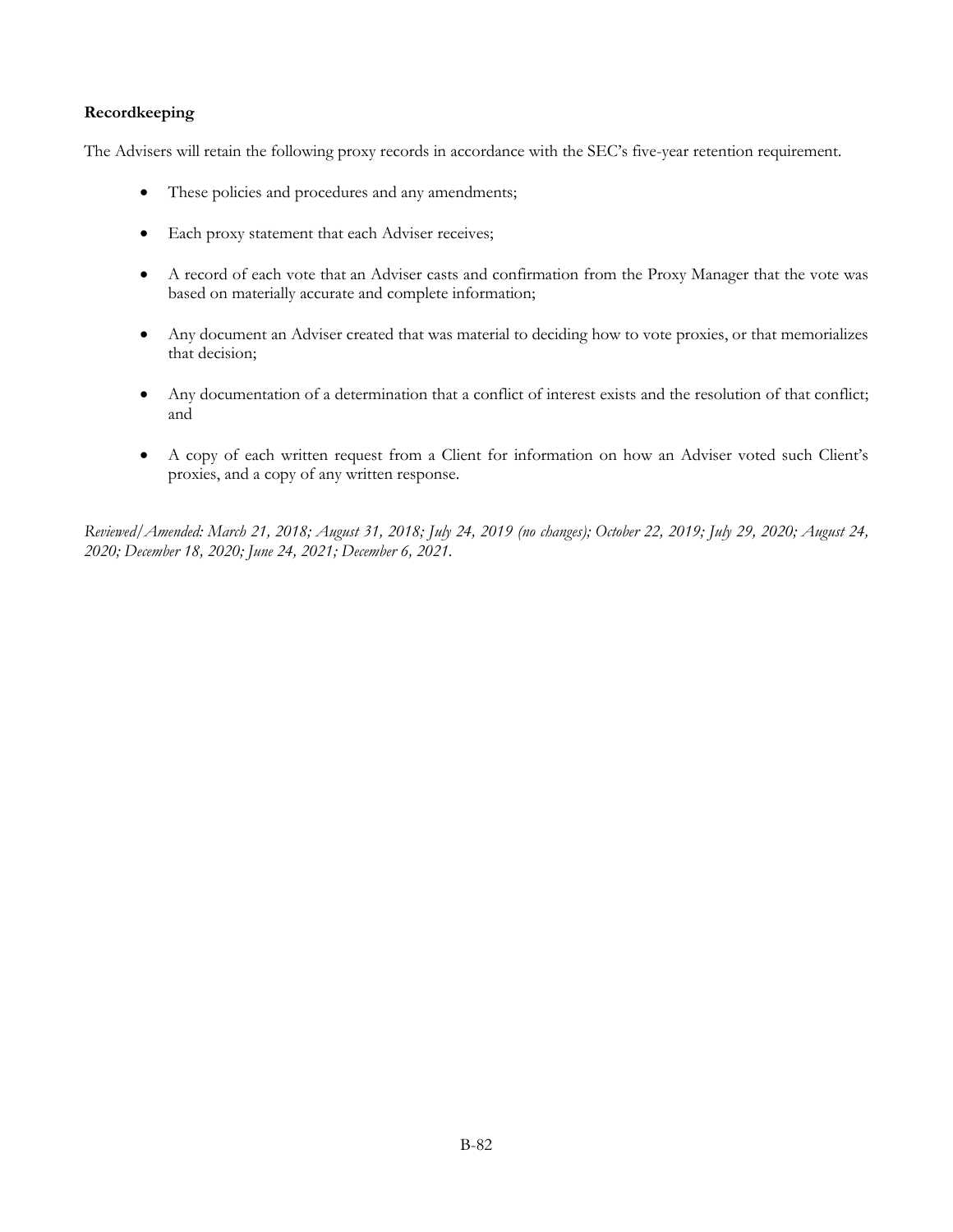### **Glenmede Investment Management, LP Proxy Voting Policies and Procedures**

## **I. EXECUTIVE SUMMARY**

The product which GIM advises for this Fund invests primarily in ETFs and exchange traded options. Accordingly, it is unlikely to receive notices or proxies to vote for the Fund. In the event it does, proxies will be voted in accordance with the policy and procedures below.

# **II. POLICY**

Under Rule 206(4)-6 of the Advisers Act, investment advisers that exercise voting authority with respect to client securities must adopt proxy voting policies and procedures. The policies and procedures must be in writing. They must be reasonably designed to ensure that the adviser votes in the best interest of clients and describe how the adviser addresses material conflicts between its interests and those of its clients. As a fiduciary, an investment adviser owes each of its clients a duty of care and loyalty with respect to services undertaken on the client's behalf, including proxy voting.

Glenmede is responsible for voting all voting securities held in managed or custodial accounts unless otherwise directed by a client. To assist in doing so, Glenmede engages the services of a third party proxy processor, currently ISS to evaluate, recommend and vote shares consistent with those recommendations**.** Glenmede evaluates the summary of ISS voting policies annually in order to assure that they are consistent with Glenmede's views of the long-term interests of clients and investors. ISS is provided with holdings information and votes all securities absent some identified conflict; for example, where ISS has a conflict in the vote due to equity ownership in the issuer, where a client has a conflict, or where Glenmede otherwise determines that it is important and in the interest of Glenmede's investors to vote directly.

Conflicts like the foregoing are managed by the GIM President. The Chief Compliance Officer shall periodically assure that proxy votes are being made, are properly reconciled, that any conflicts are identified and resolved, there is sufficient oversight of the proxy advisory firm (ISS) and that all votes are consistent with the announced policies.

# **III. OTHER MATERIAL CONFLICTS**

It is anticipated that following the recommendations of the third party proxy voting firm effectively eliminates potential conflicts. If both GIM and ISS have a material conflict the Adviser will determine whether it is appropriate to disclose the conflict to the affected clients and, except in the case of clients that are subject to the Employee Retirement Income Security Act of 1974, as amended ("ERISA"), give the clients the opportunity to vote their proxies themselves. In the case of ERISA clients, if the Investment Management Agreement reserves to the ERISA client the authority to vote proxies when the Adviser determines it has a material conflict that affects its best judgment as an ERISA fiduciary, the Adviser will give the ERISA client the opportunity to vote the proxies themselves.

## **IV. DISCLOSURE**

1. The Adviser will disclose in its Form ADV that clients may contact the CCO in order to obtain information on how the Adviser voted such client's proxies, and to request a copy of these policies and procedures. If a client requests this information, the Compliance Officer will prepare a written response to the client that lists, with respect to each voted proxy about which the client has inquired, (a) the name of the issuer; (b) the proposal voted upon, and (c) how the Adviser voted the client's proxy.

2. A concise summary of this Proxy Voting Policy and Procedures will be included in the Adviser's Form ADV Part 2A, and will be updated whenever these policies and procedures are updated.

## **V. RECORDKEEPING**

The CCO will periodically assure that the third-party proxy voting service and the Adviser together will maintain appropriate records as required for five years from the end of the fiscal year during which the last entry was made including the following records;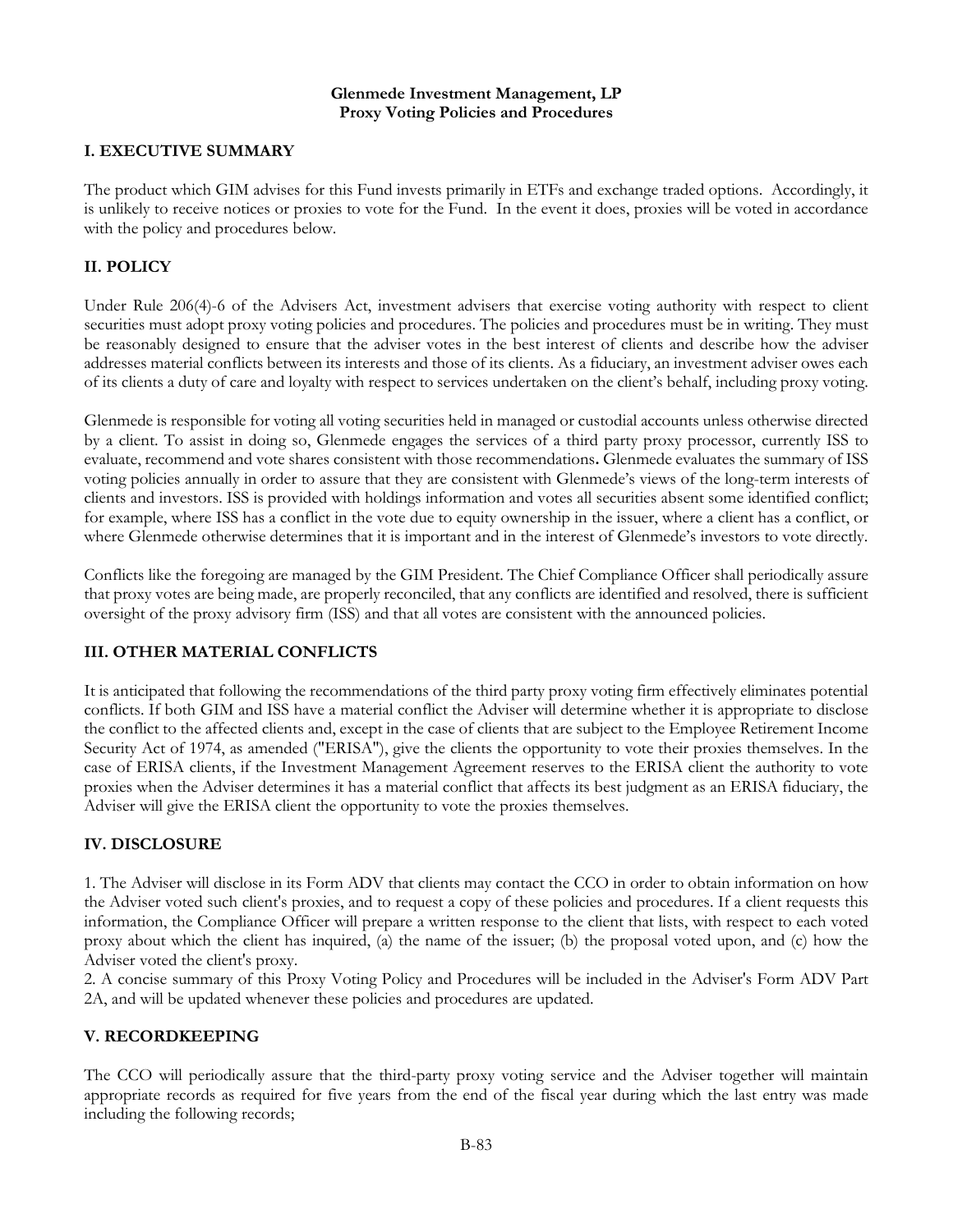- Copies of this proxy voting policy and procedures, and any amendments thereto;
- A copy (or link to appropriate electronic version) of each proxy statement;
- A record of each vote cast;
- A copy of any document used to memorialize the rationale for the proxy vote;
- A copy of each written client request for information on how the Adviser voted such client's proxies, and a copy of any written response to any (written or oral) client request for information on how the Adviser voted its proxies.